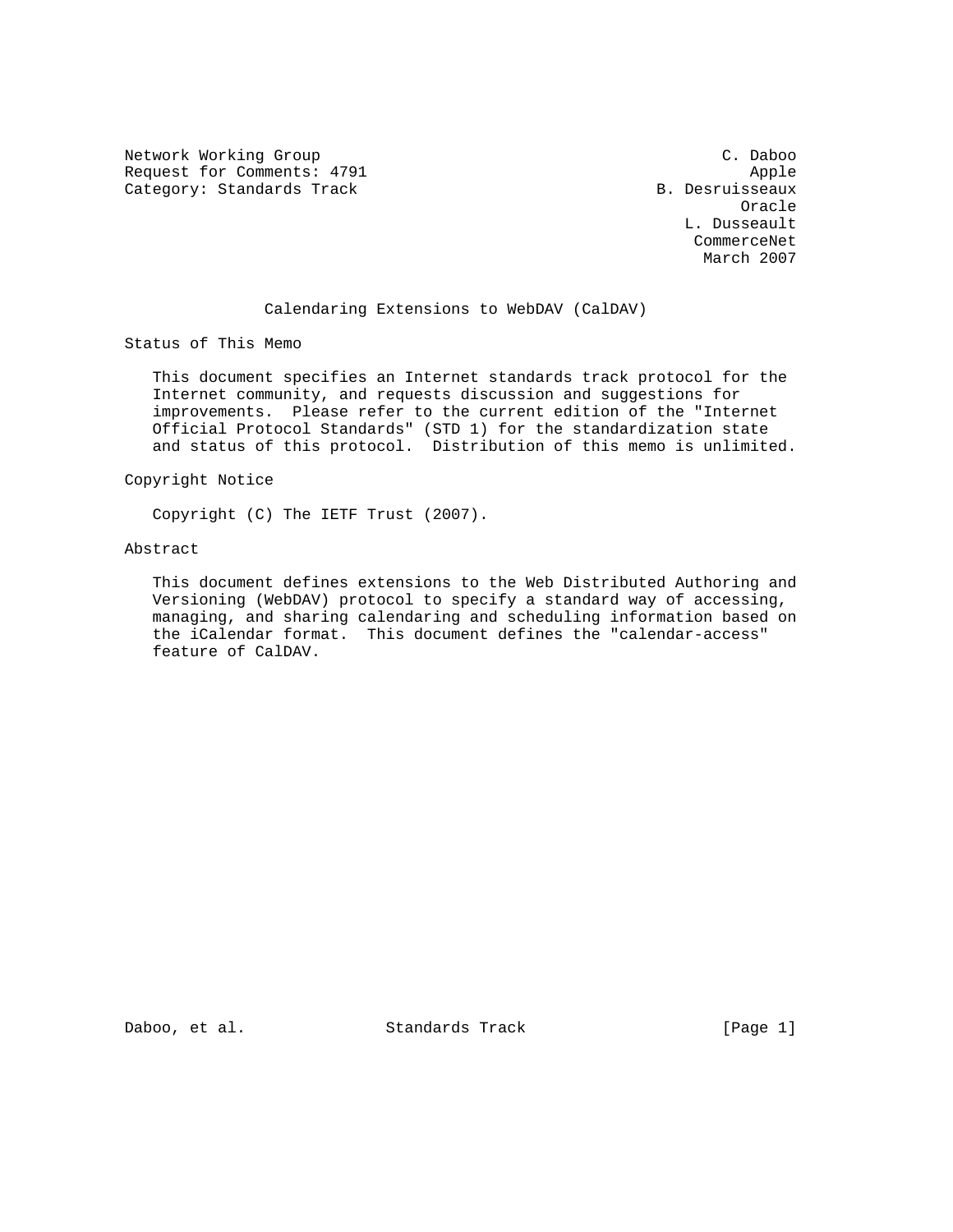Table of Contents

| 1.                                                                 | 5              |
|--------------------------------------------------------------------|----------------|
| Notational Conventions<br>1.1.                                     | 5              |
| XML Namespaces and Processing<br>1.2.                              | 5              |
| Method Preconditions and Postconditions<br>1.3.                    | $\overline{6}$ |
| 2.                                                                 | 6              |
|                                                                    | 7              |
| 3.1.                                                               | 7              |
| Recurrence and the Data Model<br>3.2.                              | 8              |
| 4 <sup>1</sup>                                                     | $\mathsf{Q}$   |
| Calendar Object Resources<br>4.1.                                  | 9              |
| 4.2.                                                               | 10             |
| 5.                                                                 | 11             |
|                                                                    |                |
| 5.1. Calendar Access Support                                       | 11             |
| Example: Using OPTIONS for the Discovery of<br>5.1.1.              |                |
| Calendar Access Support 12                                         |                |
| 5.2. Calendar Collection Properties                                | 12             |
| CALDAV: calendar-description Property 12<br>5.2.1.                 |                |
| 5.2.2.<br>CALDAV: calendar-timezone Property 13                    |                |
| CALDAV: supported-calendar-component-set Property 14<br>5.2.3.     |                |
| CALDAV: supported-calendar-data Property 15<br>5.2.4.              |                |
| 5.2.5. CALDAV: max-resource-size Property 16                       |                |
| 5.2.6. CALDAV: min-date-time Property 17                           |                |
| 5.2.7. CALDAV: max-date-time Property 18                           |                |
| 5.2.8. CALDAV: max-instances Property 19                           |                |
| CALDAV: max-attendees-per-instance Property<br>5.2.9.              | 19             |
| 5.2.10. Additional Precondition for PROPPATCH                      | 20             |
|                                                                    |                |
| 5.3.1.<br>MKCALENDAR Method                                        | 20             |
| 5.3.1.1.<br>Status Codes 22                                        |                |
| Example: Successful MKCALENDAR Request 23                          |                |
| 5.3.1.2.                                                           |                |
| 5.3.2. Creating Calendar Object Resources 25                       |                |
| Additional Preconditions for PUT, COPY, and<br>5.3.2.1.            |                |
|                                                                    |                |
| Non-Standard Components, Properties, and Parameters . 28<br>5.3.3. |                |
| Calendar Object Resource Entity Tag 28<br>5.3.4.                   |                |
| Calendaring Access Control 29<br>б.                                |                |
| Calendaring Privilege 29<br>6.1.                                   |                |
| CALDAV: read-free-busy Privilege 29<br>6.1.1.                      |                |
| 6.2.<br>Additional Principal Property 30                           |                |
| 6.2.1. CALDAV:calendar-home-set Property 30                        |                |
| 7.                                                                 |                |
| 7.1.                                                               |                |
| Ordinary Collections 31<br>7.2.                                    |                |
| Date and Floating Time 32<br>7.3.                                  |                |
| Time Range Filtering 32<br>7.4.                                    |                |
| Searching Text: Collations 33<br>7.5.                              |                |
|                                                                    |                |

Daboo, et al. Standards Track [Page 2]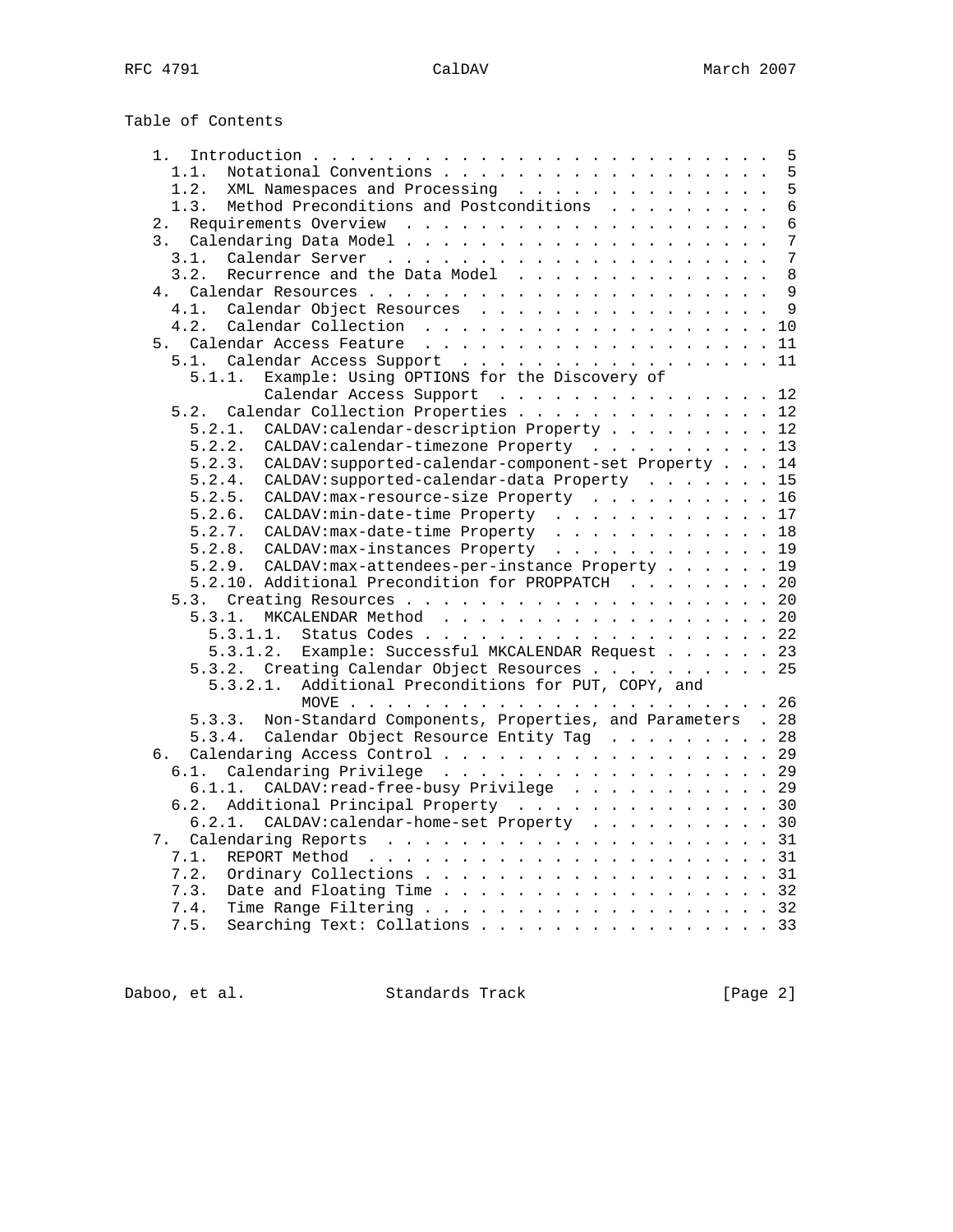| 7.5.1. CALDAV: supported-collation-set Property 34                 |    |
|--------------------------------------------------------------------|----|
|                                                                    |    |
| Non-Standard Components, Properties, and Parameters 35<br>7.7.     |    |
| CALDAV: calendar-query REPORT 36<br>7.8.                           |    |
| Example: Partial Retrieval of Events by Time Range 38<br>7.8.1.    |    |
| Example: Partial Retrieval of Recurring Events 42<br>7.8.2.        |    |
| Example: Expanded Retrieval of Recurring Events 45<br>7.8.3.       |    |
| Example: Partial Retrieval of Stored Free Busy<br>7.8.4.           |    |
|                                                                    |    |
| Example: Retrieval of To-Dos by Alarm Time Range 50<br>7.8.5.      |    |
| 7.8.6.                                                             |    |
| Example: Retrieval of Event by UID 51                              |    |
| 7.8.7. Example: Retrieval of Events by PARTSTAT 53                 |    |
| 7.8.8. Example: Retrieval of Events Only 55                        |    |
| 7.8.9. Example: Retrieval of All Pending To-Dos 59                 |    |
| 7.8.10. Example: Attempt to Query Unsupported Property 62          |    |
| 7.9. CALDAV: calendar-multiget REPORT 63                           |    |
| Example: Successful CALDAV:calendar-multiget REPORT . 64<br>7.9.1. |    |
| 7.10. CALDAV:free-busy-query REPORT 66                             |    |
| 7.10.1. Example: Successful CALDAV: free-busy-query REPORT 68      |    |
| 8.                                                                 |    |
| 8.1. Client-to-Client Interoperability 69                          |    |
| 8.2. Synchronization Operations 69                                 |    |
|                                                                    |    |
| 8.2.1.1. Restrict the Time Range 69                                |    |
| 8.2.1.2. Synchronize by Time Range 70                              |    |
| Synchronization Process 70<br>8.2.1.3.                             |    |
| Restrict the Properties Returned 72<br>8.2.2.                      |    |
| 8.3.                                                               |    |
|                                                                    |    |
| 8.5. Storing and Using Attachments 74                              |    |
| 8.5.1. Inline Attachments 74                                       |    |
| External Attachments 75<br>8.5.2.                                  |    |
| Storing and Using Alarms 76<br>8.6.                                |    |
|                                                                    | 77 |
| CALDAV: calendar XML Element 77<br>9.1.                            |    |
| 9.2.<br>CALDAV: mkcalendar XML Element 77                          |    |
| CALDAV: mkcalendar-response XML Element 78<br>9.3.                 |    |
| 9.4. CALDAV: supported-collation XML Element 78                    |    |
|                                                                    |    |
| 9.5. CALDAV: calendar-query XML Element 78                         |    |
| 9.6. CALDAV: calendar-data XML Element 79                          |    |
| CALDAV: comp XML Element 80<br>9.6.1.                              |    |
| 9.6.2.<br>CALDAV:allcomp XML Element 81                            |    |
| 9.6.3.<br>CALDAV:allprop XML Element                               | 81 |
| CALDAV: prop XML Element<br>9.6.4.<br>$\frac{1}{2}$                | 82 |
| CALDAV: expand XML Element<br>9.6.5.                               | 82 |
| CALDAV: limit-recurrence-set XML Element 83<br>9.6.6.              |    |
| CALDAV: limit-freebusy-set XML Element 84<br>9.6.7.                |    |
| CALDAV:filter XML Element 85<br>9.7.                               |    |

Daboo, et al. Standards Track [Page 3]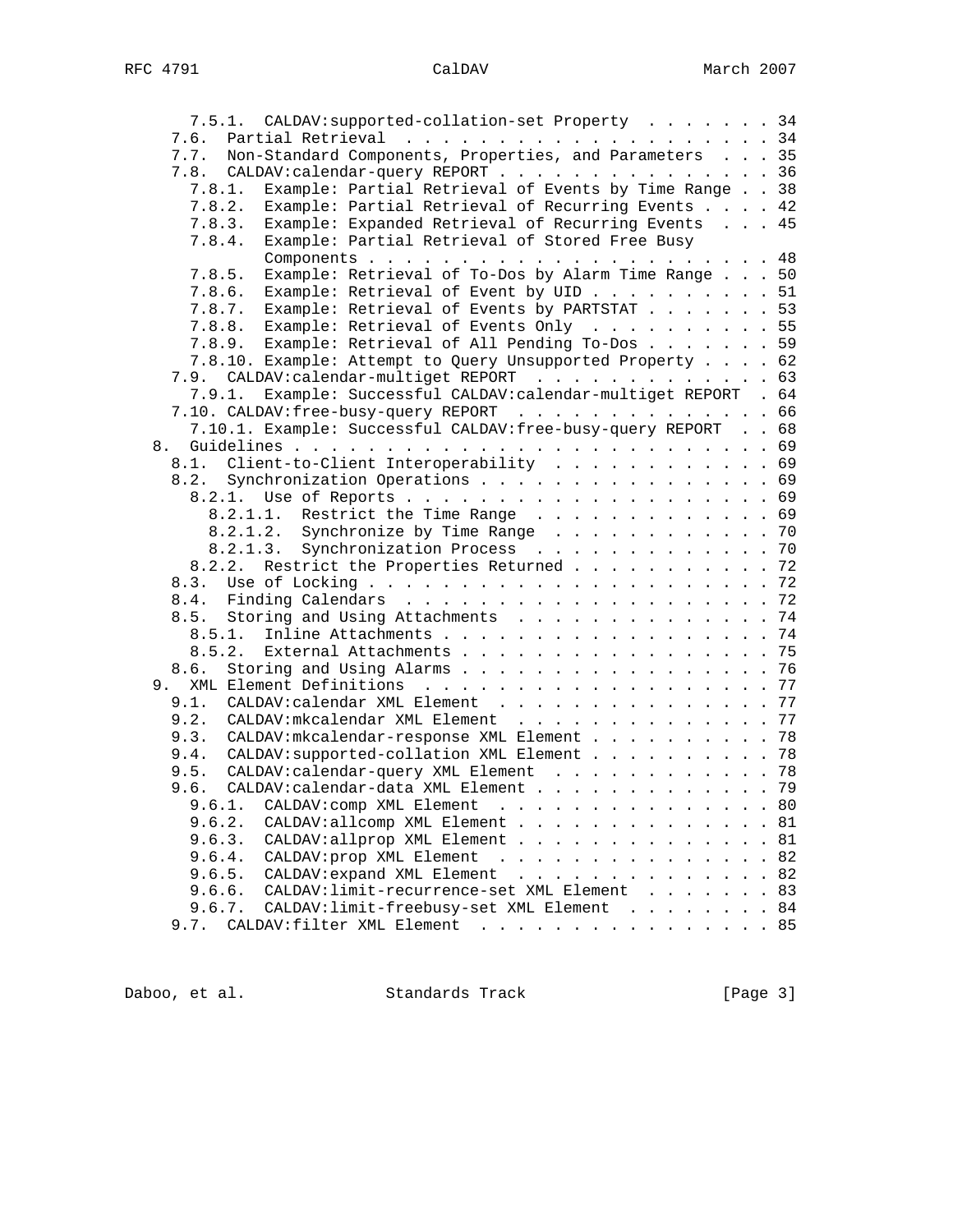| 9.7.2. CALDAV: prop-filter XML Element 86<br>9.7.3. CALDAV: param-filter XML Element 87<br>9.7.4. CALDAV: is-not-defined XML Element 88<br>9.7.5. CALDAV: text-match XML Element 88<br>9.8. CALDAV: timezone XML Element 89<br>9.9. CALDAV: time-range XML Element 90<br>9.10. CALDAV: calendar-multiget XML Element 94<br>9.11. CALDAV: free-busy-query XML Element 95<br>10. Internationalization Considerations 95<br>12.1. Namespace Registration 96 |
|----------------------------------------------------------------------------------------------------------------------------------------------------------------------------------------------------------------------------------------------------------------------------------------------------------------------------------------------------------------------------------------------------------------------------------------------------------|
|                                                                                                                                                                                                                                                                                                                                                                                                                                                          |
|                                                                                                                                                                                                                                                                                                                                                                                                                                                          |
|                                                                                                                                                                                                                                                                                                                                                                                                                                                          |
|                                                                                                                                                                                                                                                                                                                                                                                                                                                          |
|                                                                                                                                                                                                                                                                                                                                                                                                                                                          |
|                                                                                                                                                                                                                                                                                                                                                                                                                                                          |
|                                                                                                                                                                                                                                                                                                                                                                                                                                                          |
|                                                                                                                                                                                                                                                                                                                                                                                                                                                          |
|                                                                                                                                                                                                                                                                                                                                                                                                                                                          |
|                                                                                                                                                                                                                                                                                                                                                                                                                                                          |
|                                                                                                                                                                                                                                                                                                                                                                                                                                                          |
|                                                                                                                                                                                                                                                                                                                                                                                                                                                          |
|                                                                                                                                                                                                                                                                                                                                                                                                                                                          |
|                                                                                                                                                                                                                                                                                                                                                                                                                                                          |
| 14.1. Normative References 97                                                                                                                                                                                                                                                                                                                                                                                                                            |
| 14.2. Informative References 98                                                                                                                                                                                                                                                                                                                                                                                                                          |
| Appendix A. CalDAV Method Privilege Table (Normative) 99                                                                                                                                                                                                                                                                                                                                                                                                 |
| Appendix B. Calendar Collections Used in the Examples 99                                                                                                                                                                                                                                                                                                                                                                                                 |

Daboo, et al. Standards Track [Page 4]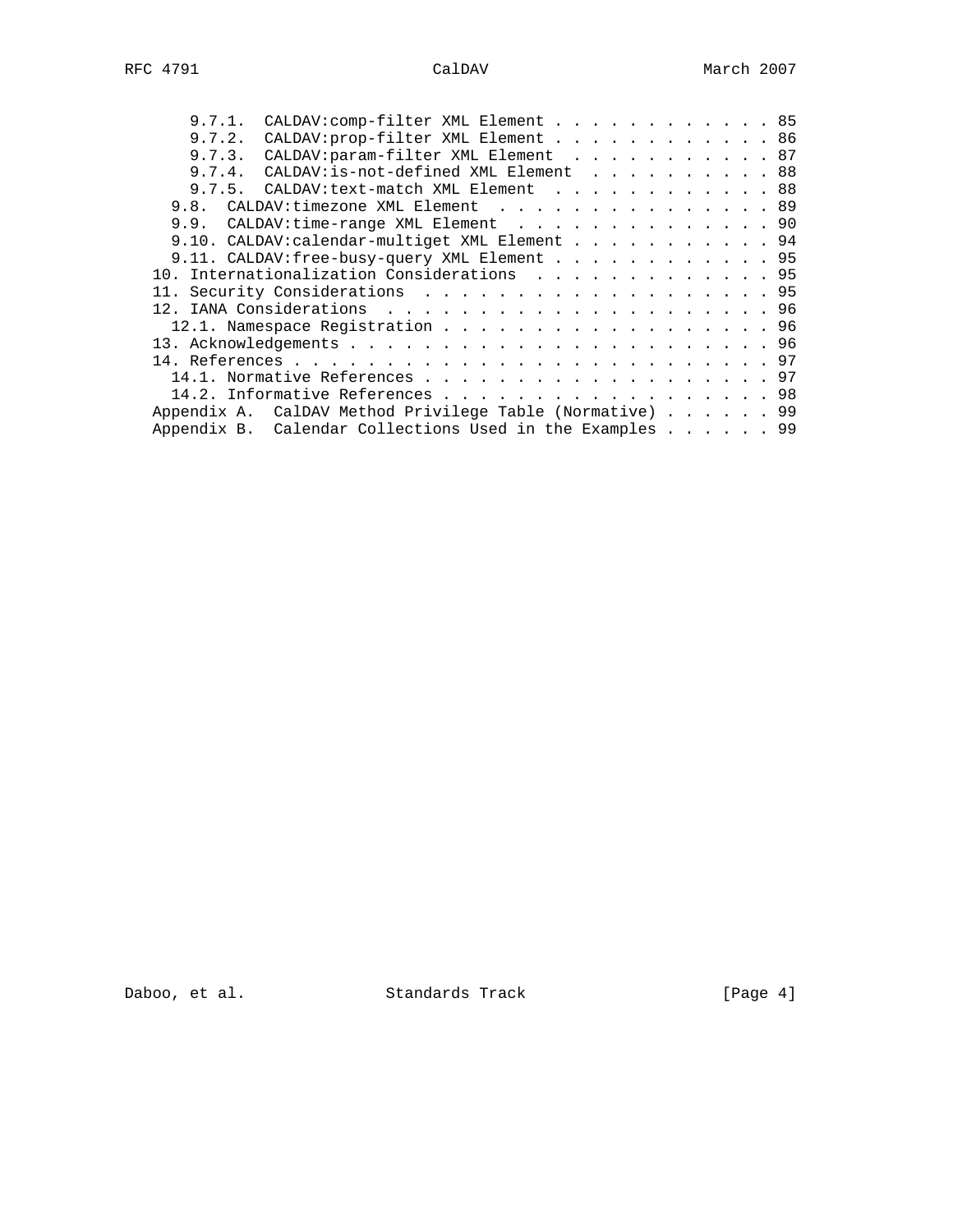# 1. Introduction

 The concept of using HTTP [RFC2616] and WebDAV [RFC2518] as a basis for a calendar access protocol is by no means a new concept: it was discussed in the IETF CALSCH working group as early as 1997 or 1998. Several companies have implemented calendar access protocols using HTTP to upload and download iCalendar [RFC2445] objects, and using WebDAV to get listings of resources. However, those implementations do not interoperate because there are many small and big decisions to be made in how to model calendaring data as WebDAV resources, as well as how to implement required features that aren't already part of WebDAV. This document proposes a way to model calendar data in WebDAV, with additional features to make an interoperable calendar access protocol.

# 1.1. Notational Conventions

 The key words "MUST", "MUST NOT", "REQUIRED", "SHALL", "SHALL NOT", "SHOULD", "SHOULD NOT", "RECOMMENDED", "MAY", and "OPTIONAL" in this document are to be interpreted as described in [RFC2119].

 The term "protected" is used in the Conformance field of property definitions as defined in Section 1.4.2 of [RFC3253].

 When XML element types in the namespaces "DAV:" and "urn:ietf:params:xml:ns:caldav" are referenced in this document outside of the context of an XML fragment, the string "DAV:" and "CALDAV:" will be prefixed to the element type names, respectively.

# 1.2. XML Namespaces and Processing

 Definitions of XML elements in this document use XML element type declarations (as found in XML Document Type Declarations), described in Section 3.2 of [W3C.REC-xml-20060816].

 The namespace "urn:ietf:params:xml:ns:caldav" is reserved for the XML elements defined in this specification, its revisions, and related CalDAV specifications. XML elements defined by individual implementations MUST NOT use the "urn:ietf:params:xml:ns:caldav" namespace, and instead should use a namespace that they control.

 The XML declarations used in this document do not include namespace information. Thus, implementers must not use these declarations as the only way to create valid CalDAV properties or to validate CalDAV XML element types. Some of the declarations refer to XML elements defined by WebDAV [RFC2518], which use the "DAV:" namespace. Wherever such XML elements appear, they are explicitly prefixed with "DAV:" to avoid confusion.

Daboo, et al. Standards Track [Page 5]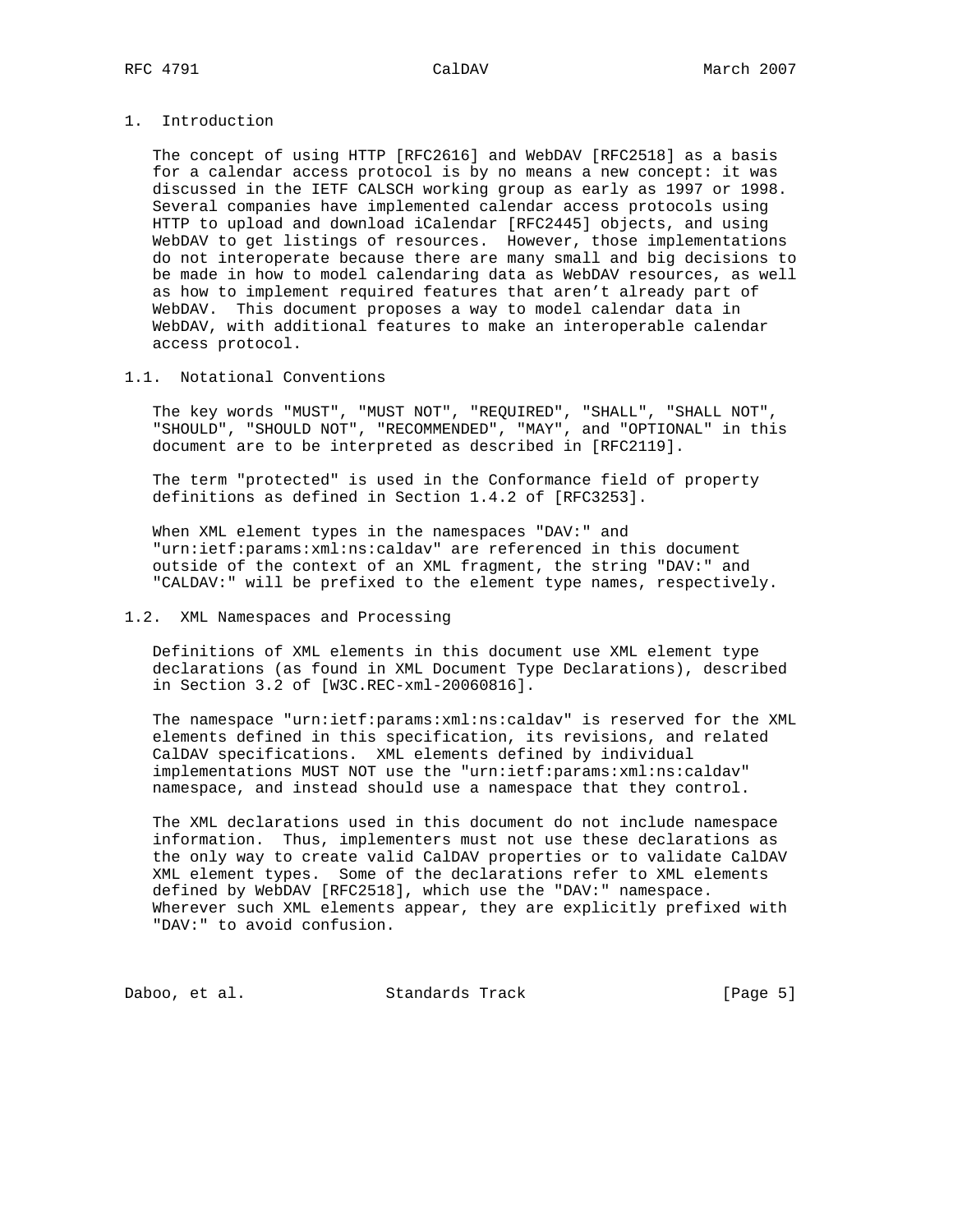Also note that some CalDAV XML element names are identical to WebDAV XML element names, though their namespace differs. Care must be taken not to confuse the two sets of names.

 Processing of XML by CalDAV clients and servers MUST follow the rules described in [RFC2518]; in particular, Section 14, and Appendix 3 of that specification.

# 1.3. Method Preconditions and Postconditions

 A "precondition" of a method describes the state of the server that must be true for that method to be performed. A "postcondition" of a method describes the state of the server that must be true after that method has been completed. If a method precondition or postcondition for a request is not satisfied, the response status of the request MUST either be 403 (Forbidden), if the request should not be repeated because it will always fail, or 409 (Conflict), if it is expected that the user might be able to resolve the conflict and resubmit the request.

 In order to allow better client handling of 403 and 409 responses, a distinct XML element type is associated with each method precondition and postcondition of a request. When a particular precondition is not satisfied or a particular postcondition cannot be achieved, the appropriate XML element MUST be returned as the child of a top-level DAV:error element in the response body, unless otherwise negotiated by the request.

2. Requirements Overview

 This section lists what functionality is required of a CalDAV server. To advertise support for CalDAV, a server:

- o MUST support iCalendar [RFC2445] as a media type for the calendar object resource format;
- o MUST support WebDAV Class 1 [RFC2518] (note that [rfc2518bis] describes clarifications to [RFC2518] that aid interoperability);
- o MUST support WebDAV ACL [RFC3744] with the additional privilege defined in Section 6.1 of this document;
- o MUST support transport over TLS [RFC2246] as defined in [RFC2818] (note that [RFC2246] has been obsoleted by [RFC4346]);
- o MUST support ETags [RFC2616] with additional requirements specified in Section 5.3.4 of this document;

Daboo, et al. Standards Track [Page 6]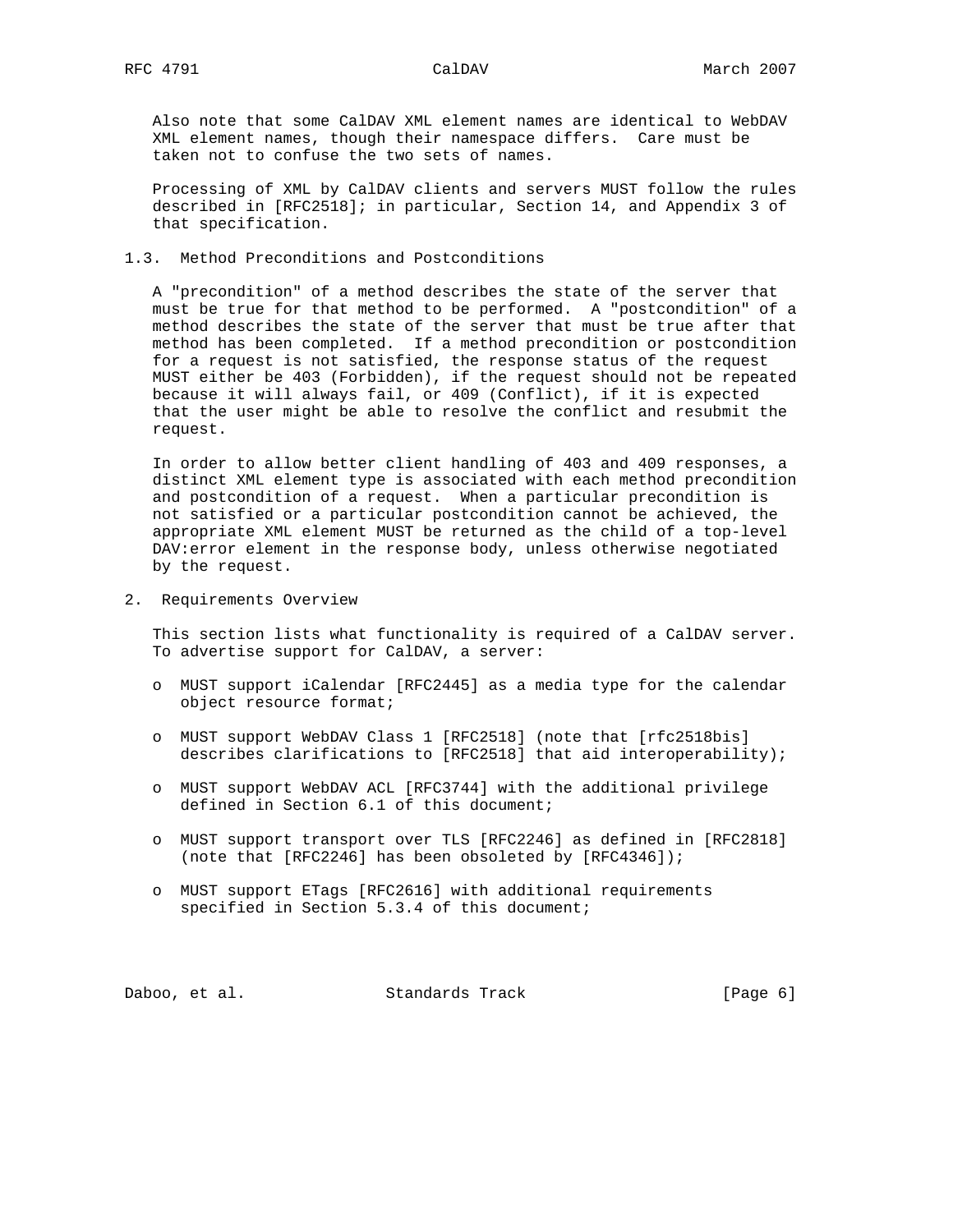- o MUST support all calendaring reports defined in Section 7 of this document; and
- o MUST advertise support on all calendar collections and calendar object resources for the calendaring reports in the DAV:supported report-set property, as defined in Versioning Extensions to WebDAV [RFC3253].

In addition, a server:

- o SHOULD support the MKCALENDAR method defined in Section 5.3.1 of this document.
- 3. Calendaring Data Model

 One of the features that has made WebDAV a successful protocol is its firm data model. This makes it a useful framework for other applications such as calendaring. This specification follows the same pattern by developing all features based on a well-described data model.

 As a brief overview, a CalDAV calendar is modeled as a WebDAV collection with a defined structure; each calendar collection contains a number of resources representing calendar objects as its direct child resource. Each resource representing a calendar object (event, to-do, journal entry, or other calendar components) is called a "calendar object resource". Each calendar object resource and each calendar collection can be individually locked and have individual WebDAV properties. Requirements derived from this model are provided in Section 4.1 and Section 4.2.

# 3.1. Calendar Server

 A CalDAV server is a calendaring-aware engine combined with a WebDAV repository. A WebDAV repository is a set of WebDAV collections, containing other WebDAV resources, within a unified URL namespace. For example, the repository "http://www.example.com/webdav/" may contain WebDAV collections and resources, all of which have URLs beginning with "http://www.example.com/webdav/". Note that the root URL, "http://www.example.com/", may not itself be a WebDAV repository (for example, if the WebDAV support is implemented through a servlet or other Web server extension).

 A WebDAV repository MAY include calendar data in some parts of its URL namespace, and non-calendaring data in other parts.

 A WebDAV repository can advertise itself as a CalDAV server if it supports the functionality defined in this specification at any point

Daboo, et al. Standards Track [Page 7]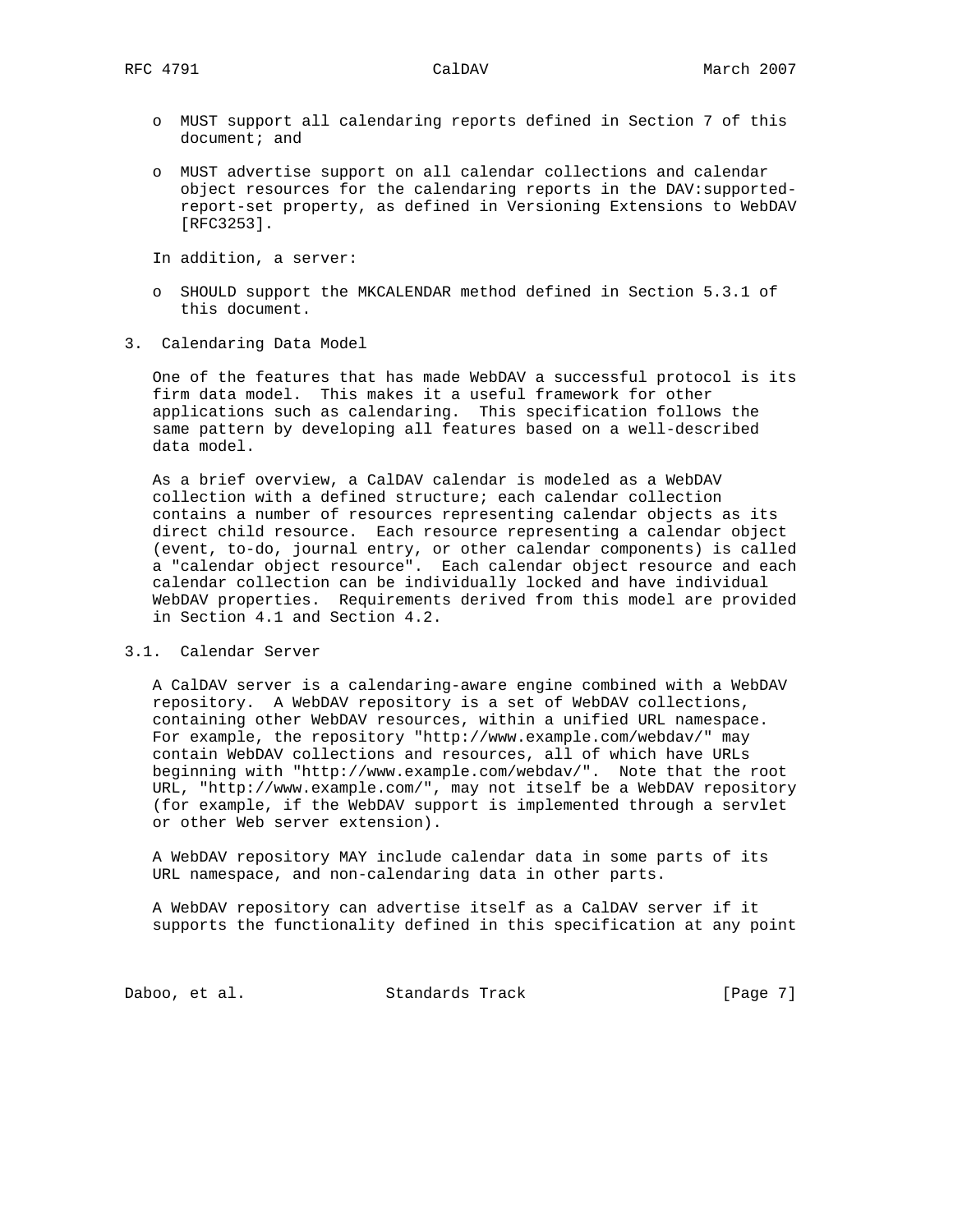within the root of the repository. That might mean that calendaring data is spread throughout the repository and mixed with non-calendar data in nearby collections (e.g., calendar data may be found in /home/lisa/calendars/ as well as in /home/bernard/calendars/, and non-calendar data in /home/lisa/contacts/). Or, it might mean that calendar data can be found only in certain sections of the repository (e.g., /calendar/). Calendaring features are only required in the repository sections that are or contain calendar object resources. Therefore, a repository confining calendar data to the /calendar/ collection would only need to support the CalDAV required features within that collection.

 The CalDAV server or repository is the canonical location for calendar data and state information. Clients may submit requests to change data or download data. Clients may store calendar objects offline and attempt to synchronize at a later time. However, clients MUST be prepared for calendar data on the server to change between the time of last synchronization and when attempting an update, as calendar collections may be shared and accessible via multiple clients. Entity tags and other features make this possible.

## 3.2. Recurrence and the Data Model

 Recurrence is an important part of the data model because it governs how many resources are expected to exist. This specification models a recurring calendar component and its recurrence exceptions as a single resource. In this model, recurrence rules, recurrence dates, exception rules, and exception dates are all part of the data in a single calendar object resource. This model avoids problems of limiting how many recurrence instances to store in the repository, how to keep recurrence instances in sync with the recurring calendar component, and how to link recurrence exceptions with the recurring calendar component. It also results in less data to synchronize between client and server, and makes it easier to make changes to all recurrence instances or to a recurrence rule. It makes it easier to create a recurring calendar component and to delete all recurrence instances.

 Clients are not forced to retrieve information about all recurrence instances of a recurring component. The CALDAV:calendar-query and CALDAV:calendar-multiget reports defined in this document allow clients to retrieve only recurrence instances that overlap a given time range.

Daboo, et al. Standards Track [Page 8]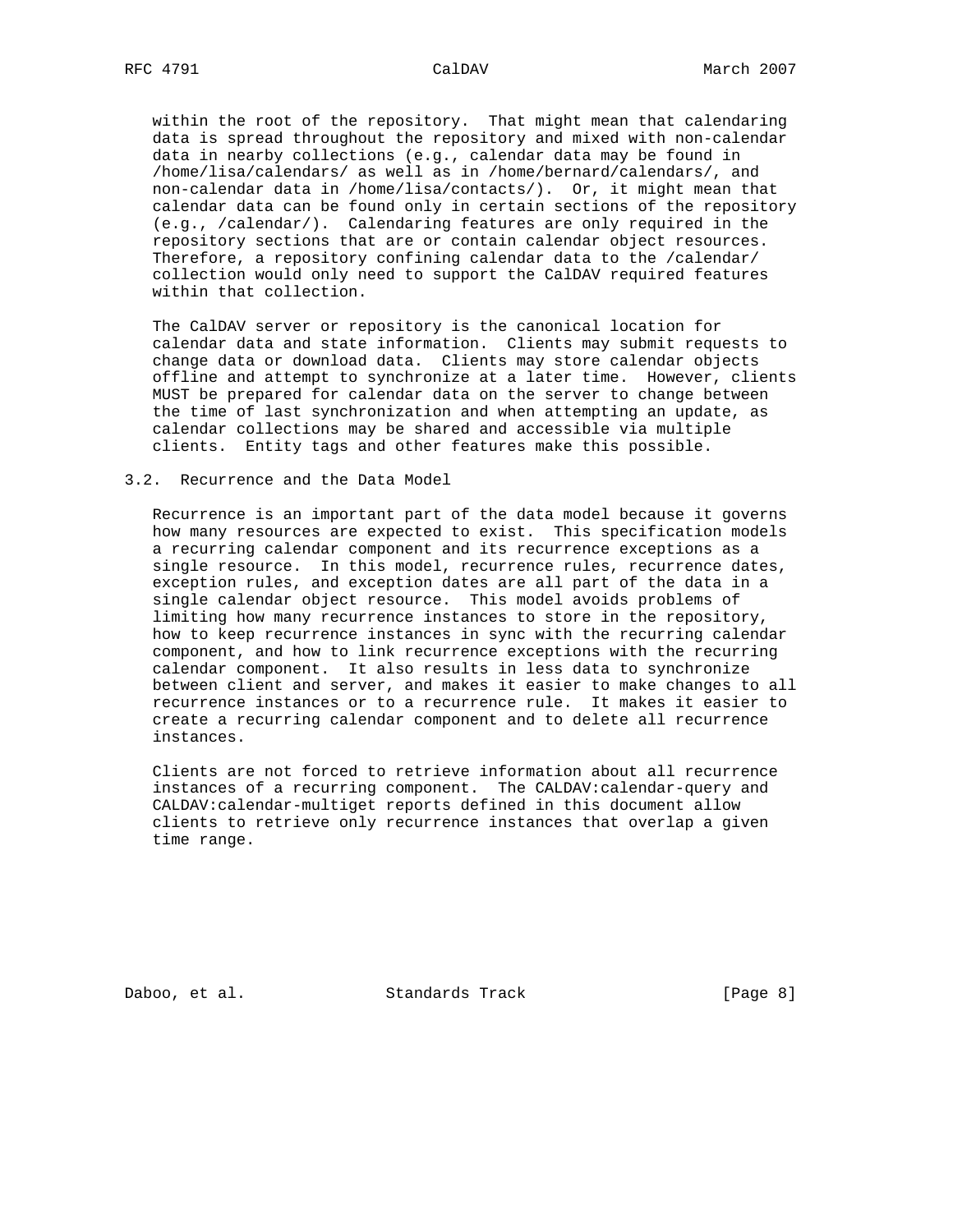## 4. Calendar Resources

### 4.1. Calendar Object Resources

 Calendar object resources contained in calendar collections MUST NOT contain more than one type of calendar component (e.g., VEVENT, VTODO, VJOURNAL, VFREEBUSY, etc.) with the exception of VTIMEZONE components, which MUST be specified for each unique TZID parameter value specified in the iCalendar object. For instance, a calendar object resource can contain one VEVENT component and one VTIMEZONE component, but it cannot contain one VEVENT component and one VTODO component. Instead, the VEVENT and VTODO components would have to be stored in separate calendar object resources in the same collection.

 Calendar object resources contained in calendar collections MUST NOT specify the iCalendar METHOD property.

 The UID property value of the calendar components contained in a calendar object resource MUST be unique in the scope of the calendar collection in which they are stored.

 Calendar components in a calendar collection that have different UID property values MUST be stored in separate calendar object resources.

 Calendar components with the same UID property value, in a given calendar collection, MUST be contained in the same calendar object resource. This ensures that all components in a recurrence "set" are contained in the same calendar object resource. It is possible for a calendar object resource to just contain components that represent "overridden" instances (ones that modify the behavior of a regular instance, and thus include a RECURRENCE-ID property) without also including the "master" recurring component (the one that defines the recurrence "set" and does not contain any RECURRENCE-ID property).

Daboo, et al. Standards Track [Page 9]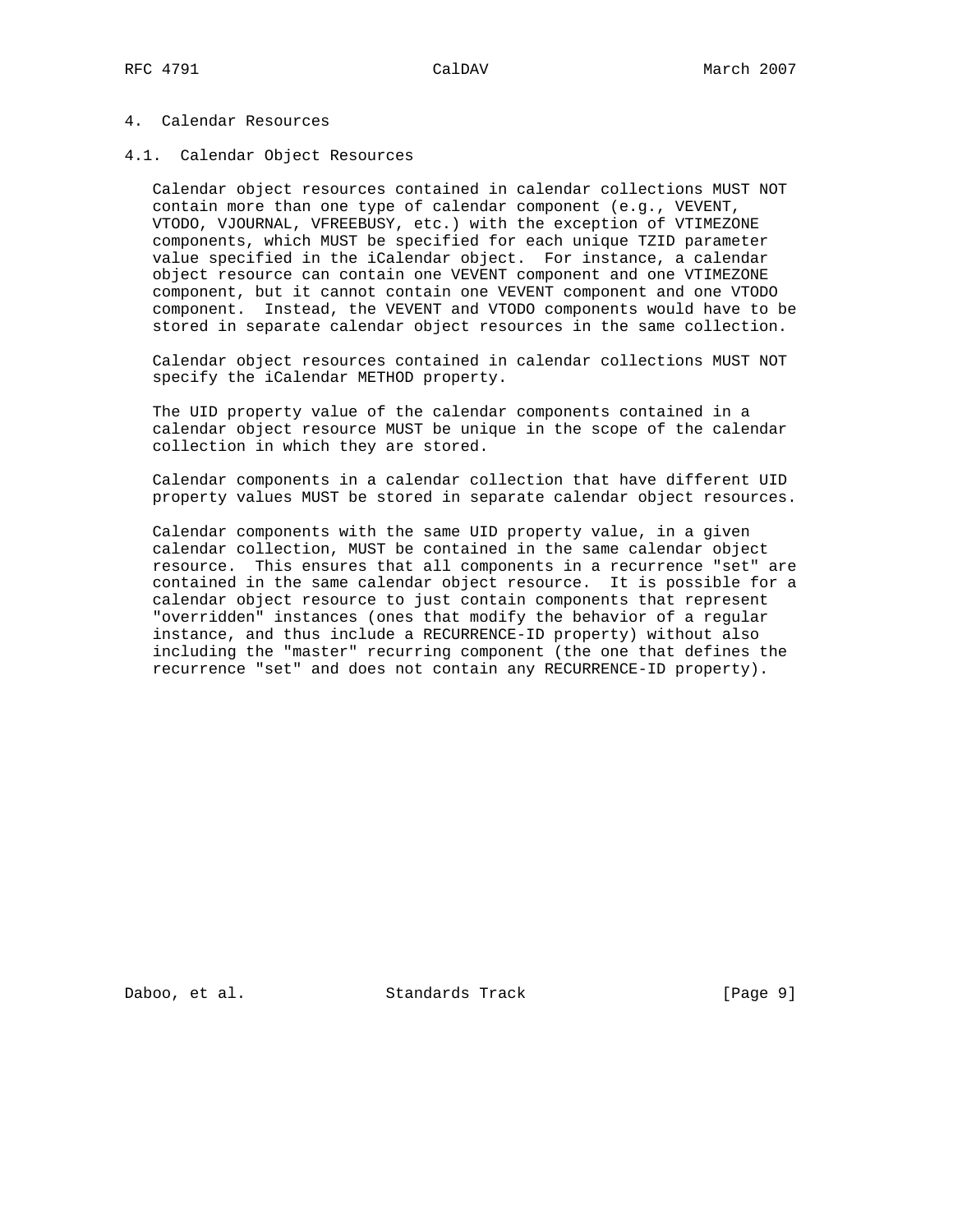For example, given the following iCalendar object:

 BEGIN:VCALENDAR PRODID:-//Example Corp.//CalDAV Client//EN VERSION:2.0 BEGIN:VEVENT UID:1@example.com SUMMARY:One-off Meeting DTSTAMP:20041210T183904Z DTSTART:20041207T120000Z DTEND:20041207T130000Z END:VEVENT BEGIN:VEVENT UID:2@example.com SUMMARY:Weekly Meeting DTSTAMP:20041210T183838Z DTSTART:20041206T120000Z DTEND:20041206T130000Z RRULE:FREQ=WEEKLY END:VEVENT BEGIN:VEVENT UID:2@example.com SUMMARY:Weekly Meeting RECURRENCE-ID:20041213T120000Z DTSTAMP:20041210T183838Z DTSTART:20041213T130000Z DTEND:20041213T140000Z END:VEVENT END:VCALENDAR

 The VEVENT component with the UID value "1@example.com" would be stored in its own calendar object resource. The two VEVENT components with the UID value "2@example.com", which represent a recurring event where one recurrence instance has been overridden, would be stored in the same calendar object resource.

# 4.2. Calendar Collection

 A calendar collection contains calendar object resources that represent calendar components within a calendar. A calendar collection is manifested to clients as a WebDAV resource collection identified by a URL. A calendar collection MUST report the DAV: collection and CALDAV:calendar XML elements in the value of the DAV: resourcetype property. The element type declaration for CALDAV: calendar is:

<!ELEMENT calendar EMPTY>

Daboo, et al. Standards Track [Page 10]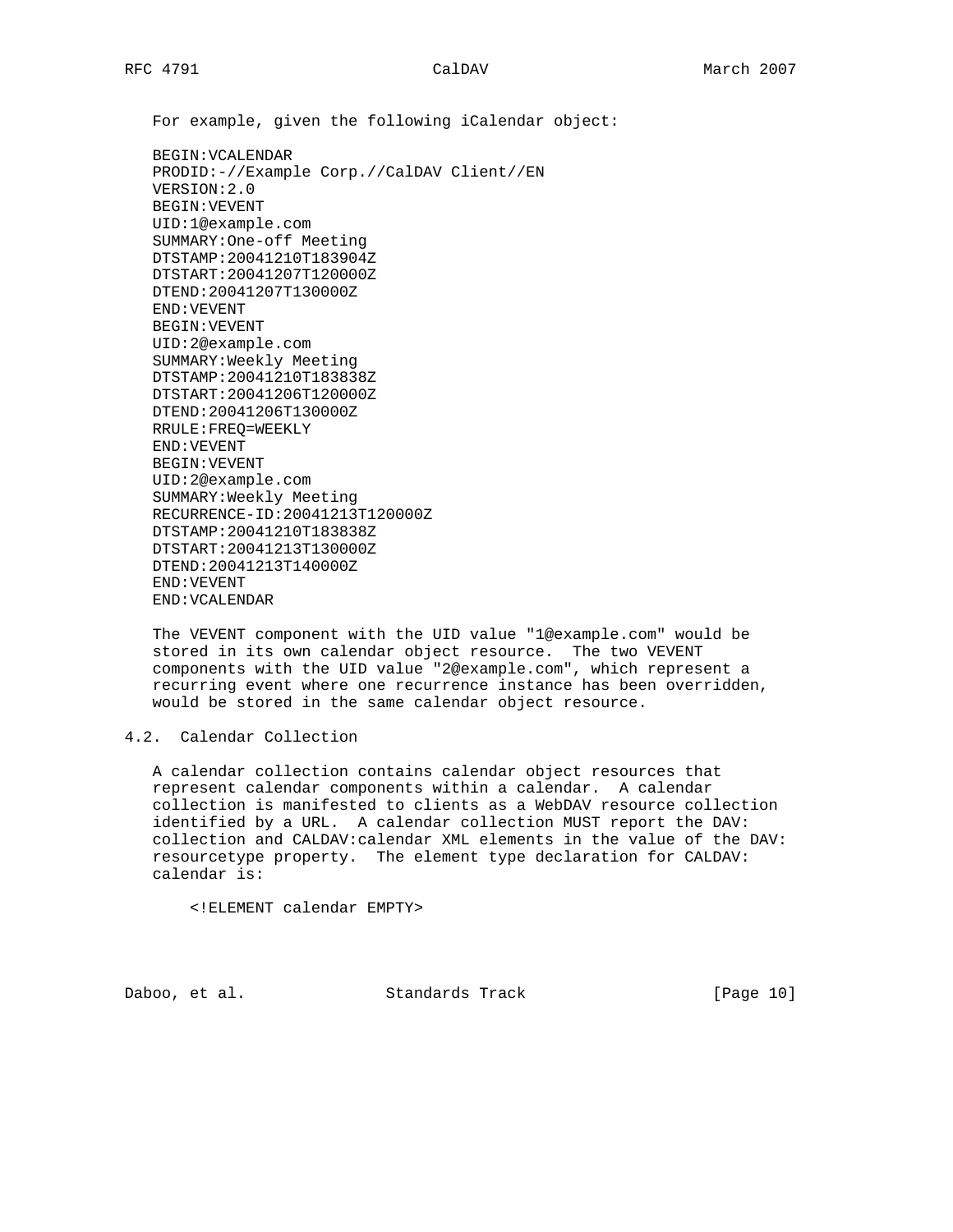A calendar collection can be created through provisioning (i.e., automatically created when a user's account is provisioned), or it can be created with the MKCALENDAR method (see Section 5.3.1). This method can be useful for a user to create additional calendars (e.g., soccer schedule) or for users to share a calendar (e.g., team events or conference rooms). However, note that this document doesn't define the purpose of extra calendar collections. Users must rely on non-standard cues to find out what a calendar collection is for, or use the CALDAV:calendar-description property defined in Section 5.2.1 to provide such a cue.

 The following restrictions are applied to the resources within a calendar collection:

- a. Calendar collections MUST only contain calendar object resources and collections that are not calendar collections, i.e., the only "top-level" non-collection resources allowed in a calendar collection are calendar object resources. This ensures that calendar clients do not have to deal with non-calendar data in a calendar collection, though they do have to distinguish between calendar object resources and collections when using standard WebDAV techniques to examine the contents of a collection.
- b. Collections contained in calendar collections MUST NOT contain calendar collections at any depth, i.e., "nesting" of calendar collections within other calendar collections at any depth is not allowed. This specification does not define how collections contained in a calendar collection are used or how they relate to any calendar object resources contained in the calendar collection.

Multiple calendar collections MAY be children of the same collection.

- 5. Calendar Access Feature
- 5.1. Calendar Access Support

 A server supporting the features described in this document MUST include "calendar-access" as a field in the DAV response header from an OPTIONS request on any resource that supports any calendar properties, reports, method, or privilege. A value of "calendar access" in the DAV response header MUST indicate that the server supports all MUST level requirements specified in this document.

Daboo, et al. Standards Track [Page 11]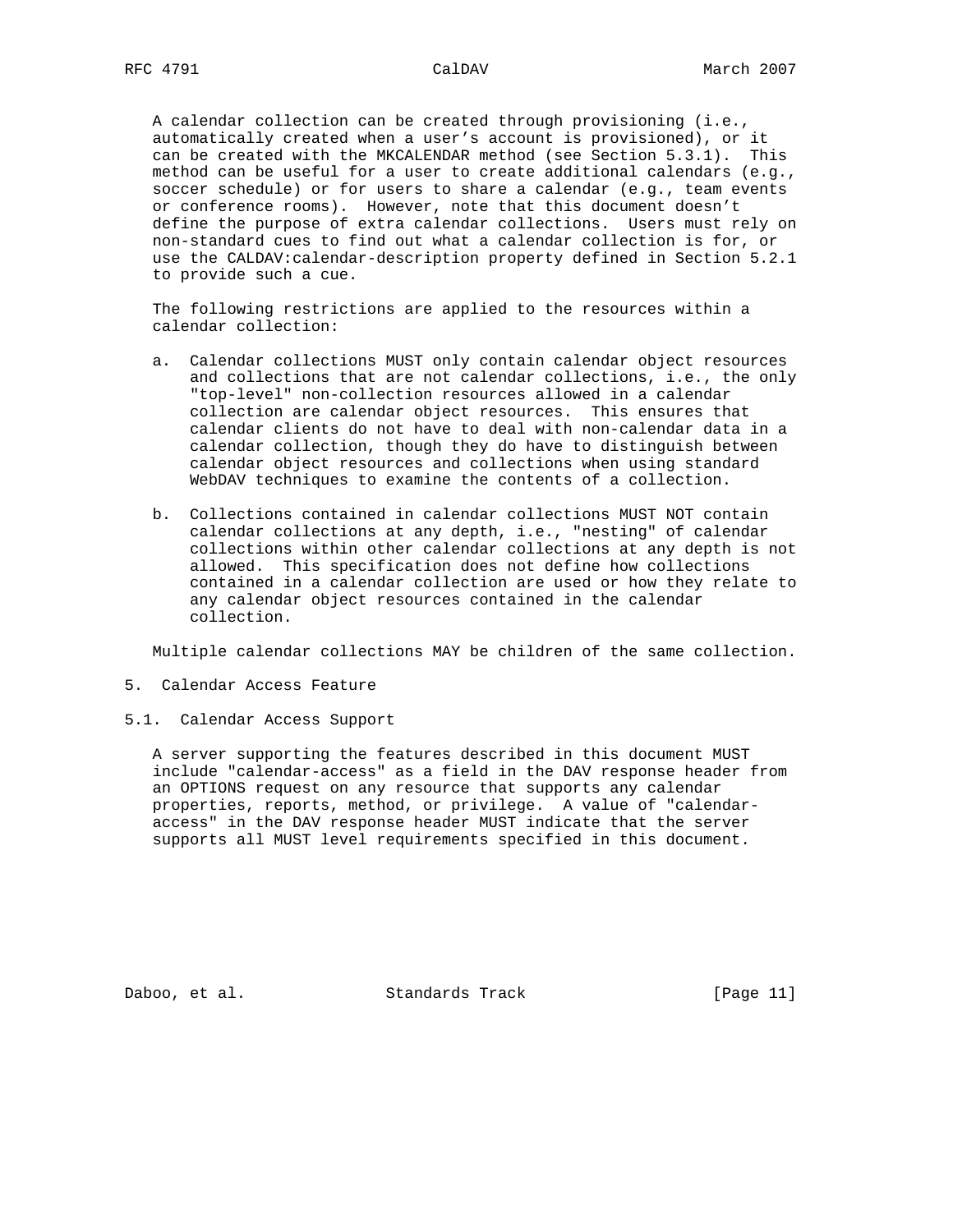5.1.1. Example: Using OPTIONS for the Discovery of Calendar Access Support

>> Request <<

 OPTIONS /home/bernard/calendars/ HTTP/1.1 Host: cal.example.com

>> Response <<

 HTTP/1.1 200 OK Allow: OPTIONS, GET, HEAD, POST, PUT, DELETE, TRACE, COPY, MOVE Allow: PROPFIND, PROPPATCH, LOCK, UNLOCK, REPORT, ACL DAV: 1, 2, access-control, calendar-access Date: Sat, 11 Nov 2006 09:32:12 GMT Content-Length: 0

 In this example, the OPTIONS method returns the value "calendar access" in the DAV response header to indicate that the collection "/home/bernard/calendars/" supports the properties, reports, method, or privilege defined in this specification.

5.2. Calendar Collection Properties

This section defines properties for calendar collections.

5.2.1. CALDAV:calendar-description Property

Name: calendar-description

Namespace: urn:ietf:params:xml:ns:caldav

- Purpose: Provides a human-readable description of the calendar collection.
- Conformance: This property MAY be defined on any calendar collection. If defined, it MAY be protected and SHOULD NOT be returned by a PROPFIND DAV:allprop request (as defined in Section 12.14.1 of [RFC2518]). An xml:lang attribute indicating the human language of the description SHOULD be set for this property by clients or through server provisioning. Servers MUST return any xml:lang attribute if set for the property.
- Description: If present, the property contains a description of the calendar collection that is suitable for presentation to a user. If not present, the client should assume no description for the calendar collection.

Daboo, et al. Standards Track [Page 12]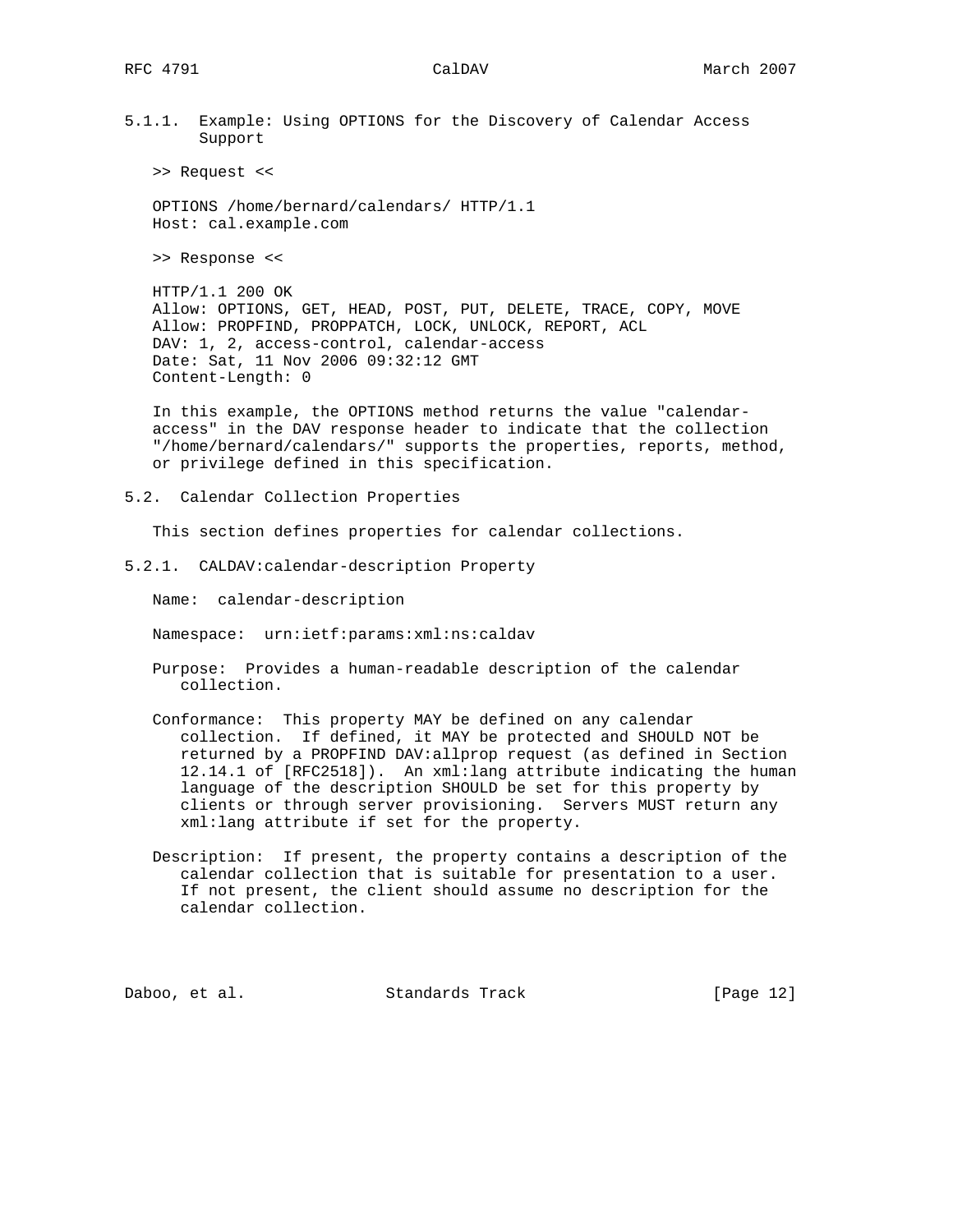Definition:

```
 <!ELEMENT calendar-description (#PCDATA)>
 PCDATA value: string
```
Example:

 <C:calendar-description xml:lang="fr-CA" xmlns:C="urn:ietf:params:xml:ns:caldav" >Calendrier de Mathilde Desruisseaux</C:calendar-description>

5.2.2. CALDAV:calendar-timezone Property

Name: calendar-timezone

Namespace: urn:ietf:params:xml:ns:caldav

Purpose: Specifies a time zone on a calendar collection.

- Conformance: This property SHOULD be defined on all calendar collections. If defined, it SHOULD NOT be returned by a PROPFIND DAV:allprop request (as defined in Section 12.14.1 of [RFC2518]).
- Description: The CALDAV:calendar-timezone property is used to specify the time zone the server should rely on to resolve "date" values and "date with local time" values (i.e., floating time) to "date with UTC time" values. The server will require this information to determine if a calendar component scheduled with "date" values or "date with local time" values overlaps a CALDAV: time-range specified in a CALDAV:calendar-query REPORT. The server will also require this information to compute the proper FREEBUSY time period as "date with UTC time" in the VFREEBUSY component returned in a response to a CALDAV:free-busy-query REPORT request that takes into account calendar components scheduled with "date" values or "date with local time" values. In the absence of this property, the server MAY rely on the time zone of their choice.
- Note: The iCalendar data embedded within the CALDAV:calendar timezone XML element MUST follow the standard XML character data encoding rules, including use of <, &gt;, &amp; etc. entity encoding or the use of a <![CDATA[ ... ]]> construct. In the later case, the iCalendar data cannot contain the character sequence "]]>", which is the end delimiter for the CDATA section.

Daboo, et al. Standards Track [Page 13]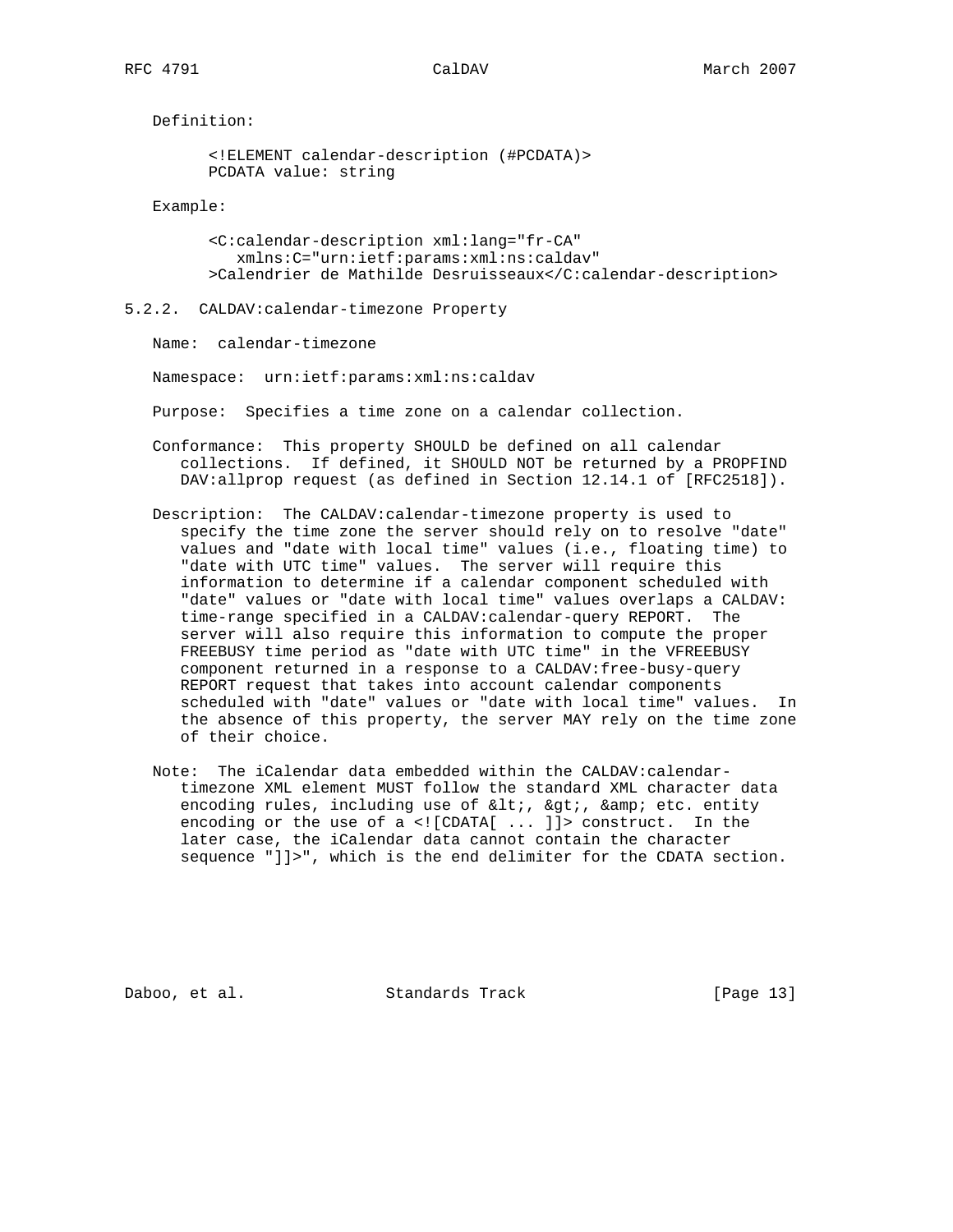Definition: <!ELEMENT calendar-timezone (#PCDATA)> PCDATA value: an iCalendar object with exactly one VTIMEZONE component. Example: <C:calendar-timezone xmlns:C="urn:ietf:params:xml:ns:caldav">BEGIN:VCALENDAR PRODID:-//Example Corp.//CalDAV Client//EN VERSION:2.0 BEGIN:VTIMEZONE TZID:US-Eastern LAST-MODIFIED:19870101T000000Z BEGIN:STANDARD DTSTART:19671029T020000 RRULE:FREQ=YEARLY;BYDAY=-1SU;BYMONTH=10 TZOFFSETFROM:-0400 TZOFFSETTO:-0500 TZNAME: Eastern Standard Time (US & amp; Canada) END:STANDARD BEGIN:DAYLIGHT DTSTART:19870405T020000 RRULE:FREQ=YEARLY;BYDAY=1SU;BYMONTH=4 TZOFFSETFROM:-0500 TZOFFSETTO:-0400 TZNAME: Eastern Daylight Time (US & amp; Canada) END:DAYLIGHT END:VTIMEZONE END:VCALENDAR </C:calendar-timezone>

# 5.2.3. CALDAV:supported-calendar-component-set Property

Name: supported-calendar-component-set

Namespace: urn:ietf:params:xml:ns:caldav

- Purpose: Specifies the calendar component types (e.g., VEVENT, VTODO, etc.) that calendar object resources can contain in the calendar collection.
- Conformance: This property MAY be defined on any calendar collection. If defined, it MUST be protected and SHOULD NOT be returned by a PROPFIND DAV:allprop request (as defined in Section 12.14.1 of [RFC2518]).

Daboo, et al. Standards Track [Page 14]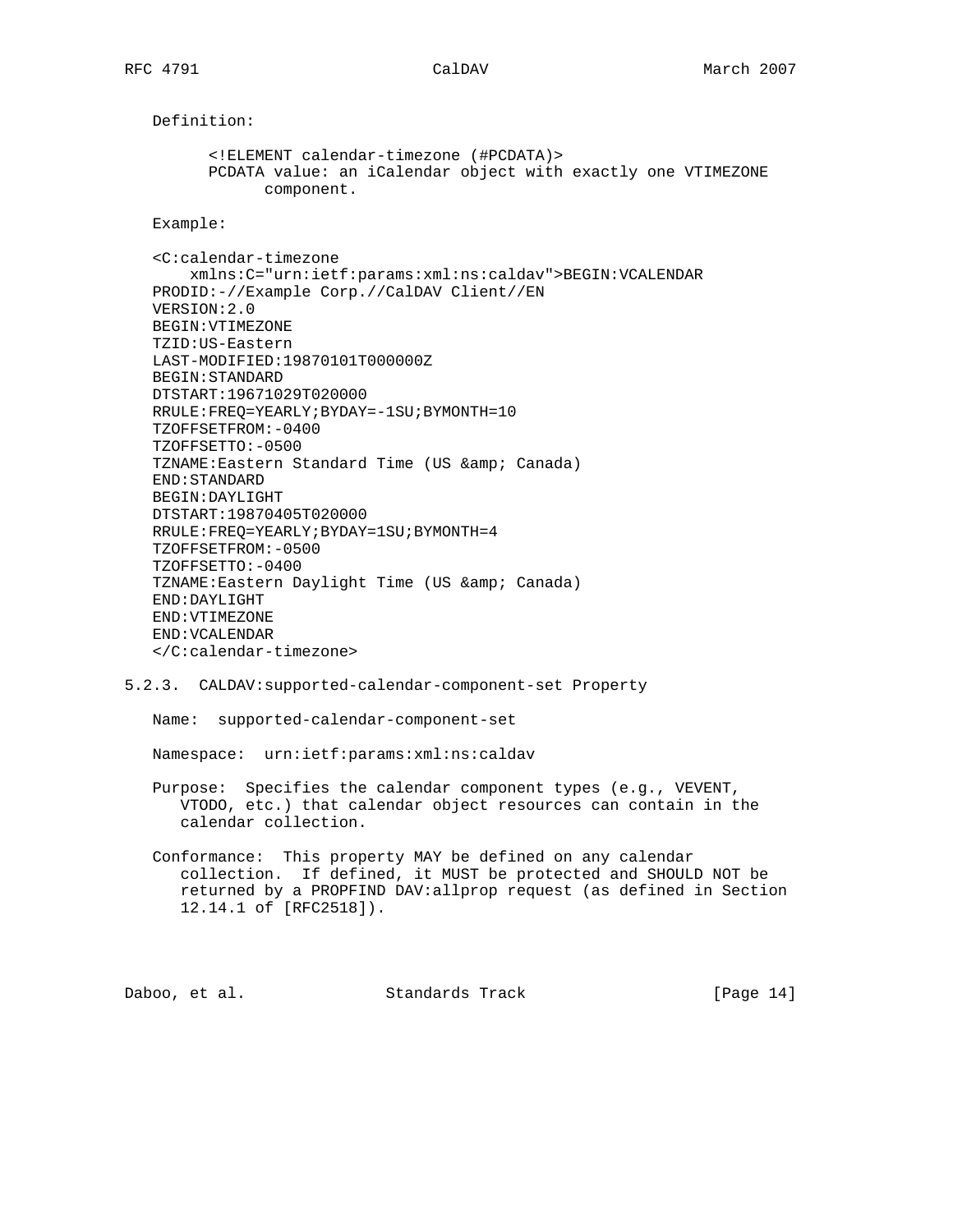Description: The CALDAV:supported-calendar-component-set property is used to specify restrictions on the calendar component types that calendar object resources may contain in a calendar collection. Any attempt by the client to store calendar object resources with component types not listed in this property, if it exists, MUST result in an error, with the CALDAV:supported-calendar-component precondition (Section 5.3.2.1) being violated. Since this property is protected, it cannot be changed by clients using a PROPPATCH request. However, clients can initialize the value of this property when creating a new calendar collection with MKCALENDAR. The empty-element tag <C:comp name="VTIMEZONE"/> MUST only be specified if support for calendar object resources that only contain VTIMEZONE components is provided or desired. Support for VTIMEZONE components in calendar object resources that contain VEVENT or VTODO components is always assumed. In the absence of this property, the server MUST accept all component types, and the client can assume that all component types are accepted.

# Definition:

<!ELEMENT supported-calendar-component-set (comp+)>

### Example:

 <C:supported-calendar-component-set xmlns:C="urn:ietf:params:xml:ns:caldav"> <C:comp name="VEVENT"/> <C:comp name="VTODO"/> </C:supported-calendar-component-set>

### 5.2.4. CALDAV:supported-calendar-data Property

Name: supported-calendar-data

Namespace: urn:ietf:params:xml:ns:caldav

 Purpose: Specifies what media types are allowed for calendar object resources in a calendar collection.

 Conformance: This property MAY be defined on any calendar collection. If defined, it MUST be protected and SHOULD NOT be returned by a PROPFIND DAV:allprop request (as defined in Section 12.14.1 of [RFC2518]).

 Description: The CALDAV:supported-calendar-data property is used to specify the media type supported for the calendar object resources contained in a given calendar collection (e.g., iCalendar version 2.0). Any attempt by the client to store calendar object

Daboo, et al. Standards Track [Page 15]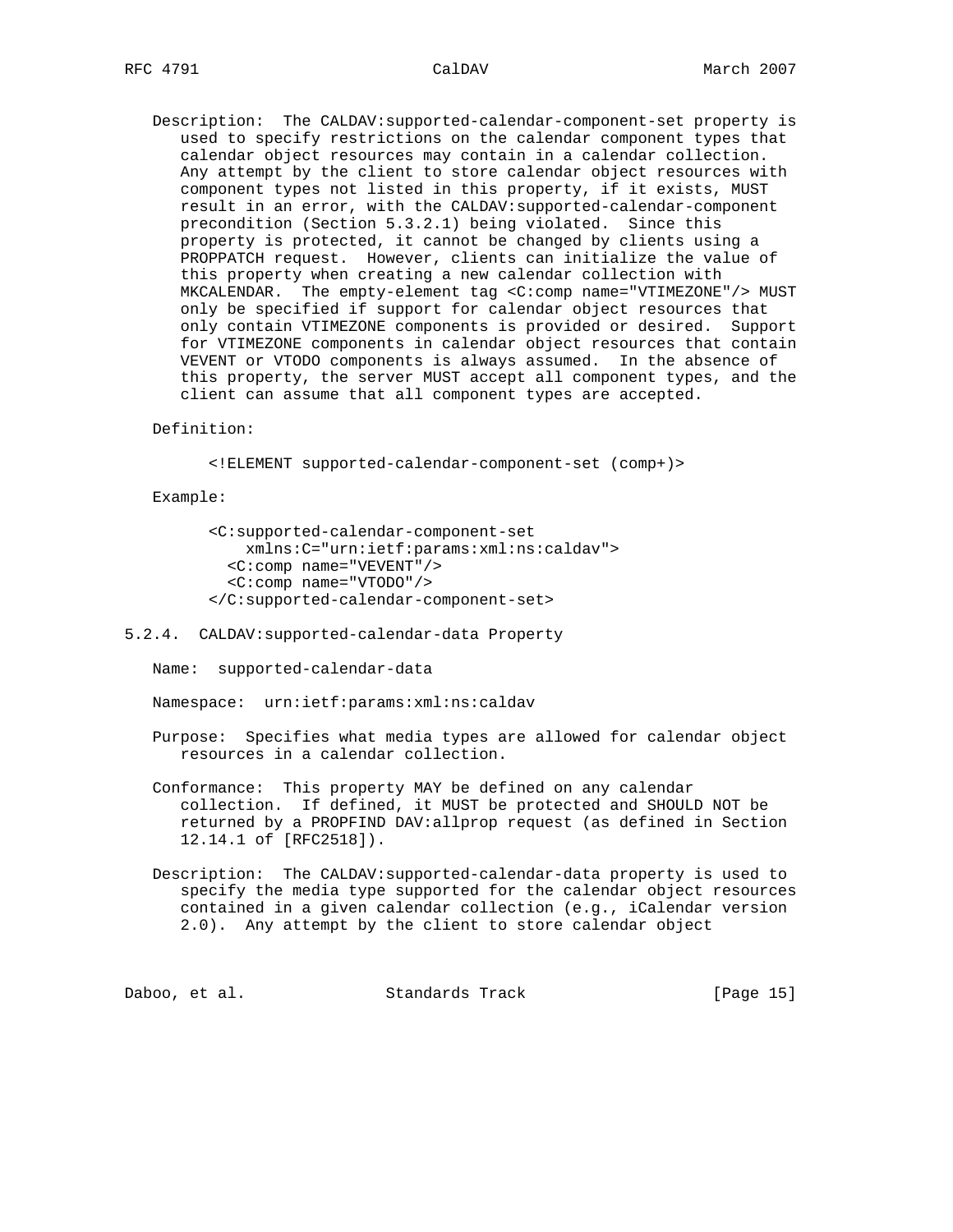resources with a media type not listed in this property MUST result in an error, with the CALDAV:supported-calendar-data precondition (Section 5.3.2.1) being violated. In the absence of this property, the server MUST only accept data with the media type "text/calendar" and iCalendar version 2.0, and clients can assume that the server will only accept this data.

## Definition:

```
 <!ELEMENT supported-calendar-data (calendar-data+)>
```
Example:

 <C:supported-calendar-data xmlns:C="urn:ietf:params:xml:ns:caldav"> <C:calendar-data content-type="text/calendar" version="2.0"/> </C:supported-calendar-data>

### 5.2.5. CALDAV:max-resource-size Property

Name: max-resource-size

Namespace: urn:ietf:params:xml:ns:caldav

- Purpose: Provides a numeric value indicating the maximum size of a resource in octets that the server is willing to accept when a calendar object resource is stored in a calendar collection.
- Conformance: This property MAY be defined on any calendar collection. If defined, it MUST be protected and SHOULD NOT be returned by a PROPFIND DAV:allprop request (as defined in Section 12.14.1 of [RFC2518]).
- Description: The CALDAV:max-resource-size is used to specify a numeric value that represents the maximum size in octets that the server is willing to accept when a calendar object resource is stored in a calendar collection. Any attempt to store a calendar object resource exceeding this size MUST result in an error, with the CALDAV:max-resource-size precondition (Section 5.3.2.1) being violated. In the absence of this property, the client can assume that the server will allow storing a resource of any reasonable size.

Definition:

 <!ELEMENT max-resource-size (#PCDATA)> PCDATA value: a numeric value (positive integer)

Daboo, et al. Standards Track [Page 16]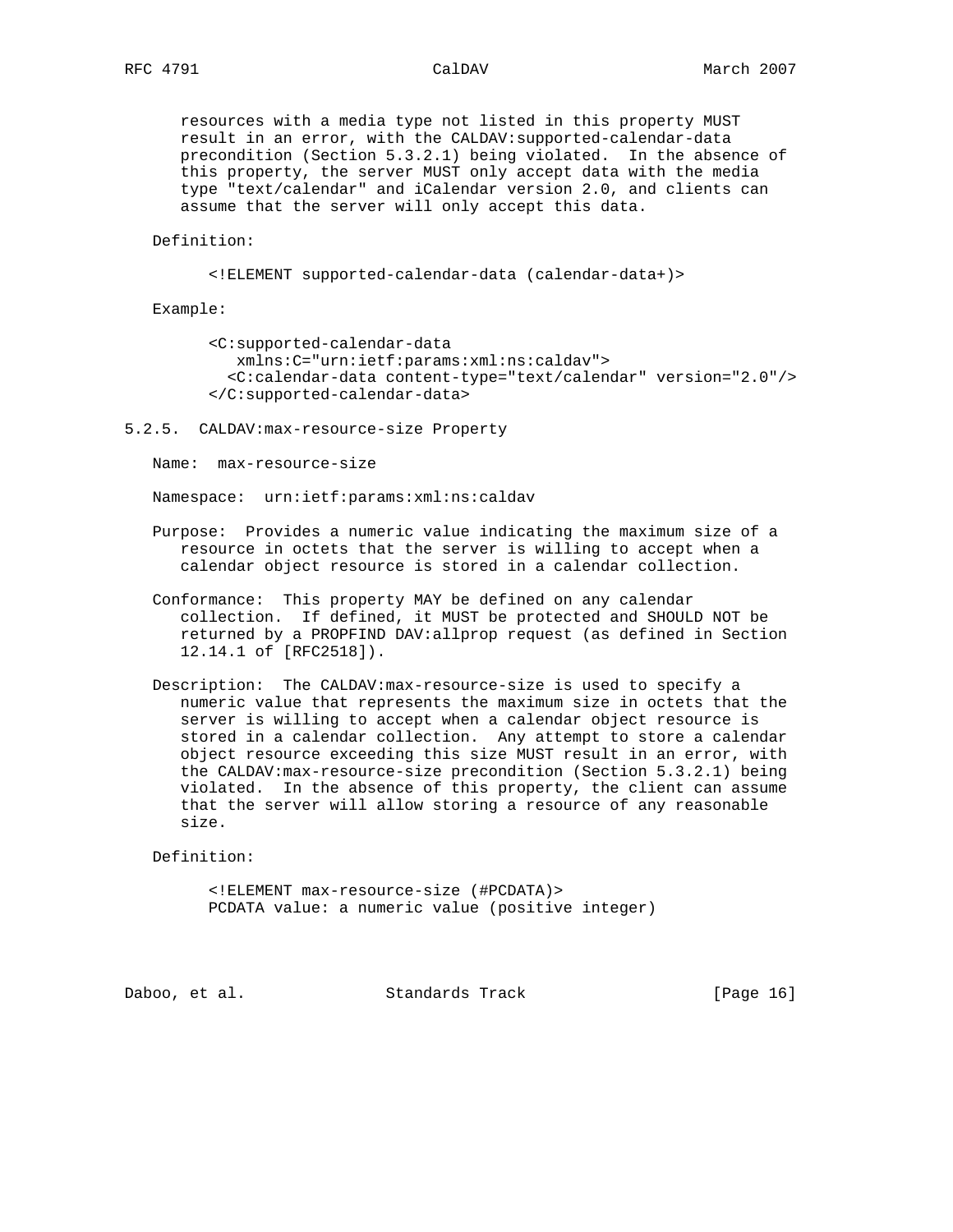Example:

 <C:max-resource-size xmlns:C="urn:ietf:params:xml:ns:caldav" >102400</C:max-resource-size>

5.2.6. CALDAV:min-date-time Property

Name: min-date-time

Namespace: urn:ietf:params:xml:ns:caldav

- Purpose: Provides a DATE-TIME value indicating the earliest date and time (in UTC) that the server is willing to accept for any DATE or DATE-TIME value in a calendar object resource stored in a calendar collection.
- Conformance: This property MAY be defined on any calendar collection. If defined, it MUST be protected and SHOULD NOT be returned by a PROPFIND DAV:allprop request (as defined in Section 12.14.1 of [RFC2518]).
- Description: The CALDAV:min-date-time is used to specify an iCalendar DATE-TIME value in UTC that indicates the earliest inclusive date that the server is willing to accept for any explicit DATE or DATE-TIME value in a calendar object resource stored in a calendar collection. Any attempt to store a calendar object resource using a DATE or DATE-TIME value earlier than this value MUST result in an error, with the CALDAV:min-date-time precondition (Section 5.3.2.1) being violated. Note that servers MUST accept recurring components that specify instances beyond this limit, provided none of those instances have been overridden. In that case, the server MAY simply ignore those instances outside of the acceptable range when processing reports on the calendar object resource. In the absence of this property, the client can assume any valid iCalendar date may be used at least up to the CALDAV:max-date-time value, if that is defined.

Definition:

 <!ELEMENT min-date-time (#PCDATA)> PCDATA value: an iCalendar format DATE-TIME value in UTC

Example:

 <C:min-date-time xmlns:C="urn:ietf:params:xml:ns:caldav" >19000101T000000Z</C:min-date-time>

Daboo, et al. Standards Track [Page 17]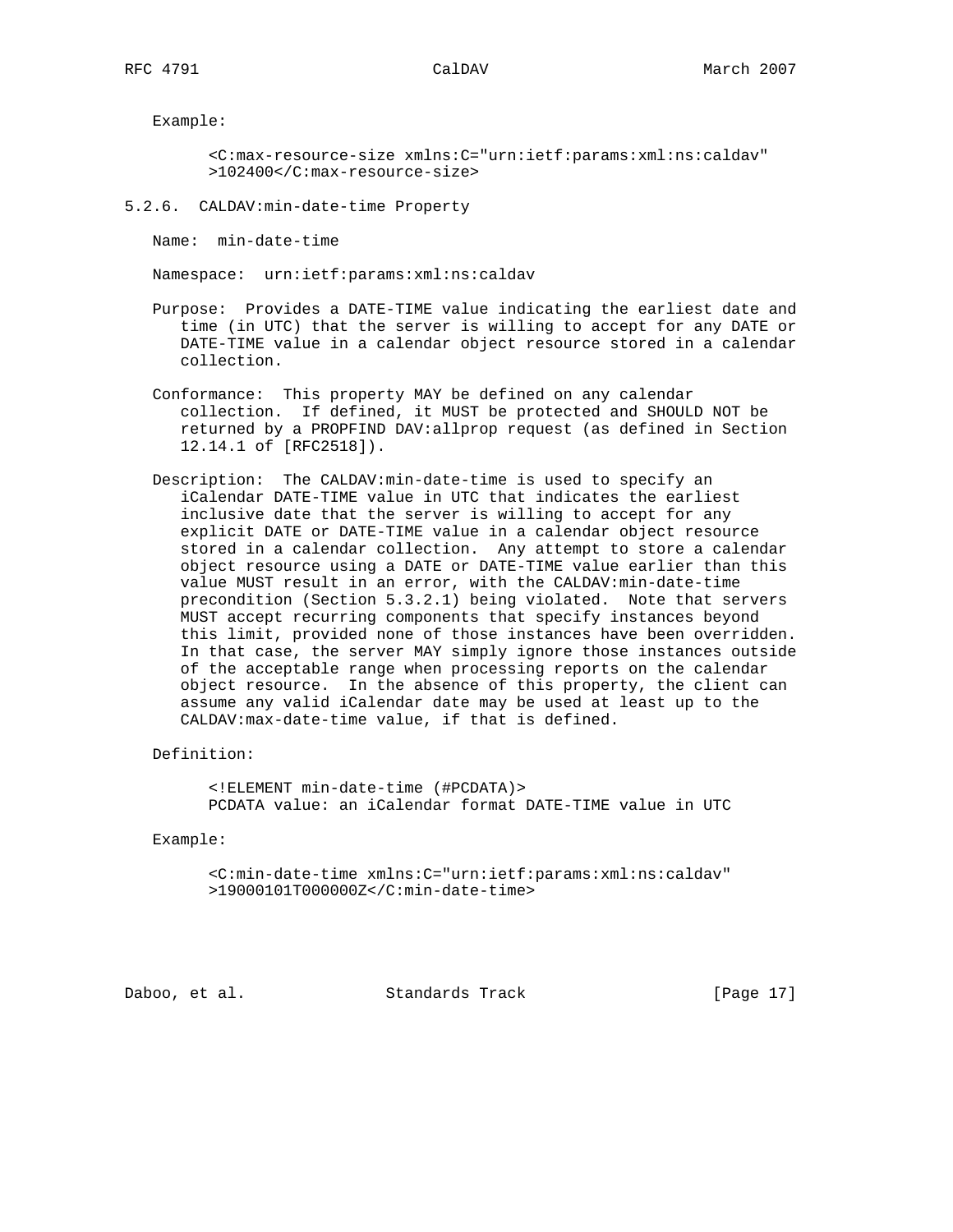5.2.7. CALDAV:max-date-time Property

Name: max-date-time

Namespace: urn:ietf:params:xml:ns:caldav

- Purpose: Provides a DATE-TIME value indicating the latest date and time (in UTC) that the server is willing to accept for any DATE or DATE-TIME value in a calendar object resource stored in a calendar collection.
- Conformance: This property MAY be defined on any calendar collection. If defined, it MUST be protected and SHOULD NOT be returned by a PROPFIND DAV:allprop request (as defined in Section 12.14.1 of [RFC2518]).
- Description: The CALDAV:max-date-time is used to specify an iCalendar DATE-TIME value in UTC that indicates the inclusive latest date that the server is willing to accept for any date or time value in a calendar object resource stored in a calendar collection. Any attempt to store a calendar object resource using a DATE or DATE-TIME value later than this value MUST result in an error, with the CALDAV:max-date-time precondition (Section 5.3.2.1) being violated. Note that servers MUST accept recurring components that specify instances beyond this limit, provided none of those instances have been overridden. In that case, the server MAY simply ignore those instances outside of the acceptable range when processing reports on the calendar object resource. In the absence of this property, the client can assume any valid iCalendar date may be used at least down to the CALDAV: min-date-time value, if that is defined.

Definition:

 <!ELEMENT max-date-time (#PCDATA)> PCDATA value: an iCalendar format DATE-TIME value in UTC

Example:

 <C:max-date-time xmlns:C="urn:ietf:params:xml:ns:caldav" >20491231T235959Z</C:max-date-time>

Daboo, et al. Standards Track [Page 18]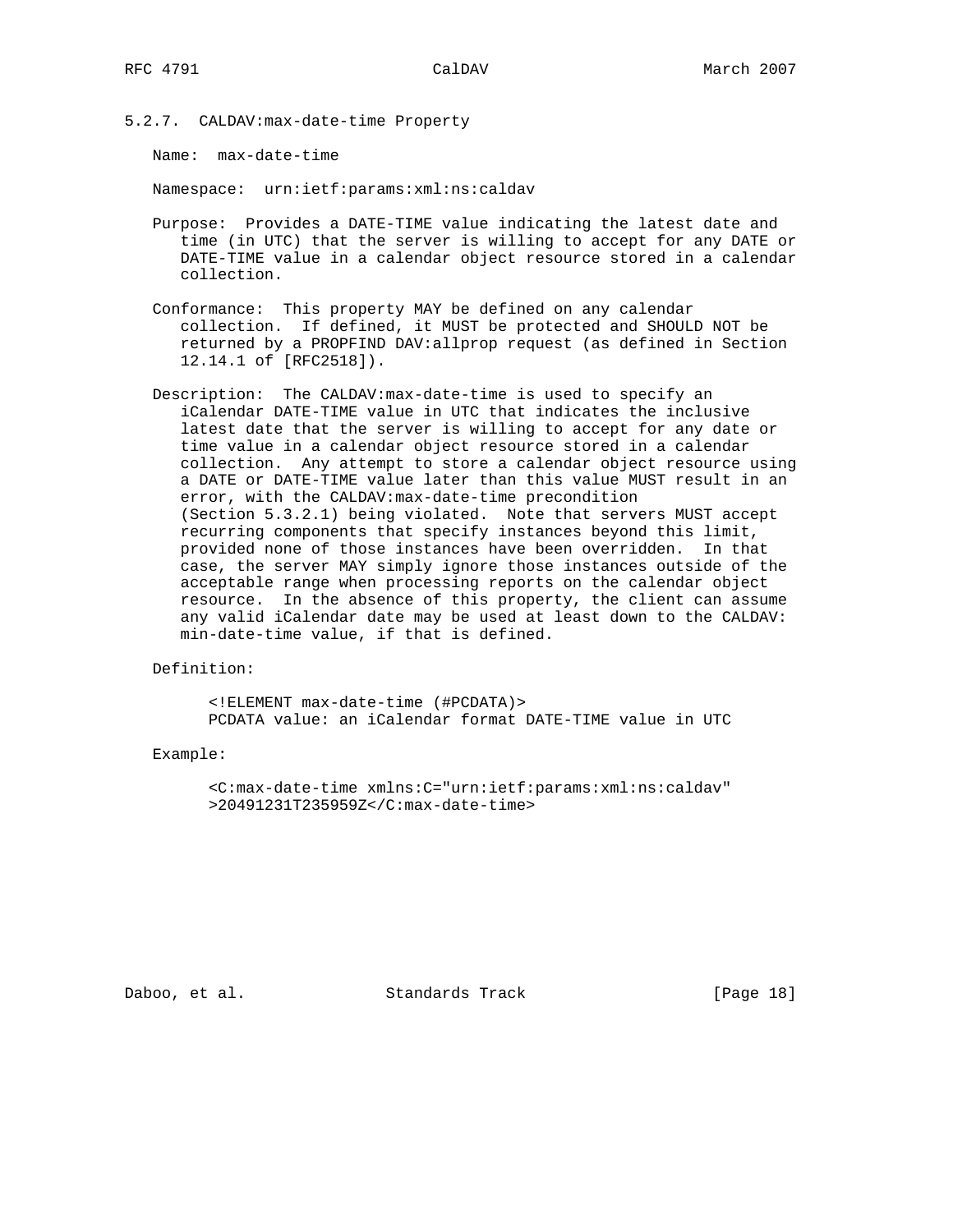5.2.8. CALDAV:max-instances Property

Name: max-instances

Namespace: urn:ietf:params:xml:ns:caldav

- Purpose: Provides a numeric value indicating the maximum number of recurrence instances that a calendar object resource stored in a calendar collection can generate.
- Conformance: This property MAY be defined on any calendar collection. If defined, it MUST be protected and SHOULD NOT be returned by a PROPFIND DAV:allprop request (as defined in Section 12.14.1 of [RFC2518]).
- Description: The CALDAV:max-instances is used to specify a numeric value that indicates the maximum number of recurrence instances that a calendar object resource stored in a calendar collection can generate. Any attempt to store a calendar object resource with a recurrence pattern that generates more instances than this value MUST result in an error, with the CALDAV:max-instances precondition (Section 5.3.2.1) being violated. In the absence of this property, the client can assume that the server has no limits on the number of recurrence instances it can handle or expand.

Definition:

 <!ELEMENT max-instances (#PCDATA)> PCDATA value: a numeric value (integer greater than zero)

Example:

 <C:max-instances xmlns:C="urn:ietf:params:xml:ns:caldav" >100</C:max-instances>

5.2.9. CALDAV:max-attendees-per-instance Property

Name: max-attendees-per-instance

Namespace: urn:ietf:params:xml:ns:caldav

- Purpose: Provides a numeric value indicating the maximum number of ATTENDEE properties in any instance of a calendar object resource stored in a calendar collection.
- Conformance: This property MAY be defined on any calendar collection. If defined, it MUST be protected and SHOULD NOT be

Daboo, et al. Standards Track [Page 19]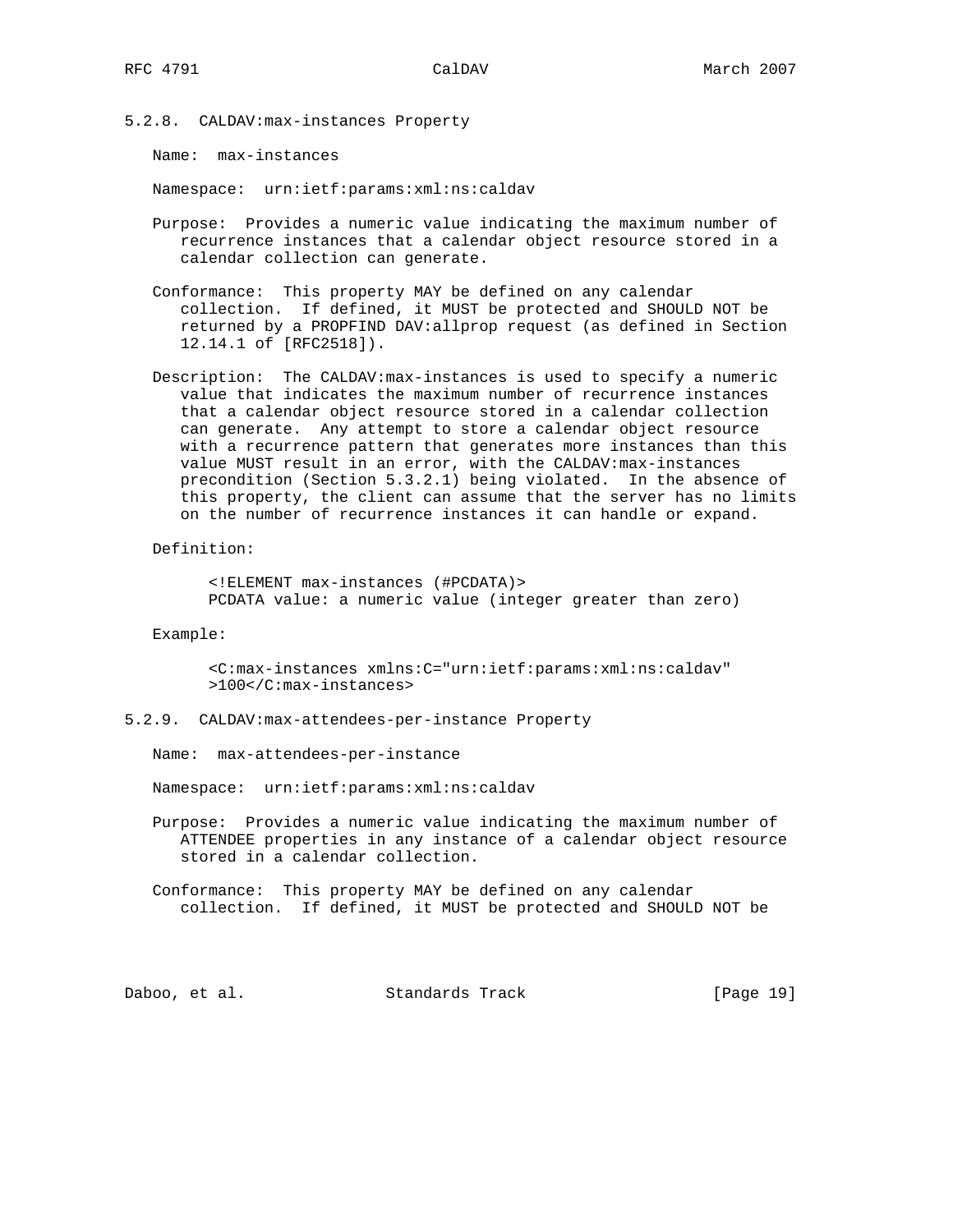returned by a PROPFIND DAV:allprop request (as defined in Section 12.14.1 of [RFC2518]).

 Description: The CALDAV:max-attendees-per-instance is used to specify a numeric value that indicates the maximum number of iCalendar ATTENDEE properties on any one instance of a calendar object resource stored in a calendar collection. Any attempt to store a calendar object resource with more ATTENDEE properties per instance than this value MUST result in an error, with the CALDAV: max-attendees-per-instance precondition (Section 5.3.2.1) being violated. In the absence of this property, the client can assume that the server can handle any number of ATTENDEE properties in a calendar component.

### Definition:

 <!ELEMENT max-attendees-per-instance (#PCDATA)> PCDATA value: a numeric value (integer greater than zero)

### Example:

 <C:max-attendees-per-instance xmlns:C="urn:ietf:params:xml:ns:caldav" >25</C:max-attendees-per-instance>

# 5.2.10. Additional Precondition for PROPPATCH

 This specification requires an additional Precondition for the PROPPATCH method. The precondition is:

 (CALDAV:valid-calendar-data): The time zone specified in CALDAV: calendar-timezone property MUST be a valid iCalendar object containing a single valid VTIMEZONE component.

# 5.3. Creating Resources

 Calendar collections and calendar object resources may be created by either a CalDAV client or by the CalDAV server. This specification defines restrictions and a data model that both clients and servers MUST adhere to when manipulating such calendar data.

# 5.3.1. MKCALENDAR Method

 An HTTP request using the MKCALENDAR method creates a new calendar collection resource. A server MAY restrict calendar collection creation to particular collections.

Daboo, et al. Standards Track [Page 20]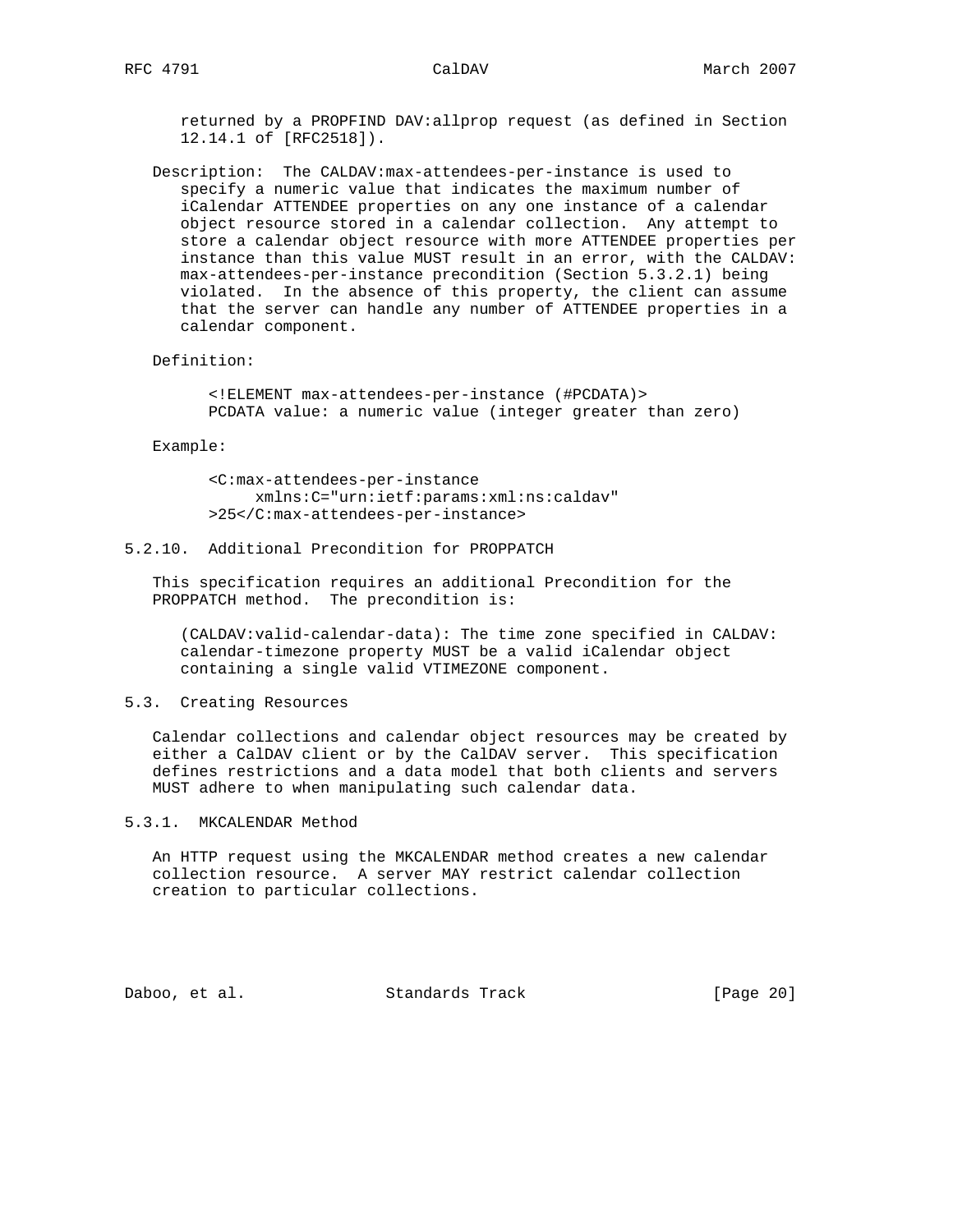Support for MKCALENDAR on the server is only RECOMMENDED and not REQUIRED because some calendar stores only support one calendar per user (or principal), and those are typically pre-created for each account. However, servers and clients are strongly encouraged to support MKCALENDAR whenever possible to allow users to create multiple calendar collections to help organize their data better.

 Clients SHOULD use the DAV:displayname property for a human-readable name of the calendar. Clients can either specify the value of the DAV:displayname property in the request body of the MKCALENDAR request, or alternatively issue a PROPPATCH request to change the DAV:displayname property to the appropriate value immediately after issuing the MKCALENDAR request. Clients SHOULD NOT set the DAV: displayname property to be the same as any other calendar collection at the same URI "level". When displaying calendar collections to users, clients SHOULD check the DAV:displayname property and use that value as the name of the calendar. In the event that the DAV: displayname property is empty, the client MAY use the last part of the calendar collection URI as the name; however, that path segment may be "opaque" and not represent any meaningful human-readable text.

 If a MKCALENDAR request fails, the server state preceding the request MUST be restored.

Marshalling:

 If a request body is included, it MUST be a CALDAV:mkcalendar XML element. Instruction processing MUST occur in the order instructions are received (i.e., from top to bottom). Instructions MUST either all be executed or none executed. Thus, if any error occurs during processing, all executed instructions MUST be undone and a proper error result returned. Instruction processing details can be found in the definition of the DAV:set instruction in Section 12.13.2 of [RFC2518].

<!ELEMENT mkcalendar (DAV:set)>

 If a response body for a successful request is included, it MUST be a CALDAV:mkcalendar-response XML element.

<!ELEMENT mkcalendar-response ANY>

The response MUST include a Cache-Control:no-cache header.

Preconditions:

 (DAV:resource-must-be-null): A resource MUST NOT exist at the Request-URI;

Daboo, et al. Standards Track [Page 21]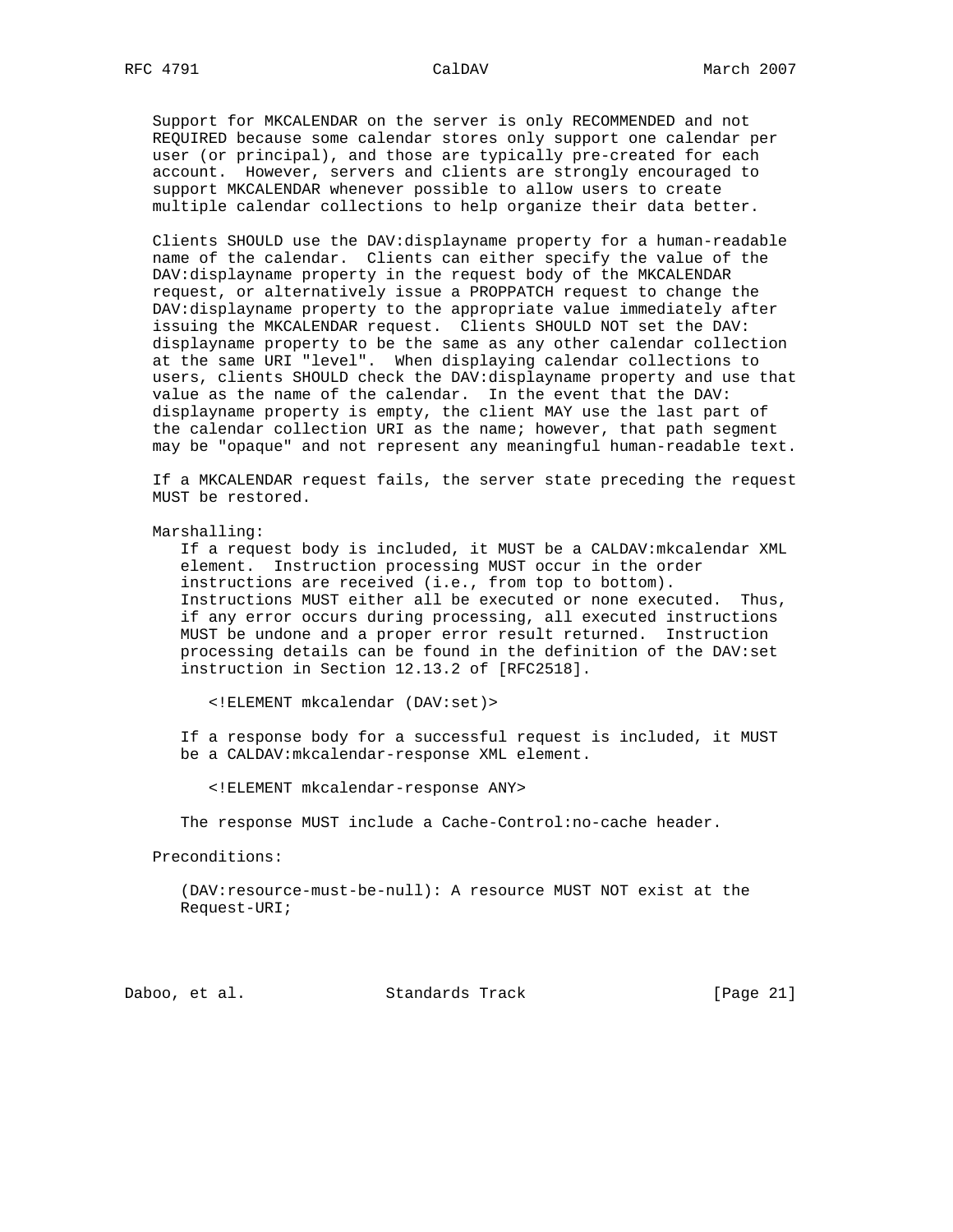(CALDAV:calendar-collection-location-ok): The Request-URI MUST identify a location where a calendar collection can be created;

 (CALDAV:valid-calendar-data): The time zone specified in the CALDAV:calendar-timezone property MUST be a valid iCalendar object containing a single valid VTIMEZONE component;

 (DAV:needs-privilege): The DAV:bind privilege MUST be granted to the current user on the parent collection of the Request-URI.

Postconditions:

 (CALDAV:initialize-calendar-collection): A new calendar collection exists at the Request-URI. The DAV: resourcetype of the calendar collection MUST contain both DAV:collection and CALDAV:calendar XML elements.

5.3.1.1. Status Codes

 The following are examples of response codes one would expect to get in a response to a MKCALENDAR request. Note that this list is by no means exhaustive.

 201 (Created) - The calendar collection resource was created in its entirety;

 207 (Multi-Status) - The calendar collection resource was not created since one or more DAV:set instructions specified in the request body could not be processed successfully. The following are examples of response codes one would expect to be used in a 207 (Multi-Status) response in this situation:

 403 (Forbidden) - The client, for reasons the server chooses not to specify, cannot alter one of the properties;

 409 (Conflict) - The client has provided a value whose semantics are not appropriate for the property. This includes trying to set read-only properties;

 424 (Failed Dependency) - The DAV:set instruction on the specified resource would have succeeded if it were not for the failure of another DAV:set instruction specified in the request body;

 423 (Locked) - The specified resource is locked and the client either is not a lock owner or the lock type requires a lock token to be submitted and the client did not submit it; and

Daboo, et al. Standards Track [Page 22]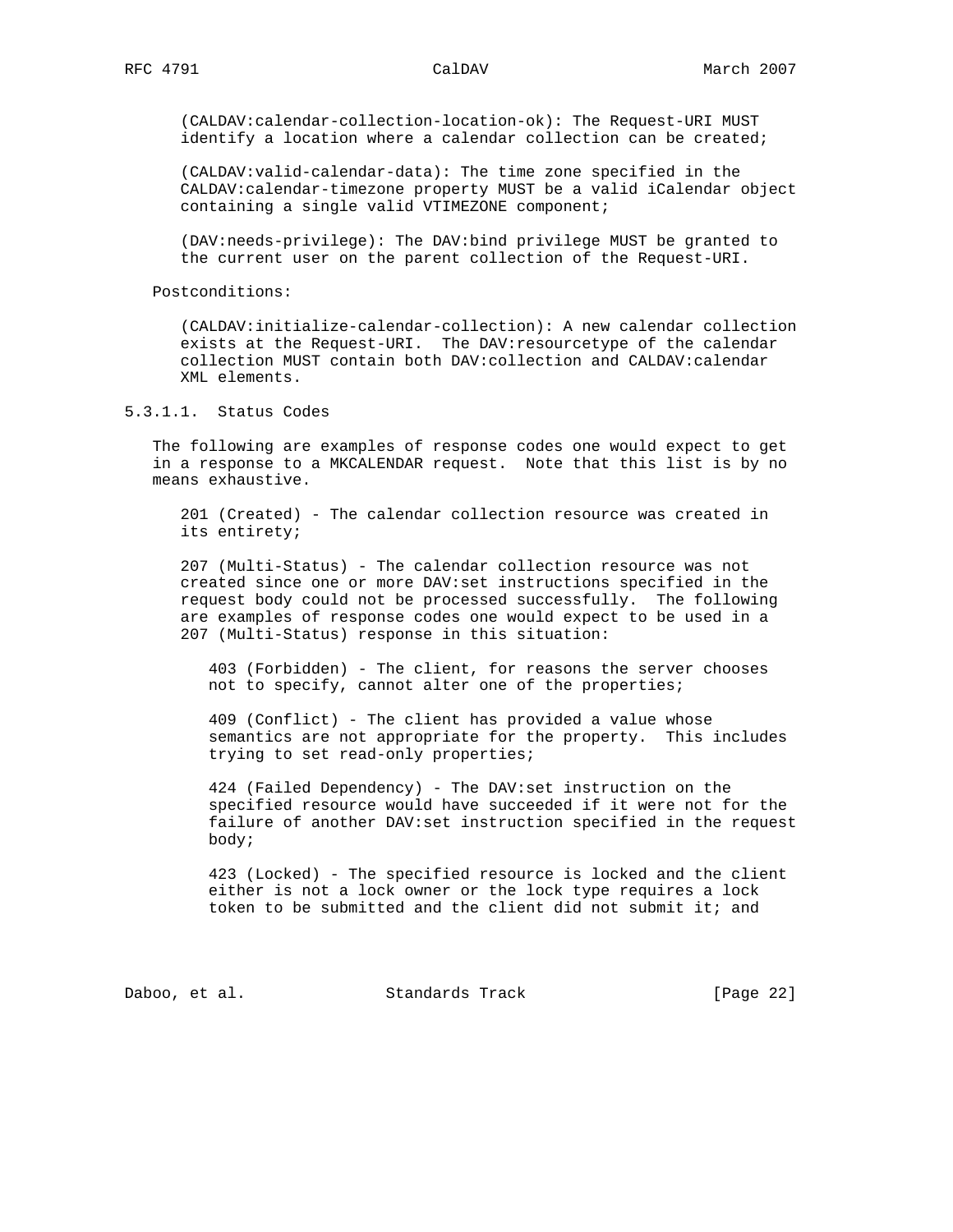507 (Insufficient Storage) - The server did not have sufficient space to record the property;

 403 (Forbidden) - This indicates at least one of two conditions: 1) the server does not allow the creation of calendar collections at the given location in its namespace, or 2) the parent collection of the Request-URI exists but cannot accept members;

 409 (Conflict) - A collection cannot be made at the Request-URI until one or more intermediate collections have been created;

 415 (Unsupported Media Type) - The server does not support the request type of the body; and

 507 (Insufficient Storage) - The resource does not have sufficient space to record the state of the resource after the execution of this method.

5.3.1.2. Example: Successful MKCALENDAR Request

 This example creates a calendar collection called /home/lisa/ calendars/events/ on the server cal.example.com with specific values for the properties DAV:displayname, CALDAV:calendar-description, CALDAV:supported-calendar-component-set, and CALDAV:calendar timezone.

Daboo, et al. Standards Track [Page 23]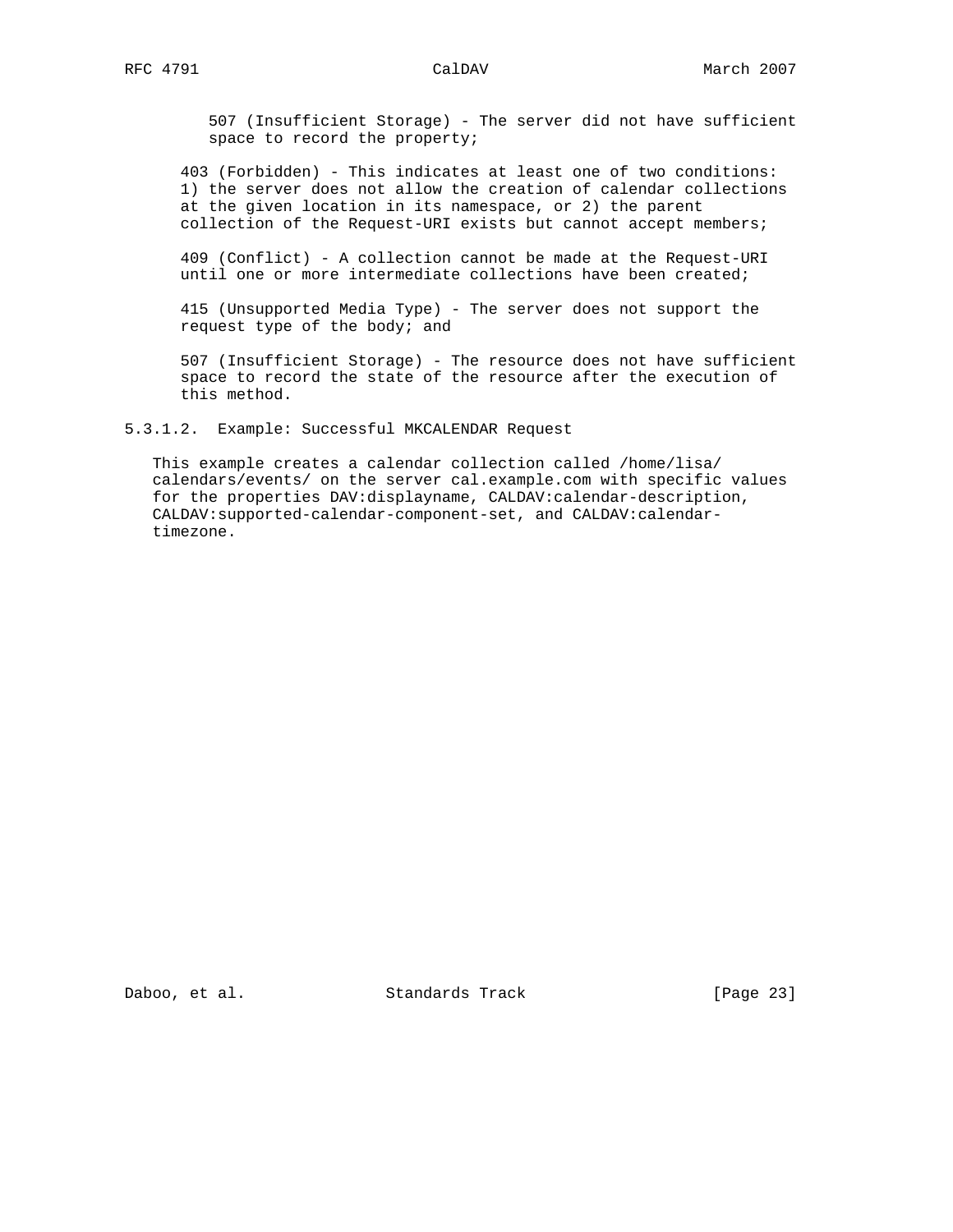```
 >> Request <<
 MKCALENDAR /home/lisa/calendars/events/ HTTP/1.1
 Host: cal.example.com
 Content-Type: application/xml; charset="utf-8"
 Content-Length: xxxx
 <?xml version="1.0" encoding="utf-8" ?>
 <C:mkcalendar xmlns:D="DAV:"
               xmlns:C="urn:ietf:params:xml:ns:caldav">
   <D:set>
     <D:prop>
       <D:displayname>Lisa's Events</D:displayname>
       <C:calendar-description xml:lang="en"
 >Calendar restricted to events.</C:calendar-description>
       <C:supported-calendar-component-set>
         <C:comp name="VEVENT"/>
       </C:supported-calendar-component-set>
       <C:calendar-timezone><![CDATA[BEGIN:VCALENDAR
 PRODID:-//Example Corp.//CalDAV Client//EN
 VERSION:2.0
 BEGIN:VTIMEZONE
 TZID:US-Eastern
 LAST-MODIFIED:19870101T000000Z
 BEGIN:STANDARD
 DTSTART:19671029T020000
 RRULE:FREQ=YEARLY;BYDAY=-1SU;BYMONTH=10
 TZOFFSETFROM:-0400
 TZOFFSETTO:-0500
 TZNAME:Eastern Standard Time (US & Canada)
 END:STANDARD
 BEGIN:DAYLIGHT
 DTSTART:19870405T020000
 RRULE:FREQ=YEARLY;BYDAY=1SU;BYMONTH=4
 TZOFFSETFROM:-0500
 TZOFFSETTO:-0400
 TZNAME:Eastern Daylight Time (US & Canada)
 END:DAYLIGHT
 END:VTIMEZONE
 END:VCALENDAR
 ]]></C:calendar-timezone>
    </D:prop>
   </D:set>
 </C:mkcalendar>
```
Daboo, et al. Standards Track [Page 24]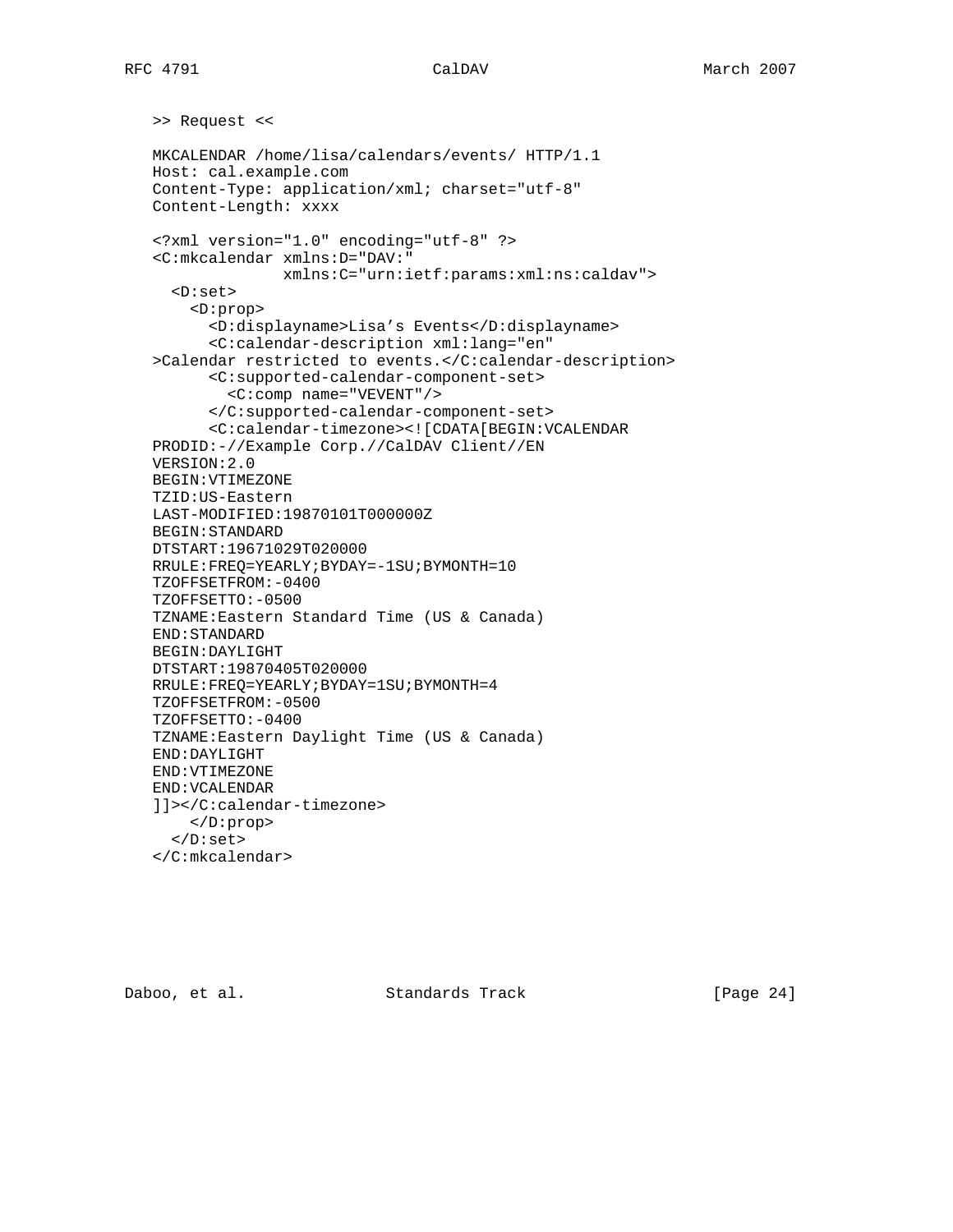>> Response <<

 HTTP/1.1 201 Created Cache-Control: no-cache Date: Sat, 11 Nov 2006 09:32:12 GMT Content-Length: 0

5.3.2. Creating Calendar Object Resources

 Clients populate calendar collections with calendar object resources. The URL for each calendar object resource is entirely arbitrary and does not need to bear a specific relationship to the calendar object resource's iCalendar properties or other metadata. New calendar object resources MUST be created with a PUT request targeted at an unmapped URI. A PUT request targeted at a mapped URI updates an existing calendar object resource.

 When servers create new resources, it's not hard for the server to choose an unmapped URI. It's slightly tougher for clients, because a client might not want to examine all resources in the collection and might not want to lock the entire collection to ensure that a new resource isn't created with a name collision. However, there is an HTTP feature to mitigate this. If the client intends to create a new non-collection resource, such as a new VEVENT, the client SHOULD use the HTTP request header "If-None-Match: \*" on the PUT request. The Request-URI on the PUT request MUST include the target collection, where the resource is to be created, plus the name of the resource in the last path segment. The "If-None-Match: \*" request header ensures that the client will not inadvertently overwrite an existing resource if the last path segment turned out to already be used.

Daboo, et al. Standards Track [Page 25]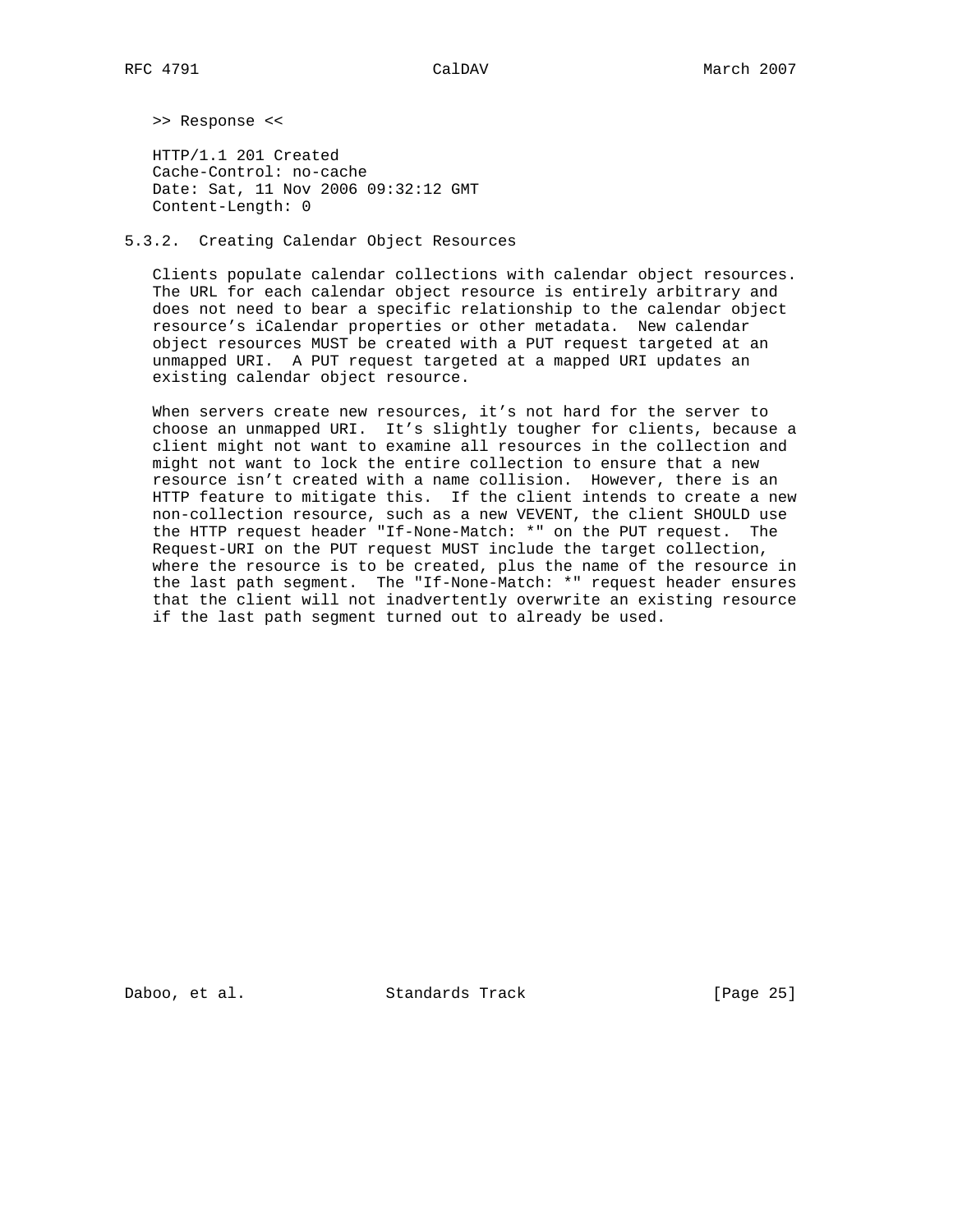>> Request <<

 PUT /home/lisa/calendars/events/qwue23489.ics HTTP/1.1 If-None-Match: \* Host: cal.example.com Content-Type: text/calendar Content-Length: xxxx

 BEGIN:VCALENDAR VERSION:2.0 PRODID:-//Example Corp.//CalDAV Client//EN BEGIN:VEVENT UID:20010712T182145Z-123401@example.com DTSTAMP:20060712T182145Z DTSTART:20060714T170000Z DTEND:20060715T040000Z SUMMARY:Bastille Day Party END:VEVENT END:VCALENDAR

>> Response <<

 HTTP/1.1 201 Created Content-Length: 0 Date: Sat, 11 Nov 2006 09:32:12 GMT ETag: "123456789-000-111"

 The request to change an existing event is the same, but with a specific ETag in the "If-Match" header, rather than the "If-None- Match" header.

 As indicated in Section 3.10 of [RFC2445], the URL of calendar object resources containing (an arbitrary set of) calendaring and scheduling information may be suffixed by ".ics", and the URL of calendar object resources containing free or busy time information may be suffixed by ".ifb".

5.3.2.1. Additional Preconditions for PUT, COPY, and MOVE

 This specification creates additional Preconditions for PUT, COPY, and MOVE methods. These preconditions apply when a PUT operation of a calendar object resource into a calendar collection occurs, or when a COPY or MOVE operation of a calendar object resource into a calendar collection occurs, or when a COPY or MOVE operation occurs on a calendar collection.

Daboo, et al. Standards Track [Page 26]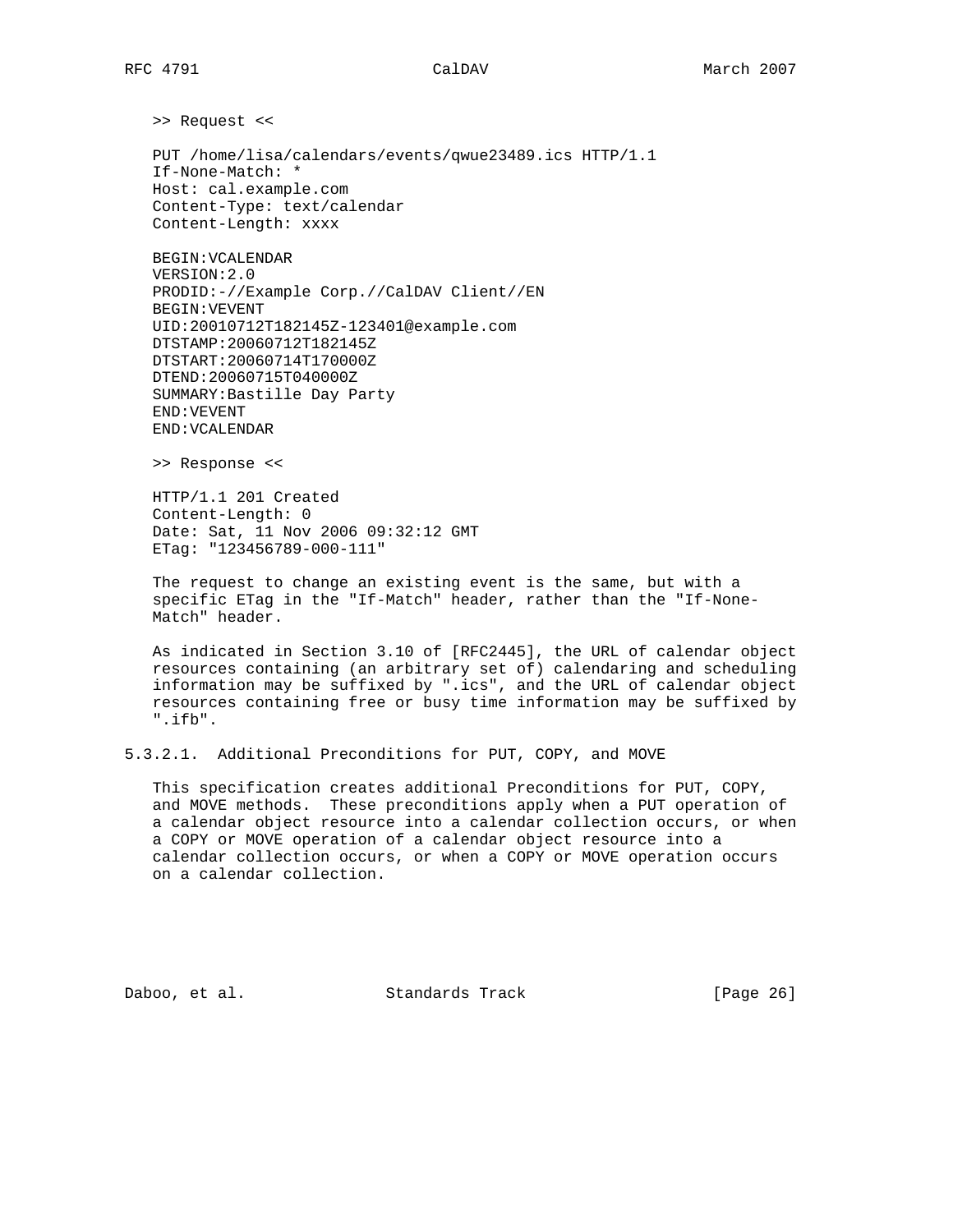The new preconditions are:

 (CALDAV:supported-calendar-data): The resource submitted in the PUT request, or targeted by a COPY or MOVE request, MUST be a supported media type (i.e., iCalendar) for calendar object resources;

 (CALDAV:valid-calendar-data): The resource submitted in the PUT request, or targeted by a COPY or MOVE request, MUST be valid data for the media type being specified (i.e., MUST contain valid iCalendar data);

 (CALDAV:valid-calendar-object-resource): The resource submitted in the PUT request, or targeted by a COPY or MOVE request, MUST obey all restrictions specified in Section 4.1 (e.g., calendar object resources MUST NOT contain more than one type of calendar component, calendar object resources MUST NOT specify the iCalendar METHOD property, etc.);

 (CALDAV:supported-calendar-component): The resource submitted in the PUT request, or targeted by a COPY or MOVE request, MUST contain a type of calendar component that is supported in the targeted calendar collection;

 (CALDAV:no-uid-conflict): The resource submitted in the PUT request, or targeted by a COPY or MOVE request, MUST NOT specify an iCalendar UID property value already in use in the targeted calendar collection or overwrite an existing calendar object resource with one that has a different UID property value. Servers SHOULD report the URL of the resource that is already making use of the same UID property value in the DAV:href element;

<!ELEMENT no-uid-conflict (DAV:href)>

 (CALDAV:calendar-collection-location-ok): In a COPY or MOVE request, when the Request-URI is a calendar collection, the Destination-URI MUST identify a location where a calendar collection can be created;

 (CALDAV:max-resource-size): The resource submitted in the PUT request, or targeted by a COPY or MOVE request, MUST have an octet size less than or equal to the value of the CALDAV:max-resource size property value (Section 5.2.5) on the calendar collection where the resource will be stored;

 (CALDAV:min-date-time): The resource submitted in the PUT request, or targeted by a COPY or MOVE request, MUST have all of its iCalendar DATE or DATE-TIME property values (for each recurring

Daboo, et al. Standards Track [Page 27]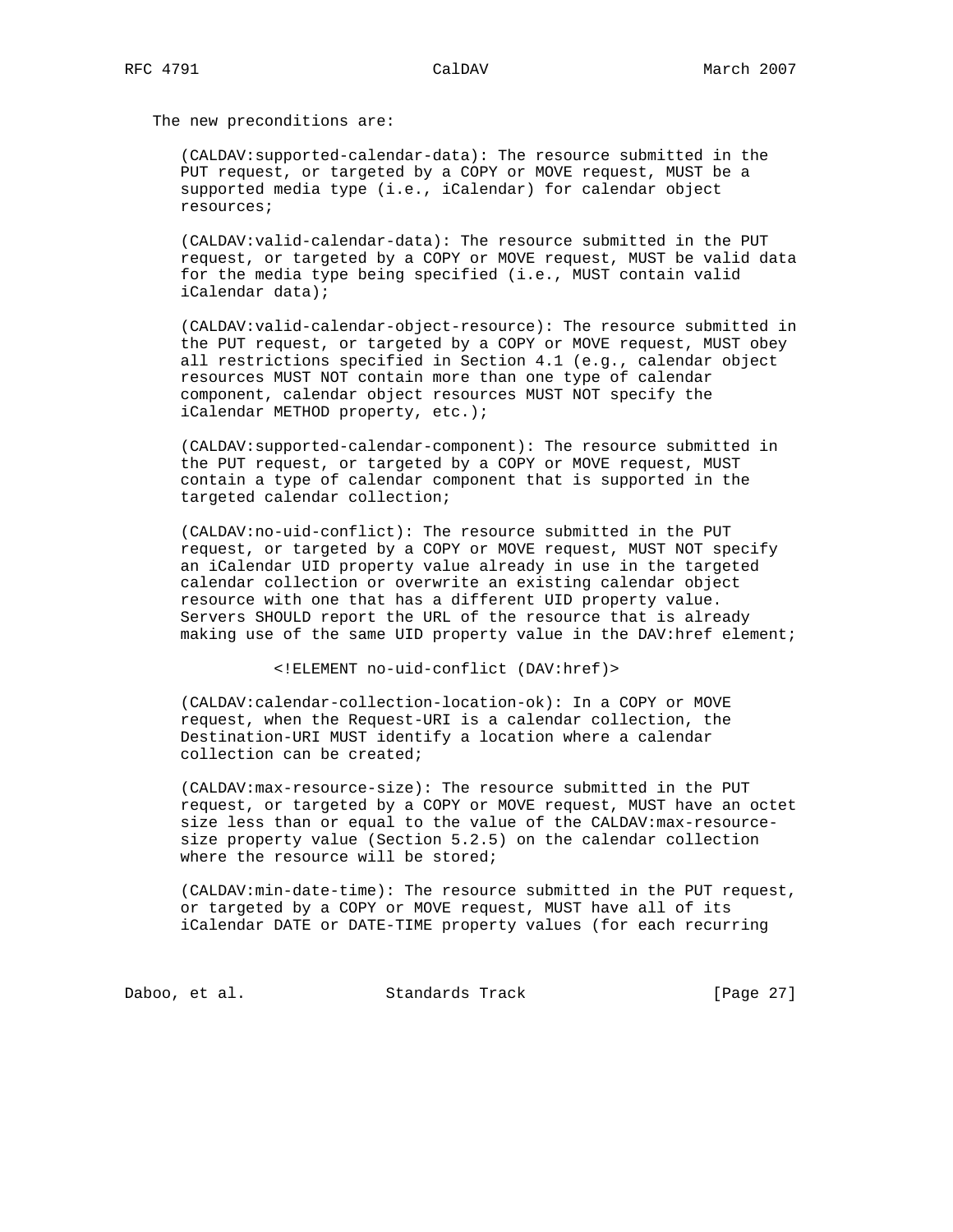instance) greater than or equal to the value of the CALDAV:min date-time property value (Section 5.2.6) on the calendar collection where the resource will be stored;

 (CALDAV:max-date-time): The resource submitted in the PUT request, or targeted by a COPY or MOVE request, MUST have all of its iCalendar DATE or DATE-TIME property values (for each recurring instance) less than the value of the CALDAV:max-date-time property value (Section 5.2.7) on the calendar collection where the resource will be stored;

 (CALDAV:max-instances): The resource submitted in the PUT request, or targeted by a COPY or MOVE request, MUST generate a number of recurring instances less than or equal to the value of the CALDAV: max-instances property value (Section 5.2.8) on the calendar collection where the resource will be stored;

 (CALDAV:max-attendees-per-instance): The resource submitted in the PUT request, or targeted by a COPY or MOVE request, MUST have a number of ATTENDEE properties on any one instance less than or equal to the value of the CALDAV:max-attendees-per-instance property value (Section 5.2.9) on the calendar collection where the resource will be stored;

5.3.3. Non-Standard Components, Properties, and Parameters

 iCalendar provides a "standard mechanism for doing non-standard things". This extension support allows implementers to make use of non-standard components, properties, and parameters whose names are prefixed with the text "X-".

 Servers MUST support the use of non-standard components, properties, and parameters in calendar object resources stored via the PUT method.

 Servers may need to enforce rules for their own "private" components, properties, or parameters, so servers MAY reject any attempt by the client to change those or use values for those outside of any restrictions the server may have. Servers SHOULD ensure that any "private" components, properties, or parameters it uses follow the convention of including a vendor id in the "X-" name, as described in Section 4.2 of [RFC2445], e.g., "X-ABC-PRIVATE".

5.3.4. Calendar Object Resource Entity Tag

 The DAV:getetag property MUST be defined and set to a strong entity tag on all calendar object resources.

Daboo, et al. Standards Track [Page 28]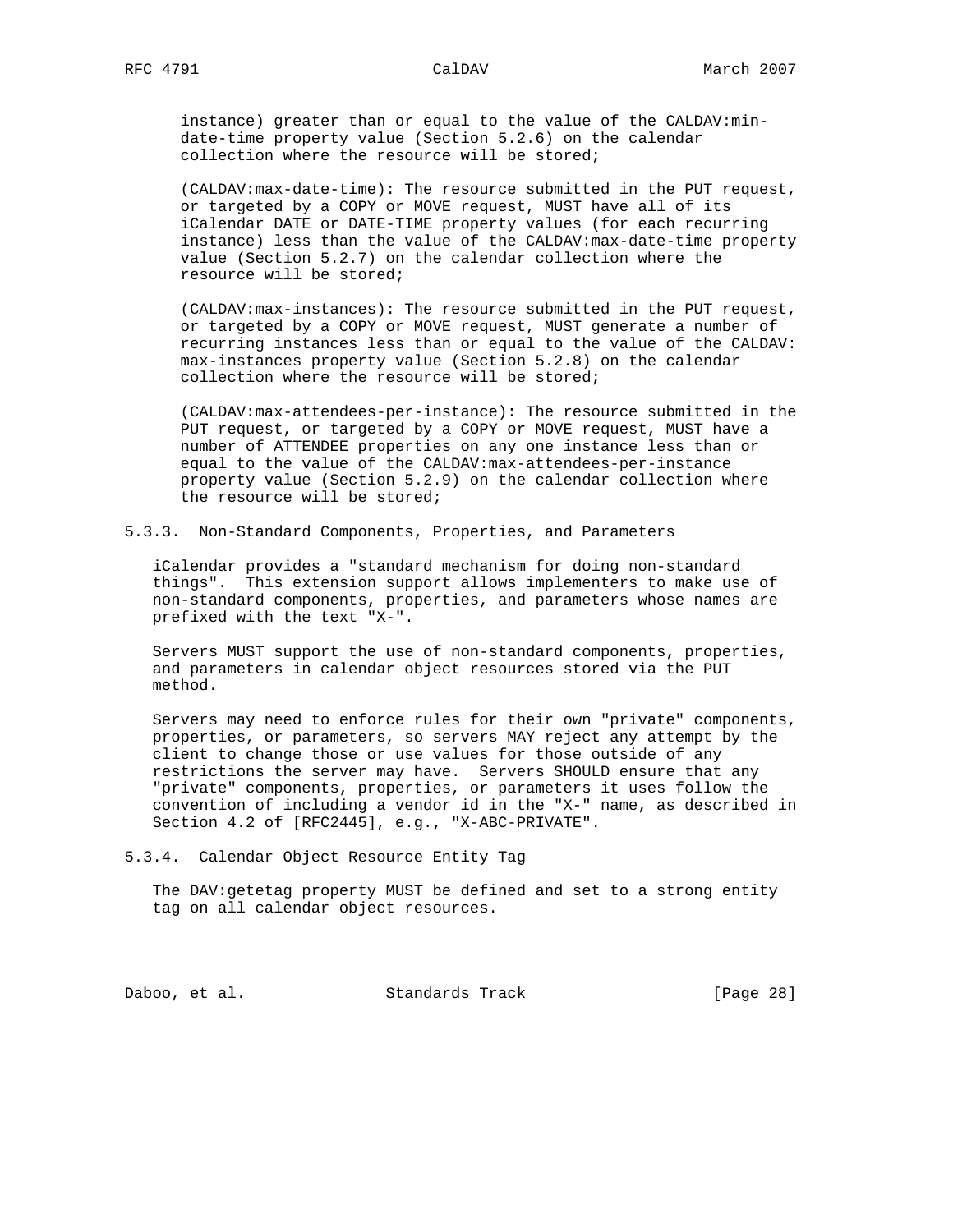A response to a GET request targeted at a calendar object resource MUST contain an ETag response header field indicating the current value of the strong entity tag of the calendar object resource.

 Servers SHOULD return a strong entity tag (ETag header) in a PUT response when the stored calendar object resource is equivalent by octet equality to the calendar object resource submitted in the body of the PUT request. This allows clients to reliably use the returned strong entity tag for data synchronization purposes. For instance, the client can do a PROPFIND request on the stored calendar object resource and have the DAV:getetag property returned, and compare that value with the strong entity tag it received on the PUT response, and know that if they are equal, then the calendar object resource on the server has not been changed.

 In the case where the data stored by a server as a result of a PUT request is not equivalent by octet equality to the submitted calendar object resource, the behavior of the ETag response header is not specified here, with the exception that a strong entity tag MUST NOT be returned in the response. As a result, clients may need to retrieve the modified calendar object resource (and ETag) as a basis for further changes, rather than use the calendar object resource it had sent with the PUT request.

- 6. Calendaring Access Control
- 6.1. Calendaring Privilege

 CalDAV servers MUST support and adhere to the requirements of WebDAV ACL [RFC3744]. WebDAV ACL provides a framework for an extensible set of privileges that can be applied to WebDAV collections and ordinary resources. CalDAV servers MUST also support the calendaring privilege defined in this section.

## 6.1.1. CALDAV:read-free-busy Privilege

 Calendar users often wish to allow other users to see their busy time information, without viewing the other details of the calendar components (e.g., location, summary, attendees). This allows a significant amount of privacy while still allowing other users to schedule meetings at times when the user is likely to be free.

 The CALDAV:read-free-busy privilege controls which calendar collections, regular collections, and calendar object resources are examined when a CALDAV:free-busy-query REPORT request is processed (see Section 7.10). This privilege can be granted on calendar collections, regular collections, or calendar object resources.

Daboo, et al. Standards Track [Page 29]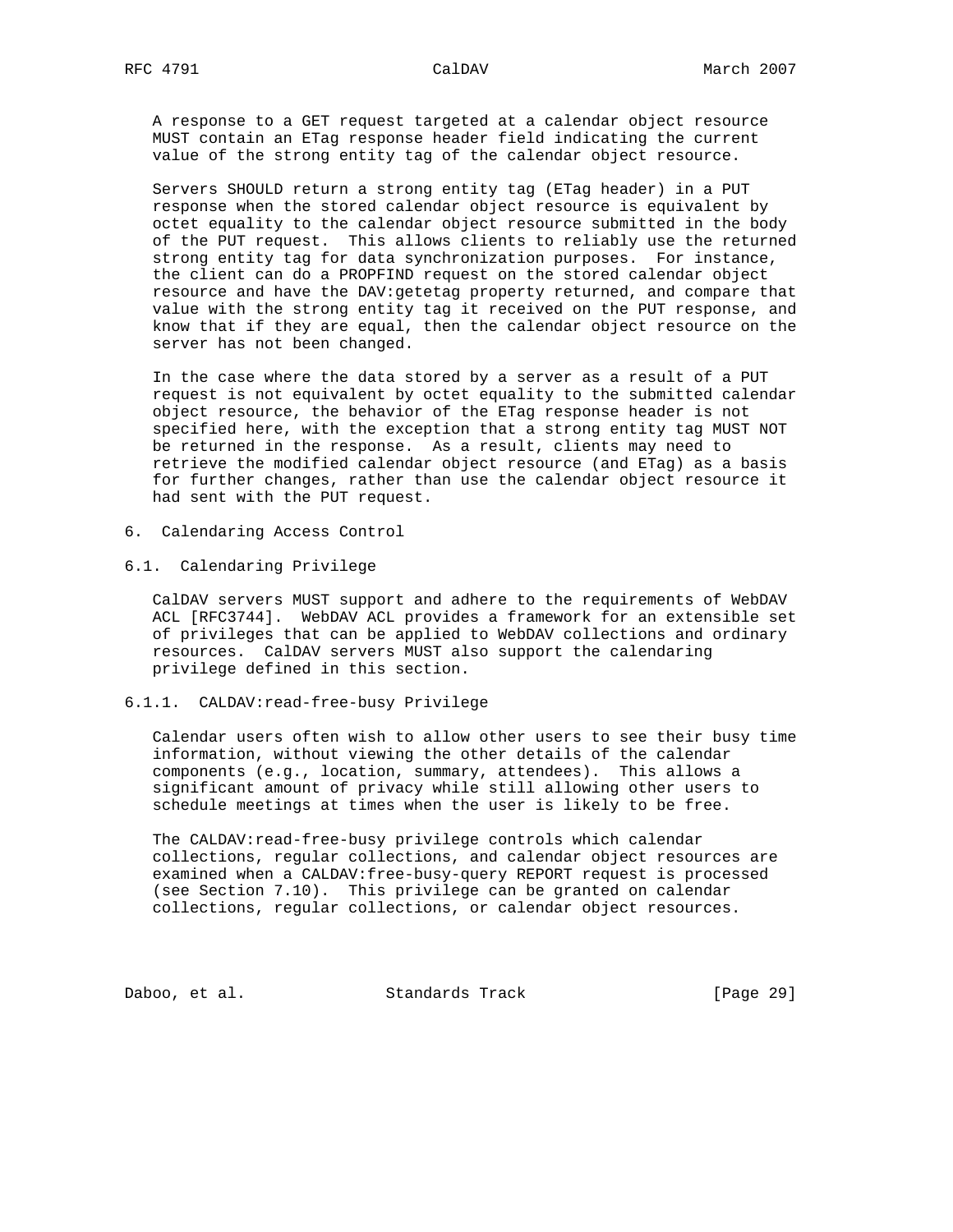Servers MUST support this privilege on all calendar collections, regular collections, and calendar object resources.

<!ELEMENT read-free-busy EMPTY>

 The CALDAV:read-free-busy privilege MUST be aggregated in the DAV: read privilege. Servers MUST allow the CALDAV:read-free-busy to be granted without the DAV:read privilege being granted.

Clients should note that when only the CALDAV: read-free-busy privilege has been granted on a resource, access to GET, HEAD, OPTIONS, and PROPFIND on the resource is not implied (those operations are governed by the DAV:read privilege).

6.2. Additional Principal Property

 This section defines an additional property for WebDAV principal resources, as defined in [RFC3744].

6.2.1. CALDAV:calendar-home-set Property

Name: calendar-home-set

Namespace: urn:ietf:params:xml:ns:caldav

- Purpose: Identifies the URL of any WebDAV collections that contain calendar collections owned by the associated principal resource.
- Conformance: This property SHOULD be defined on a principal resource. If defined, it MAY be protected and SHOULD NOT be returned by a PROPFIND DAV:allprop request (as defined in Section 12.14.1 of [RFC2518]).
- Description: The CALDAV:calendar-home-set property is meant to allow users to easily find the calendar collections owned by the principal. Typically, users will group all the calendar collections that they own under a common collection. This property specifies the URL of collections that are either calendar collections or ordinary collections that have child or descendant calendar collections owned by the principal.

Definition:

<!ELEMENT calendar-home-set (DAV:href\*)>

Daboo, et al. Standards Track [Page 30]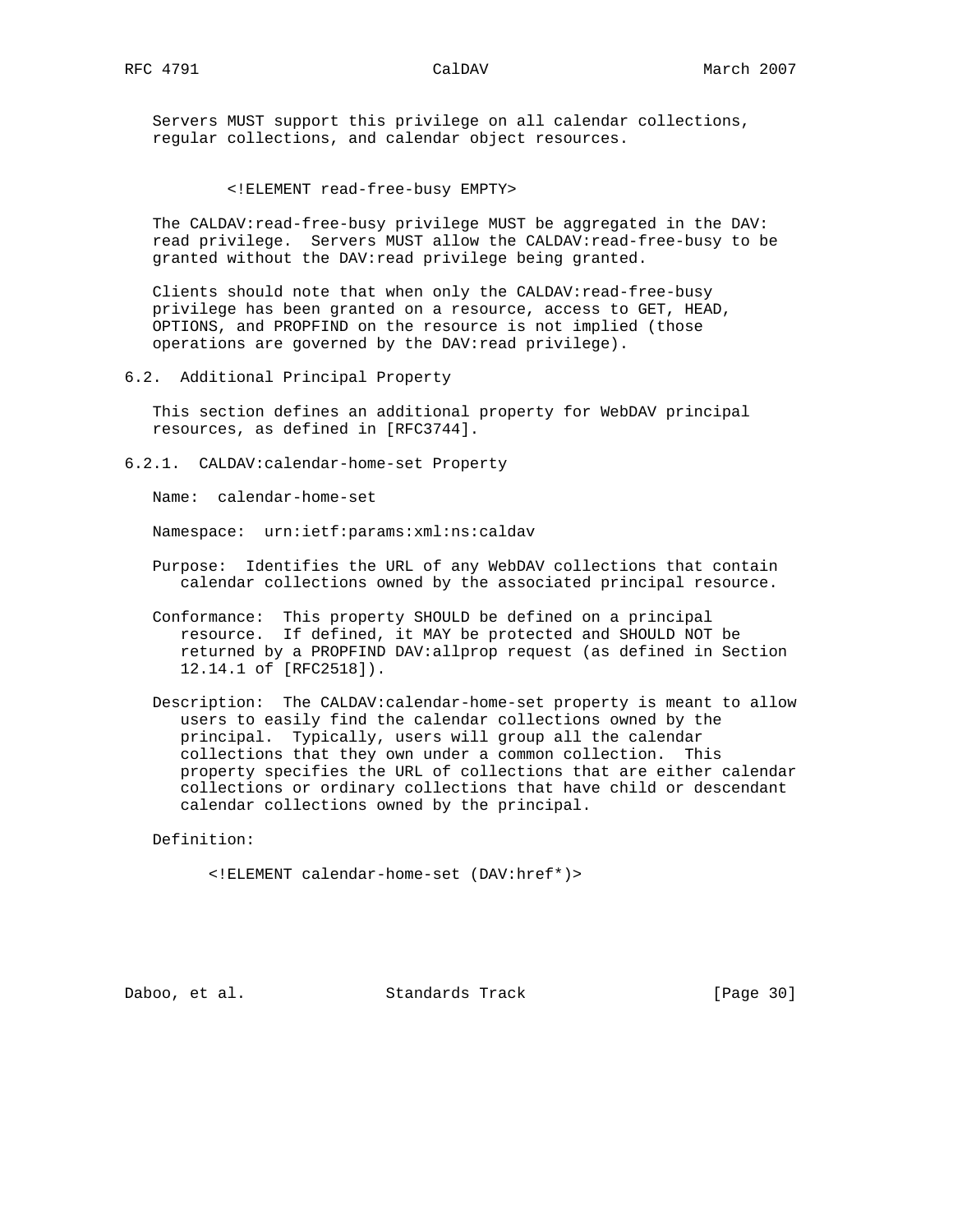Example:

 <C:calendar-home-set xmlns:D="DAV:" xmlns:C="urn:ietf:params:xml:ns:caldav"> <D:href>http://cal.example.com/home/bernard/calendars/</D:href> </C:calendar-home-set>

7. Calendaring Reports

 This section defines the reports that CalDAV servers MUST support on calendar collections and calendar object resources.

 CalDAV servers MUST advertise support for these reports on all calendar collections and calendar object resources with the DAV: supported-report-set property, defined in Section 3.1.5 of [RFC3253]. CalDAV servers MAY also advertise support for these reports on ordinary collections.

 Some of these reports allow calendar data (from possibly multiple resources) to be returned.

7.1. REPORT Method

 The REPORT method (defined in Section 3.6 of [RFC3253]) provides an extensible mechanism for obtaining information about one or more resources. Unlike the PROPFIND method, which returns the value of one or more named properties, the REPORT method can involve more complex processing. REPORT is valuable in cases where the server has access to all of the information needed to perform the complex request (such as a query), and where it would require multiple requests for the client to retrieve the information needed to perform the same request.

 CalDAV servers MUST support the DAV:expand-property REPORT defined in Section 3.8 of [RFC3253].

# 7.2. Ordinary Collections

 Servers MAY support the reports defined in this document on ordinary collections (collections that are not calendar collections), in addition to calendar collections or calendar object resources. In computing responses to the reports on ordinary collections, servers MUST only consider calendar object resources contained in calendar collections that are targeted by the REPORT request, based on the value of the Depth request header.

Daboo, et al. Standards Track [Page 31]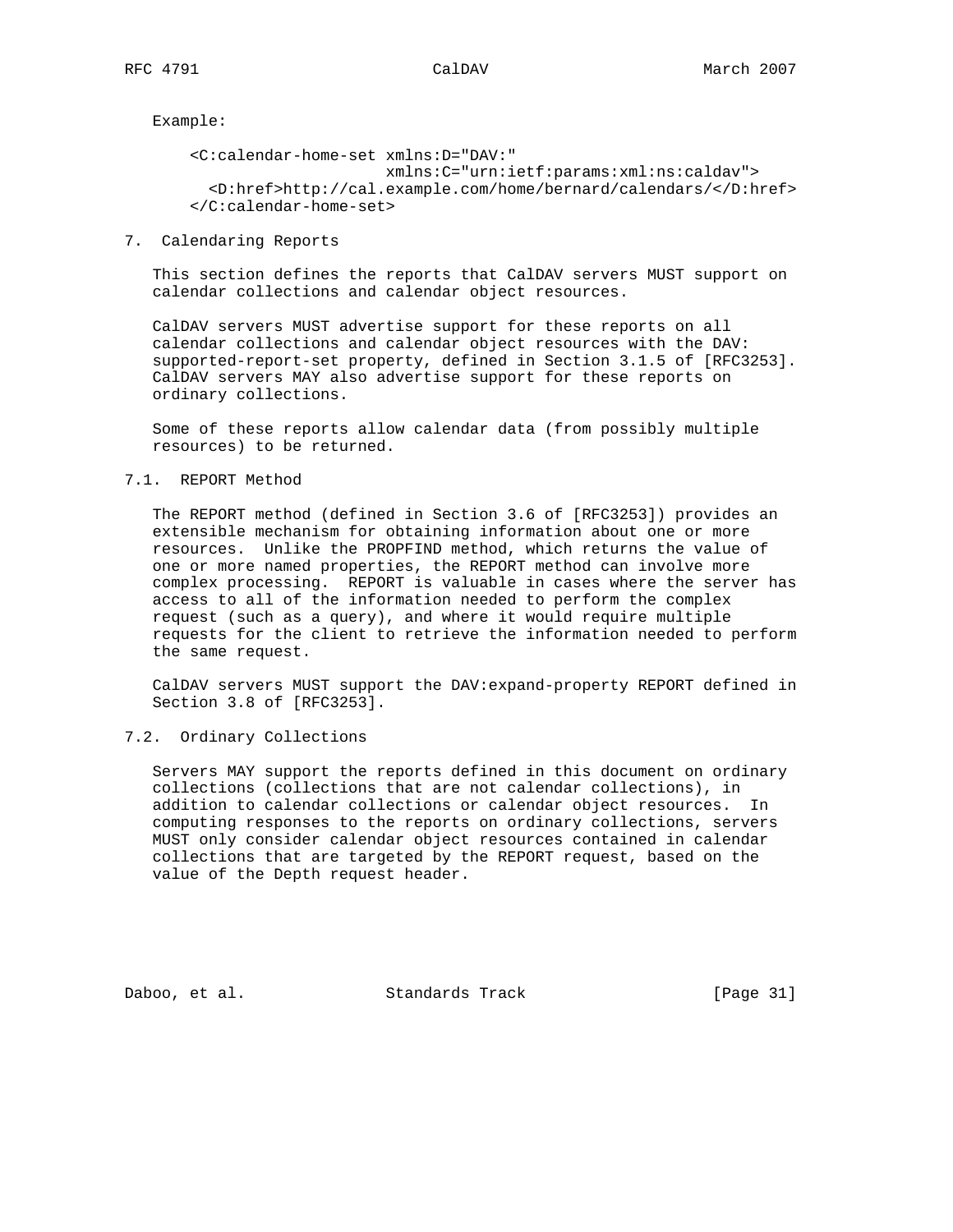# 7.3. Date and Floating Time

 iCalendar provides a way to specify DATE and DATE-TIME values that are not bound to any time zone in particular, hereafter called "floating date" and "floating time", respectively. These values are used to represent the same day, hour, minute, and second value, regardless of which time zone is being observed. For instance, the DATE value "20051111", represents November 11, 2005 in no specific time zone, while the DATE-TIME value "20051111T111100" represents November 11, 2005, at 11:11 A.M. in no specific time zone.

 CalDAV servers may need to convert "floating date" and "floating time" values in date with UTC time values in the processing of calendaring REPORT requests.

 For the CALDAV:calendar-query REPORT, CalDAV servers MUST rely on the value of the CALDAV:timezone XML element, if specified as part of the request body, to perform the proper conversion of "floating date" and "floating time" values to date with UTC time values. If the CALDAV: timezone XML element is not specified in the request body, CalDAV servers MUST rely on the value of the CALDAV:calendar-timezone property, if defined, or else the CalDAV servers MAY rely on the time zone of their choice.

 For the CALDAV:free-busy-query REPORT, CalDAV servers MUST rely on the value of the CALDAV:calendar-timezone property, if defined, to compute the proper FREEBUSY time period value as date with UTC time for calendar components scheduled with "floating date" or "floating time". If the CALDAV:calendar-timezone property is not defined, CalDAV servers MAY rely on the time zone of their choice.

### 7.4. Time Range Filtering

 Some of the reports defined in this section can include a time range filter that is used to restrict the set of calendar object resources returned to just those that overlap the specified time range. The time range filter can be applied to a calendar component as a whole, or to specific calendar component properties with DATE or DATE-TIME value types.

 To determine whether a calendar object resource matches the time range filter element, the start and end times for the targeted component or property are determined and then compared to the requested time range. If there is an overlap with the requested time range, then the calendar object resource matches the filter element. The rules defined in [RFC2445] for determining the actual start and end times of calendar components MUST be used, and these are fully enumerated in Section 9.9 of this document.

Daboo, et al. Standards Track [Page 32]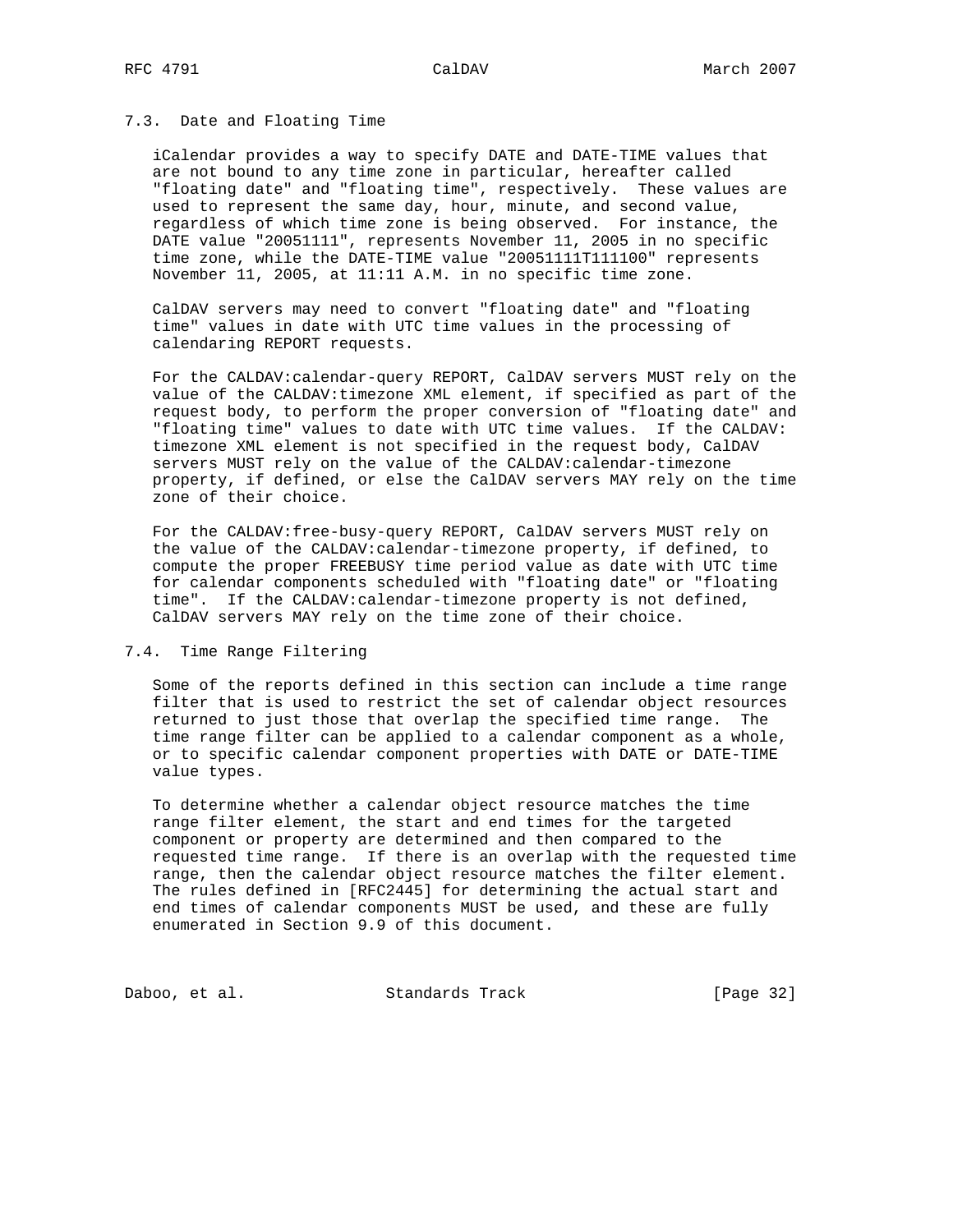When such time range filtering is used, special consideration must be given to recurring calendar components, such as VEVENT and VTODO. The server MUST expand recurring components to determine whether any recurrence instances overlap the specified time range. If one or more recurrence instances overlap the time range, then the calendar object resource matches the filter element.

# 7.5. Searching Text: Collations

 Some of the reports defined in this section do text matches of character strings provided by the client and are compared to stored calendar data. Since iCalendar data is, by default, encoded in the UTF-8 charset and may include characters outside the US-ASCII charset range in some property and parameter values, there is a need to ensure that text matching follows well-defined rules.

 To deal with this, this specification makes use of the IANA Collation Registry defined in [RFC4790] to specify collations that may be used to carry out the text comparison operations with a well-defined rule.

 The comparisons used in CalDAV are all "substring" matches, as per [RFC4790], Section 4.2. Collations supported by the server MUST support "substring" match operations.

CalDAV servers are REQUIRED to support the "i;ascii-casemap" and "i;octet" collations, as described in [RFC4790], and MAY support other collations.

 Servers MUST advertise the set of collations that they support via the CALDAV:supported-collation-set property defined on any resource that supports reports that use collations.

 Clients MUST only use collations from the list advertised by the server.

 In the absence of a collation explicitly specified by the client, or if the client specifies the "default" collation identifier (as defined in [RFC4790], Section 3.1), the server MUST default to using "i;ascii-casemap" as the collation.

 Wildcards (as defined in [RFC4790], Section 3.2) MUST NOT be used in the collation identifier.

 If the client chooses a collation not supported by the server, the server MUST respond with a CALDAV:supported-collation precondition error response.

Daboo, et al. Standards Track [Page 33]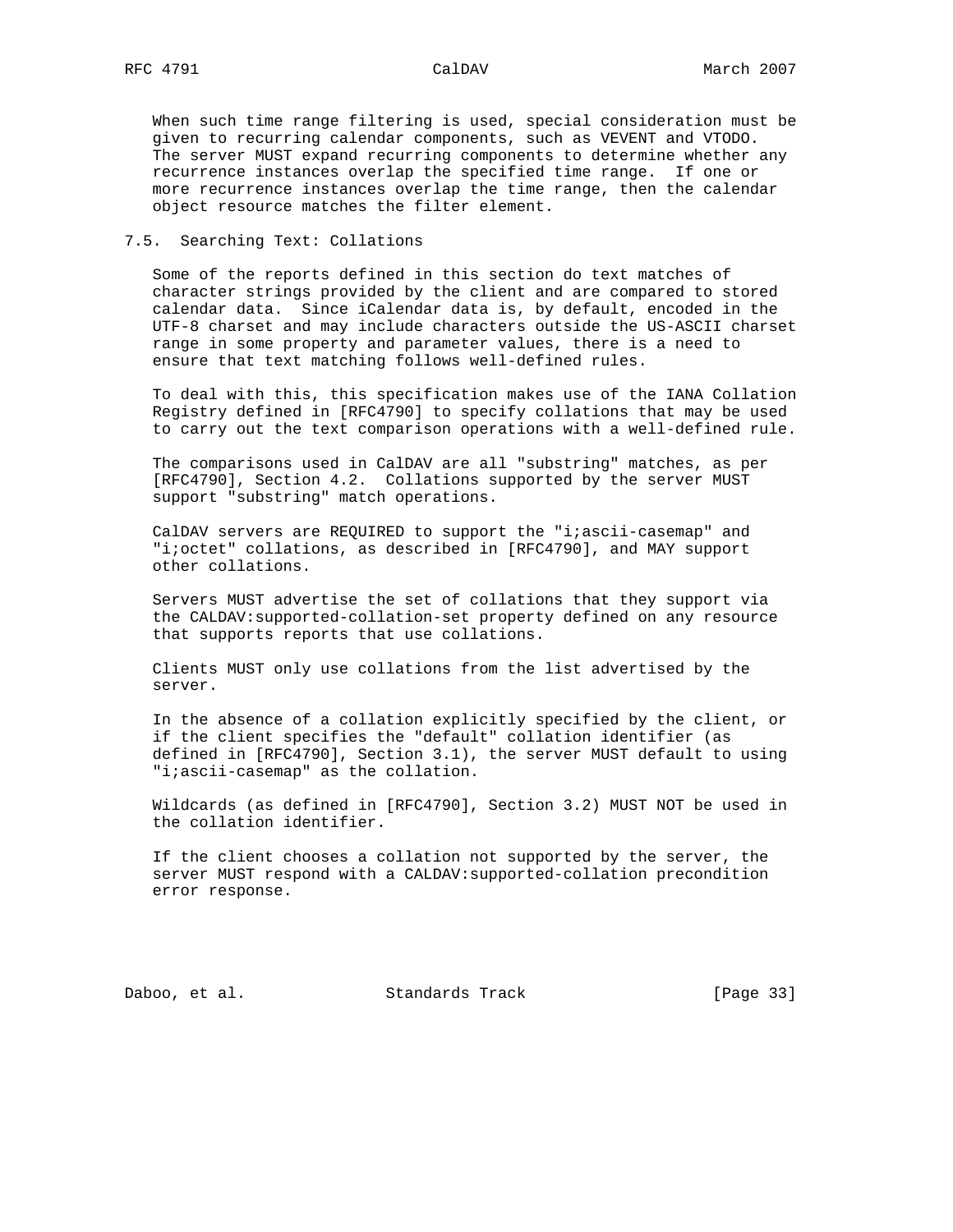7.5.1. CALDAV:supported-collation-set Property

Name: supported-collation-set

Namespace: urn:ietf:params:xml:ns:caldav

 Purpose: Identifies the set of collations supported by the server for text matching operations.

 Conformance: This property MUST be defined on any resource that supports a report that does text matching. If defined, it MUST be protected and SHOULD NOT be returned by a PROPFIND DAV:allprop request (as defined in Section 12.14.1 of [RFC2518]).

 Description: The CALDAV:supported-collation-set property contains zero or more CALDAV:supported-collation elements, which specify the collection identifiers of the collations supported by the server.

Definition:

<!ELEMENT supported-collation-set (supported-collation\*)>

<!ELEMENT supported-collation (#PCDATA)>

Example:

```
 <C:supported-collation-set
     xmlns:C="urn:ietf:params:xml:ns:caldav">
   <C:supported-collation>i;ascii-casemap</C:supported-collation>
   <C:supported-collation>i;octet</C:supported-collation>
 </C:supported-collation-set>
```
# 7.6. Partial Retrieval

 Some calendaring reports defined in this document allow partial retrieval of calendar object resources. A CalDAV client can specify what information to return in the body of a calendaring REPORT request.

 A CalDAV client can request particular WebDAV property values, all WebDAV property values, or a list of the names of the resource's WebDAV properties. A CalDAV client can also request calendar data to be returned and specify whether all calendar components and properties should be returned, or only particular ones. See CALDAV: calendar-data in Section 9.6.

Daboo, et al. Standards Track [Page 34]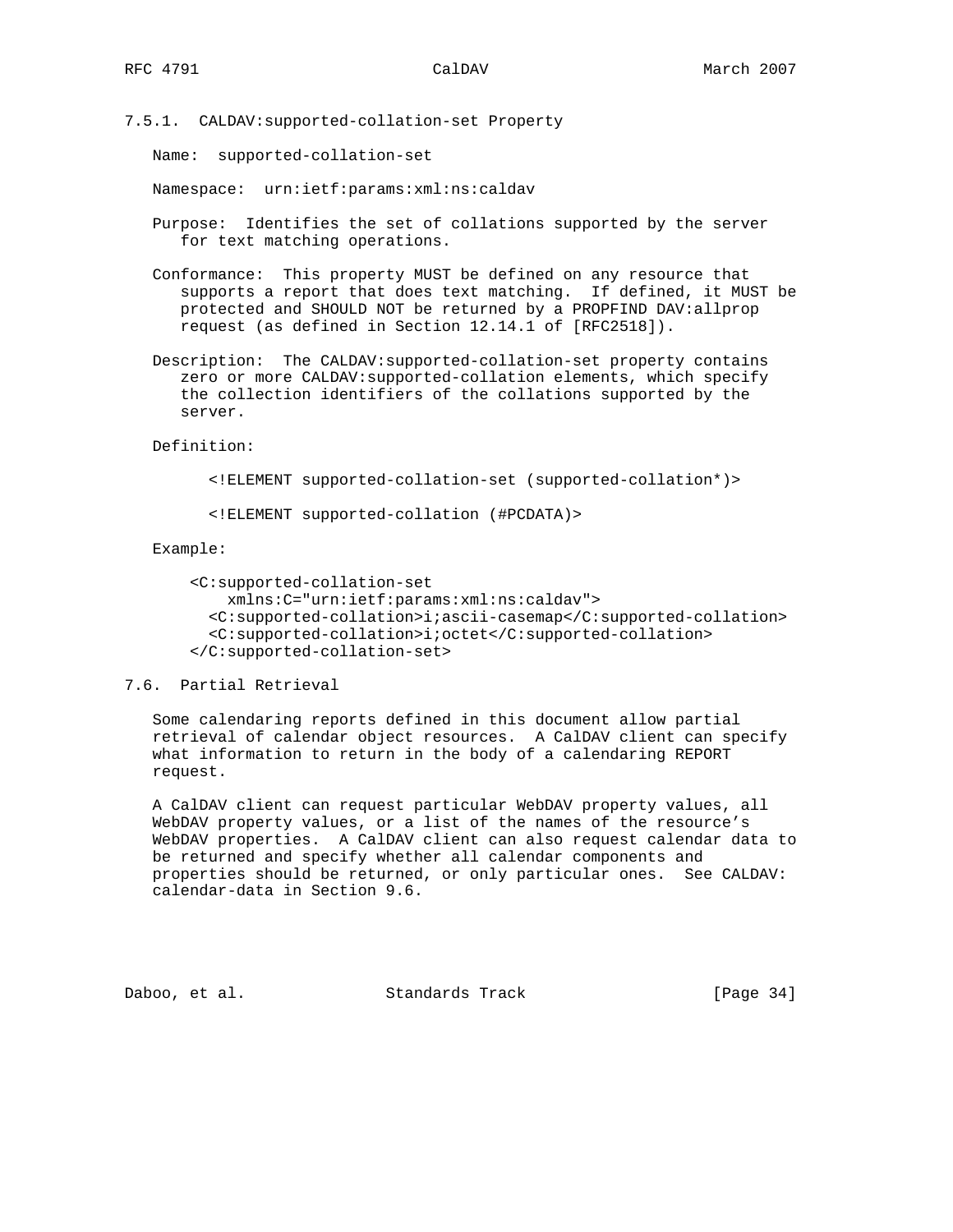By default, the returned calendar data will include the component that defines the recurrence set, referred to as the "master component", as well as the components that define exceptions to the recurrence set, referred to as the "overridden components".

 A CalDAV client that is only interested in the recurrence instances that overlap a specified time range can request to receive only the "master component", along with the "overridden components" that impact the specified time range, and thus, limit the data returned by the server (see CALDAV:limit-recurrence-set in Section 9.6.6). An overridden component impacts a time range if its current start and end times overlap the time range, or if the original start and end times -- the ones that would have been used if the instance were not overridden -- overlap the time range, or if it affects other instances that overlap the time range.

 A CalDAV client with no support for recurrence properties (i.e., EXDATE, EXRULE, RDATE, and RRULE) and possibly VTIMEZONE components, or a client unwilling to perform recurrence expansion because of limited processing capability, can request to receive only the recurrence instances that overlap a specified time range as separate calendar components that each define exactly one recurrence instance (see CALDAV:expand in Section 9.6.5.)

 Finally, in the case of VFREEBUSY components, a CalDAV client can request to receive only the FREEBUSY property values that overlap a specified time range (see CALDAV:limit-freebusy-set in Section 9.6.7.)

7.7. Non-Standard Components, Properties, and Parameters

 Servers MUST support the use of non-standard component, property, or parameter names in the CALDAV:calendar-data XML element in calendaring REPORT requests to allow clients to request that non standard components, properties, and parameters be returned in the calendar data provided in the response.

 Servers MAY support the use of non-standard component, property, or parameter names in the CALDAV:comp-filter, CALDAV:prop-filter, and CALDAV:param-filter XML elements specified in the CALDAV:filter XML element of calendaring REPORT requests.

 Servers MUST fail with the CALDAV:supported-filter precondition if a calendaring REPORT request uses a CALDAV:comp-filter, CALDAV:prop filter, or CALDAV:param-filter XML element that makes reference to a non-standard component, property, or parameter name on which the server does not support queries.

Daboo, et al. Standards Track [Page 35]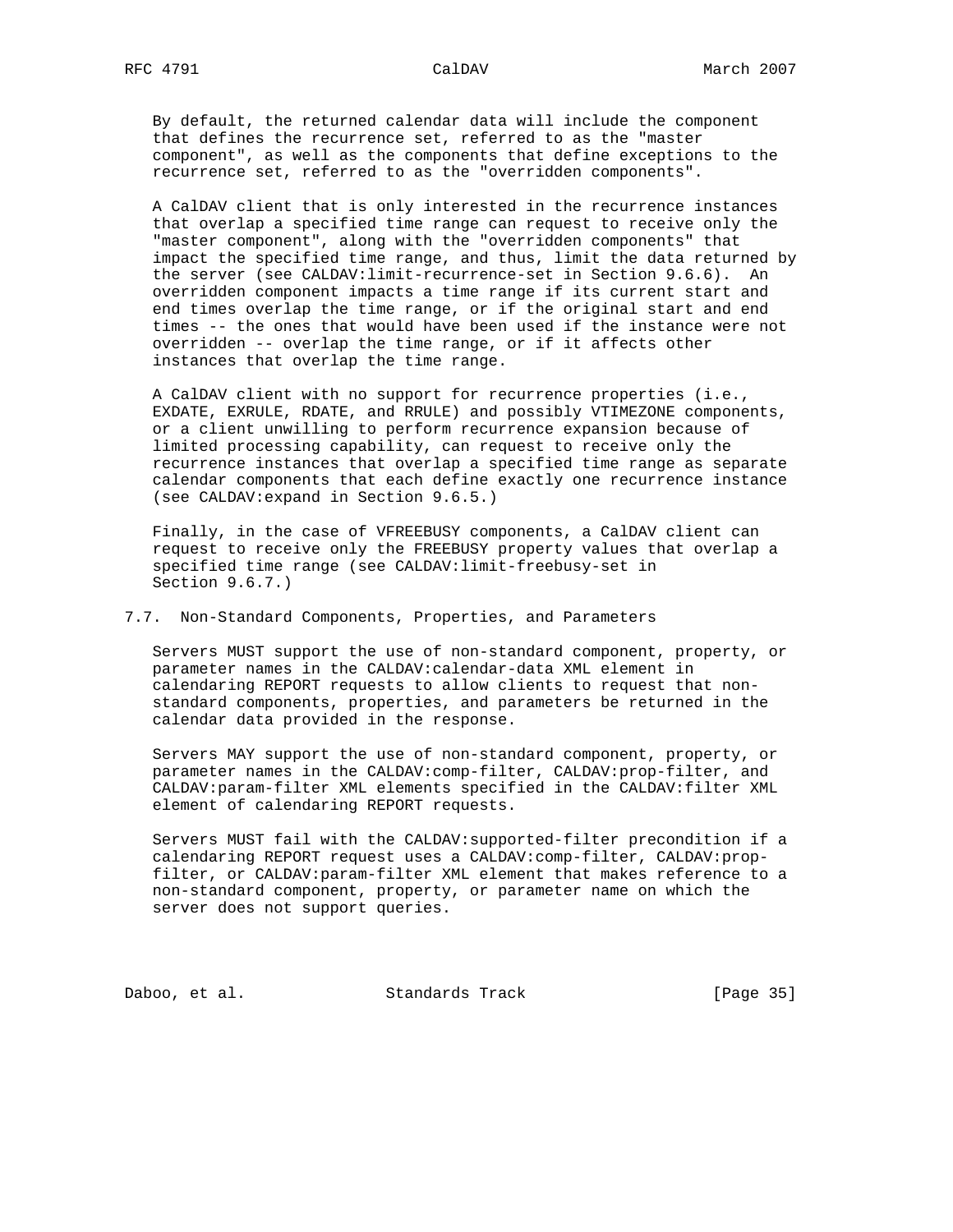# 7.8. CALDAV:calendar-query REPORT

 The CALDAV:calendar-query REPORT performs a search for all calendar object resources that match a specified filter. The response of this report will contain all the WebDAV properties and calendar object resource data specified in the request. In the case of the CALDAV: calendar-data XML element, one can explicitly specify the calendar components and properties that should be returned in the calendar object resource data that matches the filter.

 The format of this report is modeled on the PROPFIND method. The request and response bodies of the CALDAV:calendar-query REPORT use XML elements that are also used by PROPFIND. In particular, the request can include XML elements to request WebDAV properties to be returned. When that occurs, the response should follow the same behavior as PROPFIND with respect to the DAV:multistatus response elements used to return specific property results. For instance, a request to retrieve the value of a property that does not exist is an error and MUST be noted with a response XML element that contains a 404 (Not Found) status value.

Support for the CALDAV:calendar-query REPORT is REQUIRED.

Marshalling:

 The request body MUST be a CALDAV:calendar-query XML element, as defined in Section 9.5.

 The request MAY include a Depth header. If no Depth header is included, Depth:0 is assumed.

 The response body for a successful request MUST be a DAV: multistatus XML element (i.e., the response uses the same format as the response for PROPFIND). In the case where there are no response elements, the returned DAV:multistatus XML element is empty.

 The response body for a successful CALDAV:calendar-query REPORT request MUST contain a DAV:response element for each iCalendar object that matched the search filter. Calendar data is being returned in the CALDAV:calendar-data XML element inside the DAV: propstat XML element.

Preconditions:

 (CALDAV:supported-calendar-data): The attributes "content-type" and "version" of the CALDAV:calendar-data XML element (see

Daboo, et al. Standards Track [Page 36]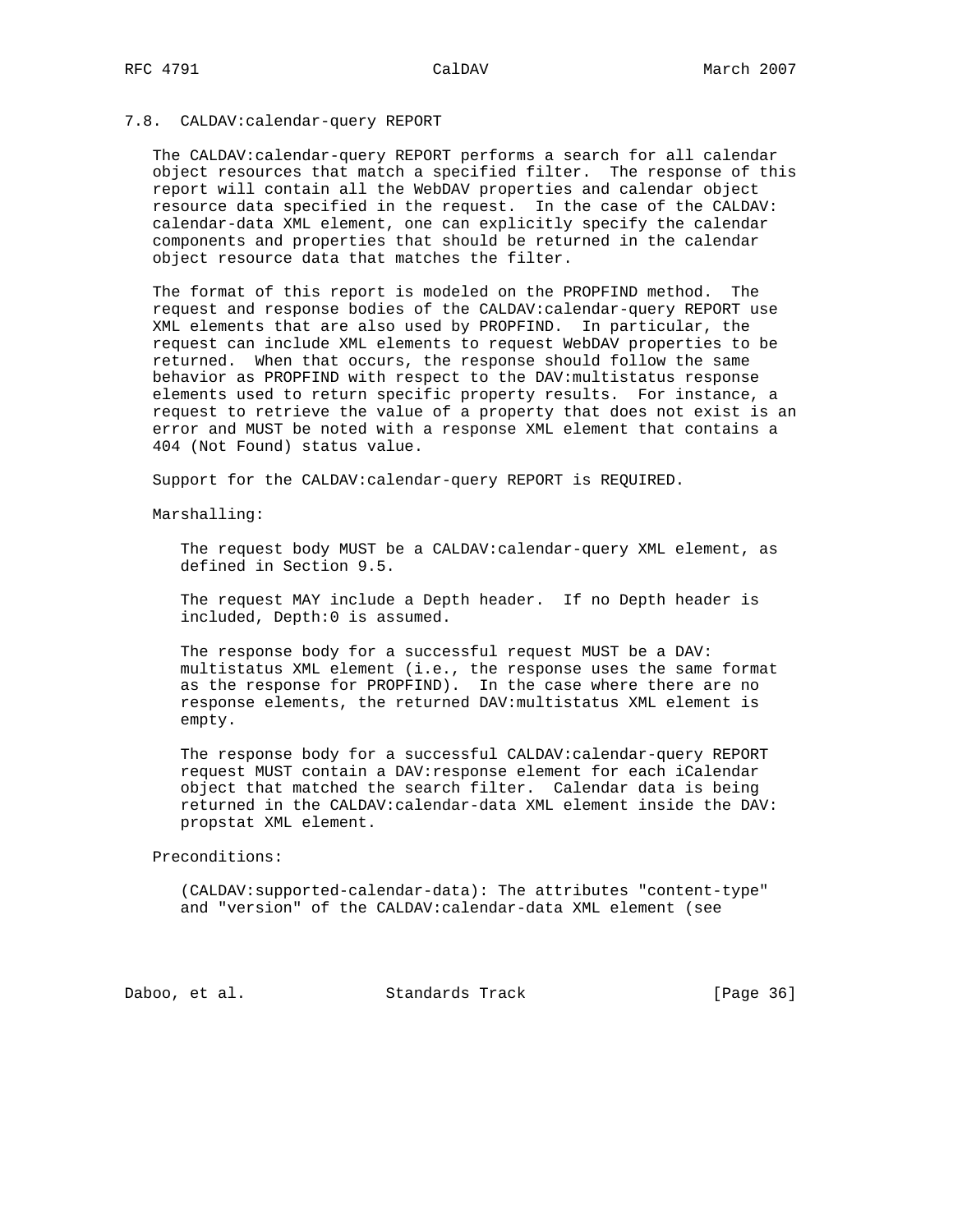Section 9.6) specify a media type supported by the server for calendar object resources.

 (CALDAV:valid-filter): The CALDAV:filter XML element (see Section 9.7) specified in the REPORT request MUST be valid. For instance, a CALDAV:filter cannot nest a <C:comp name="VEVENT"> element in a <C:comp name="VTODO"> element, and a CALDAV:filter cannot nest a <C:time-range start="..." end="..."> element in a <C:prop name="SUMMARY"> element.

 (CALDAV:supported-filter): The CALDAV:comp-filter (see Section 9.7.1), CALDAV:prop-filter (see Section 9.7.2), and CALDAV:param-filter (see Section 9.7.3) XML elements used in the CALDAV:filter XML element (see Section 9.7) in the REPORT request only make reference to components, properties, and parameters for which queries are supported by the server, i.e., if the CALDAV: filter element attempts to reference an unsupported component, property, or parameter, this precondition is violated. Servers SHOULD report the CALDAV:comp-filter, CALDAV:prop-filter, or CALDAV:param-filter for which it does not provide support.

 <!ELEMENT supported-filter (comp-filter\*, prop-filter\*, param-filter\*)>

 (CALDAV:valid-calendar-data): The time zone specified in the REPORT request MUST be a valid iCalendar object containing a single valid VTIMEZONE component.

 (CALDAV:min-date-time): Any XML element specifying a range of time MUST have its start or end DATE or DATE-TIME values greater than or equal to the value of the CALDAV:min-date-time property value (Section 5.2.6) on the calendar collections being targeted by the REPORT request;

 (CALDAV:max-date-time): Any XML element specifying a range of time MUST have its start or end DATE or DATE-TIME values less than or equal to the value of the CALDAV:max-date-time property value (Section 5.2.7) on the calendar collections being targeted by the REPORT request;

 (CALDAV:supported-collation): Any XML attribute specifying a collation MUST specify a collation supported by the server as described in Section 7.5.

Daboo, et al. Standards Track [Page 37]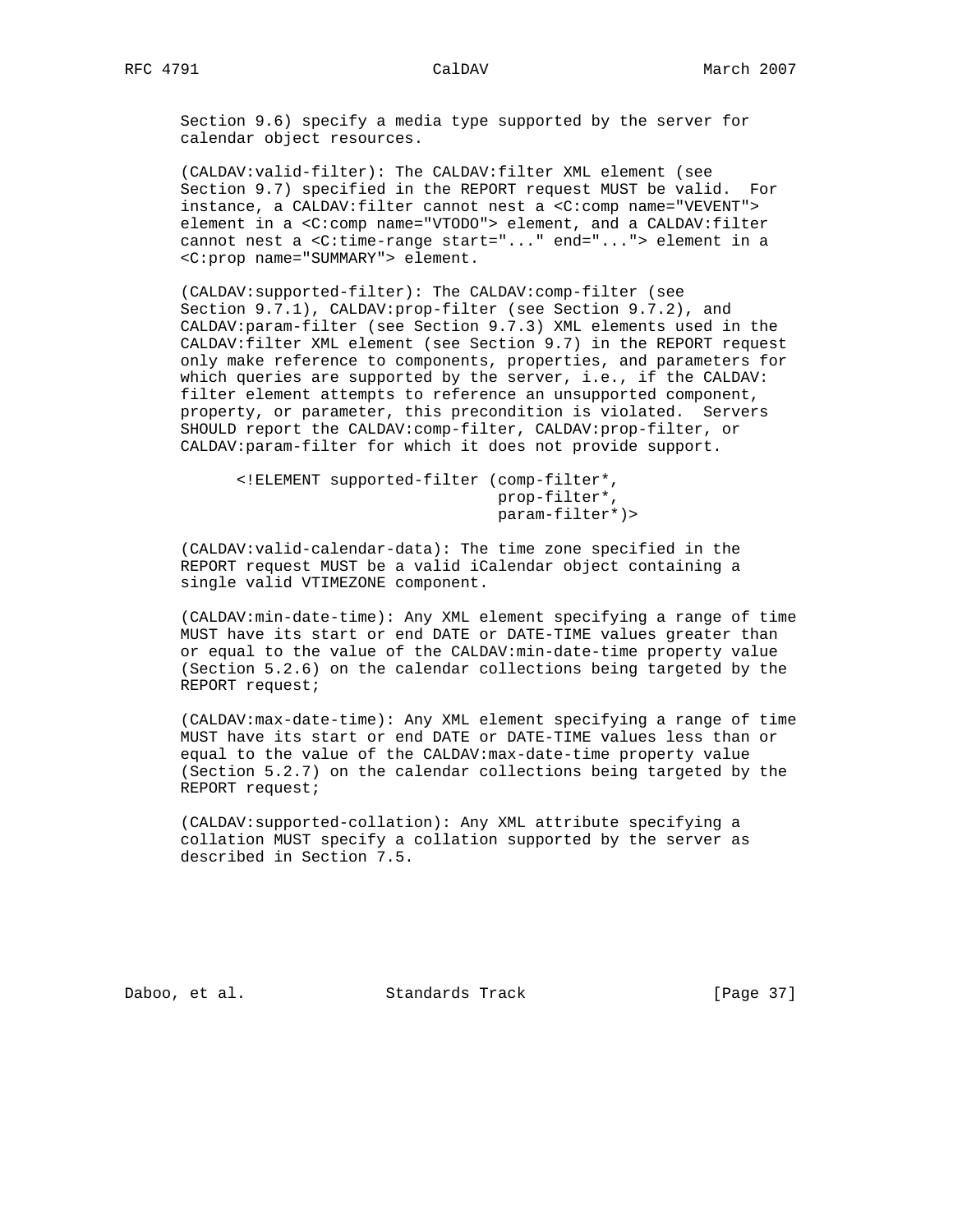Postconditions:

 (DAV:number-of-matches-within-limits): The number of matching calendar object resources must fall within server-specific, predefined limits. For example, this condition might be triggered if a search specification would cause the return of an extremely large number of responses.

# 7.8.1. Example: Partial Retrieval of Events by Time Range

 In this example, the client requests the server to return specific components and properties of the VEVENT components that overlap the time range from January 4, 2006, at 00:00:00 A.M. UTC to January 5, 2006, at 00:00:00 A.M. UTC. In addition, the DAV:getetag property is also requested and returned as part of the response. Note that the first calendar object returned is a recurring event whose first instance lies outside the requested time range, but whose third instance does overlap the time range. Note that due to the CALDAV: calendar-data element restrictions, the DTSTAMP property in VEVENT components has not been returned, and the only property returned in the VCALENDAR object is VERSION.

See Appendix B for the calendar data being targeted by this example.

Daboo, et al. Standards Track [Page 38]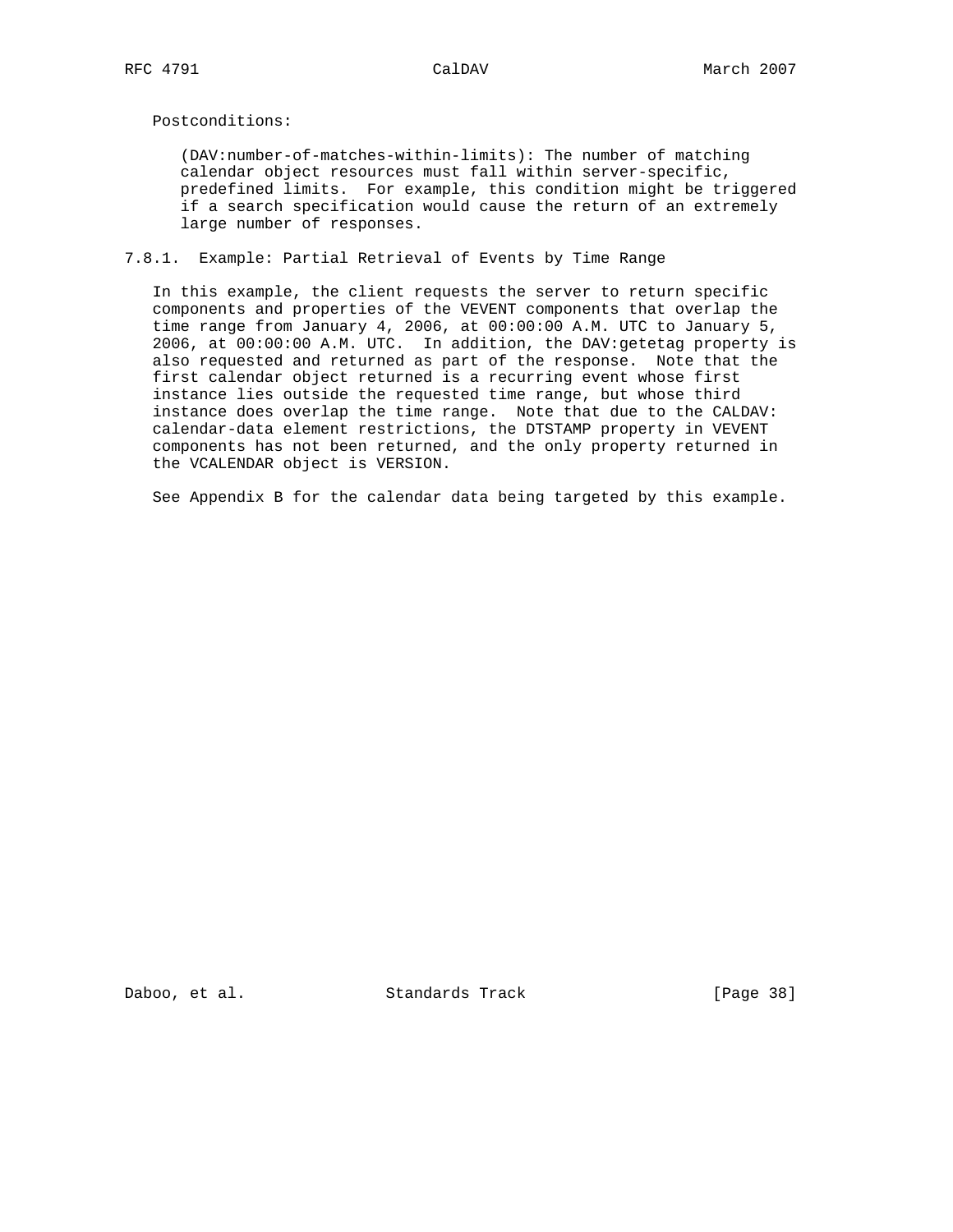```
 >> Request <<
REPORT /bernard/work/ HTTP/1.1
Host: cal.example.com
Depth: 1
Content-Type: application/xml; charset="utf-8"
Content-Length: xxxx
<?xml version="1.0" encoding="utf-8" ?>
<C:calendar-query xmlns:D="DAV:"
              xmlns:C="urn:ietf:params:xml:ns:caldav">
  <D:prop>
    <D:getetag/>
    <C:calendar-data>
      <C:comp name="VCALENDAR">
        <C:prop name="VERSION"/>
        <C:comp name="VEVENT">
          <C:prop name="SUMMARY"/>
          <C:prop name="UID"/>
          <C:prop name="DTSTART"/>
          <C:prop name="DTEND"/>
          <C:prop name="DURATION"/>
          <C:prop name="RRULE"/>
          <C:prop name="RDATE"/>
          <C:prop name="EXRULE"/>
          <C:prop name="EXDATE"/>
          <C:prop name="RECURRENCE-ID"/>
        </C:comp>
        <C:comp name="VTIMEZONE"/>
      </C:comp>
    </C:calendar-data>
  </D:prop>
  <C:filter>
    <C:comp-filter name="VCALENDAR">
      <C:comp-filter name="VEVENT">
        <C:time-range start="20060104T000000Z"
                       end="20060105T000000Z"/>
      </C:comp-filter>
    </C:comp-filter>
  </C:filter>
</C:calendar-query>
>> Response <<
HTTP/1.1 207 Multi-Status
Date: Sat, 11 Nov 2006 09:32:12 GMT
Content-Type: application/xml; charset="utf-8"
Content-Length: xxxx
```
Daboo, et al. Standards Track [Page 39]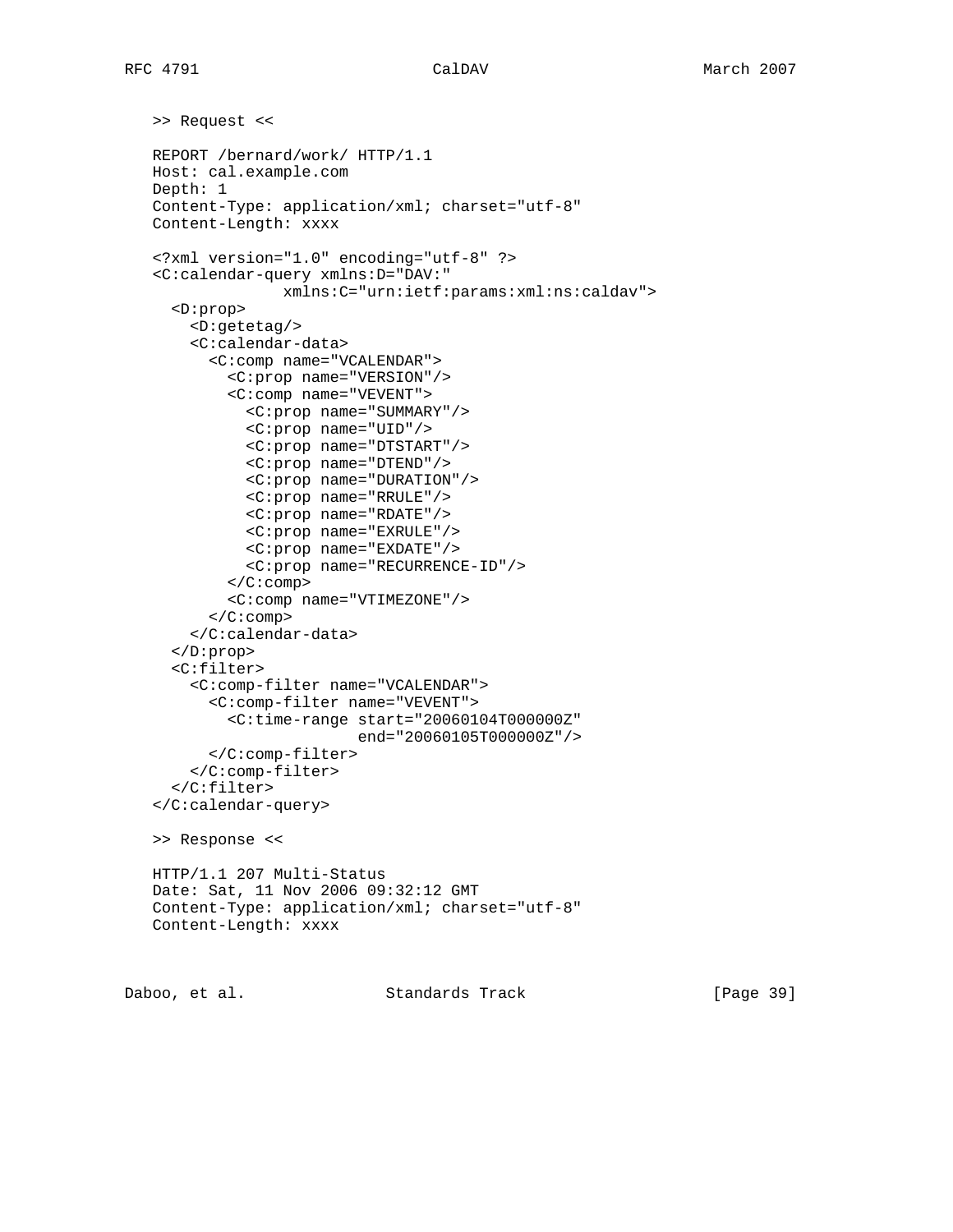```
 <?xml version="1.0" encoding="utf-8" ?>
<D:multistatus xmlns:D="DAV:"
           xmlns:C="urn:ietf:params:xml:ns:caldav">
  <D:response>
    <D:href>http://cal.example.com/bernard/work/abcd2.ics</D:href>
    <D:propstat>
      <D:prop>
        <D:getetag>"fffff-abcd2"</D:getetag>
        <C:calendar-data>BEGIN:VCALENDAR
VERSION:2.0
BEGIN:VTIMEZONE
LAST-MODIFIED:20040110T032845Z
TZID:US/Eastern
BEGIN:DAYLIGHT
DTSTART:20000404T020000
RRULE:FREQ=YEARLY;BYDAY=1SU;BYMONTH=4
TZNAME:EDT
TZOFFSETFROM:-0500
TZOFFSETTO:-0400
END:DAYLIGHT
BEGIN:STANDARD
DTSTART:20001026T020000
RRULE:FREQ=YEARLY;BYDAY=-1SU;BYMONTH=10
TZNAME:EST
TZOFFSETFROM:-0400
TZOFFSETTO:-0500
END:STANDARD
END:VTIMEZONE
BEGIN:VEVENT
DTSTART;TZID=US/Eastern:20060102T120000
DURATION:PT1H
RRULE:FREQ=DAILY;COUNT=5
SUMMARY:Event #2
UID:00959BC664CA650E933C892C@example.com
END:VEVENT
BEGIN:VEVENT
DTSTART;TZID=US/Eastern:20060104T140000
DURATION:PT1H
RECURRENCE-ID;TZID=US/Eastern:20060104T120000
SUMMARY:Event #2 bis
UID:00959BC664CA650E933C892C@example.com
END:VEVENT
BEGIN:VEVENT
DTSTART;TZID=US/Eastern:20060106T140000
DURATION:PT1H
RECURRENCE-ID;TZID=US/Eastern:20060106T120000
SUMMARY:Event #2 bis bis
UID:00959BC664CA650E933C892C@example.com
```
Daboo, et al. Standards Track [Page 40]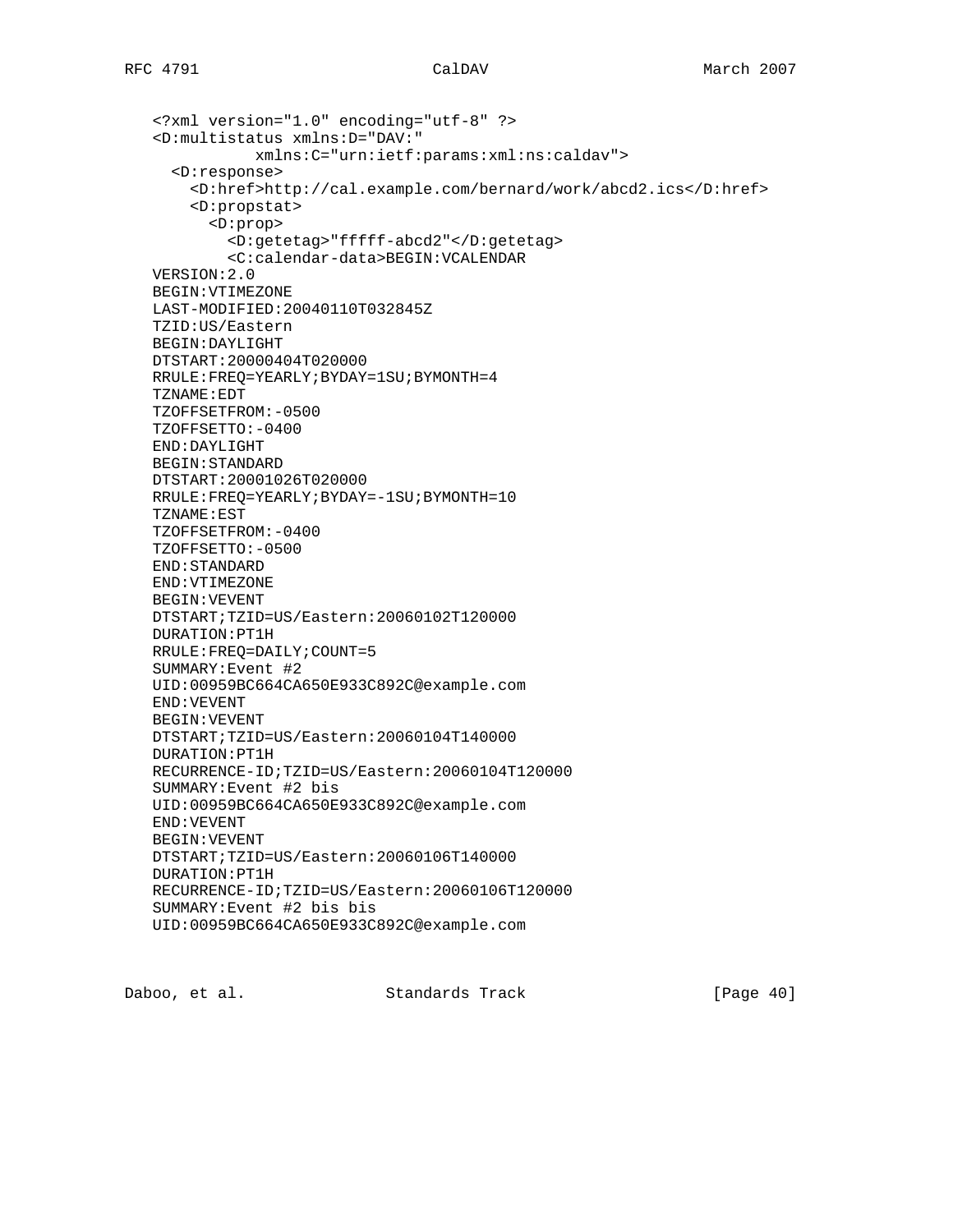END:VEVENT END:VCALENDAR </C:calendar-data> </D:prop> <D:status>HTTP/1.1 200 OK</D:status> </D:propstat> </D:response> <D:response> <D:href>http://cal.example.com/bernard/work/abcd3.ics</D:href> <D:propstat> <D:prop> <D:getetag>"fffff-abcd3"</D:getetag> <C:calendar-data>BEGIN:VCALENDAR VERSION:2.0 PRODID:-//Example Corp.//CalDAV Client//EN BEGIN:VTIMEZONE LAST-MODIFIED:20040110T032845Z TZID:US/Eastern BEGIN:DAYLIGHT DTSTART:20000404T020000 RRULE:FREQ=YEARLY;BYDAY=1SU;BYMONTH=4 TZNAME:EDT TZOFFSETFROM:-0500 TZOFFSETTO:-0400 END:DAYLIGHT BEGIN:STANDARD DTSTART:20001026T020000 RRULE:FREQ=YEARLY;BYDAY=-1SU;BYMONTH=10 TZNAME:EST TZOFFSETFROM:-0400 TZOFFSETTO:-0500 END:STANDARD END:VTIMEZONE BEGIN:VEVENT DTSTART;TZID=US/Eastern:20060104T100000 DURATION:PT1H SUMMARY:Event #3 UID:DC6C50A017428C5216A2F1CD@example.com END:VEVENT END:VCALENDAR </C:calendar-data> </D:prop> <D:status>HTTP/1.1 200 OK</D:status> </D:propstat> </D:response> </D:multistatus>

Daboo, et al. Standards Track [Page 41]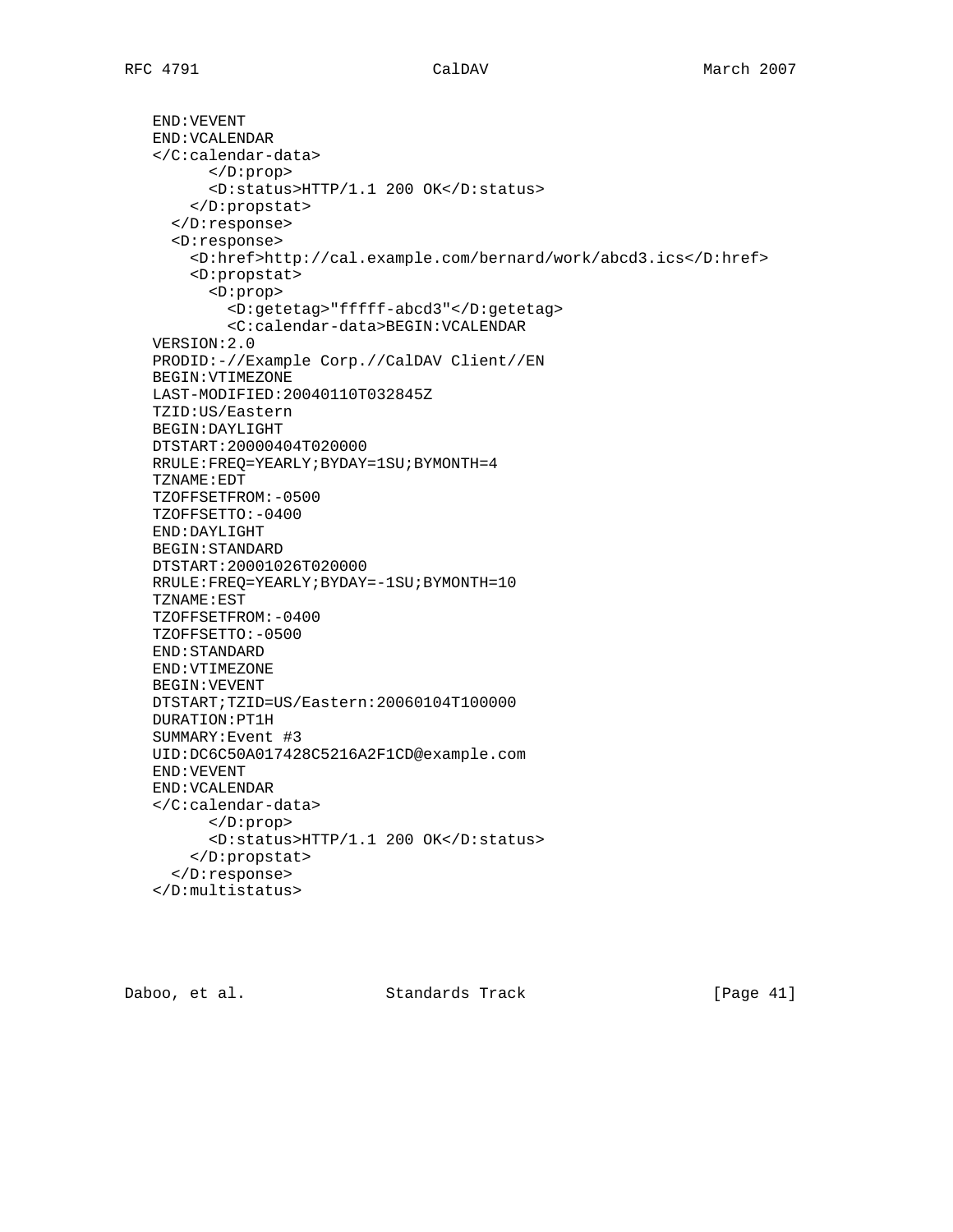7.8.2. Example: Partial Retrieval of Recurring Events

 In this example, the client requests the server to return VEVENT components that overlap the time range from January 3, 2006, at 00: 00:00 A.M. UTC to January 5, 2006, at 00:00:00 A.M. UTC. Use of the CALDAV:limit-recurrence-set element causes the server to only return overridden recurrence components that overlap the time range specified in that element or that affect other instances that overlap the time range (e.g., in the case of a THISANDFUTURE behavior). In this example, the first overridden component in the matching resource is returned, but the second one is not.

See Appendix B for the calendar data being targeted by this example.

>> Request <<

```
 REPORT /bernard/work/ HTTP/1.1
Host: cal.example.com
Depth: 1
Content-Type: application/xml; charset="utf-8"
Content-Length: xxxx
<?xml version="1.0" encoding="utf-8" ?>
<C:calendar-query xmlns:D="DAV:"
                  xmlns:C="urn:ietf:params:xml:ns:caldav">
  <D:prop>
    <C:calendar-data>
      <C:limit-recurrence-set start="20060103T000000Z"
                              end="20060105T000000Z"/>
    </C:calendar-data>
  </D:prop>
  <C:filter>
    <C:comp-filter name="VCALENDAR">
      <C:comp-filter name="VEVENT">
        <C:time-range start="20060103T000000Z"
                       end="20060105T000000Z"/>
      </C:comp-filter>
    </C:comp-filter>
  </C:filter>
</C:calendar-query>
>> Response <<
HTTP/1.1 207 Multi-Status
Date: Sat, 11 Nov 2006 09:32:12 GMT
Content-Type: application/xml; charset="utf-8"
Content-Length: xxxx
```
Daboo, et al. Standards Track [Page 42]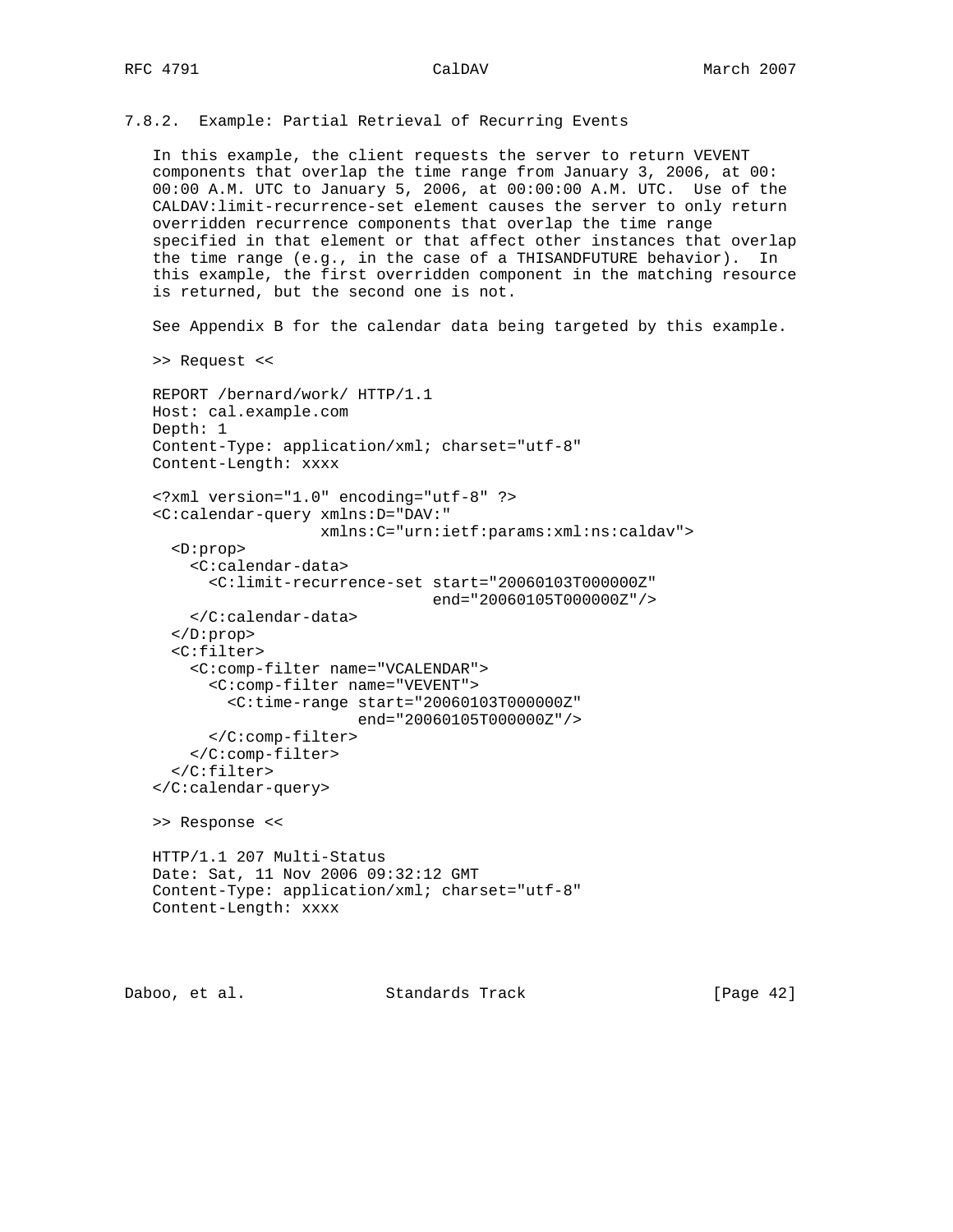```
 <?xml version="1.0" encoding="utf-8" ?>
<D:multistatus xmlns:D="DAV:"
           xmlns:C="urn:ietf:params:xml:ns:caldav">
  <D:response>
    <D:href>http://cal.example.com/bernard/work/abcd2.ics</D:href>
    <D:propstat>
      <D:prop>
        <D:getetag>"fffff-abcd2"</D:getetag>
        <C:calendar-data>BEGIN:VCALENDAR
VERSION:2.0
PRODID:-//Example Corp.//CalDAV Client//EN
BEGIN:VTIMEZONE
LAST-MODIFIED:20040110T032845Z
TZID:US/Eastern
BEGIN:DAYLIGHT
DTSTART:20000404T020000
RRULE:FREQ=YEARLY;BYDAY=1SU;BYMONTH=4
TZNAME:EDT
TZOFFSETFROM:-0500
TZOFFSETTO:-0400
END:DAYLIGHT
BEGIN:STANDARD
DTSTART:20001026T020000
RRULE:FREQ=YEARLY;BYDAY=-1SU;BYMONTH=10
TZNAME:EST
TZOFFSETFROM:-0400
TZOFFSETTO:-0500
END:STANDARD
END:VTIMEZONE
BEGIN:VEVENT
DTSTAMP:20060206T001121Z
DTSTART;TZID=US/Eastern:20060102T120000
DURATION:PT1H
RRULE:FREQ=DAILY;COUNT=5
SUMMARY:Event #2
UID:00959BC664CA650E933C892C@example.com
END:VEVENT
BEGIN:VEVENT
DTSTAMP:20060206T001121Z
DTSTART;TZID=US/Eastern:20060104T140000
DURATION:PT1H
RECURRENCE-ID;TZID=US/Eastern:20060104T120000
SUMMARY:Event #2 bis
UID:00959BC664CA650E933C892C@example.com
END:VEVENT
END:VCALENDAR
</C:calendar-data>
      </D:prop>
```
Daboo, et al. Standards Track [Page 43]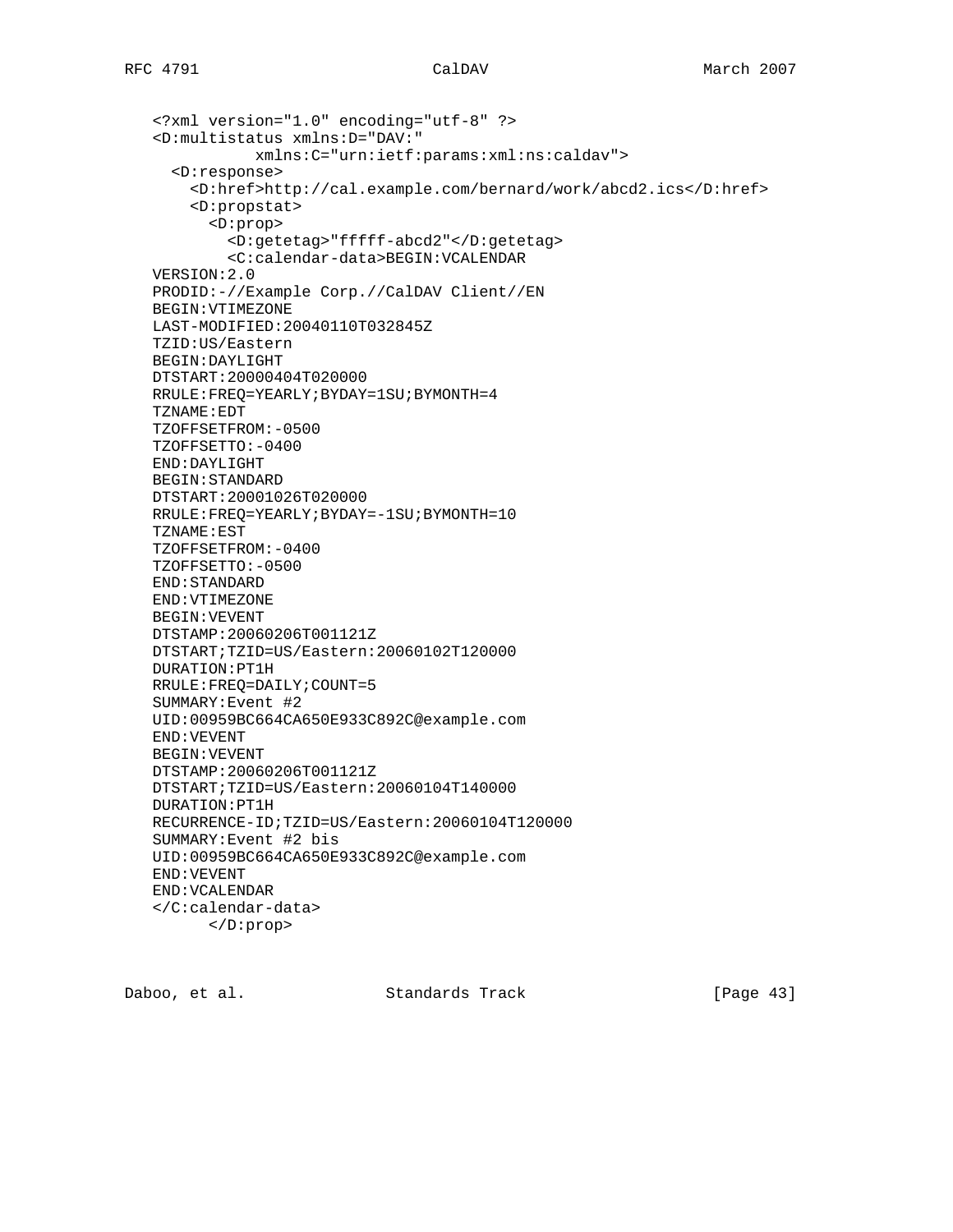<D:status>HTTP/1.1 200 OK</D:status> </D:propstat> </D:response> <D:response> <D:href>http://cal.example.com/bernard/work/abcd3.ics</D:href> <D:propstat> <D:prop> <D:getetag>"fffff-abcd3"</D:getetag> <C:calendar-data>BEGIN:VCALENDAR VERSION:2.0 PRODID:-//Example Corp.//CalDAV Client//EN BEGIN:VTIMEZONE LAST-MODIFIED:20040110T032845Z TZID:US/Eastern BEGIN:DAYLIGHT DTSTART:20000404T020000 RRULE:FREQ=YEARLY;BYDAY=1SU;BYMONTH=4 TZNAME:EDT TZOFFSETFROM:-0500 TZOFFSETTO:-0400 END:DAYLIGHT BEGIN:STANDARD DTSTART:20001026T020000 RRULE:FREQ=YEARLY;BYDAY=-1SU;BYMONTH=10 TZNAME:EST TZOFFSETFROM:-0400 TZOFFSETTO:-0500 END:STANDARD END:VTIMEZONE BEGIN:VEVENT ATTENDEE;PARTSTAT=ACCEPTED;ROLE=CHAIR:mailto:cyrus@example.com ATTENDEE;PARTSTAT=NEEDS-ACTION:mailto:lisa@example.com DTSTAMP:20060206T001220Z DTSTART;TZID=US/Eastern:20060104T100000 DURATION:PT1H LAST-MODIFIED:20060206T001330Z ORGANIZER:mailto:cyrus@example.com SEQUENCE:1 STATUS:TENTATIVE SUMMARY:Event #3 UID:DC6C50A017428C5216A2F1CD@example.com X-ABC-GUID:E1CX5Dr-0007ym-Hz@example.com END:VEVENT END:VCALENDAR </C:calendar-data> </D:prop> <D:status>HTTP/1.1 200 OK</D:status> </D:propstat>

Daboo, et al. Standards Track [Page 44]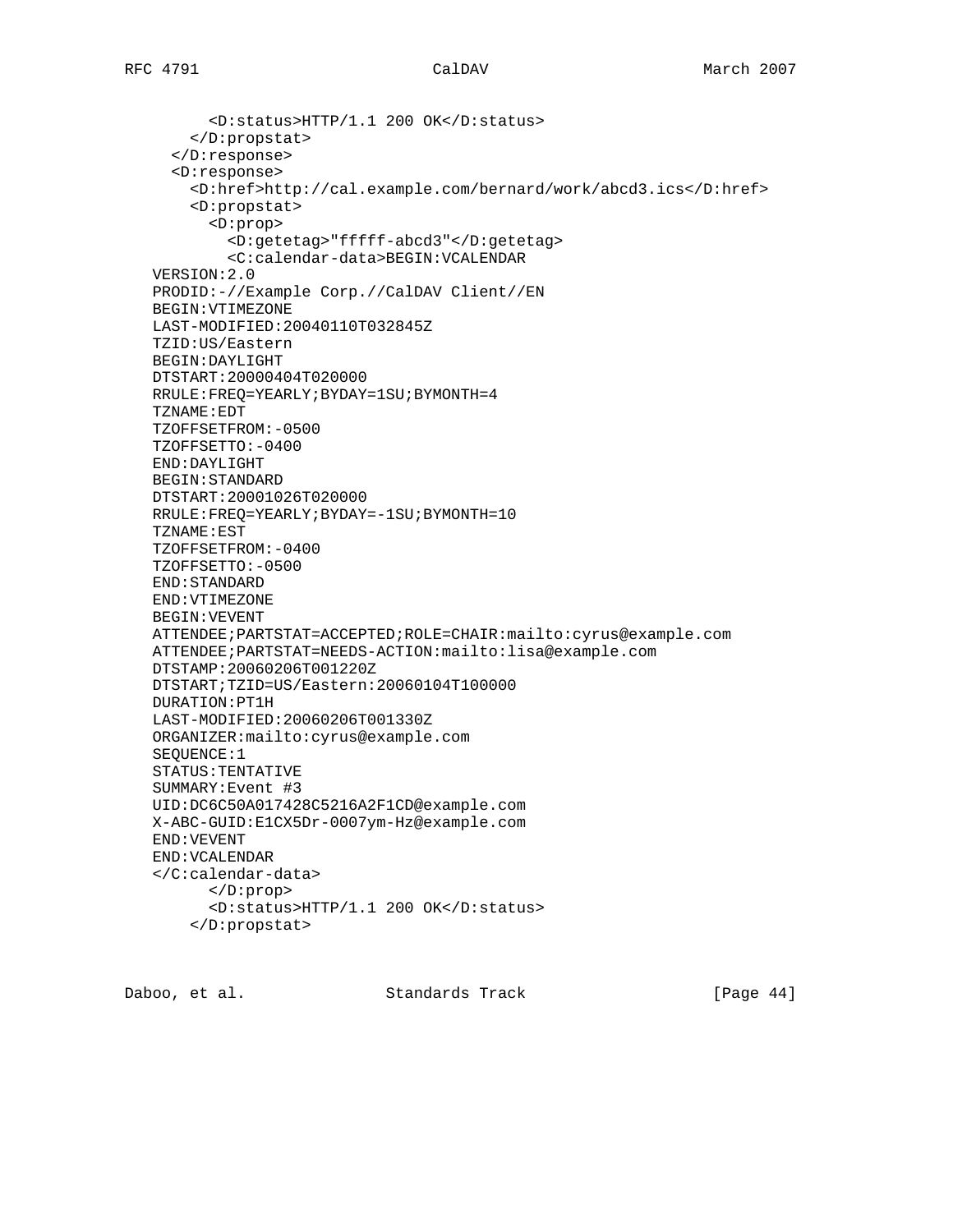</D:response> </D:multistatus>

7.8.3. Example: Expanded Retrieval of Recurring Events

 In this example, the client requests the server to return VEVENT components that overlap the time range from January 2, 2006, at 00: 00:00 A.M. UTC to January 5, 2006, at 00:00:00 A.M. UTC and to return recurring calendar components expanded into individual recurrence instance calendar components. Use of the CALDAV:expand element causes the server to only return overridden recurrence instances that overlap the time range specified in that element.

See Appendix B for the calendar data being targeted by this example.

```
 >> Request <<
```

```
 REPORT /bernard/work/ HTTP/1.1
Host: cal.example.com
Depth: 1
Content-Type: application/xml; charset="utf-8"
Content-Length: xxxx
```

```
 <?xml version="1.0" encoding="utf-8" ?>
<C:calendar-query xmlns:D="DAV:"
                  xmlns:C="urn:ietf:params:xml:ns:caldav">
  <D:prop>
    <C:calendar-data>
      <C:expand start="20060103T000000Z"
                end="20060105T000000Z"/>
    </C:calendar-data>
```
</D:prop>

```
 <C:filter>
  <C:comp-filter name="VCALENDAR">
    <C:comp-filter name="VEVENT">
      <C:time-range start="20060103T000000Z"
                    end="20060105T000000Z"/>
    </C:comp-filter>
  </C:comp-filter>
```

```
 </C:calendar-query>
```
>> Response <<

</C:filter>

```
 HTTP/1.1 207 Multi-Status
Date: Sat, 11 Nov 2006 09:32:12 GMT
Content-Type: application/xml; charset="utf-8"
Content-Length: xxxx
```
Daboo, et al. Standards Track [Page 45]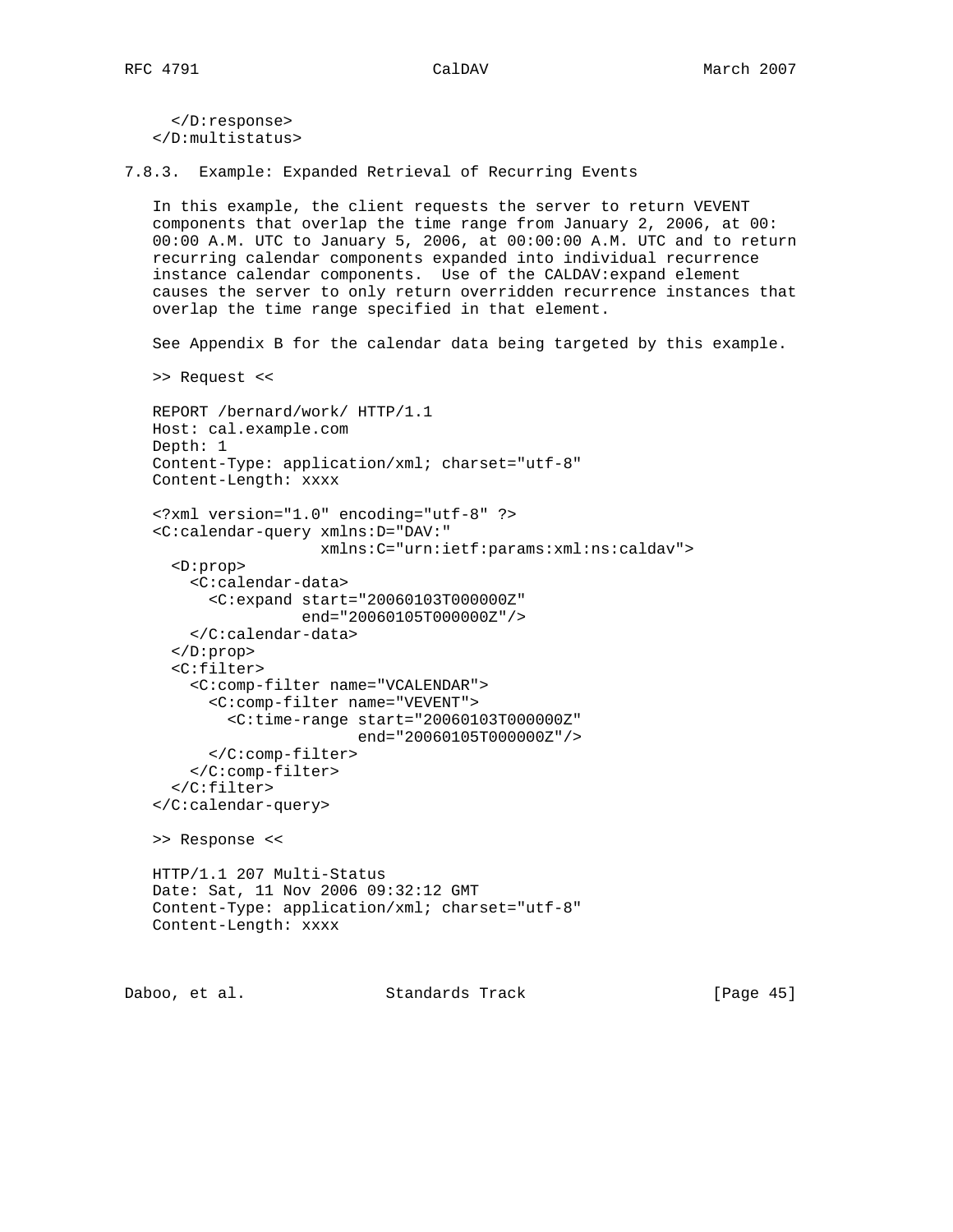```
 <?xml version="1.0" encoding="utf-8" ?>
<D:multistatus xmlns:D="DAV:"
           xmlns:C="urn:ietf:params:xml:ns:caldav">
  <D:response>
    <D:href>http://cal.example.com/bernard/work/abcd2.ics</D:href>
    <D:propstat>
      <D:prop>
        <D:getetag>"fffff-abcd2"</D:getetag>
        <C:calendar-data>BEGIN:VCALENDAR
VERSION:2.0
PRODID:-//Example Corp.//CalDAV Client//EN
BEGIN:VEVENT
DTSTAMP:20060206T001121Z
DTSTART:20060103T170000
DURATION:PT1H
RECURRENCE-ID:20060103T170000
SUMMARY:Event #2
UID:00959BC664CA650E933C892C@example.com
END:VEVENT
BEGIN:VEVENT
DTSTAMP:20060206T001121Z
DTSTART:20060104T190000
DURATION:PT1H
RECURRENCE-ID:20060104T170000
SUMMARY:Event #2 bis
UID:00959BC664CA650E933C892C@example.com
END:VEVENT
END:VCALENDAR
</C:calendar-data>
      </D:prop>
      <D:status>HTTP/1.1 200 OK</D:status>
    </D:propstat>
  </D:response>
  <D:response>
    <D:href>http://cal.example.com/bernard/work/abcd3.ics</D:href>
    <D:propstat>
      <D:prop>
        <D:getetag>"fffff-abcd3"</D:getetag>
        <C:calendar-data>BEGIN:VCALENDAR
VERSION:2.0
PRODID:-//Example Corp.//CalDAV Client//EN
BEGIN:VEVENT
ATTENDEE;PARTSTAT=ACCEPTED;ROLE=CHAIR:mailto:cyrus@example.com
ATTENDEE;PARTSTAT=NEEDS-ACTION:mailto:lisa@example.com
DTSTAMP:20060206T001220Z
DTSTART:20060104T150000
DURATION:PT1H
LAST-MODIFIED:20060206T001330Z
```
Daboo, et al. Standards Track [Page 46]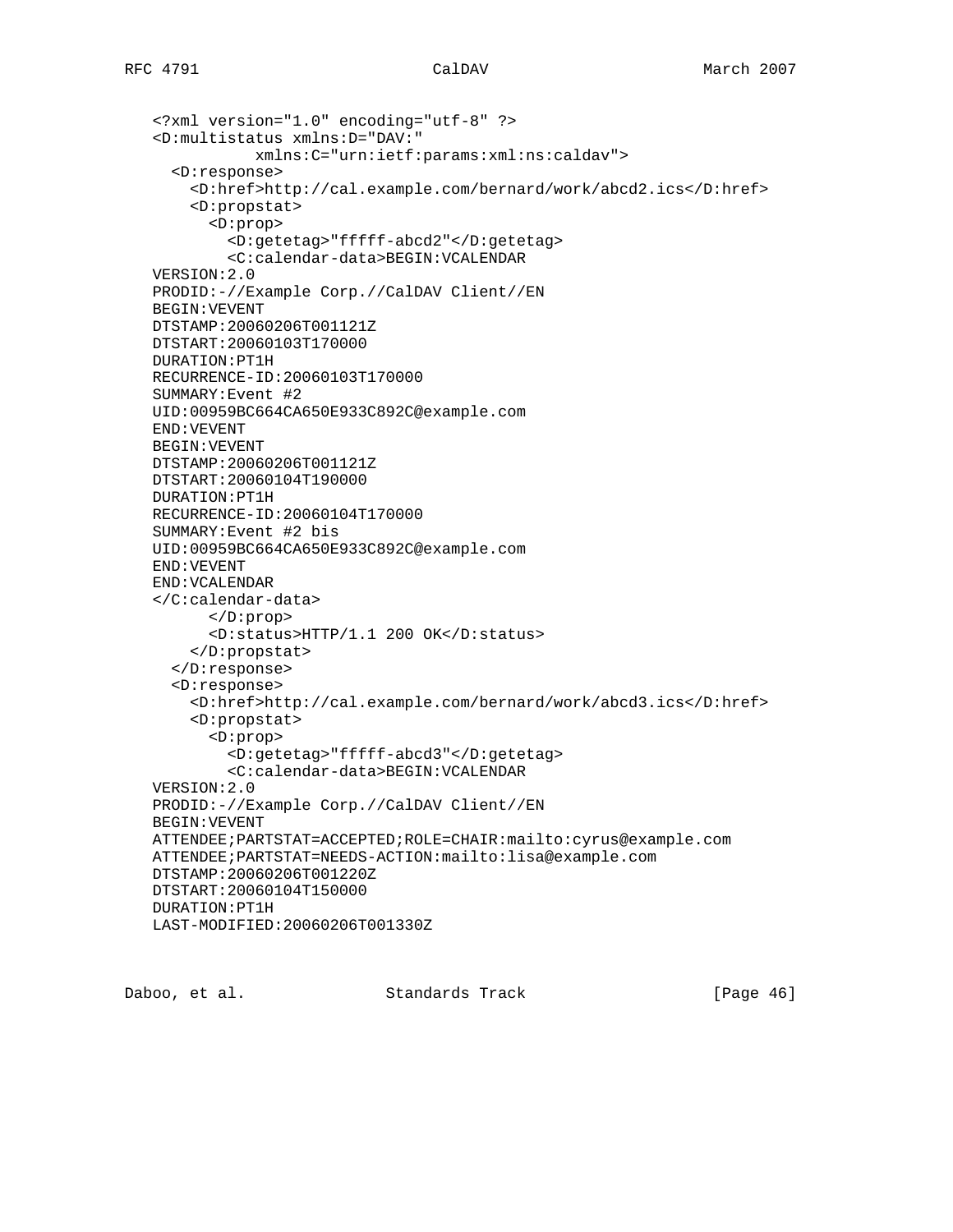```
 ORGANIZER:mailto:cyrus@example.com
SEQUENCE:1
STATUS:TENTATIVE
SUMMARY:Event #3
UID:DC6C50A017428C5216A2F1CD@example.com
X-ABC-GUID:E1CX5Dr-0007ym-Hz@example.com
END:VEVENT
END:VCALENDAR
</C:calendar-data>
      </D:prop>
      <D:status>HTTP/1.1 200 OK</D:status>
    </D:propstat>
  </D:response>
</D:multistatus>
```
Daboo, et al. Standards Track [Page 47]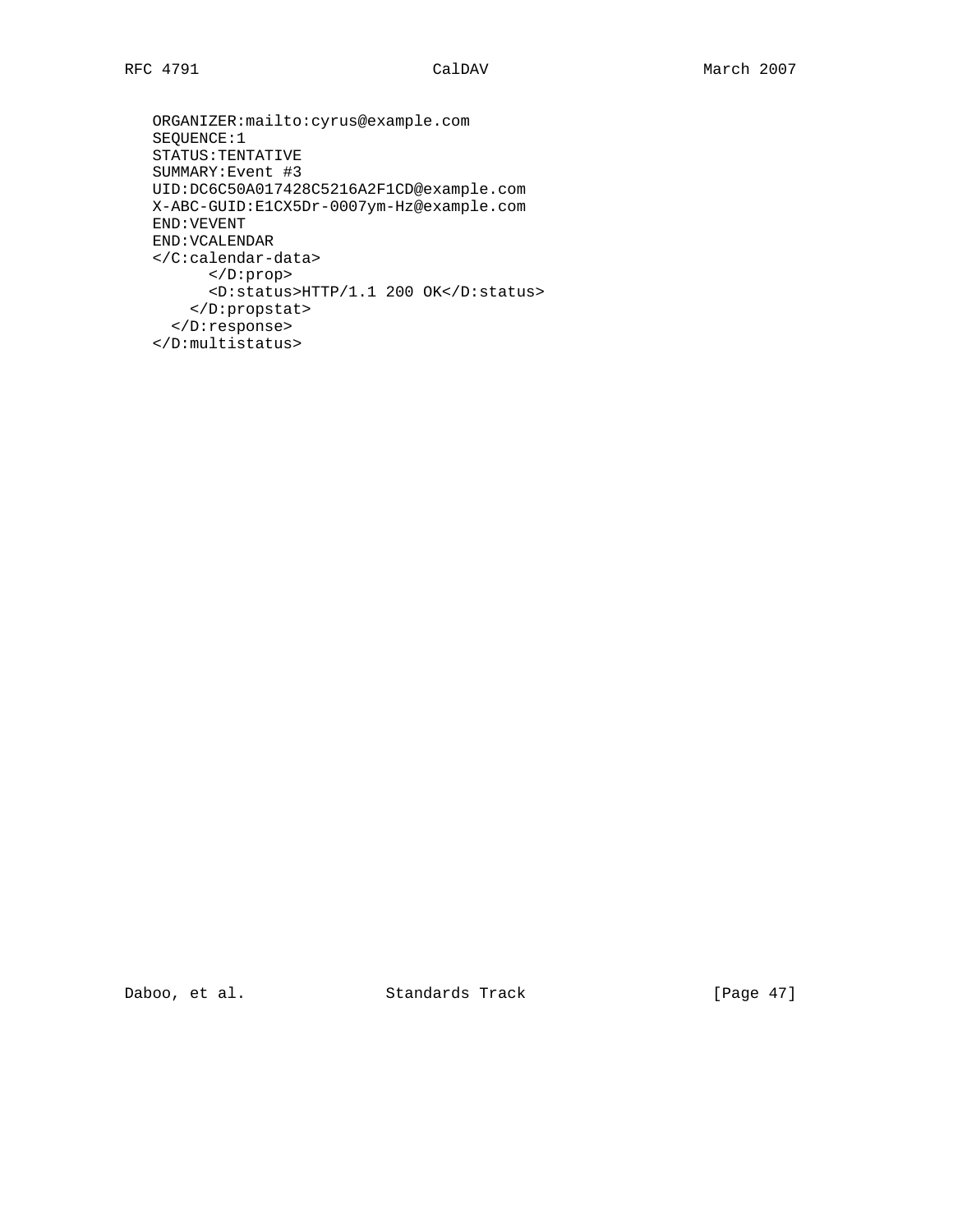7.8.4. Example: Partial Retrieval of Stored Free Busy Components

 In this example, the client requests the server to return the VFREEBUSY components that have free busy information that overlap the time range from January 2, 2006, at 00:00:00 A.M. UTC (inclusively) to January 3, 2006, at 00:00:00 A.M. UTC (exclusively). Use of the CALDAV:limit-freebusy-set element causes the server to only return the FREEBUSY property values that overlap the time range specified in that element. Note that this is not an example of discovering when the calendar owner is busy.

See Appendix B for the calendar data being targeted by this example.

>> Request <<

```
 REPORT /bernard/work/ HTTP/1.1
Host: cal.example.com
Depth: 1
Content-Type: application/xml; charset="utf-8"
Content-Length: xxxx
<?xml version="1.0" encoding="utf-8" ?>
<C:calendar-query xmlns:D="DAV:"
              xmlns:C="urn:ietf:params:xml:ns:caldav">
  <D:prop>
    <C:calendar-data>
      <C:limit-freebusy-set start="20060102T000000Z"
                               end="20060103T000000Z"/>
    </C:calendar-data>
  </D:prop>
  <C:filter>
    <C:comp-filter name="VCALENDAR">
      <C:comp-filter name="VFREEBUSY">
        <C:time-range start="20060102T000000Z"
                         end="20060103T000000Z"/>
      </C:comp-filter>
    </C:comp-filter>
  </C:filter>
</C:calendar-query>
```
Daboo, et al. Standards Track [Page 48]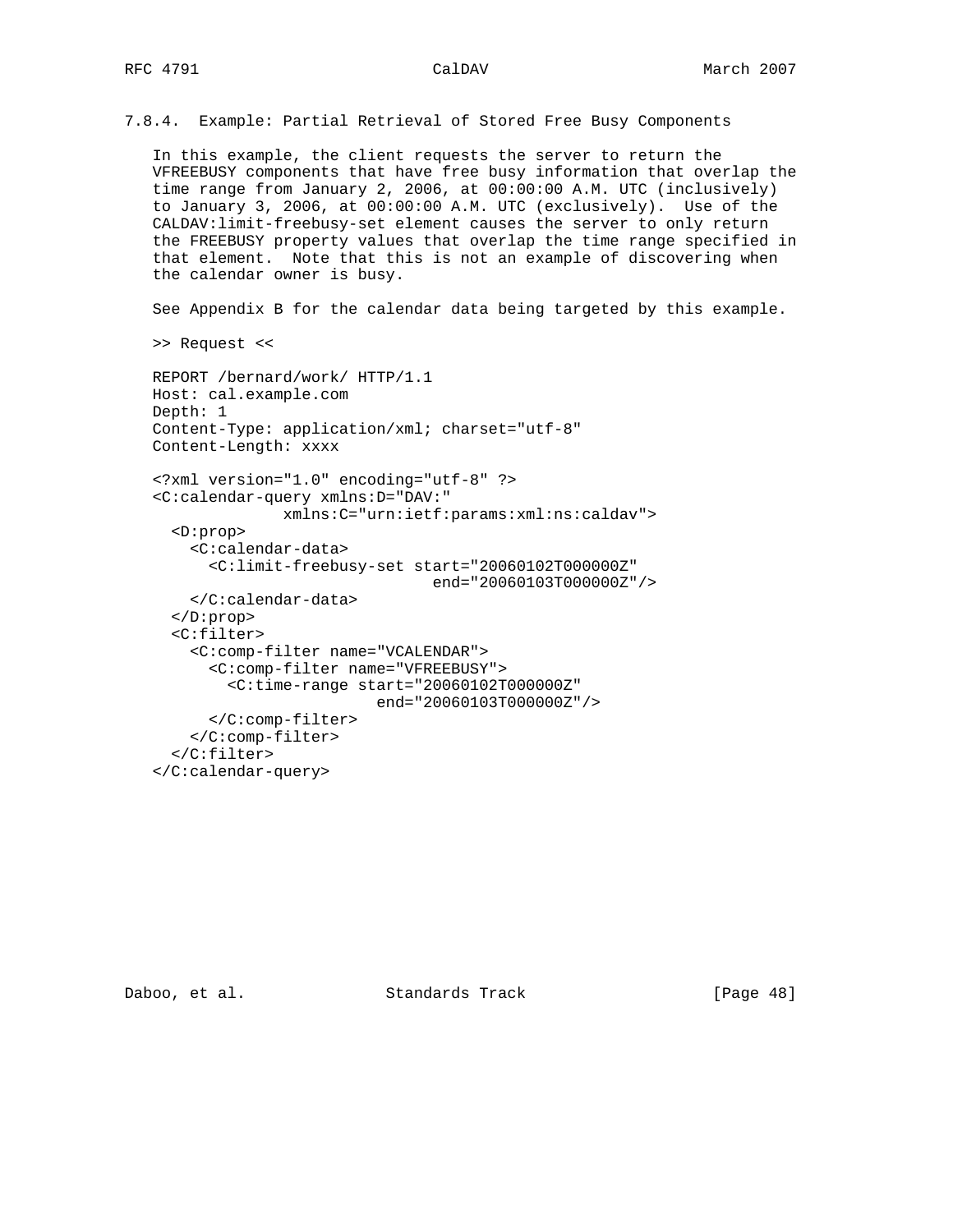```
 >> Response <<
HTTP/1.1 207 Multi-Status
Date: Sat, 11 Nov 2006 09:32:12 GMT
Content-Type: application/xml; charset="utf-8"
Content-Length: xxxx
<?xml version="1.0" encoding="utf-8" ?>
<D:multistatus xmlns:D="DAV:"
              xmlns:C="urn:ietf:params:xml:ns:caldav">
  <D:response>
    <D:href>http://cal.example.com/bernard/work/abcd8.ics</D:href>
    <D:propstat>
      <D:prop>
        <D:getetag>"fffff-abcd8"</D:getetag>
        <C:calendar-data>BEGIN:VCALENDAR
VERSION:2.0
PRODID:-//Example Corp.//CalDAV Client//EN
BEGIN:VFREEBUSY
ORGANIZER;CN="Bernard Desruisseaux":mailto:bernard@example.com
UID:76ef34-54a3d2@example.com
DTSTAMP:20050530T123421Z
DTSTART:20060101T100000Z
DTEND:20060108T100000Z
FREEBUSY;FBTYPE=BUSY-TENTATIVE:20060102T100000Z/20060102T120000Z
END:VFREEBUSY
END:VCALENDAR
</C:calendar-data>
      </D:prop>
      <D:status>HTTP/1.1 200 OK</D:status>
    </D:propstat>
  </D:response>
</D:multistatus>
```
Daboo, et al. Standards Track [Page 49]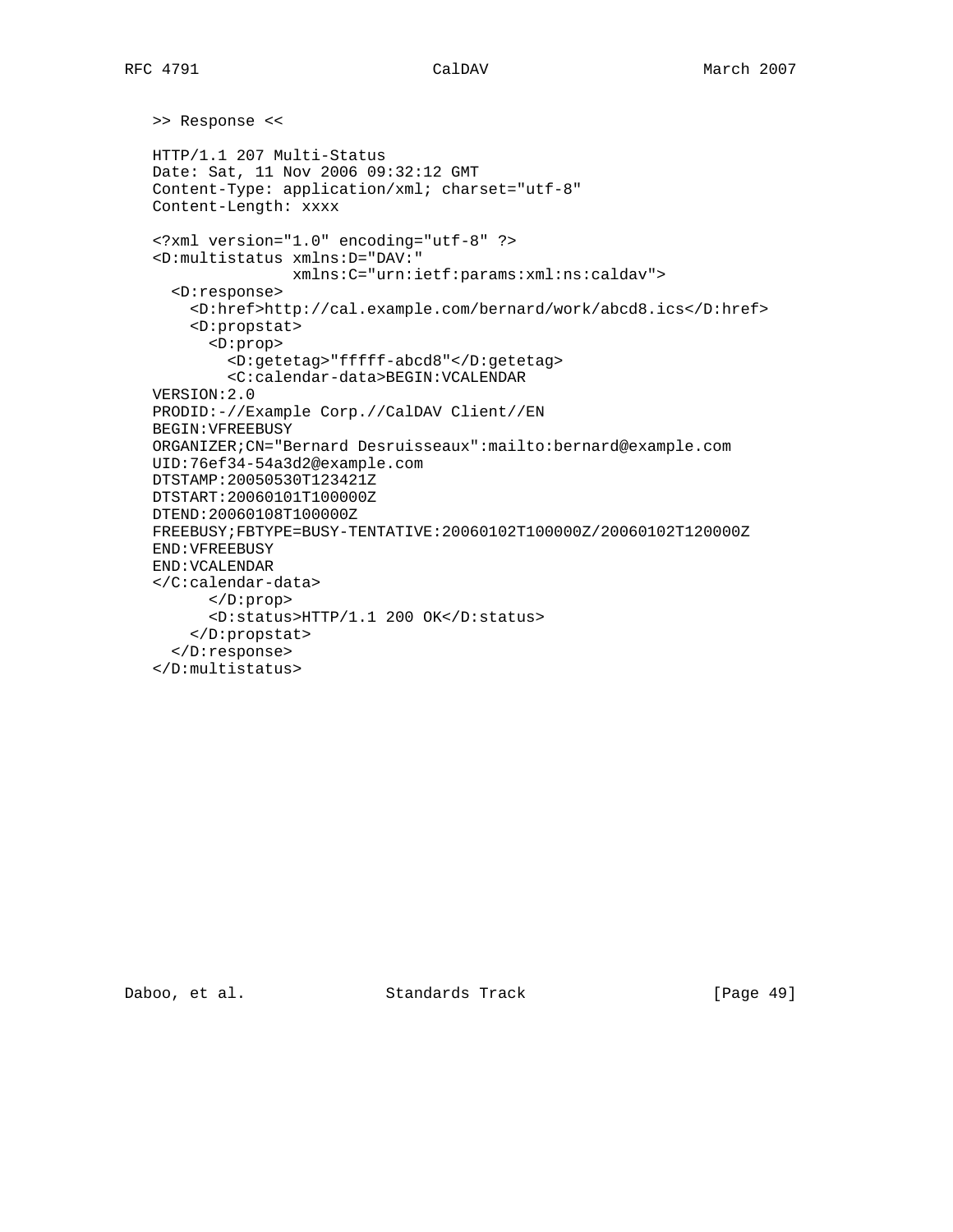7.8.5. Example: Retrieval of To-Dos by Alarm Time Range

 In this example, the client requests the server to return the VTODO components that have an alarm trigger scheduled in the specified time range.

See Appendix B for the calendar data being targeted by this example.

```
 >> Request <<
```

```
 REPORT /bernard/work/ HTTP/1.1
Host: cal.example.com
Depth: 1
Content-Type: application/xml; charset="utf-8"
Content-Length: xxxx
<?xml version="1.0" encoding="utf-8" ?>
<C:calendar-query xmlns:C="urn:ietf:params:xml:ns:caldav">
 <D:prop xmlns:D="DAV:">
    <D:getetag/>
    <C:calendar-data/>
  </D:prop>
  <C:filter>
    <C:comp-filter name="VCALENDAR">
      <C:comp-filter name="VTODO">
        <C:comp-filter name="VALARM">
          <C:time-range start="20060106T100000Z"
                           end="20060107T100000Z"/>
        </C:comp-filter>
      </C:comp-filter>
    </C:comp-filter>
  </C:filter>
</C:calendar-query>
```
Daboo, et al. Standards Track [Page 50]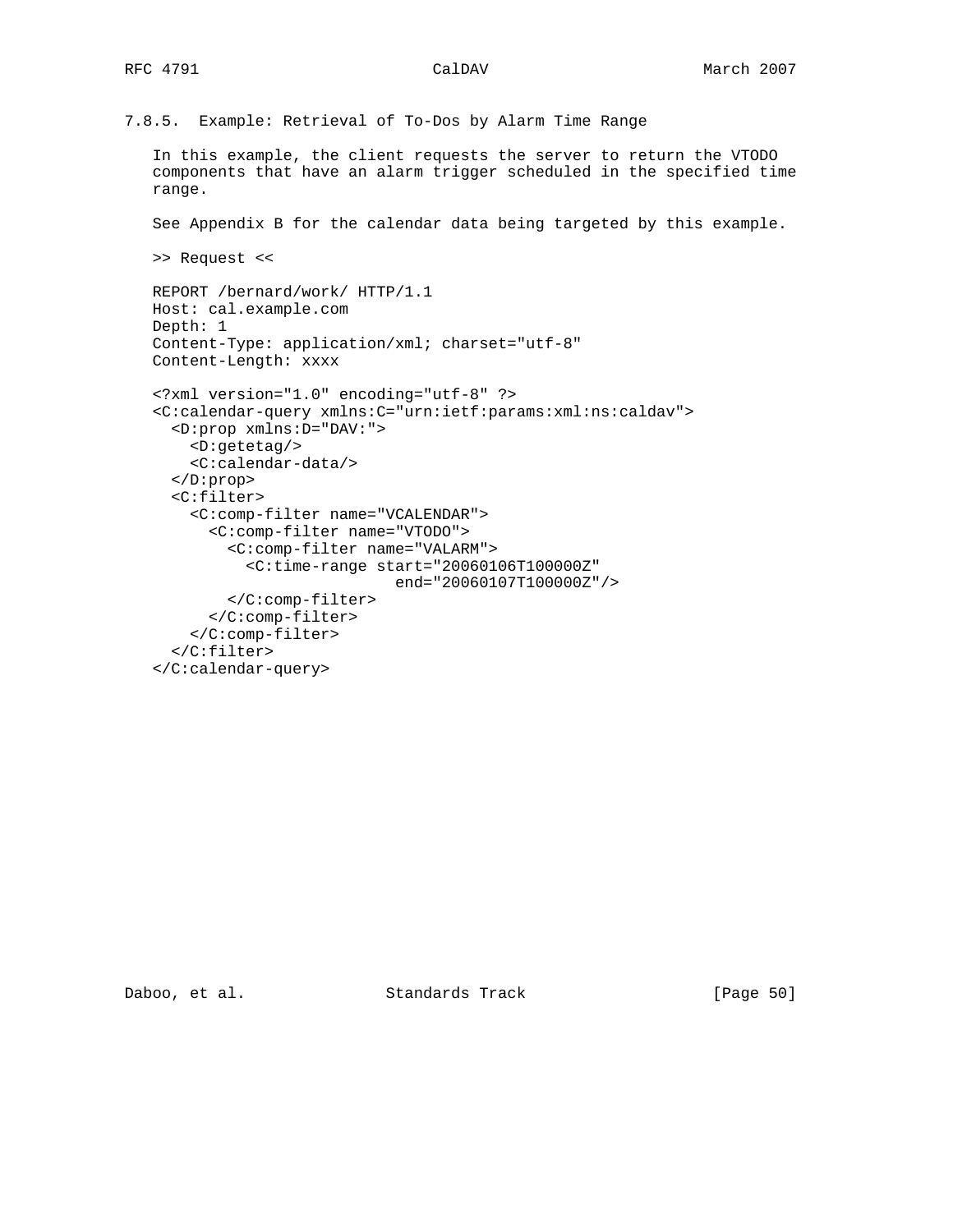>> Response << HTTP/1.1 207 Multi-Status Date: Sat, 11 Nov 2006 09:32:12 GMT Content-Type: application/xml; charset="utf-8" Content-Length: xxxx <?xml version="1.0" encoding="utf-8" ?> <D:multistatus xmlns:D="DAV:" xmlns:C="urn:ietf:params:xml:ns:caldav"> <D:response> <D:href>http://cal.example.com/bernard/work/abcd4.ics</D:href> <D:propstat> <D:prop> <D:getetag>"fffff-abcd4"</D:getetag> <C:calendar-data>BEGIN:VCALENDAR VERSION:2.0 PRODID:-//Example Corp.//CalDAV Client//EN BEGIN:VTODO DTSTAMP:20060205T235300Z DUE;TZID=US/Eastern:20060106T120000 LAST-MODIFIED:20060205T235308Z SEQUENCE:1 STATUS:NEEDS-ACTION SUMMARY:Task #2 UID:E10BA47467C5C69BB74E8720@example.com BEGIN:VALARM ACTION:AUDIO TRIGGER;RELATED=START:-PT10M END:VALARM END:VTODO END:VCALENDAR </C:calendar-data> </D:prop> <D:status>HTTP/1.1 200 OK</D:status> </D:propstat> </D:response> </D:multistatus>

7.8.6. Example: Retrieval of Event by UID

 In this example, the client requests the server to return the VEVENT component that has the UID property set to "DC6C50A017428C5216A2F1CD@example.com".

See Appendix B for the calendar data being targeted by this example.

Daboo, et al. Standards Track [Page 51]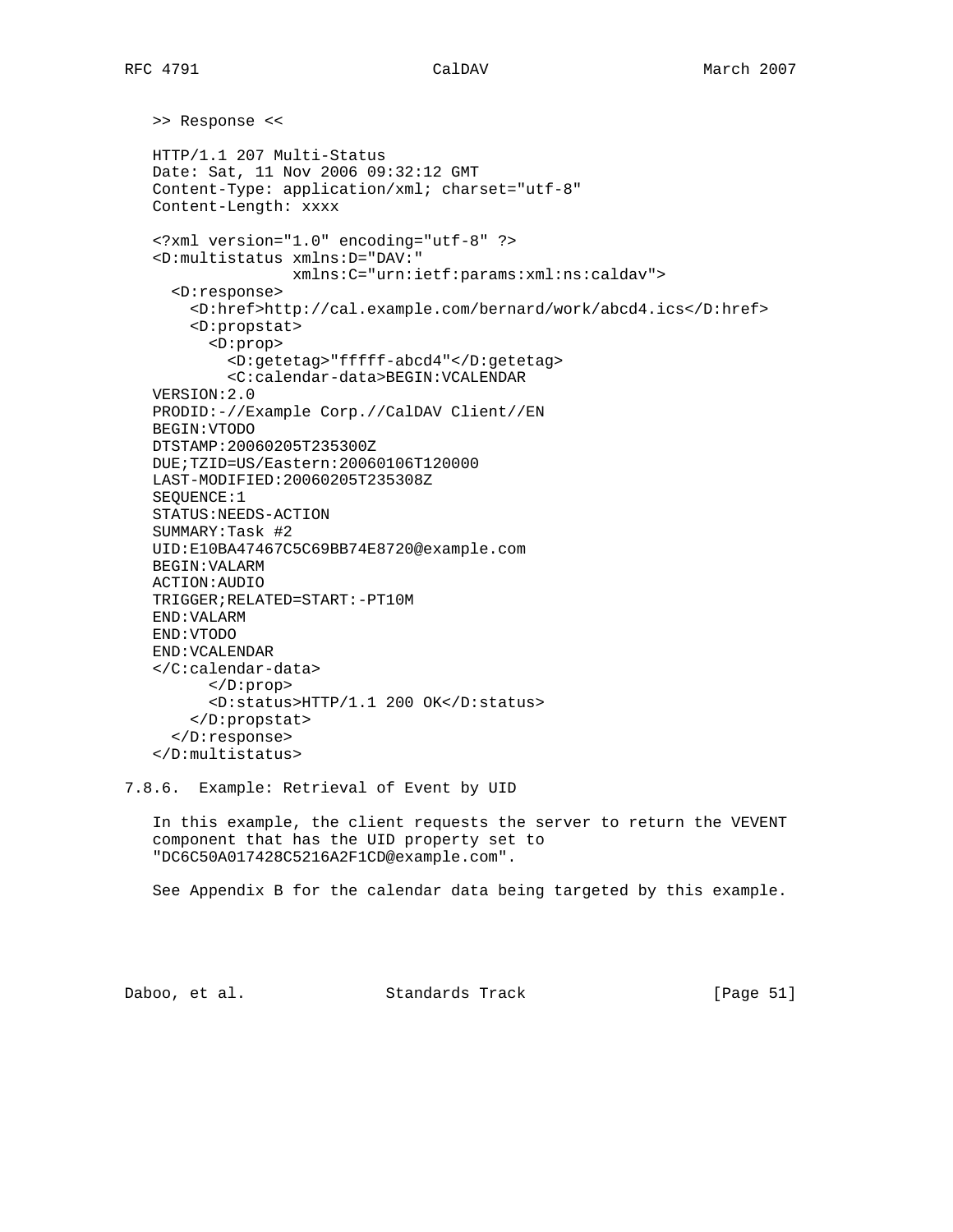```
 >> Request <<
REPORT /bernard/work/ HTTP/1.1
Host: cal.example.com
Depth: 1
Content-Type: application/xml; charset="utf-8"
Content-Length: xxxx
<?xml version="1.0" encoding="utf-8" ?>
<C:calendar-query xmlns:C="urn:ietf:params:xml:ns:caldav">
  <D:prop xmlns:D="DAV:">
    <D:getetag/>
    <C:calendar-data/>
  </D:prop>
  <C:filter>
    <C:comp-filter name="VCALENDAR">
      <C:comp-filter name="VEVENT">
        <C:prop-filter name="UID">
          <C:text-match collation="i;octet"
          >DC6C50A017428C5216A2F1CD@example.com</C:text-match>
        </C:prop-filter>
      </C:comp-filter>
    </C:comp-filter>
  </C:filter>
</C:calendar-query>
>> Response <<
HTTP/1.1 207 Multi-Status
Date: Sat, 11 Nov 2006 09:32:12 GMT
Content-Type: application/xml; charset="utf-8"
Content-Length: xxxx
<?xml version="1.0" encoding="utf-8" ?>
<D:multistatus xmlns:D="DAV:"
               xmlns:C="urn:ietf:params:xml:ns:caldav">
  <D:response>
    <D:href>http://cal.example.com/bernard/work/abcd3.ics</D:href>
    <D:propstat>
      <D:prop>
        <D:getetag>"fffff-abcd3"</D:getetag>
        <C:calendar-data>BEGIN:VCALENDAR
VERSION:2.0
PRODID:-//Example Corp.//CalDAV Client//EN
BEGIN:VTIMEZONE
LAST-MODIFIED:20040110T032845Z
TZID:US/Eastern
BEGIN:DAYLIGHT
```
Daboo, et al. Standards Track [Page 52]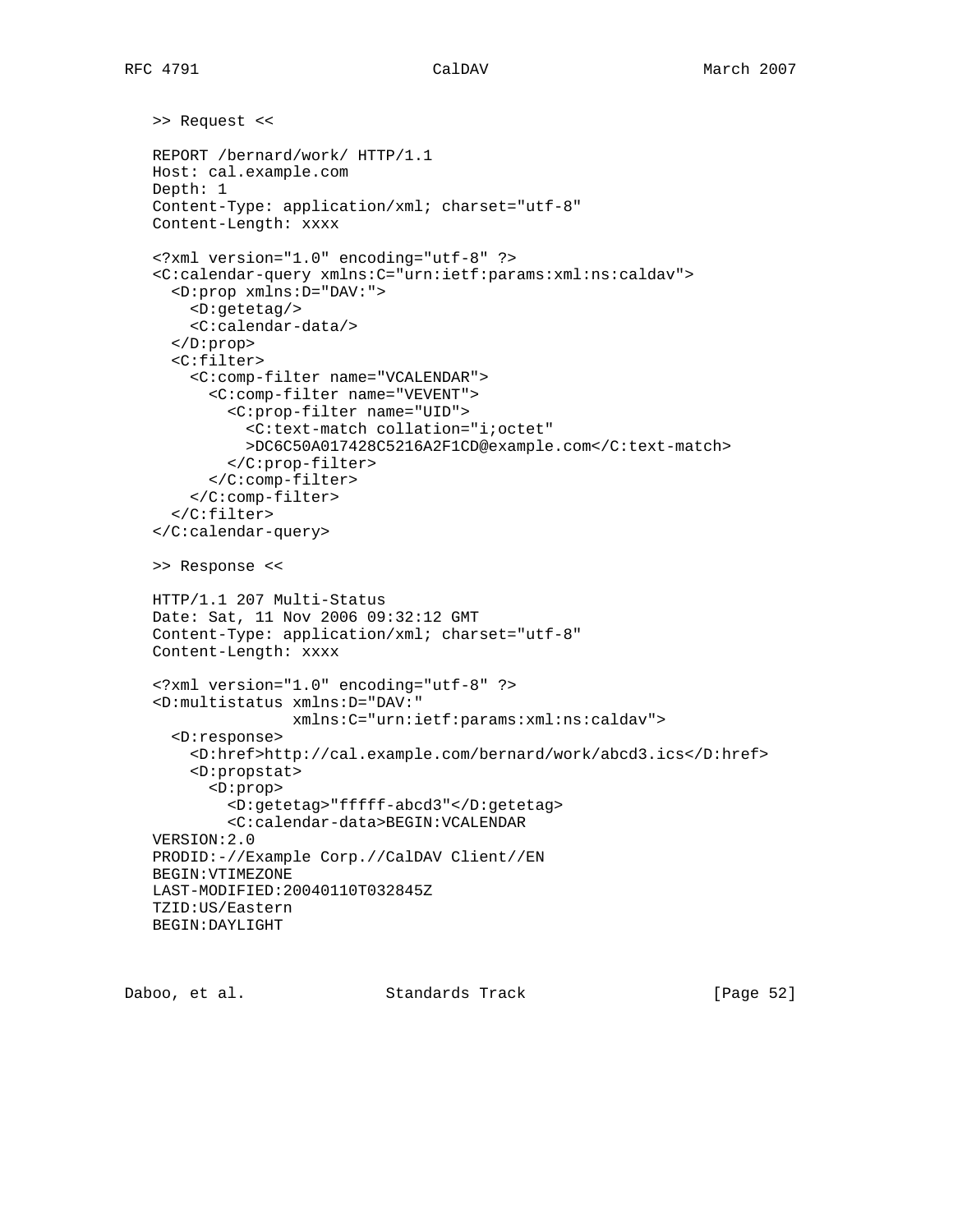DTSTART:20000404T020000 RRULE:FREQ=YEARLY;BYDAY=1SU;BYMONTH=4 TZNAME:EDT TZOFFSETFROM:-0500 TZOFFSETTO:-0400 END:DAYLIGHT BEGIN:STANDARD DTSTART:20001026T020000 RRULE:FREQ=YEARLY;BYDAY=-1SU;BYMONTH=10 TZNAME:EST TZOFFSETFROM:-0400 TZOFFSETTO:-0500 END:STANDARD END:VTIMEZONE BEGIN:VEVENT ATTENDEE;PARTSTAT=ACCEPTED;ROLE=CHAIR:mailto:cyrus@example.com ATTENDEE;PARTSTAT=NEEDS-ACTION:mailto:lisa@example.com DTSTAMP:20060206T001220Z DTSTART;TZID=US/Eastern:20060104T100000 DURATION:PT1H LAST-MODIFIED:20060206T001330Z ORGANIZER:mailto:cyrus@example.com SEQUENCE:1 STATUS:TENTATIVE SUMMARY:Event #3 UID:DC6C50A017428C5216A2F1CD@example.com X-ABC-GUID:E1CX5Dr-0007ym-Hz@example.com END:VEVENT END:VCALENDAR </C:calendar-data> </D:prop> <D:status>HTTP/1.1 200 OK</D:status> </D:propstat> </D:response>

</D:multistatus>

7.8.7. Example: Retrieval of Events by PARTSTAT

 In this example, the client requests the server to return the VEVENT components that have the ATTENDEE property with the value "mailto:lisa@example.com" and for which the PARTSTAT parameter is set to NEEDS-ACTION.

See Appendix B for the calendar data being targeted by this example.

Daboo, et al. Standards Track [Page 53]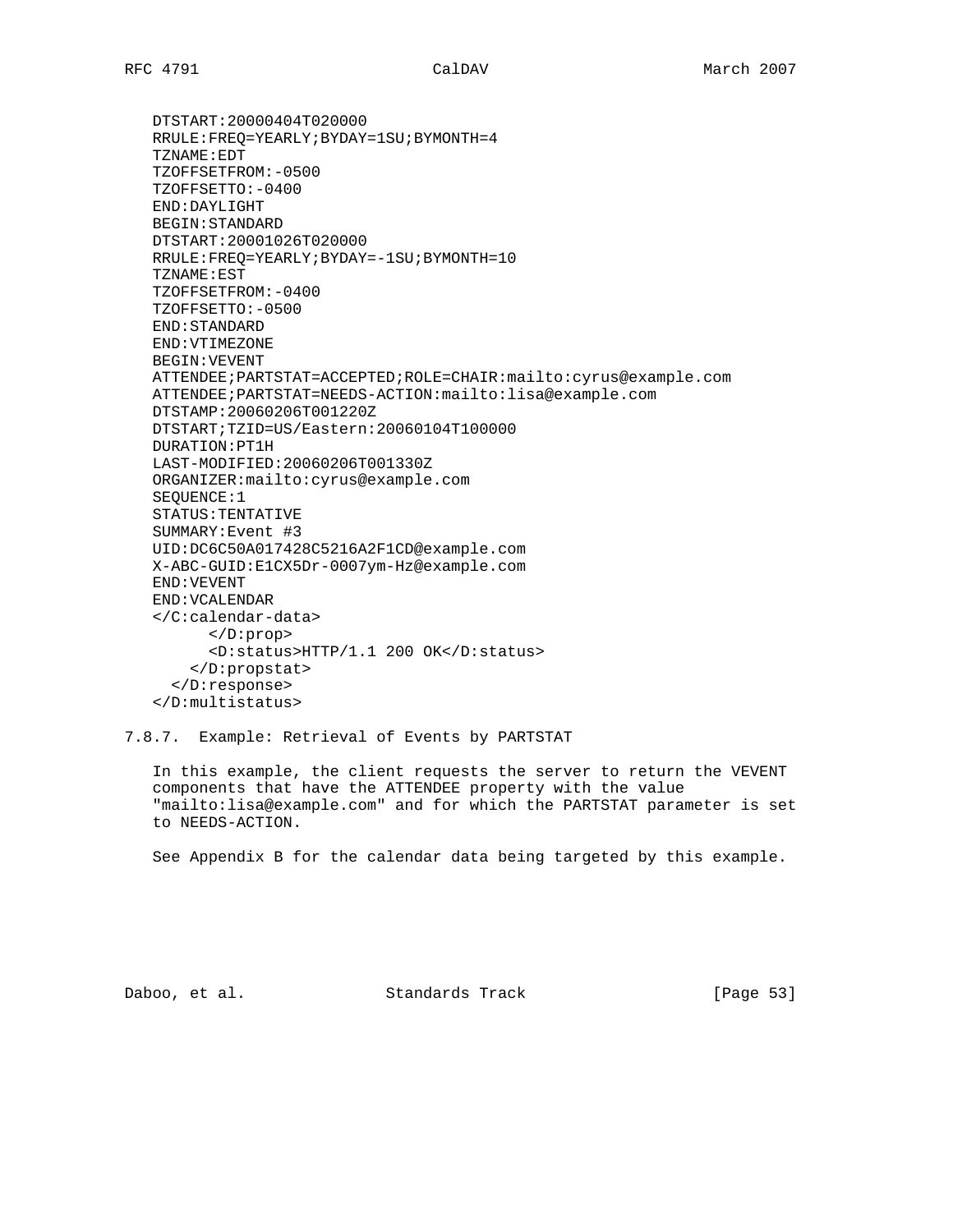```
 >> Request <<
REPORT /bernard/work/ HTTP/1.1
Host: cal.example.com
Depth: 1
Content-Type: application/xml; charset="utf-8"
Content-Length: xxxx
<?xml version="1.0" encoding="utf-8" ?>
<C:calendar-query xmlns:C="urn:ietf:params:xml:ns:caldav">
  <D:prop xmlns:D="DAV:">
    <D:getetag/>
    <C:calendar-data/>
  </D:prop>
  <C:filter>
    <C:comp-filter name="VCALENDAR">
      <C:comp-filter name="VEVENT">
        <C:prop-filter name="ATTENDEE">
          <C:text-match collation="i;ascii-casemap"
           >mailto:lisa@example.com</C:text-match>
          <C:param-filter name="PARTSTAT">
            <C:text-match collation="i;ascii-casemap"
             >NEEDS-ACTION</C:text-match>
          </C:param-filter>
        </C:prop-filter>
      </C:comp-filter>
    </C:comp-filter>
  </C:filter>
</C:calendar-query>
>> Response <<
HTTP/1.1 207 Multi-Status
Date: Sat, 11 Nov 2006 09:32:12 GMT
Content-Type: application/xml; charset="utf-8"
Content-Length: xxxx
<?xml version="1.0" encoding="utf-8" ?>
<D:multistatus xmlns:D="DAV:"
               xmlns:C="urn:ietf:params:xml:ns:caldav">
  <D:response>
    <D:href>http://cal.example.com/bernard/work/abcd3.ics</D:href>
    <D:propstat>
      <D:prop>
        <D:getetag>"fffff-abcd3"</D:getetag>
        <C:calendar-data>BEGIN:VCALENDAR
VERSION:2.0
PRODID:-//Example Corp.//CalDAV Client//EN
```
Daboo, et al. Standards Track [Page 54]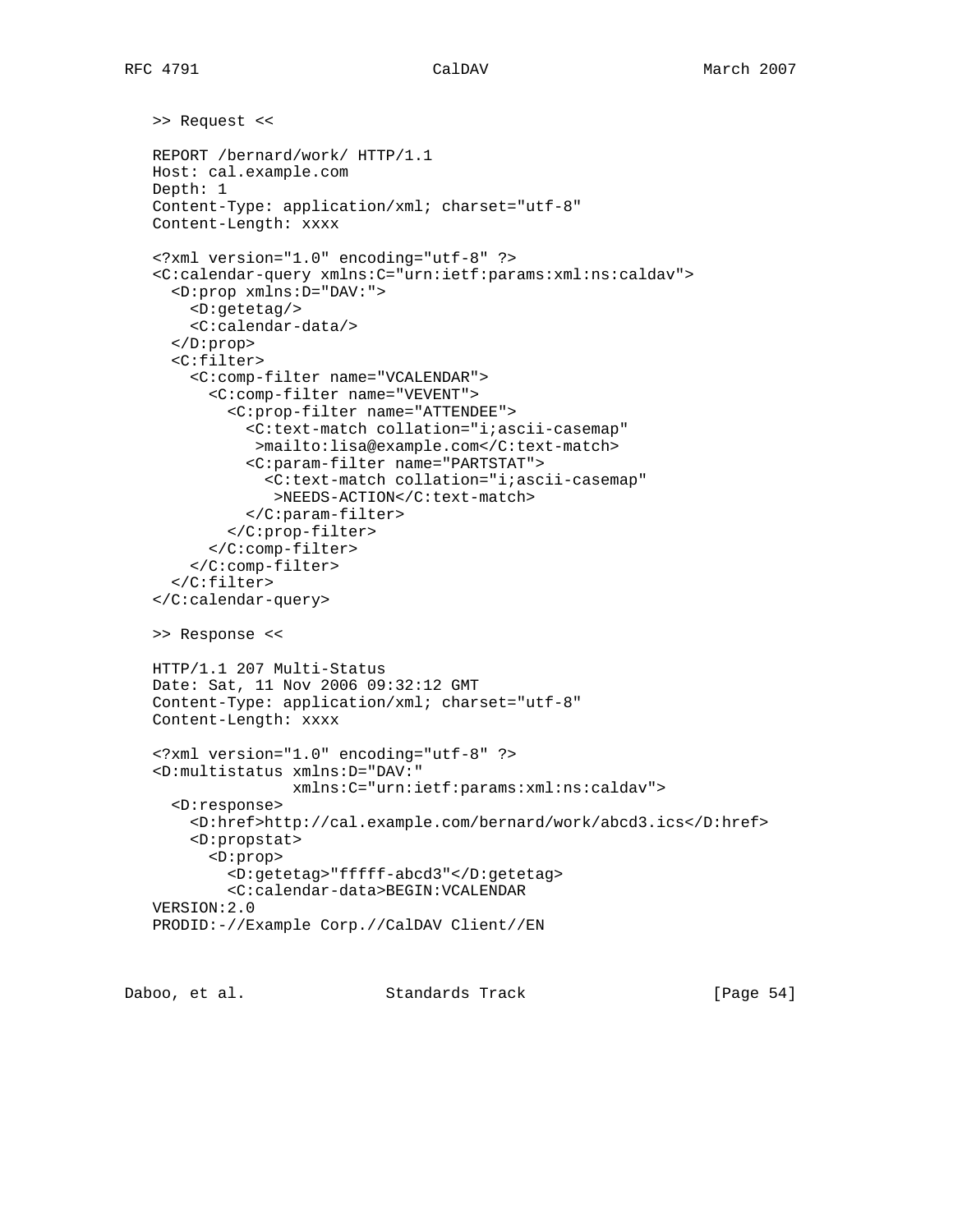BEGIN:VTIMEZONE LAST-MODIFIED:20040110T032845Z TZID:US/Eastern BEGIN:DAYLIGHT DTSTART:20000404T020000 RRULE:FREQ=YEARLY;BYDAY=1SU;BYMONTH=4 TZNAME:EDT TZOFFSETFROM:-0500 TZOFFSETTO:-0400 END:DAYLIGHT BEGIN:STANDARD DTSTART:20001026T020000 RRULE:FREQ=YEARLY;BYDAY=-1SU;BYMONTH=10 TZNAME:EST TZOFFSETFROM:-0400 TZOFFSETTO:-0500 END:STANDARD END:VTIMEZONE BEGIN:VEVENT ATTENDEE;PARTSTAT=ACCEPTED;ROLE=CHAIR:mailto:cyrus@example.com ATTENDEE;PARTSTAT=NEEDS-ACTION:mailto:lisa@example.com DTSTAMP:20060206T001220Z DTSTART;TZID=US/Eastern:20060104T100000 DURATION:PT1H LAST-MODIFIED:20060206T001330Z ORGANIZER:mailto:cyrus@example.com SEQUENCE:1 STATUS:TENTATIVE SUMMARY:Event #3 UID:DC6C50A017428C5216A2F1CD@example.com X-ABC-GUID:E1CX5Dr-0007ym-Hz@example.com END:VEVENT END:VCALENDAR </C:calendar-data> </D:prop> <D:status>HTTP/1.1 200 OK</D:status> </D:propstat> </D:response>

</D:multistatus>

7.8.8. Example: Retrieval of Events Only

 In this example, the client requests the server to return all VEVENT components.

See Appendix B for the calendar data being targeted by this example.

Daboo, et al. Standards Track [Page 55]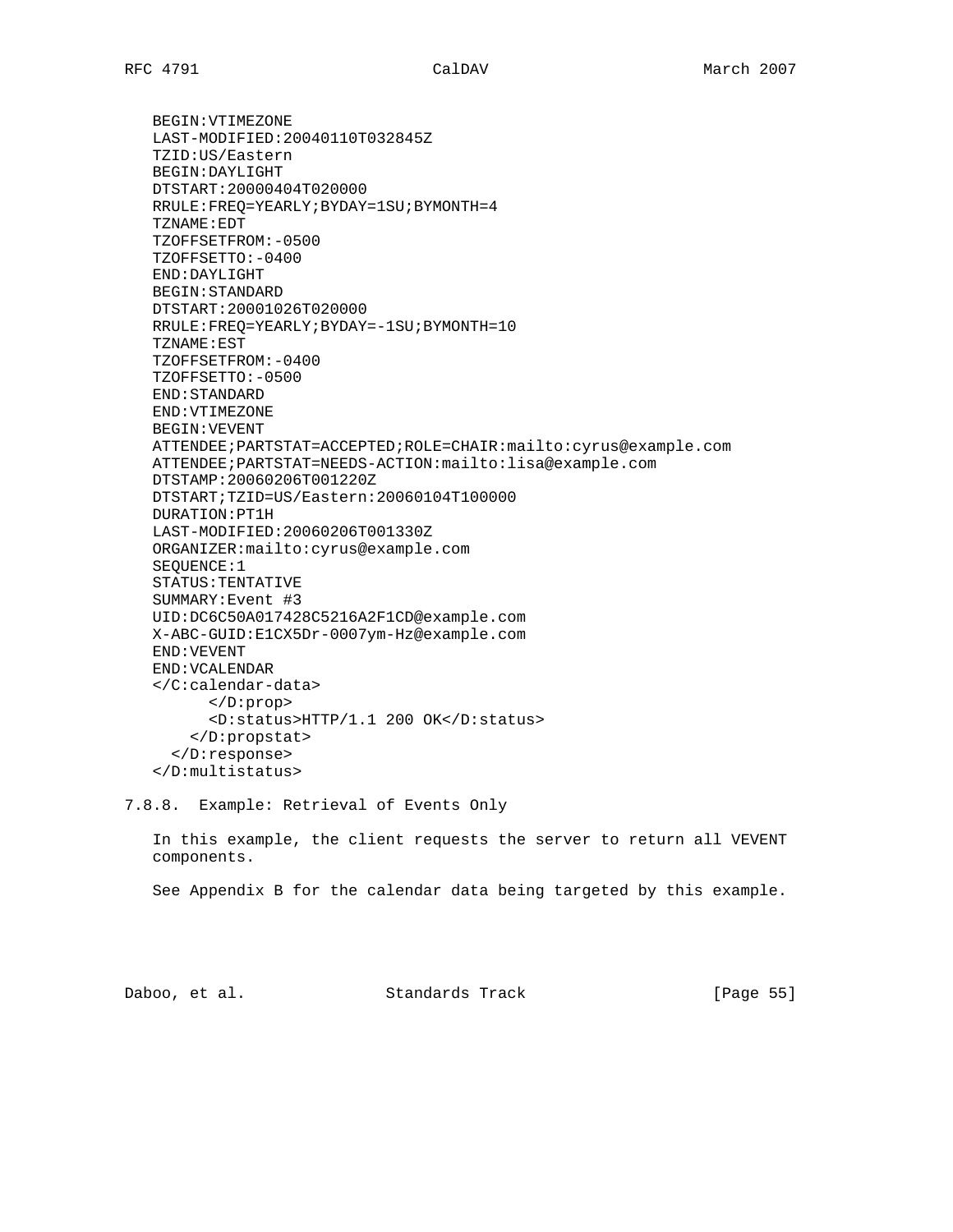```
 >> Request <<
REPORT /bernard/work/ HTTP/1.1
Host: cal.example.com
Depth: 1
Content-Type: application/xml; charset="utf-8"
Content-Length: xxxx
<?xml version="1.0" encoding="utf-8" ?>
<C:calendar-query xmlns:C="urn:ietf:params:xml:ns:caldav">
  <D:prop xmlns:D="DAV:">
    <D:getetag/>
    <C:calendar-data/>
  </D:prop>
  <C:filter>
    <C:comp-filter name="VCALENDAR">
      <C:comp-filter name="VEVENT"/>
    </C:comp-filter>
  </C:filter>
</C:calendar-query>
>> Response <<
HTTP/1.1 207 Multi-Status
Date: Sat, 11 Nov 2006 09:32:12 GMT
Content-Type: application/xml; charset="utf-8"
Content-Length: xxxx
<?xml version="1.0" encoding="utf-8" ?>
<D:multistatus xmlns:D="DAV:"
               xmlns:C="urn:ietf:params:xml:ns:caldav">
  <D:response>
    <D:href>http://cal.example.com/bernard/work/abcd1.ics</D:href>
    <D:propstat>
      <D:prop>
        <D:getetag>"fffff-abcd1"</D:getetag>
        <C:calendar-data>BEGIN:VCALENDAR
VERSION:2.0
PRODID:-//Example Corp.//CalDAV Client//EN
BEGIN:VTIMEZONE
LAST-MODIFIED:20040110T032845Z
TZID:US/Eastern
BEGIN:DAYLIGHT
DTSTART:20000404T020000
RRULE:FREQ=YEARLY;BYDAY=1SU;BYMONTH=4
TZNAME:EDT
TZOFFSETFROM:-0500
TZOFFSETTO:-0400
```
Daboo, et al. Standards Track [Page 56]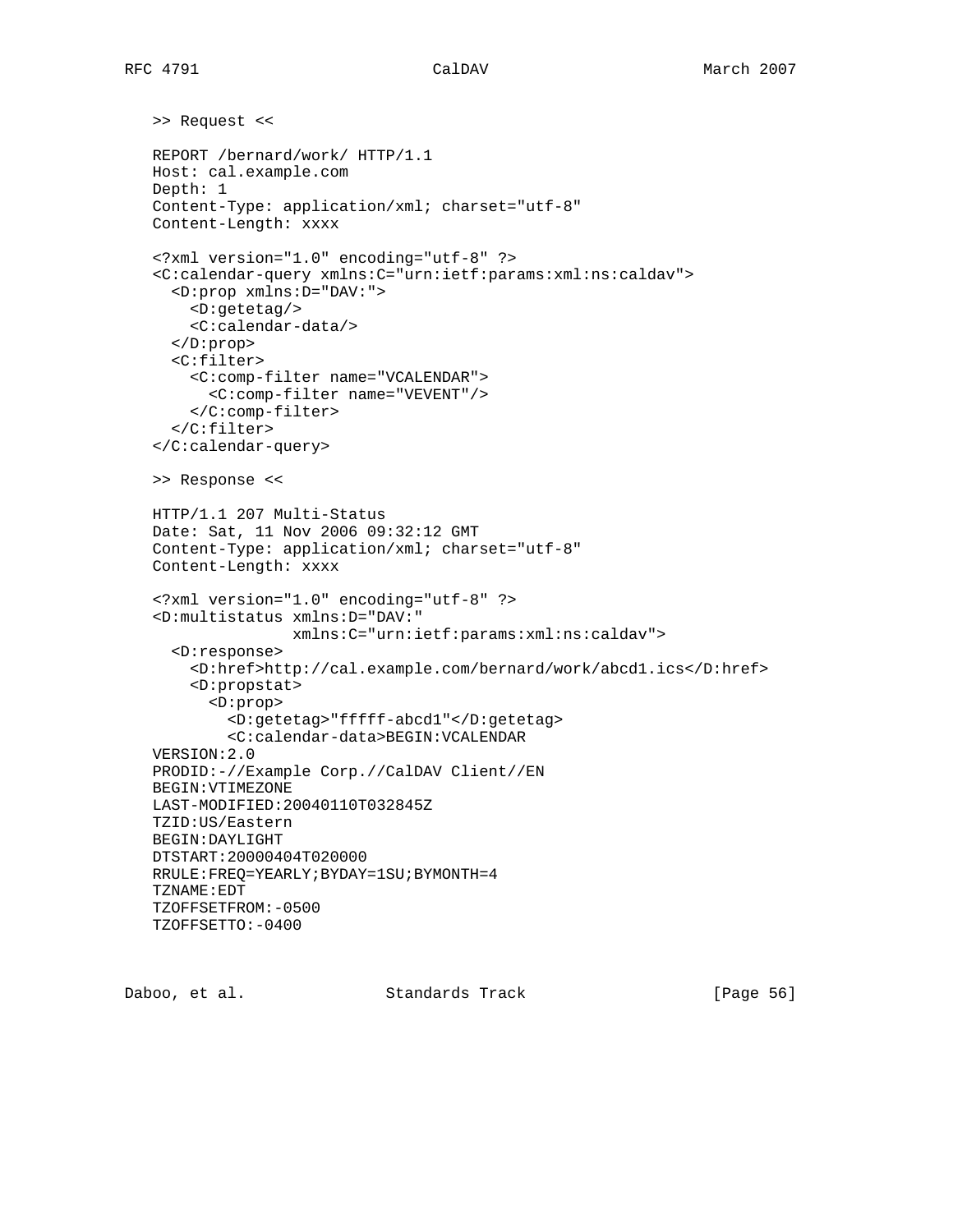END:DAYLIGHT BEGIN:STANDARD DTSTART:20001026T020000 RRULE:FREQ=YEARLY;BYDAY=-1SU;BYMONTH=10 TZNAME:EST TZOFFSETFROM:-0400 TZOFFSETTO:-0500 END:STANDARD END:VTIMEZONE BEGIN:VEVENT DTSTAMP:20060206T001102Z DTSTART;TZID=US/Eastern:20060102T100000 DURATION:PT1H SUMMARY:Event #1 Description:Go Steelers! UID:74855313FA803DA593CD579A@example.com END:VEVENT END:VCALENDAR </C:calendar-data> </D:prop> <D:status>HTTP/1.1 200 OK</D:status> </D:propstat> </D:response> <D:response> <D:href>http://cal.example.com/bernard/work/abcd2.ics</D:href> <D:propstat> <D:prop> <D:getetag>"fffff-abcd2"</D:getetag> <C:calendar-data>BEGIN:VCALENDAR VERSION:2.0 PRODID:-//Example Corp.//CalDAV Client//EN BEGIN:VTIMEZONE LAST-MODIFIED:20040110T032845Z TZID:US/Eastern BEGIN:DAYLIGHT DTSTART:20000404T020000 RRULE:FREQ=YEARLY;BYDAY=1SU;BYMONTH=4 TZNAME:EDT TZOFFSETFROM:-0500 TZOFFSETTO:-0400 END:DAYLIGHT BEGIN:STANDARD DTSTART:20001026T020000 RRULE:FREQ=YEARLY;BYDAY=-1SU;BYMONTH=10 TZNAME:EST TZOFFSETFROM:-0400 TZOFFSETTO:-0500 END:STANDARD

Daboo, et al. Standards Track [Page 57]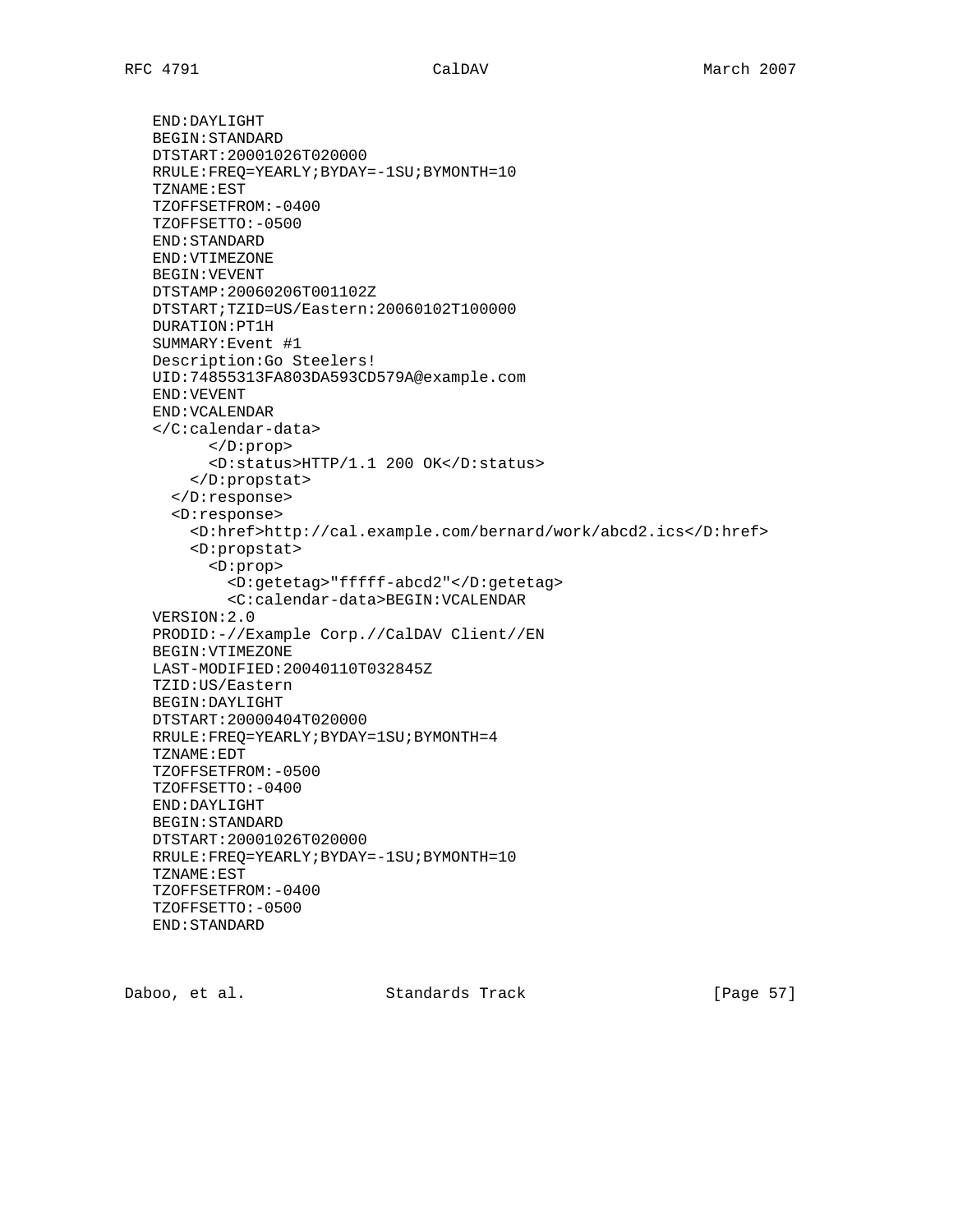END:VTIMEZONE BEGIN:VEVENT DTSTAMP:20060206T001121Z DTSTART;TZID=US/Eastern:20060102T120000 DURATION:PT1H RRULE:FREQ=DAILY;COUNT=5 SUMMARY:Event #2 UID:00959BC664CA650E933C892C@example.com END:VEVENT BEGIN:VEVENT DTSTAMP:20060206T001121Z DTSTART;TZID=US/Eastern:20060104T140000 DURATION:PT1H RECURRENCE-ID;TZID=US/Eastern:20060104T120000 SUMMARY:Event #2 bis UID:00959BC664CA650E933C892C@example.com END:VEVENT BEGIN:VEVENT DTSTAMP:20060206T001121Z DTSTART;TZID=US/Eastern:20060106T140000 DURATION:PT1H RECURRENCE-ID;TZID=US/Eastern:20060106T120000 SUMMARY:Event #2 bis bis UID:00959BC664CA650E933C892C@example.com END:VEVENT END:VCALENDAR </C:calendar-data> </D:prop> <D:status>HTTP/1.1 200 OK</D:status> </D:propstat> </D:response> <D:response> <D:href>http://cal.example.com/bernard/work/abcd3.ics</D:href> <D:propstat> <D:prop> <D:getetag>"fffff-abcd3"</D:getetag> <C:calendar-data>BEGIN:VCALENDAR VERSION:2.0 PRODID:-//Example Corp.//CalDAV Client//EN BEGIN:VTIMEZONE LAST-MODIFIED:20040110T032845Z TZID:US/Eastern BEGIN:DAYLIGHT DTSTART:20000404T020000 RRULE:FREQ=YEARLY;BYDAY=1SU;BYMONTH=4 TZNAME:EDT TZOFFSETFROM:-0500 TZOFFSETTO:-0400

Daboo, et al. Standards Track [Page 58]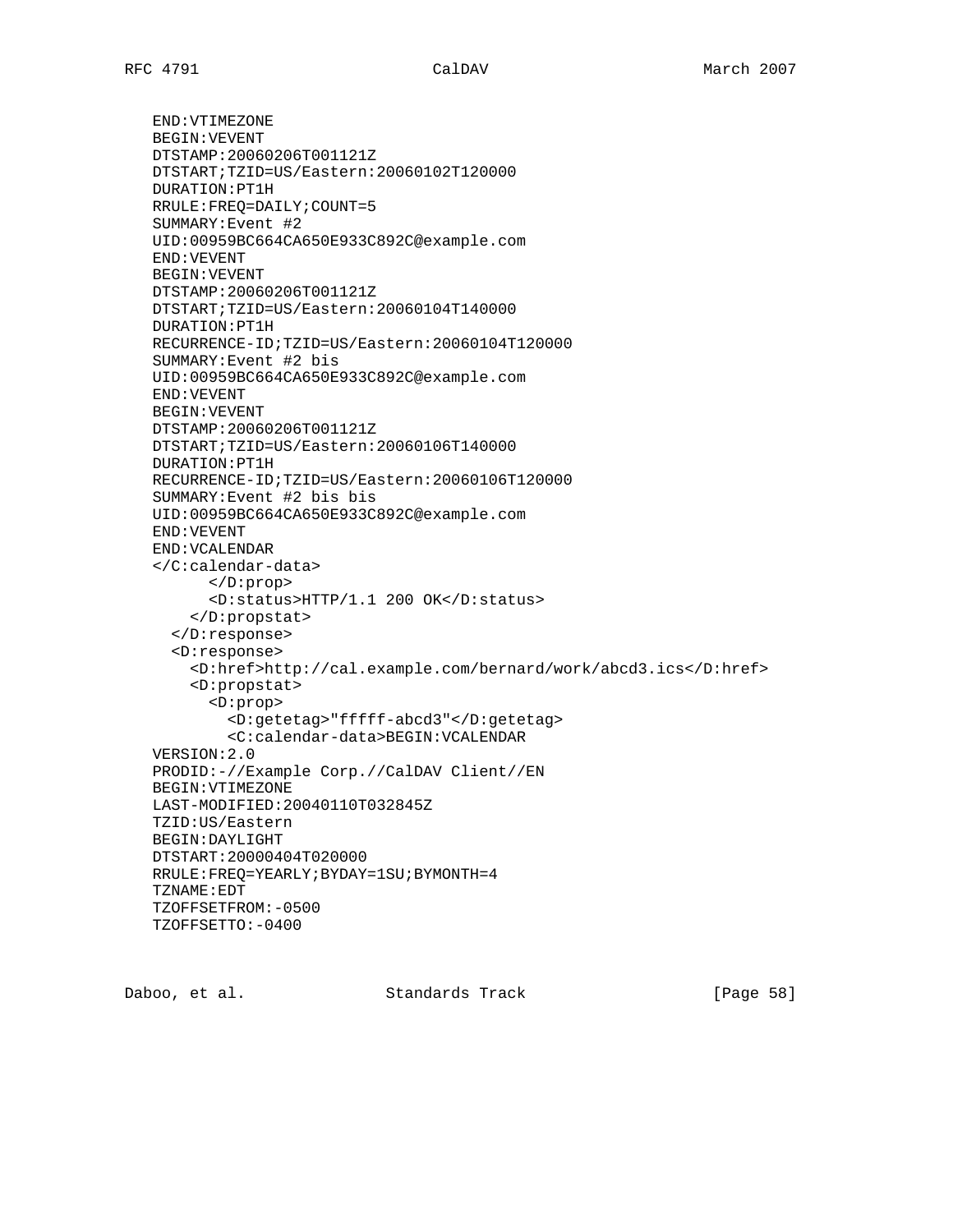END:DAYLIGHT BEGIN:STANDARD DTSTART:20001026T020000 RRULE:FREQ=YEARLY;BYDAY=-1SU;BYMONTH=10 TZNAME:EST TZOFFSETFROM:-0400 TZOFFSETTO:-0500 END:STANDARD END:VTIMEZONE BEGIN:VEVENT ATTENDEE;PARTSTAT=ACCEPTED;ROLE=CHAIR:mailto:cyrus@example.com ATTENDEE;PARTSTAT=NEEDS-ACTION:mailto:lisa@example.com DTSTAMP:20060206T001220Z DTSTART;TZID=US/Eastern:20060104T100000 DURATION:PT1H LAST-MODIFIED:20060206T001330Z ORGANIZER:mailto:cyrus@example.com SEQUENCE:1 STATUS:TENTATIVE SUMMARY:Event #3 UID:DC6C50A017428C5216A2F1CD@example.com X-ABC-GUID:E1CX5Dr-0007ym-Hz@example.com END:VEVENT END:VCALENDAR </C:calendar-data> </D:prop> <D:status>HTTP/1.1 200 OK</D:status> </D:propstat> </D:response> </D:multistatus>

7.8.9. Example: Retrieval of All Pending To-Dos

 In this example, the client requests the server to return all VTODO components that do not include a COMPLETED property and do not have a STATUS property value matching CANCELLED, i.e., VTODOs that still need to be worked on.

See Appendix B for the calendar data being targeted by this example.

Daboo, et al. Standards Track [Page 59]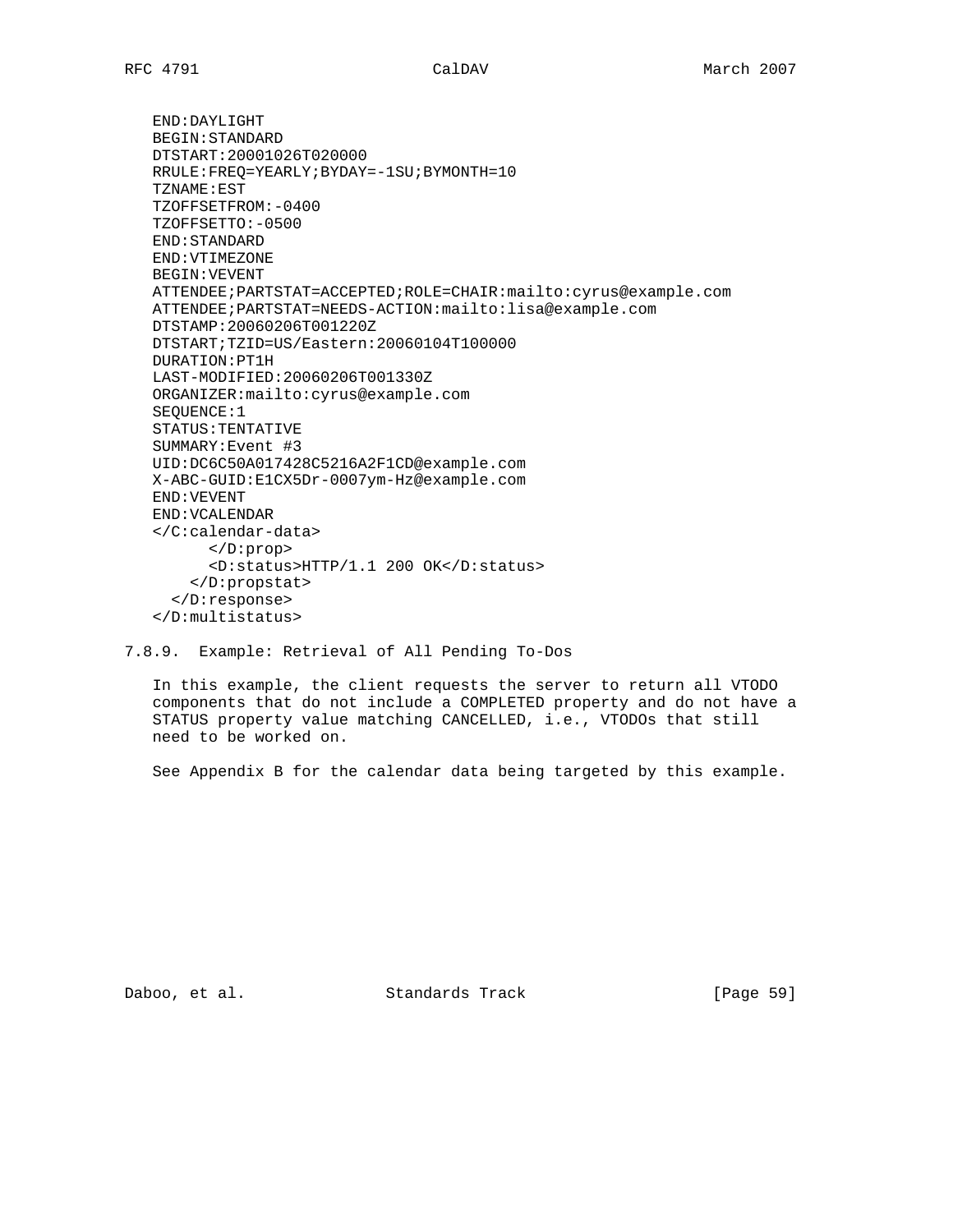```
 >> Request <<
REPORT /bernard/work/ HTTP/1.1
Host: cal.example.com
Depth: 1
Content-Type: application/xml; charset="utf-8"
Content-Length: xxxx
<?xml version="1.0" encoding="utf-8" ?>
<C:calendar-query xmlns:C="urn:ietf:params:xml:ns:caldav">
  <D:prop xmlns:D="DAV:">
    <D:getetag/>
    <C:calendar-data/>
  </D:prop>
  <C:filter>
    <C:comp-filter name="VCALENDAR">
      <C:comp-filter name="VTODO">
        <C:prop-filter name="COMPLETED">
          <C:is-not-defined/>
        </C:prop-filter>
        <C:prop-filter name="STATUS">
          <C:text-match
             negate-condition="yes">CANCELLED</C:text-match>
        </C:prop-filter>
      </C:comp-filter>
    </C:comp-filter>
  </C:filter>
</C:calendar-query>
>> Response <<
HTTP/1.1 207 Multi-Status
Date: Sat, 11 Nov 2006 09:32:12 GMT
Content-Type: application/xml; charset="utf-8"
Content-Length: xxxx
<?xml version="1.0" encoding="utf-8" ?>
<D:multistatus xmlns:D="DAV:"
               xmlns:C="urn:ietf:params:xml:ns:caldav">
  <D:response>
    <D:href>http://cal.example.com/bernard/work/abcd4.ics</D:href>
    <D:propstat>
      <D:prop>
        <D:getetag>"fffff-abcd4"</D:getetag>
        <C:calendar-data>BEGIN:VCALENDAR
VERSION:2.0
PRODID:-//Example Corp.//CalDAV Client//EN
BEGIN:VTODO
```
Daboo, et al. Standards Track [Page 60]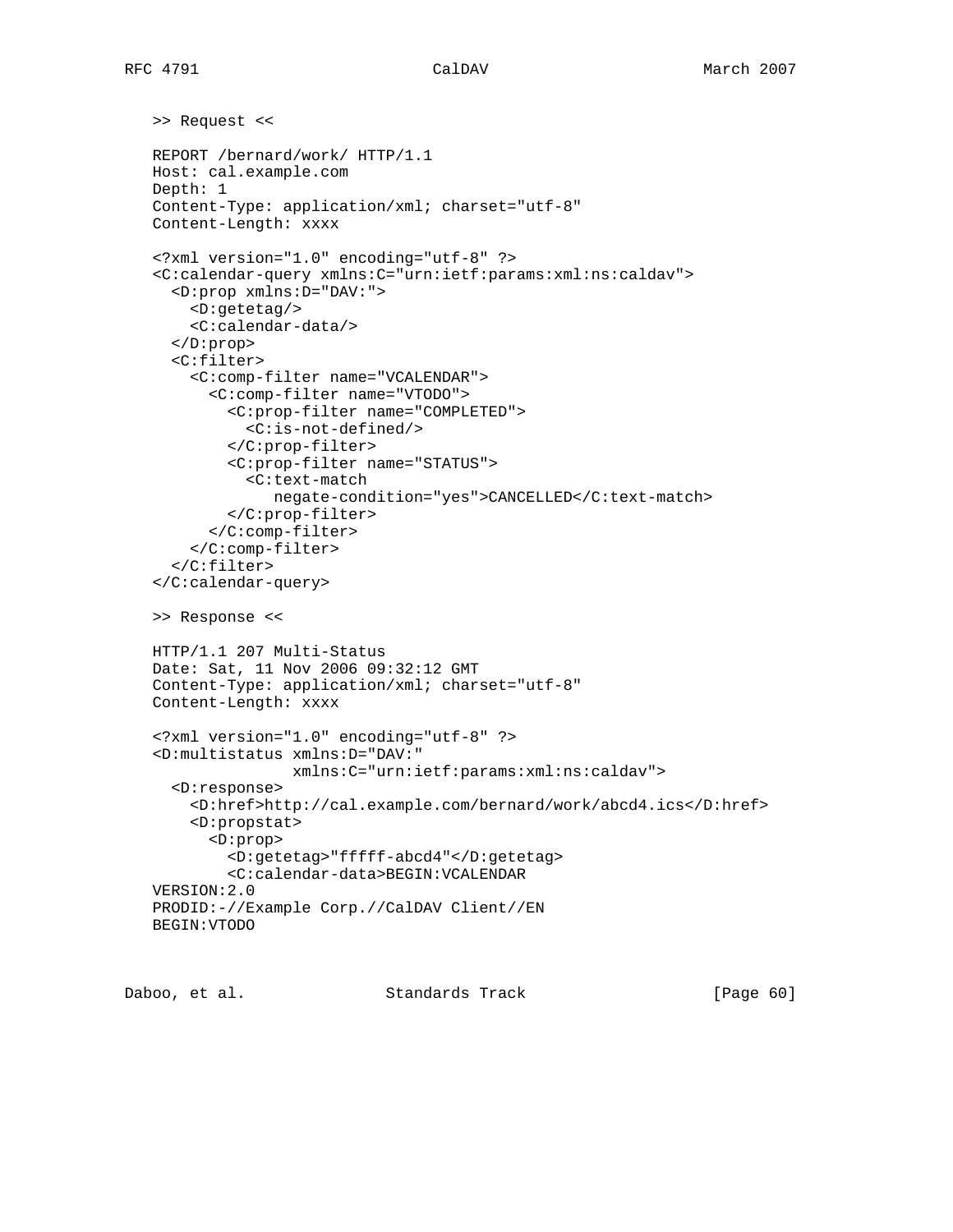```
 DTSTAMP:20060205T235335Z
DUE;VALUE=DATE:20060104
STATUS:NEEDS-ACTION
SUMMARY:Task #1
UID:DDDEEB7915FA61233B861457@example.com
BEGIN:VALARM
ACTION:AUDIO
TRIGGER;RELATED=START:-PT10M
END:VALARM
END:VTODO
END:VCALENDAR
</C:calendar-data>
      </D:prop>
      <D:status>HTTP/1.1 200 OK</D:status>
    </D:propstat>
  </D:response>
  <D:response>
    <D:href>http://cal.example.com/bernard/work/abcd5.ics</D:href>
    <D:propstat>
      <D:prop>
        <D:getetag>"fffff-abcd5"</D:getetag>
        <C:calendar-data>BEGIN:VCALENDAR
VERSION:2.0
PRODID:-//Example Corp.//CalDAV Client//EN
BEGIN:VTODO
DTSTAMP:20060205T235300Z
DUE;VALUE=DATE:20060106
LAST-MODIFIED:20060205T235308Z
SEQUENCE:1
STATUS:NEEDS-ACTION
SUMMARY:Task #2
UID:E10BA47467C5C69BB74E8720@example.com
BEGIN:VALARM
ACTION:AUDIO
TRIGGER;RELATED=START:-PT10M
END:VALARM
END:VTODO
END:VCALENDAR
</C:calendar-data>
      </D:prop>
      <D:status>HTTP/1.1 200 OK</D:status>
    </D:propstat>
  </D:response>
</D:multistatus>
```
Daboo, et al. Standards Track [Page 61]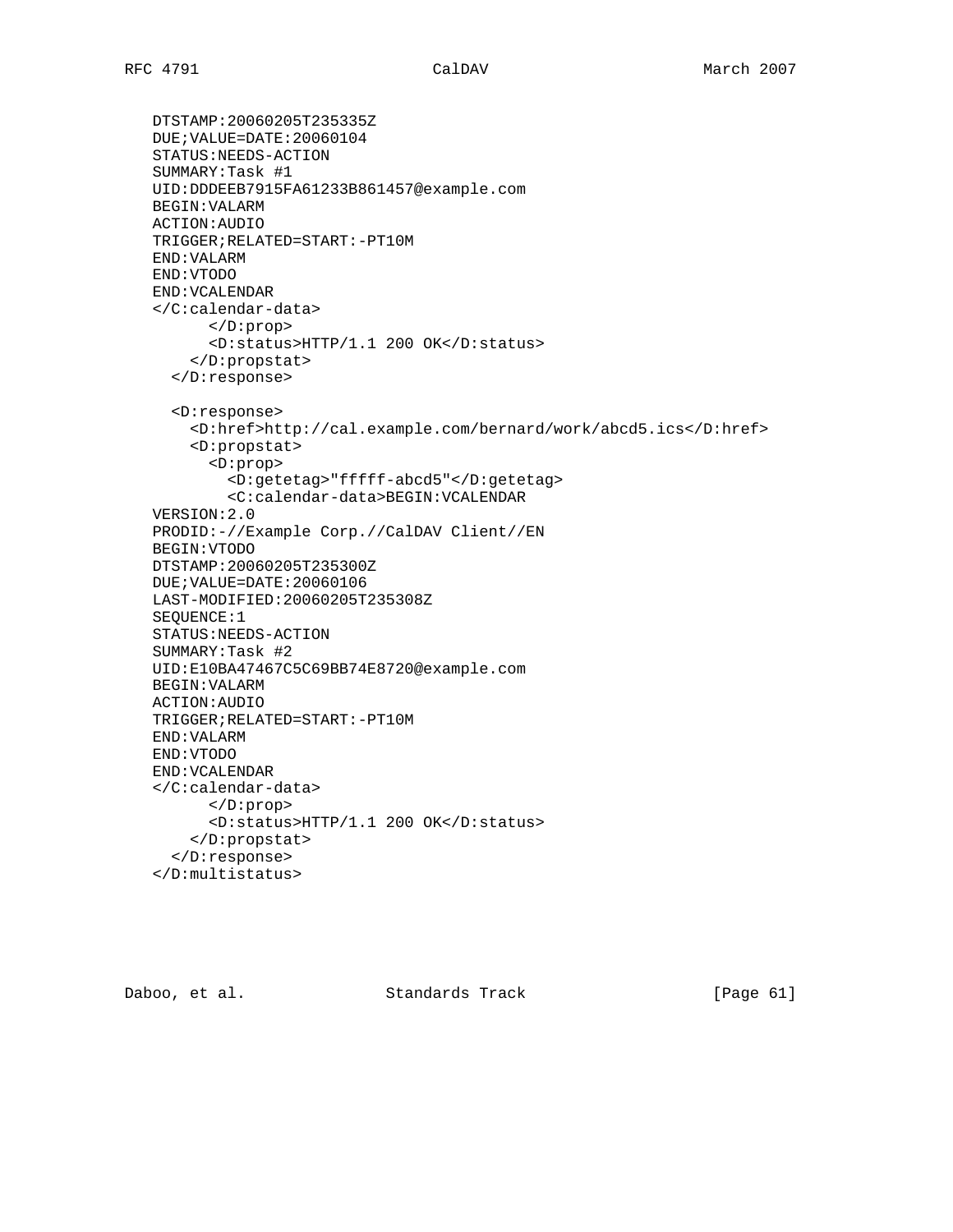7.8.10. Example: Attempt to Query Unsupported Property

 In this example, the client requests the server to return all VEVENT components that include an X-ABC-GUID property with a value matching "ABC". However, the server does not support querying that non standard property, and instead returns an error response.

See Appendix B for the calendar data being targeted by this example.

```
 >> Request <<
```
</D:error>

```
 REPORT /bernard/work/ HTTP/1.1
Host: cal.example.com
Depth: 1
Content-Type: application/xml; charset="utf-8"
Content-Length: xxxx
<?xml version="1.0" encoding="utf-8" ?>
<C:calendar-query xmlns:C="urn:ietf:params:xml:ns:caldav">
  <D:prop xmlns:D="DAV:">
    <D:getetag/>
    <C:calendar-data/>
  </D:prop>
  <C:filter>
    <C:comp-filter name="VCALENDAR">
      <C:comp-filter name="VEVENT">
        <C:prop-filter name="X-ABC-GUID">
          <C:text-match>ABC</C:text-match>
        </C:prop-filter>
      </C:comp-filter>
    </C:comp-filter>
  </C:filter>
</C:calendar-query>
>> Response <<
HTTP/1.1 403 Forbidden
Date: Sat, 11 Nov 2005 09:32:12 GMT
Content-Type: application/xml; charset="utf-8"
Content-Length: xxxx
<?xml version="1.0" encoding="utf-8" ?>
<D:error>
  <C:supported-filter>
    <C:prop-filter name="X-ABC-GUID"/>
  </C:supported-filter>
```
Daboo, et al. Standards Track [Page 62]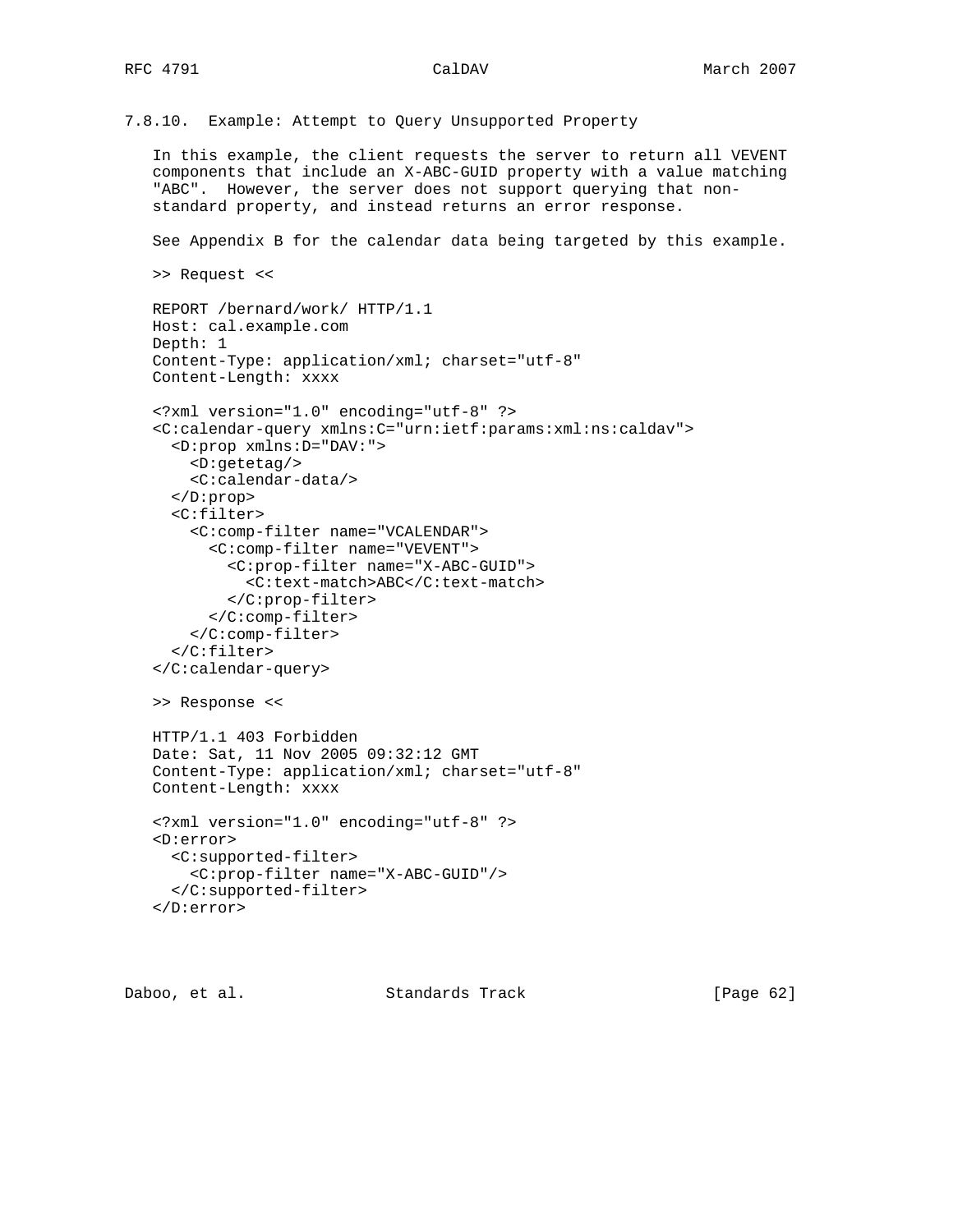## 7.9. CALDAV:calendar-multiget REPORT

 The CALDAV:calendar-multiget REPORT is used to retrieve specific calendar object resources from within a collection, if the Request- URI is a collection, or to retrieve a specific calendar object resource, if the Request-URI is a calendar object resource. This report is similar to the CALDAV:calendar-query REPORT (see Section 7.8), except that it takes a list of DAV:href elements, instead of a CALDAV:filter element, to determine which calendar object resources to return.

Support for the CALDAV:calendar-multiget REPORT is REQUIRED.

Marshalling:

 The request body MUST be a CALDAV:calendar-multiget XML element (see Section 9.10). If the Request-URI is a collection resource, then the DAV:href elements MUST refer to calendar object resources within that collection, and they MAY refer to calendar object resources at any depth within the collection. As a result, the "Depth" header MUST be ignored by the server and SHOULD NOT be sent by the client. If the Request-URI refers to a non-collection resource, then there MUST be a single DAV:href element that is equivalent to the Request-URI.

 The response body for a successful request MUST be a DAV: multistatus XML element.

 The response body for a successful CALDAV:calendar-multiget REPORT request MUST contain a DAV:response element for each calendar object resource referenced by the provided set of DAV:href elements. Calendar data is being returned in the CALDAV:calendar data element inside the DAV:prop element.

 In the case of an error accessing any of the provided DAV:href resources, the server MUST return the appropriate error status code in the DAV:status element of the corresponding DAV:response element.

## Preconditions:

 (CALDAV:supported-calendar-data): The attributes "content-type" and "version" of the CALDAV:calendar-data XML elements (see Section 9.6) specify a media type supported by the server for calendar object resources.

 (CALDAV:min-date-time): Any XML element specifying a range of time MUST have its start or end DATE or DATE-TIME values greater than

Daboo, et al. Standards Track [Page 63]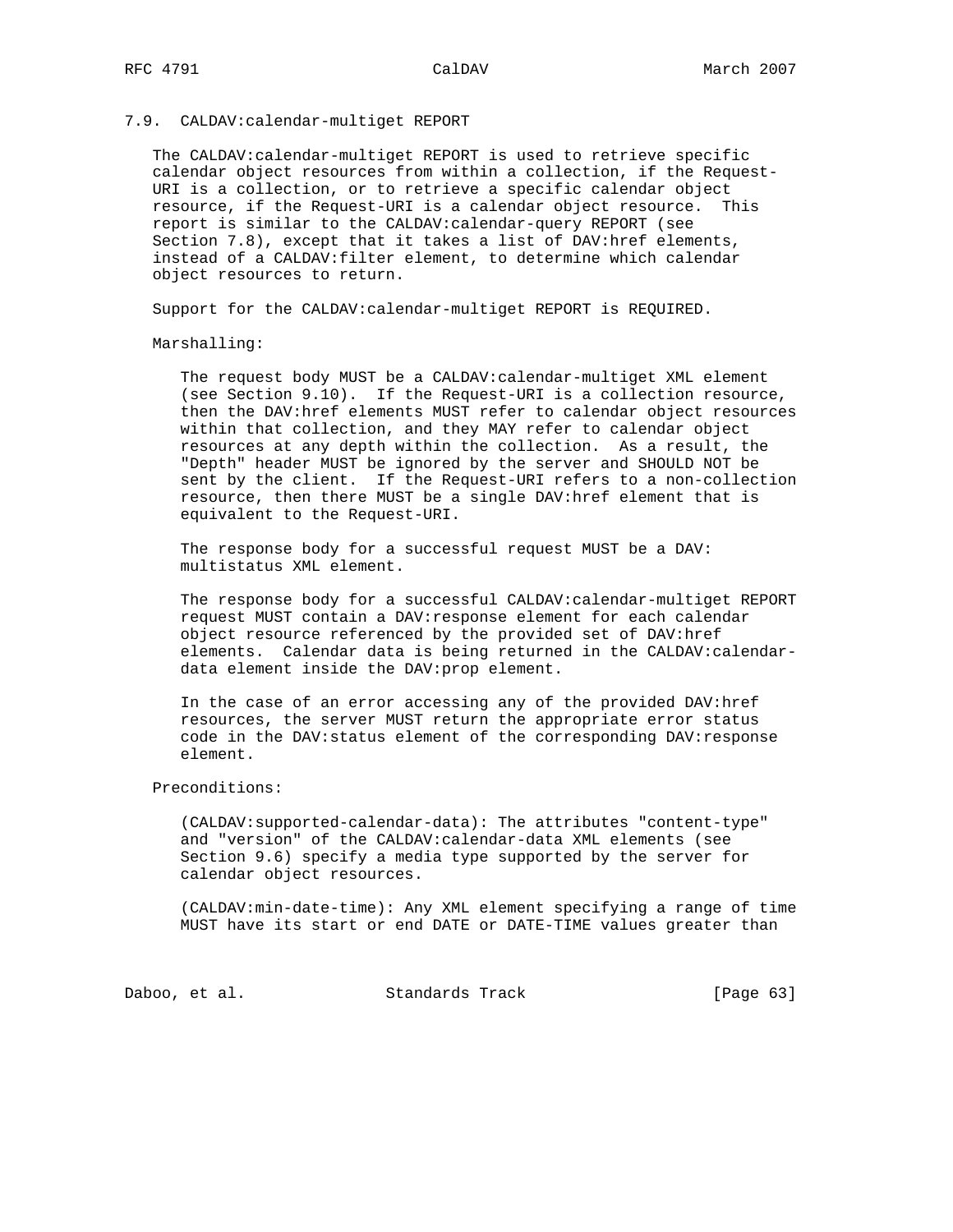or equal to the value of the CALDAV:min-date-time property value (Section 5.2.6) on the calendar collections being targeted by the REPORT request;

 (CALDAV:max-date-time): Any XML element specifying a range of time MUST have its start or end DATE or DATE-TIME values less than or equal to the value of the CALDAV:max-date-time property value (Section 5.2.7) on the calendar collections being targeted by the REPORT request;

Postconditions:

None.

7.9.1. Example: Successful CALDAV:calendar-multiget REPORT

 In this example, the client requests the server to return specific properties of the VEVENT components referenced by specific URIs. In addition, the DAV:getetag property is also requested and returned as part of the response. Note that in this example, the resource at http://cal.example.com/bernard/work/mtg1.ics does not exist, resulting in an error status response.

See Appendix B for the calendar data being targeted by this example.

>> Request <<

```
 REPORT /bernard/work/ HTTP/1.1
Host: cal.example.com
Content-Type: application/xml; charset="utf-8"
Content-Length: xxxx
```

```
 <?xml version="1.0" encoding="utf-8" ?>
<C:calendar-multiget xmlns:D="DAV:"
                 xmlns:C="urn:ietf:params:xml:ns:caldav">
  <D:prop>
    <D:getetag/>
    <C:calendar-data/>
  </D:prop>
  <D:href>/bernard/work/abcd1.ics</D:href>
  <D:href>/bernard/work/mtg1.ics</D:href>
</C:calendar-multiget>
```
>> Response <<

```
 HTTP/1.1 207 Multi-Status
Date: Sat, 11 Nov 2006 09:32:12 GMT
Content-Type: application/xml; charset="utf-8"
```
Daboo, et al. Standards Track [Page 64]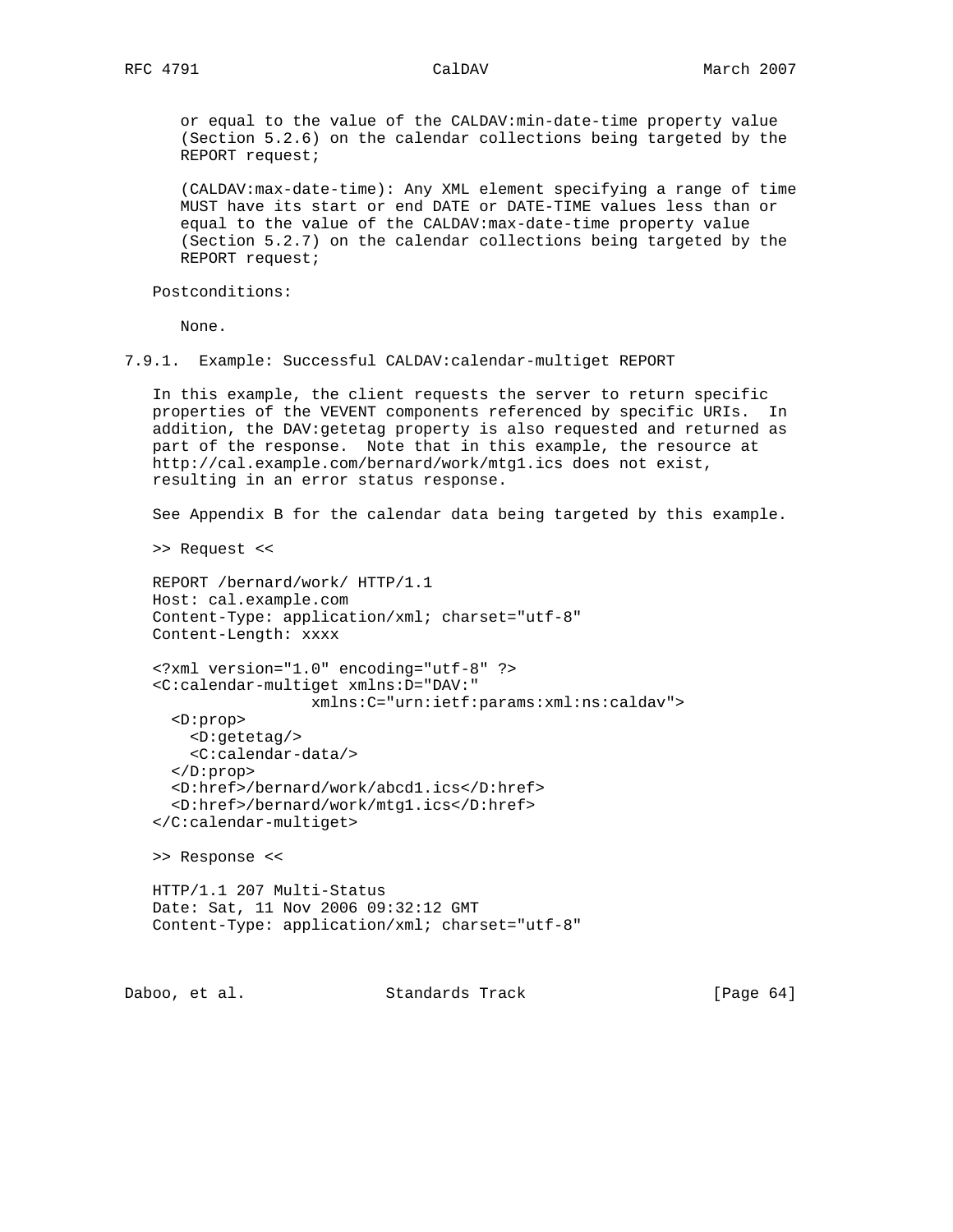Content-Length: xxxx <?xml version="1.0" encoding="utf-8" ?> <D:multistatus xmlns:D="DAV:" xmlns:C="urn:ietf:params:xml:ns:caldav"> <D:response> <D:href>http://cal.example.com/bernard/work/abcd1.ics</D:href> <D:propstat> <D:prop> <D:getetag>"fffff-abcd1"</D:getetag> <C:calendar-data>BEGIN:VCALENDAR VERSION:2.0 PRODID:-//Example Corp.//CalDAV Client//EN BEGIN:VTIMEZONE LAST-MODIFIED:20040110T032845Z TZID:US/Eastern BEGIN:DAYLIGHT DTSTART:20000404T020000 RRULE:FREQ=YEARLY;BYDAY=1SU;BYMONTH=4 TZNAME:EDT TZOFFSETFROM:-0500 TZOFFSETTO:-0400 END:DAYLIGHT BEGIN:STANDARD DTSTART:20001026T020000 RRULE:FREQ=YEARLY;BYDAY=-1SU;BYMONTH=10 TZNAME:EST TZOFFSETFROM:-0400 TZOFFSETTO:-0500 END:STANDARD END:VTIMEZONE BEGIN:VEVENT DTSTAMP:20060206T001102Z DTSTART;TZID=US/Eastern:20060102T100000 DURATION:PT1H SUMMARY:Event #1 Description:Go Steelers! UID:74855313FA803DA593CD579A@example.com END:VEVENT END:VCALENDAR </C:calendar-data> </D:prop> <D:status>HTTP/1.1 200 OK</D:status> </D:propstat> </D:response> <D:response> <D:href>http://cal.example.com/bernard/work/mtg1.ics</D:href> <D:status>HTTP/1.1 404 Not Found</D:status>

Daboo, et al. Standards Track [Page 65]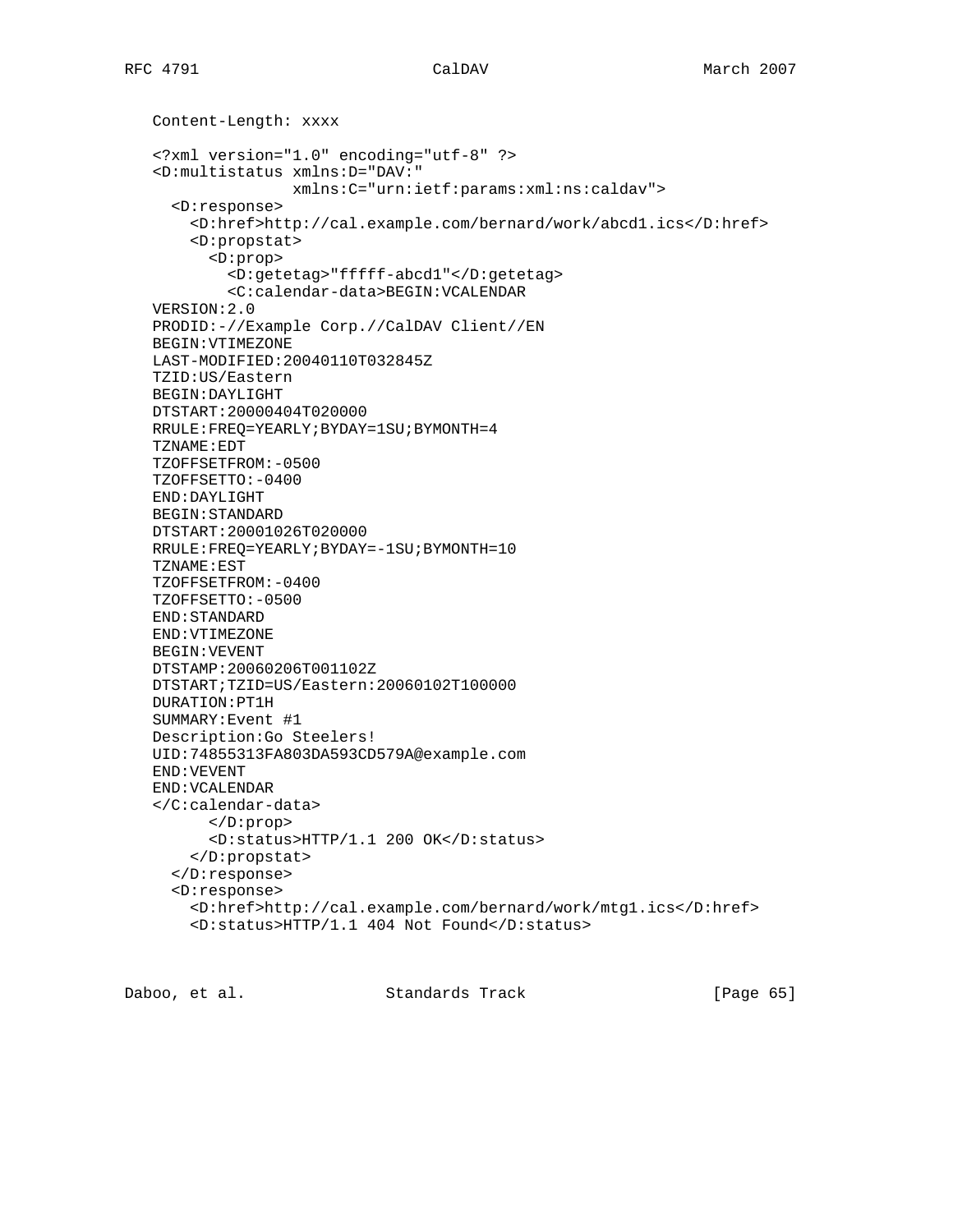</D:response> </D:multistatus>

7.10. CALDAV:free-busy-query REPORT

 The CALDAV:free-busy-query REPORT generates a VFREEBUSY component containing free busy information for all the calendar object resources targeted by the request and that have the CALDAV:read-free busy or DAV:read privilege granted to the current user.

 Only VEVENT components without a TRANSP property or with the TRANSP property set to OPAQUE, and VFREEBUSY components SHOULD be considered in generating the free busy time information.

 In the case of VEVENT components, the free or busy time type (FBTYPE) of the FREEBUSY properties in the returned VFREEBUSY component SHOULD be derived from the value of the TRANSP and STATUS properties, as outlined in the table below:

| VEVENT              |                                               | VFREEBUSY         |
|---------------------|-----------------------------------------------|-------------------|
| TRANSP              | STATUS                                        | FBTYPE            |
| OPAQUE<br>(default) | CONFIRMED<br>(default)                        | <b>BUSY</b>       |
|                     | CANCELLED                                     | FREE              |
|                     | TENTATIVE                                     | BUSY-TENTATIVE    |
|                     | x-name                                        | BUSY or<br>x-name |
| TRANSPARENT         | CONFIRMED<br>CANCELLED<br>TENTATIVE<br>x-name | FREE              |

 Duplicate busy time periods with the same FBTYPE parameter value SHOULD NOT be specified in the returned VFREEBUSY component. Servers SHOULD coalesce consecutive or overlapping busy time periods of the same type. Busy time periods with different FBTYPE parameter values MAY overlap.

Support for the CALDAV:free-busy-query REPORT is REQUIRED.

Daboo, et al. Standards Track [Page 66]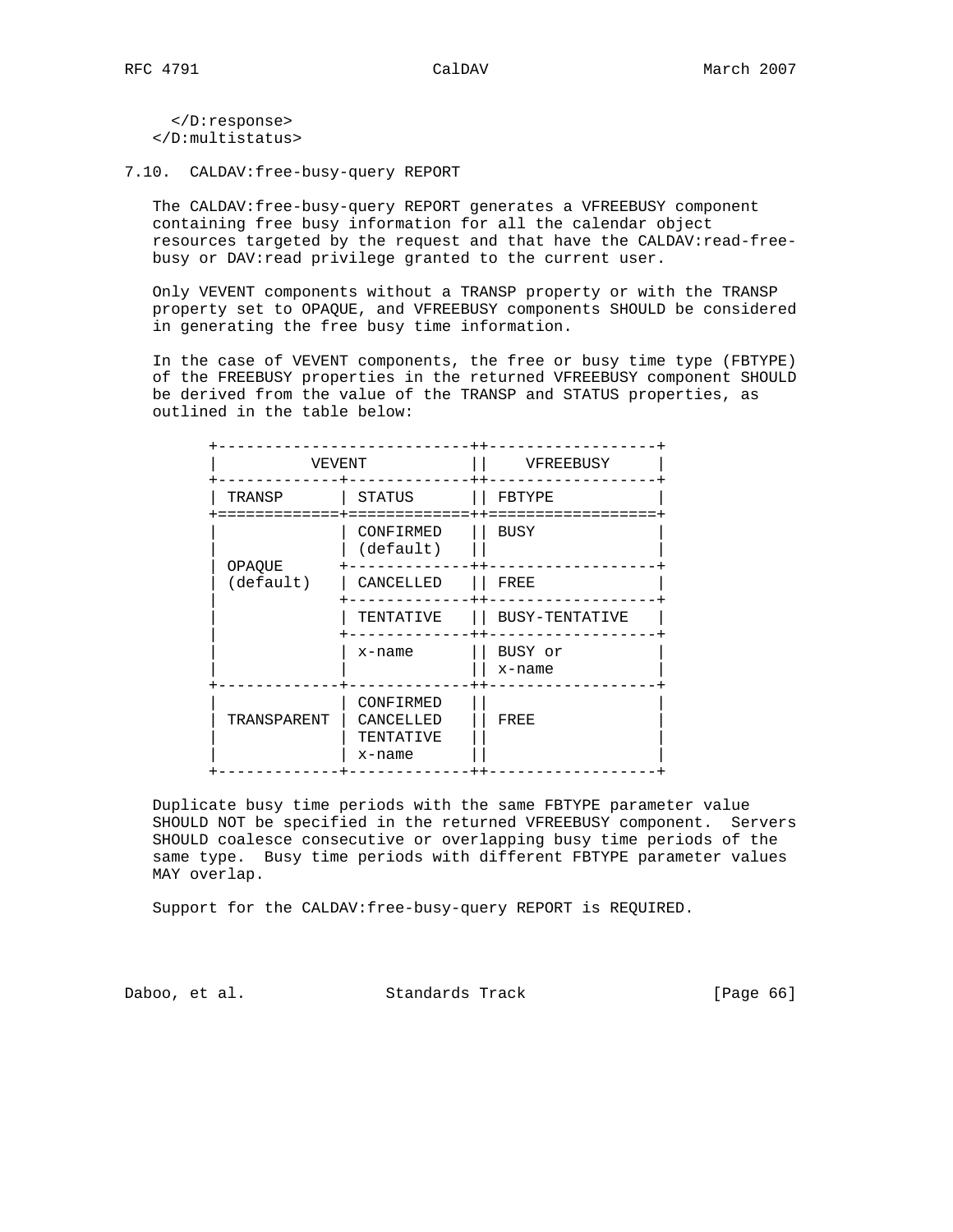Marshalling:

 The request body MUST be a CALDAV:free-busy-query XML element (see Section 9.11), which MUST contain exactly one CALDAV:time-range XML element, as defined in Section 9.9.

 The request MAY include a Depth header. If no Depth header is included, Depth:0 is assumed.

 The response body for a successful request MUST be an iCalendar object that contains exactly one VFREEBUSY component that describes the busy time intervals for the calendar object resources containing VEVENT, or VFREEBUSY components that satisfy the Depth value and for which the current user is at least granted the CALDAV:read-free-busy privilege. If no calendar object resources are found to satisfy these conditions, a VFREEBUSY component with no FREEBUSY property MUST be returned. This report only returns busy time information. Free time information can be inferred from the returned busy time information.

 If the current user is not granted the CALDAV:read-free-busy or DAV:read privileges on the Request-URI, the CALDAV:free-busy-query REPORT request MUST fail and return a 404 (Not Found) status value. This restriction will prevent users from discovering URLs of resources for which they are only granted the CALDAV:read-free busy privilege.

 The CALDAV:free-busy-query REPORT request can only be run against a collection (either a regular collection or a calendar collection). An attempt to run the report on a calendar object resource MUST fail and return a 403 (Forbidden) status value.

Preconditions:

None.

Postconditions:

 (DAV:number-of-matches-within-limits): The number of matching calendar object resources must fall within server-specific, predefined limits. For example, this postcondition might fail if the specified CALDAV:time-range would cause an extremely large number of calendar object resources to be considered in computing the response.

Daboo, et al. Standards Track [Page 67]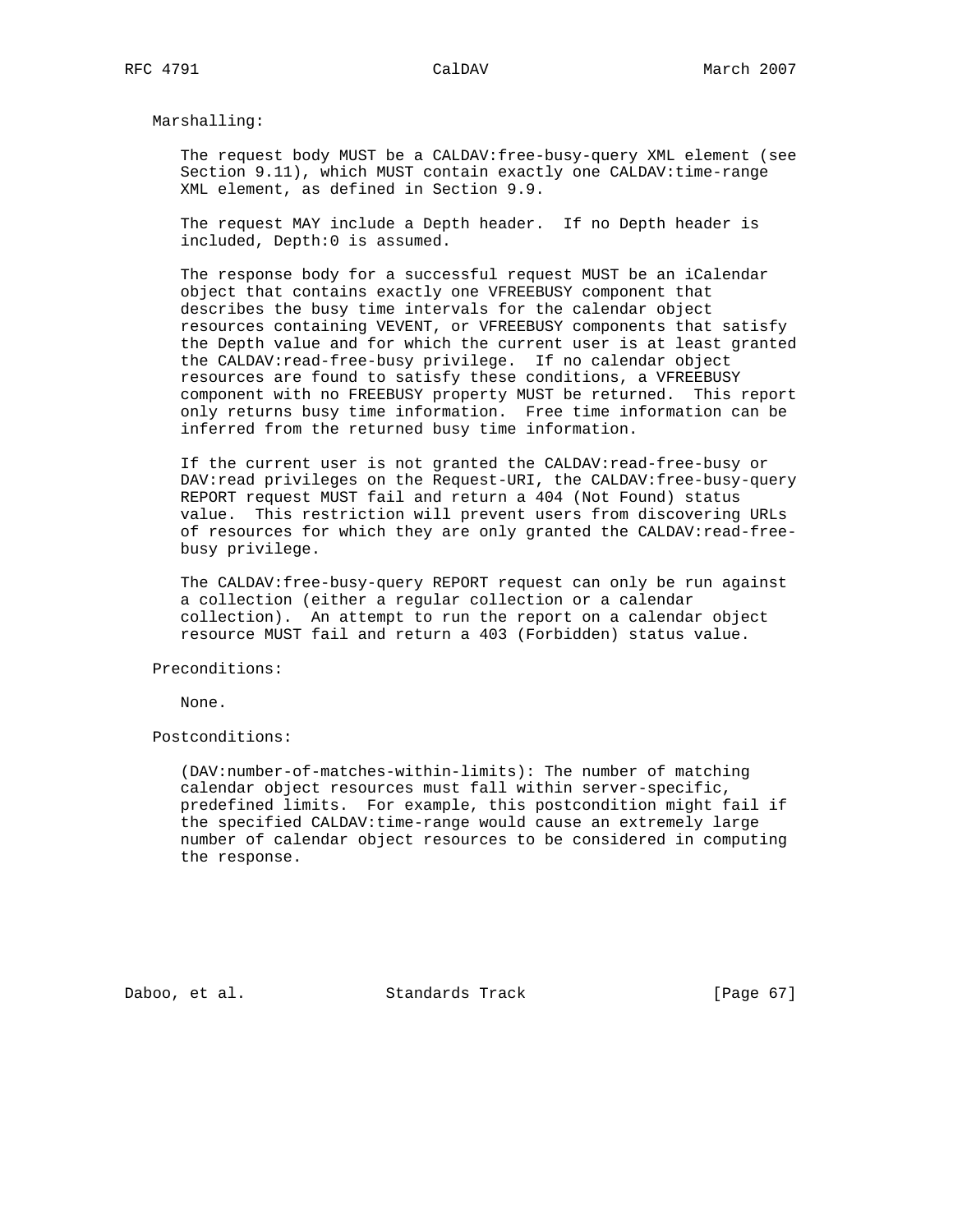7.10.1. Example: Successful CALDAV:free-busy-query REPORT

 In this example, the client requests the server to return free busy information on the calendar collection /bernard/work/, between 9:00 A.M. and 5:00 P.M. EST (2:00 P.M. and 10:00 P.M. UTC) on the January 4, 2006. The server responds, indicating two busy time intervals of one hour, one of which is tentative.

See Appendix B for the calendar data being targeted by this example.

>> Request <<

 REPORT /bernard/work/ HTTP/1.1 Host: cal.example.com Depth: 1 Content-Type: application/xml; charset="utf-8" Content-Length: xxxx

 <?xml version="1.0" encoding="utf-8" ?> <C:free-busy-query xmlns:C="urn:ietf:params:xml:ns:caldav"> <C:time-range start="20060104T140000Z" end="20060105T220000Z"/>

</C:free-busy-query>

>> Response <<

 HTTP/1.1 200 OK Date: Sat, 11 Nov 2006 09:32:12 GMT Content-Type: text/calendar Content-Length: xxxx

 BEGIN:VCALENDAR VERSION:2.0 PRODID:-//Example Corp.//CalDAV Server//EN BEGIN:VFREEBUSY DTSTAMP:20050125T090000Z DTSTART:20060104T140000Z DTEND:20060105T220000Z FREEBUSY;FBTYPE=BUSY-TENTATIVE:20060104T150000Z/PT1H FREEBUSY:20060104T190000Z/PT1H END:VFREEBUSY END:VCALENDAR

Daboo, et al. Standards Track [Page 68]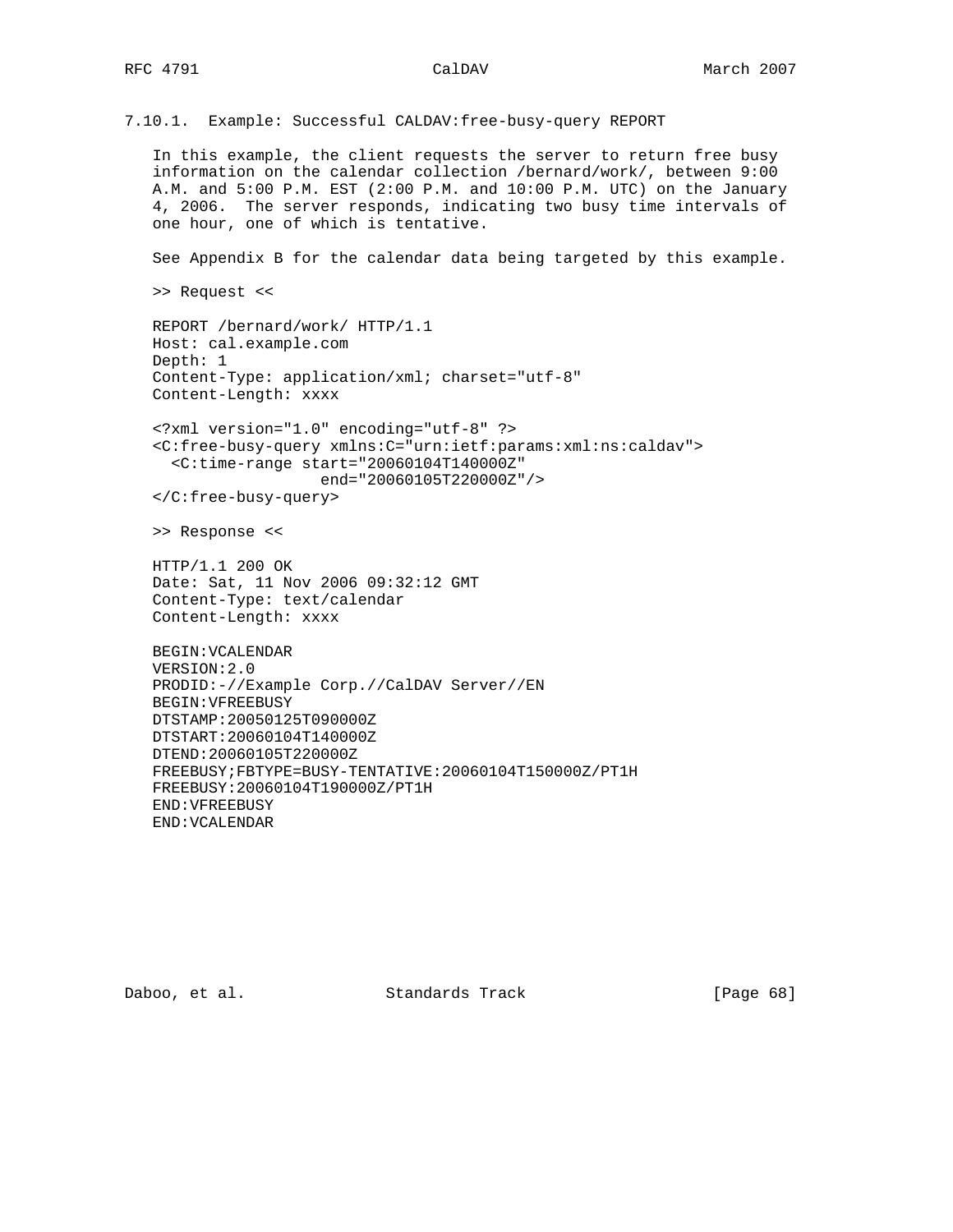# 8. Guidelines

8.1. Client-to-Client Interoperability

 There are a number of actions clients can take that will be legal (the server will not return errors), but that can degrade interoperability with other client implementations accessing the same data. For example, a recurrence rule could be replaced with a set of recurrence dates, a single recurring event could be replaced with a set of independent resources to represent each recurrence, or the start/end time values can be translated from the original time zone to another time zone. Although this advice amounts to iCalendar interoperability best practices and is not limited only to CalDAV usage, interoperability problems are likely to be more evident in CalDAV use cases.

8.2. Synchronization Operations

 WebDAV already provides functionality required to synchronize a collection or set of collections, to make changes offline, and provides a simple way to resolve conflicts when reconnected. ETags are the key to making this work, but these are not required of all WebDAV servers. Since offline functionality is more important to calendar applications than to some other WebDAV applications, CalDAV servers MUST support ETags, as specified in Section 5.3.4.

## 8.2.1. Use of Reports

8.2.1.1. Restrict the Time Range

 The reports provided in CalDAV can be used by clients to optimize their performance in terms of network bandwidth usage and resource consumption on the local client machine. Both are certainly major considerations for mobile or handheld devices with limited capacity, but they are also relevant to desktop client applications in cases where the calendar collections contain large amounts of data.

 Typically, clients present calendar data to users in views that span a finite time interval, so whenever possible, clients should only retrieve calendar components from the server using CALDAV:calendar query REPORT, combined with a CALDAV:time-range element, to limit the set of returned components to just those needed to populate the current view.

Daboo, et al. Standards Track [Page 69]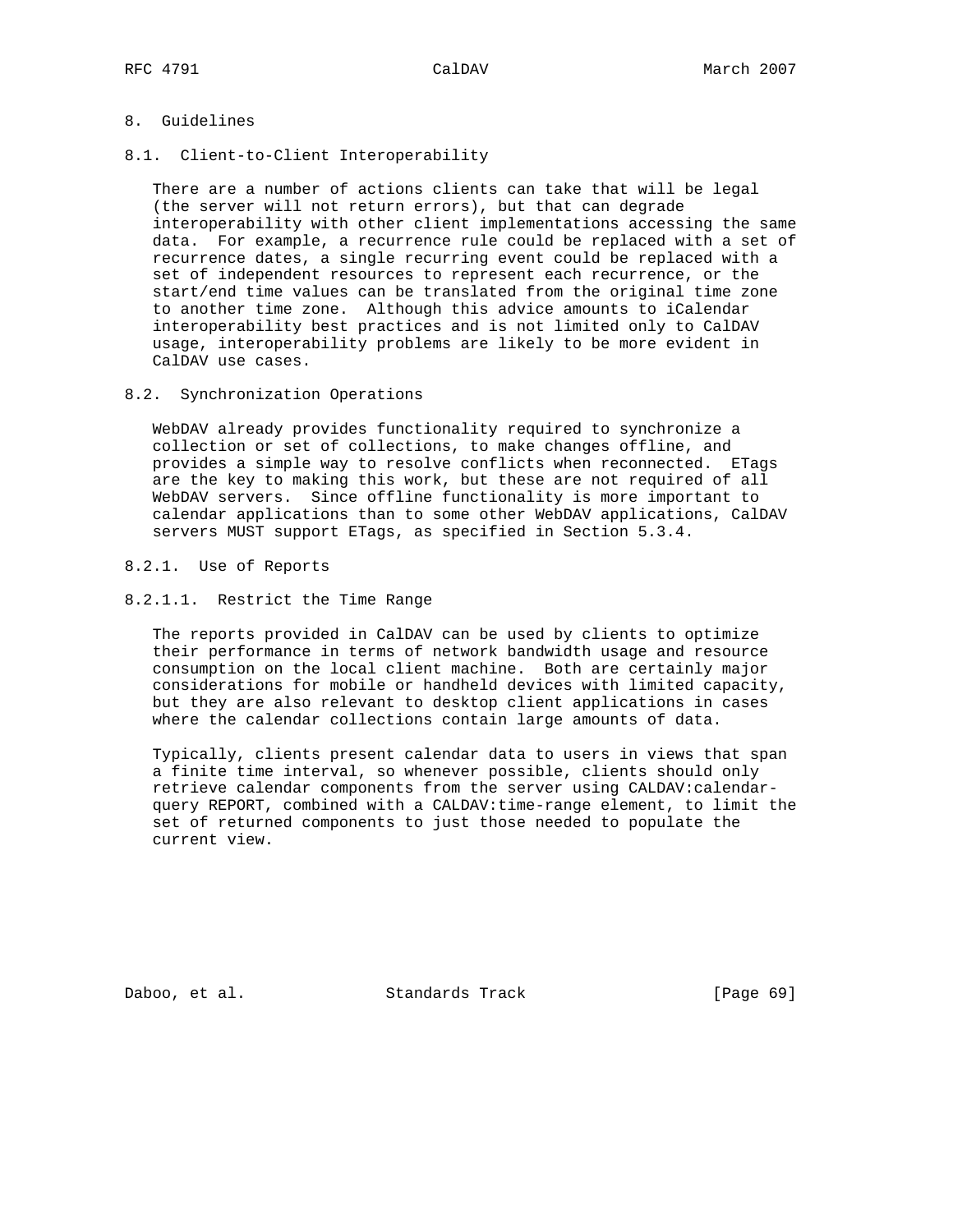# 8.2.1.2. Synchronize by Time Range

 Typically in a calendar, historical data (events, to-dos, etc. that have completed prior to the current date) do not change, though they may be deleted. As a result, a client can speed up the synchronization process by only considering data for the present time and the future up to a reasonable limit (e.g., one week, one month). If the user then tries to examine a portion of the calendar outside the range that has been synchronized, the client can perform another synchronization operation on the new time interval being examined. This "just-in-time" synchronization can minimize bandwidth for common user interaction behaviors.

# 8.2.1.3. Synchronization Process

 If a client wants to support calendar data synchronization, as opposed to downloading calendar data each time it is needed, the client needs to cache the calendar object resource's URI and ETag, along with the actual calendar data. While the URI remains static for the lifetime of the calendar object resource, the ETag will change with each successive change to the calendar object resource. Thus, to synchronize a local data cache with the server, the client can first fetch the URI/ETag pairs for the time interval being considered, and compare those results with the cached data. Any cached component whose ETag differs from that on the server needs to be refreshed.

 In order to properly detect the changes between the server and client data, the client will need to keep a record of which calendar object resources have been created, changed, or deleted since the last synchronization operation so that it can reconcile those changes with the data on the server.

Here's an example of how to do that:

 The client issues a CALDAV:calendar-query REPORT request for a specific time range and asks for only the DAV:getetag property to be returned:

Daboo, et al. Standards Track [Page 70]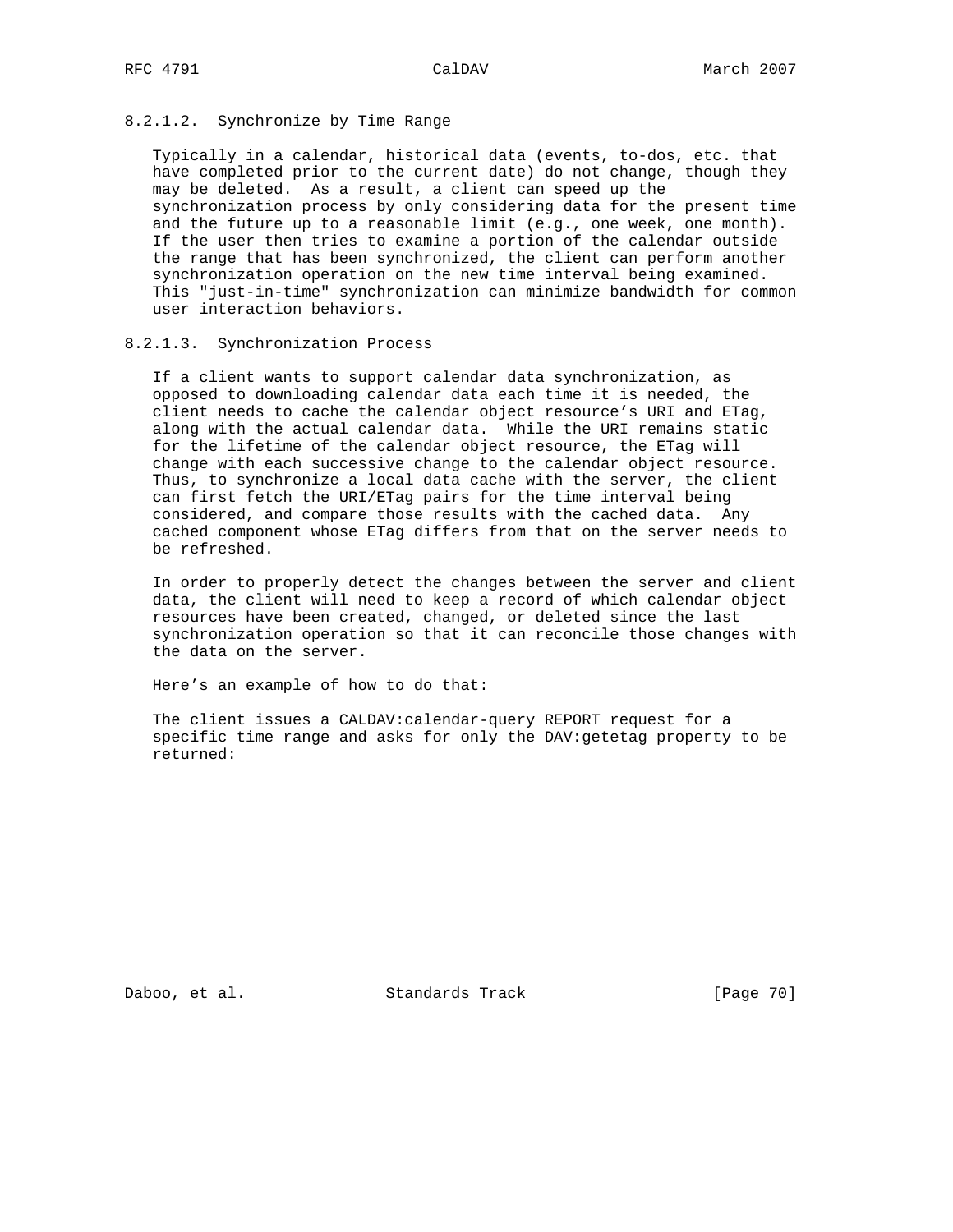```
 REPORT /bernard/work/ HTTP/1.1
Host: cal.example.com
Depth: 1
Content-Type: application/xml; charset="utf-8"
Content-Length: xxxx
<?xml version="1.0" encoding="utf-8" ?>
<C:calendar-query xmlns:D="DAV:"
                  xmlns:C="urn:ietf:params:xml:ns:caldav">
  <D:prop>
    <D:getetag/>
  </D:prop>
  <C:filter>
    <C:comp-filter name="VCALENDAR">
      <C:comp-filter name="VEVENT">
        <C:time-range start="20040902T000000Z"
                         end="20040903T000000Z"/>
      </C:comp-filter>
    </C:comp-filter>
  </C:filter>
</C:calendar-query>
```
 The client then uses the results to determine which calendar object resources have changed, been created, or deleted on the server, and how those relate to locally cached calendar object resources that may have changed, been created, or deleted. If the client determines that there are calendar object resources on the server that need to be fetched, the client issues a CALDAV:calendar-multiget REPORT request to fetch its calendar data:

```
 REPORT /bernard/work/ HTTP/1.1
Host: cal.example.com
Content-Type: application/xml; charset="utf-8"
Content-Length: xxxx
<?xml version="1.0" encoding="utf-8" ?>
<C:calendar-multiget xmlns:D="DAV:"
                      xmlns:C="urn:ietf:params:xml:ns:caldav">
  <D:prop>
    <D:getetag/>
    <C:calendar-data/>
  </D:prop>
  <D:href>/bernard/work/abcd1.ics</D:href>
```

```
 <D:href>/bernard/work/mtg1.ics</D:href>
</C:calendar-multiget>
```
Daboo, et al. Standards Track [Page 71]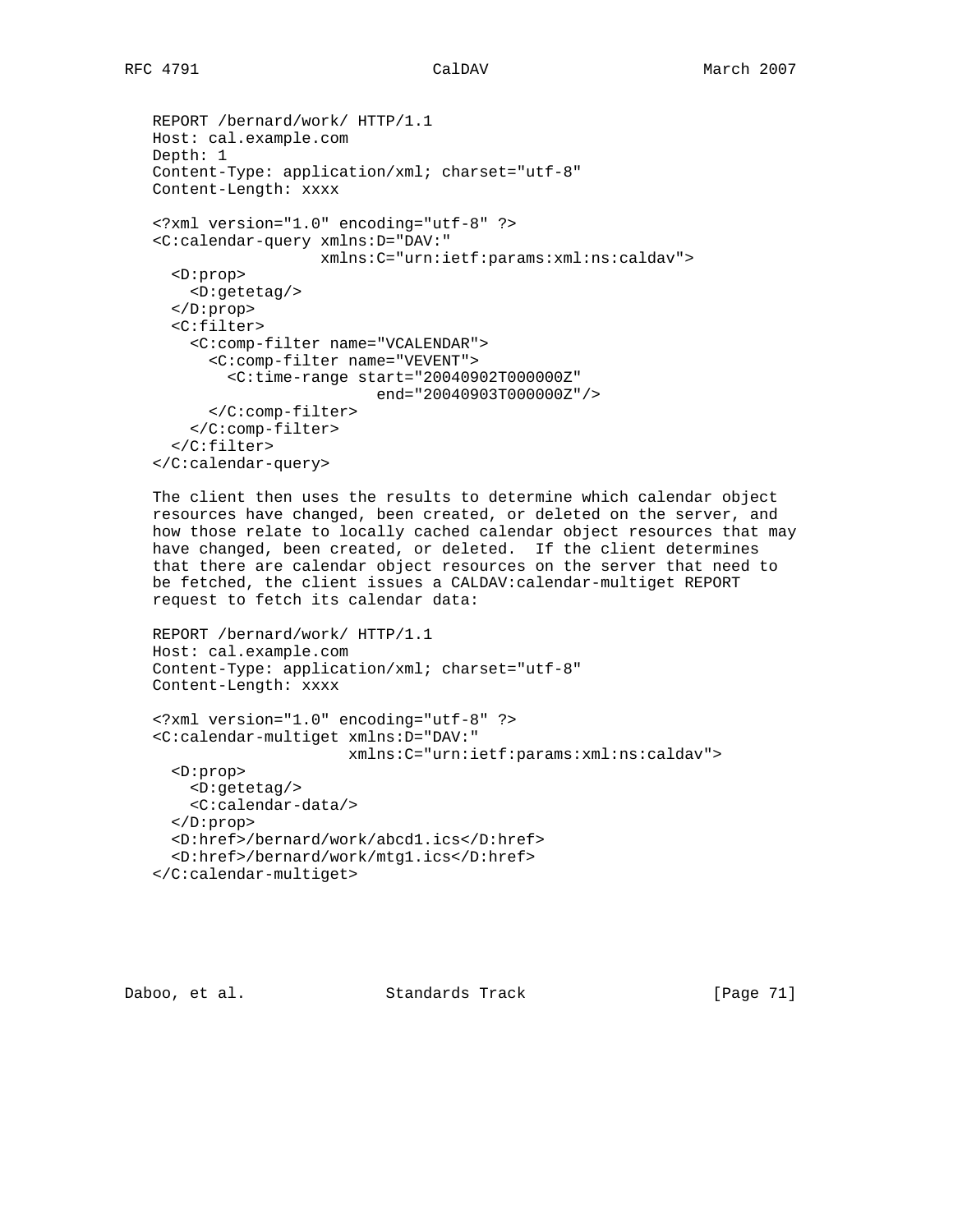## 8.2.2. Restrict the Properties Returned

 A client may not need all the calendar properties of a calendar object resource when presenting information to the user. Since some calendar property values can be large (e.g., ATTACH or ATTENDEE), a client can choose to restrict the calendar properties to be returned in a calendaring REPORT request to those it knows it will use.

 However, if a client needs to make a change to a calendar object resource, it can only change the entire calendar object resource via a PUT request. There is currently no way to incrementally make a change to a set of calendar properties of a calendar object resource. As a result, the client will have to get the entire calendar object resource that is being changed.

## 8.3. Use of Locking

 WebDAV locks can be used to prevent two clients that are modifying the same resource from either overwriting each others' changes (though that problem can also be solved by using ETags) or wasting time making changes that will conflict with another set of changes. In a multi-user calendar system, an interactive calendar client could lock an event while the user is editing the event, and unlock the event when the user finishes or cancels. Locks can also be used to prevent changes while data is being reorganized. For example, a calendar client might lock two calendar collections prior to moving a bunch of calendar resources from one to another.

 Clients are responsible for requesting a lock timeout period that is appropriate to the use case. When the user explicitly decides to reserve a resource and prevent other changes, a long timeout might be appropriate, but in cases where the client automatically decides to lock the resource, the timeout should be short (and the client can always refresh the lock should it need to). A short lock timeout means that if the client is unable to remove the lock, the other calendar users aren't prevented from making changes.

# 8.4. Finding Calendars

 Much of the time, a calendar client (or agent) will discover a new calendar's location by being provided directly with the URL. For example, a user will type his or her own calendar location into client configuration information or copy and paste a URL from email into the calendar application. The client need only confirm that the URL points to a resource that is a calendar collection. The client may also be able to browse WebDAV collections to find calendar collections.

Daboo, et al. Standards Track [Page 72]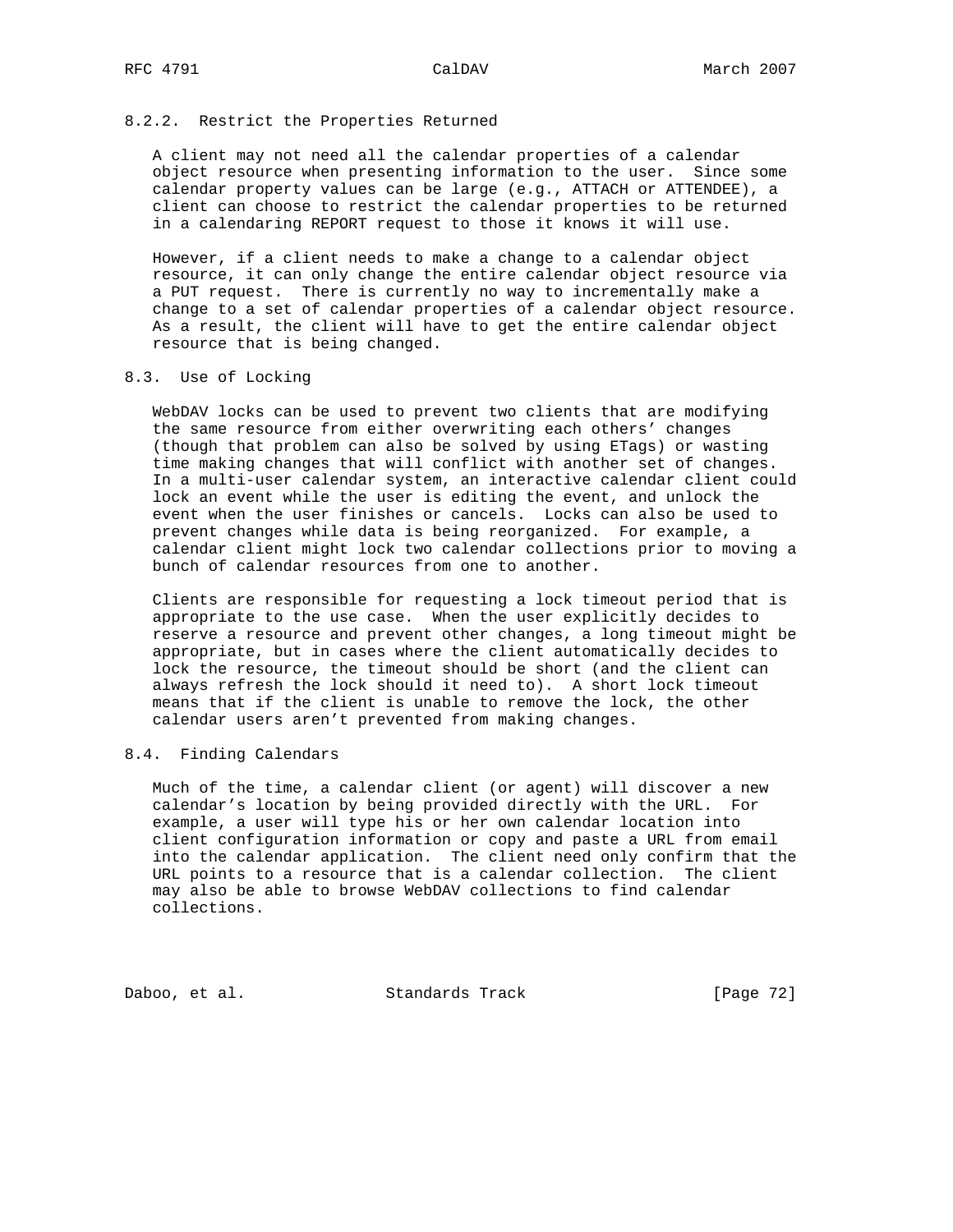The choice of HTTP URLs means that calendar object resources are backward compatible with existing software, but does have the disadvantage that existing software does not usually know to look at the OPTIONS response to that URL to determine what can be done with it. This is somewhat of a barrier for WebDAV usage as well as with CalDAV usage. This specification does not offer a way through this other than making the information available in the OPTIONS response should this be requested.

 For calendar sharing and scheduling use cases, one might wish to find the calendar belonging to another user. If the other user has a calendar in the same repository, that calendar can be found by using the principal namespace required by WebDAV ACL support. For other cases, the authors have no universal solution, but implementers can consider whether to use vCard [RFC2426] or LDAP [RFC4511] standards together with calendar attributes [RFC2739].

 Because CalDAV requires servers to support WebDAV ACL [RFC3744], including principal namespaces, and with the addition of the CALDAV: calendar-home-set property, there are a couple options for CalDAV clients to find one's own calendar or another user's calendar.

 In this case, a DAV:principal-match REPORT is used to find a named property (the CALDAV:calendar-home-set) on the Principal-URL of the current user. Using this, a WebDAV client can learn "who am I" and "where are my calendars". The REPORT request body looks like this:

```
 <?xml version="1.0" encoding="utf-8" ?>
<D:principal-match xmlns:D="DAV:">
  <D:self/>
 <D:prop>
    <C:calendar-home-set
       xmlns:C="urn:ietf:params:xml:ns:caldav"/>
  </D:prop>
</D:principal-match>
```
 To find other users' calendars, the DAV:principal-property-search REPORT can be used to filter on some properties and return others. To search for a calendar owned by a user named "Laurie", the REPORT request body would look like this:

Daboo, et al. Standards Track [Page 73]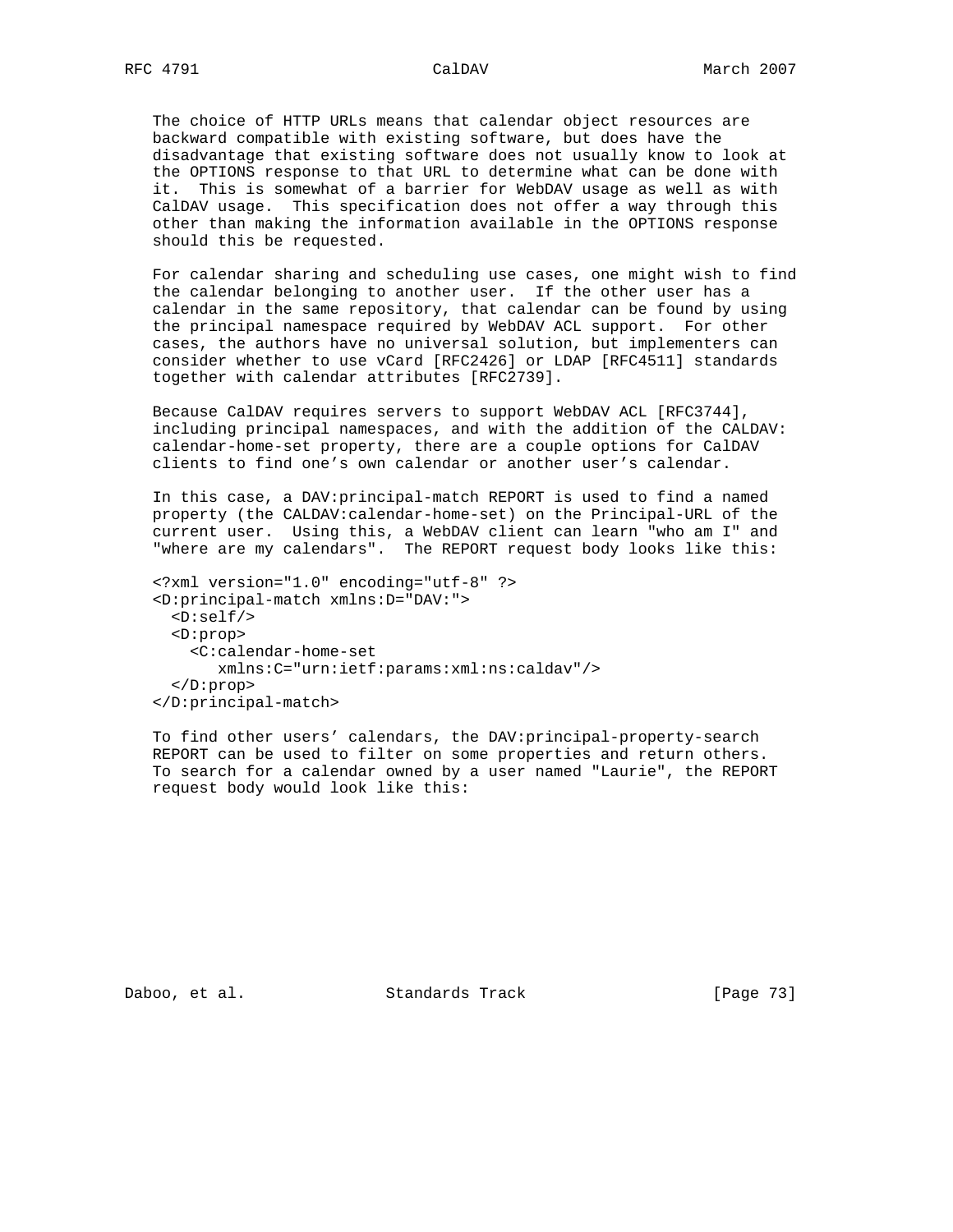```
 <?xml version="1.0" encoding="utf-8" ?>
<D:principal-property-search xmlns:D="DAV:">
  <D:property-search>
    <D:prop>
      <D:displayname/>
    </D:prop>
    <D:match>Laurie</D:match>
  </D:property-search>
  <D:prop>
    <C:calendar-home-set
       xmlns:C="urn:ietf:params:xml:ns:caldav"/>
    <D:displayname/>
  </D:prop>
</D:principal-property-search>
```
 The server performs a case-sensitive or caseless search for a matching string subset of "Laurie" within the DAV:displayname property. Thus, the server might return "Laurie Dusseault", "Laurier Desruisseaux", or "Wilfrid Laurier" as matching DAV:displayname values, and return the calendars for each of these.

8.5. Storing and Using Attachments

 CalDAV clients MAY create attachments in calendar components either as inline or external. This section contains some guidelines for creating and managing attachments.

```
8.5.1. Inline Attachments
```
 CalDAV clients MUST support inline attachments as specified in iCalendar [RFC2445]. CalDAV servers MUST support inline attachments, so clients can rely on being able to create attachments this way. On the other hand, inline attachments have some drawbacks:

- o Servers MAY impose limitations on the size of calendar object resources (i.e., refusing PUT requests of very large iCalendar objects). Servers that impose such limitations MUST use the CALDAV:max-resource-size property on a calendar collection to inform the client as to what the limitation is (see Section 5.2.5).
- o Servers MAY impose storage quota limitations on calendar collections (See [RFC4331]).
- o Any change to a calendar object resource containing an inline attachment requires the entire inline attachment to be re uploaded.

Daboo, et al. Standards Track [Page 74]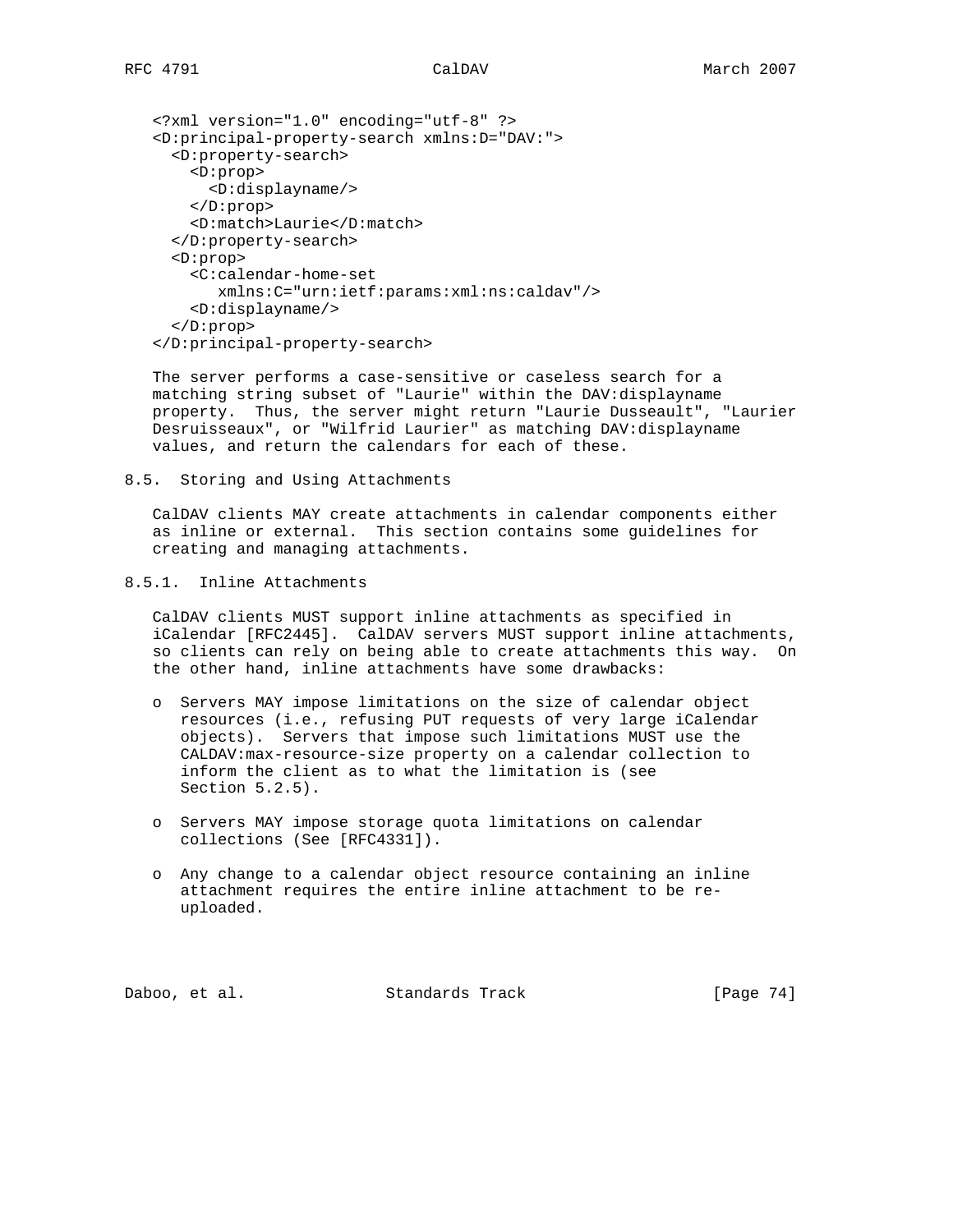o Clients synchronizing a changed calendar object resource have to download the entire calendar object resource, even if the attachment is unchanged.

8.5.2. External Attachments

 CalDAV clients SHOULD support downloading of external attachments referenced by arbitrary URI schemes, by either processing them directly, or by passing the attachment URI to a suitable "helper application" for processing, if such an application exists. CalDAV clients MUST support downloading of external attachments referenced by the "http" or "https" URI schemes. An external attachment could be:

- o In a collection in the calendar collection containing the calendar object resource;
- o Somewhere else in the same repository that hosts the calendar collection; or
- o On an HTTP or FTP server elsewhere.

 CalDAV servers MAY provide support for child collections in calendar collections. CalDAV servers MAY allow the MKCOL method to create child collections in calendar collections. Child collections of calendar collections MAY contain any type of resource except calendar collections that they MUST NOT contain. Some CalDAV servers won't allow child collections in calendar collections, and it may be possible on such a server to discover other locations where attachments can be stored.

 Clients are entirely responsible for maintaining reference consistency with calendar components that link to external attachments. A client deleting a calendar component with an external attachment might therefore also delete the attachment if that's appropriate; however, appropriateness can be very hard to determine. A new component might easily reference some pre-existing Web resource that is intended to have independent existence from the calendar component (the "attachment" could be a major proposal to be discussed in a meeting, for instance). Best practices will probably emerge and should probably be documented, but for now, clients should be wary of engaging in aggressive "cleanup" of external attachments. A client could involve the user in making decisions about removing unreferenced documents, or a client could be conservative in only deleting attachments it had created.

 Also, clients are responsible for consistency of permissions when using external attachments. One reason for servers to support the

Daboo, et al. Standards Track [Page 75]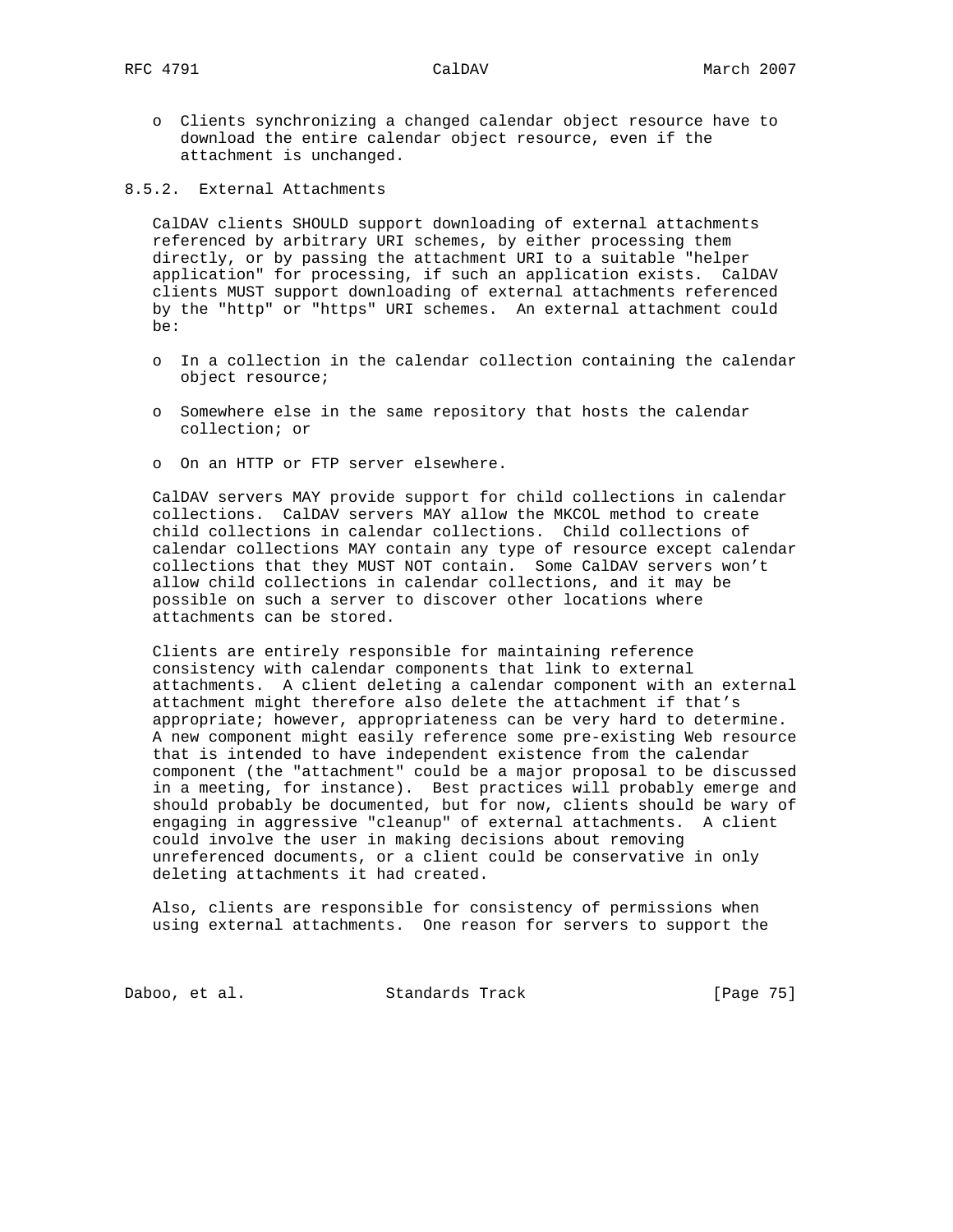storage of attachments within child collections of calendar collections is that ACL inheritance might make it easier to grant the same permissions to attachments that are granted on the calendar collection. Otherwise, it can be very difficult to keep permissions synchronized. With attachments stored on separate repositories, it can be impossible to keep permissions consistent -- the two repositories may not support the same permissions or have the same set of principals. Some systems have used tickets or other anonymous access control mechanisms to provide partially satisfactory solutions to these kinds of problems.

# 8.6. Storing and Using Alarms

 Note that all CalDAV calendar collections (including those the user might treat as public or group calendars) can contain alarm information on events and to-dos. Users can synchronize a calendar between multiple devices and decide to have alarms execute on a different device than the device that created the alarm. Not all alarm action types are completely interoperable (e.g., those that name a sound file to play).

 When the action is AUDIO and the client is configured to execute the alarm, the client SHOULD play the suggested sound if it's available or play another sound, but SHOULD NOT rewrite the alarm just to replace the suggested sound with a sound that's locally available.

 When the action is DISPLAY and the client is configured to execute the alarm, the client SHOULD execute a display alarm by displaying according to the suggested description or some reasonable replacement, but SHOULD NOT rewrite the alarm for its own convenience.

 When the action is EMAIL and the client is incapable of sending email, it SHOULD ignore the alarm, but it MUST continue to synchronize the alarm itself.

 This specification makes no recommendations about executing alarms of type PROCEDURE, except to note that clients are advised to take care to avoid creating security holes by executing these.

 Non-interoperable alarm information (e.g., should somebody define a color to be used in a display alarm) should be put in non-standard properties inside the VALARM component in order to keep the basic alarm usable on all devices.

 Clients that allow changes to calendar object resources MUST synchronize the alarm data that already exists in the resources.

Daboo, et al. Standards Track [Page 76]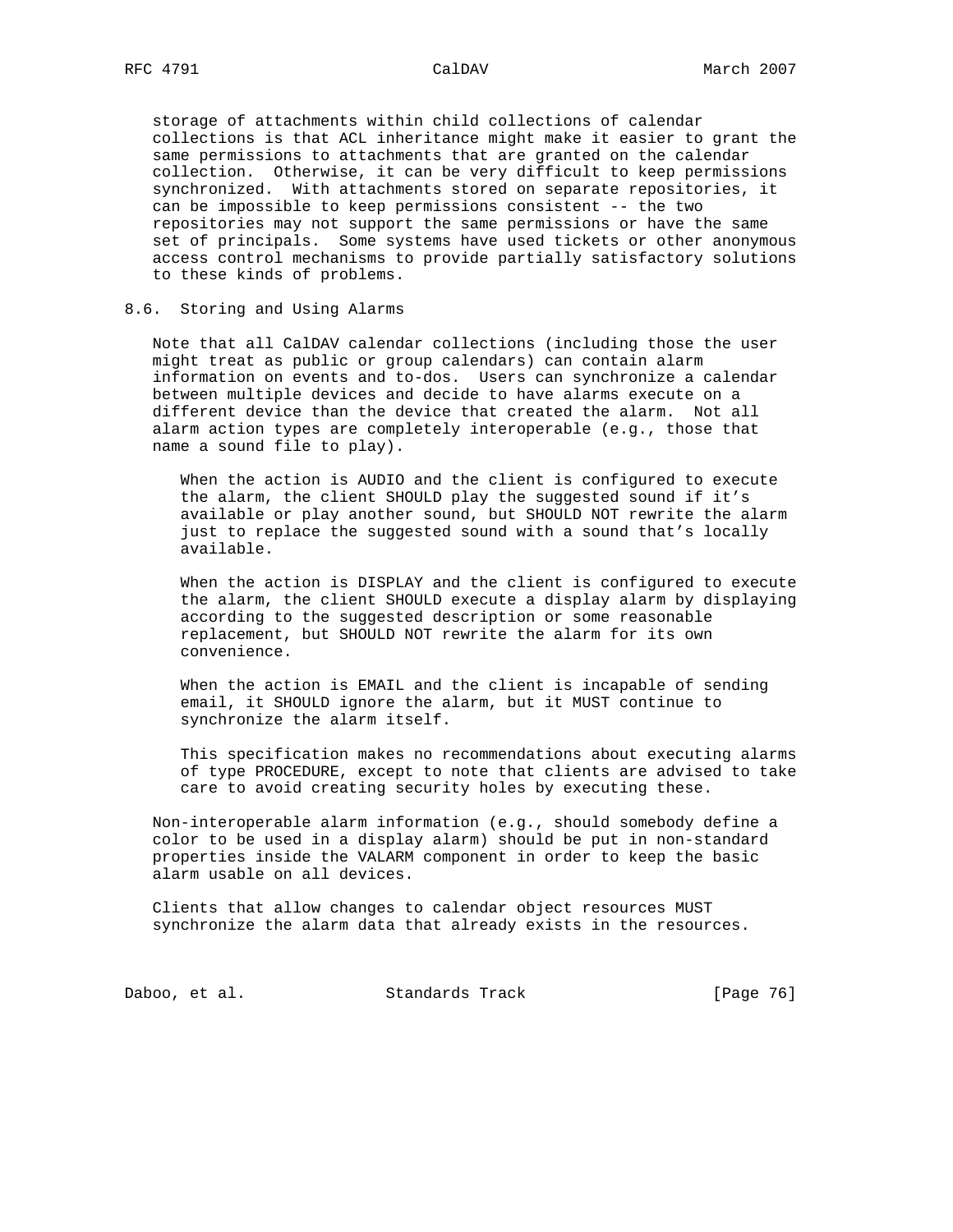Clients MAY execute alarms that are downloaded in this fashion, possibly based on user preference. If a client is only doing read operations on a calendar and there is no risk of losing alarm information, then the client MAY discard alarm information.

 This specification makes no attempt to provide multi-user alarms on group calendars or to find out for whom an alarm is intended. Addressing those issues might require extensions to iCalendar; for example, to store alarms per-user, or to indicate for which user a VALARM was intended. In the meantime, clients might maximize interoperability by generally not uploading alarm information to public, group, or resource calendars.

- 9. XML Element Definitions
- 9.1. CALDAV:calendar XML Element

Name: calendar

Namespace: urn:ietf:params:xml:ns:caldav

Purpose: Specifies the resource type of a calendar collection.

Description: See Section 4.2.

Definition:

<!ELEMENT calendar EMPTY>

9.2. CALDAV:mkcalendar XML Element

Name: mkcalendar

Namespace: urn:ietf:params:xml:ns:caldav

 Purpose: Specifies a request that includes the WebDAV property values to be set for a calendar collection resource when it is created.

Description: See Section 5.3.1.

Definition:

<!ELEMENT mkcalendar (DAV:set)>

Daboo, et al. Standards Track [Page 77]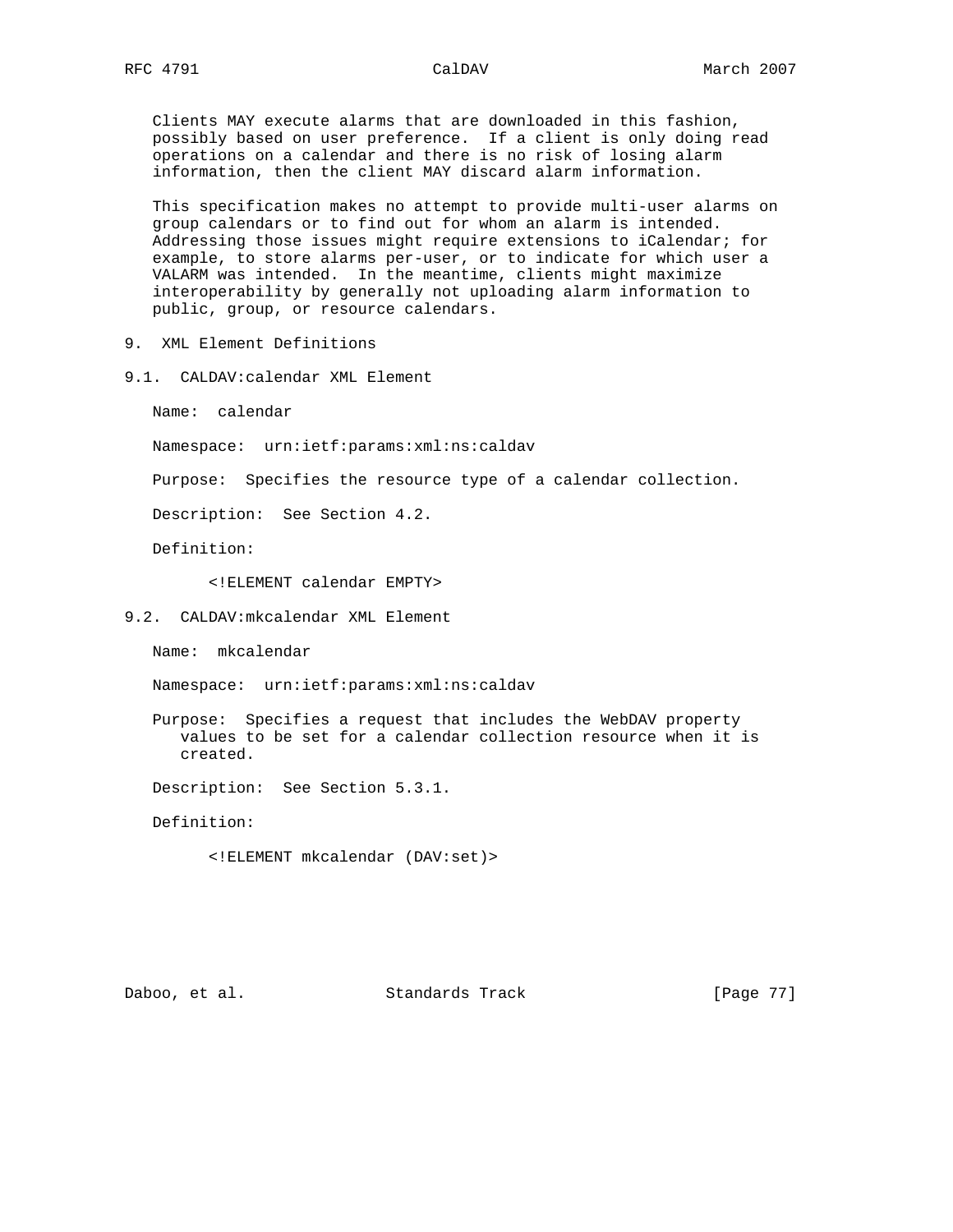9.3. CALDAV:mkcalendar-response XML Element

Name: mkcalendar-response

Namespace: urn:ietf:params:xml:ns:caldav

 Purpose: Specifies a response body for a successful MKCALENDAR request.

Description: See Section 5.3.1.

Definition:

<!ELEMENT mkcalendar-response ANY>

9.4. CALDAV:supported-collation XML Element

Name: supported-collation

Namespace: urn:ietf:params:xml:ns:caldav

 Purpose: Identifies a single collation via its collation identifier, as defined by [RFC4790].

 Description: The CALDAV:supported-collation contains the text of a collation identifier, as described in Section 7.5.1.

Definition:

 <!ELEMENT supported-collation (#PCDATA)> PCDATA value: collation identifier

9.5. CALDAV:calendar-query XML Element

Name: calendar-query

Namespace: urn:ietf:params:xml:ns:caldav

Purpose: Defines a report for querying calendar object resources.

Description: See Section 7.8.

Definition:

```
 <!ELEMENT calendar-query ((DAV:allprop |
                            DAV:propname |
                            DAV:prop)?, filter, timezone?)>
```
Daboo, et al. Standards Track [Page 78]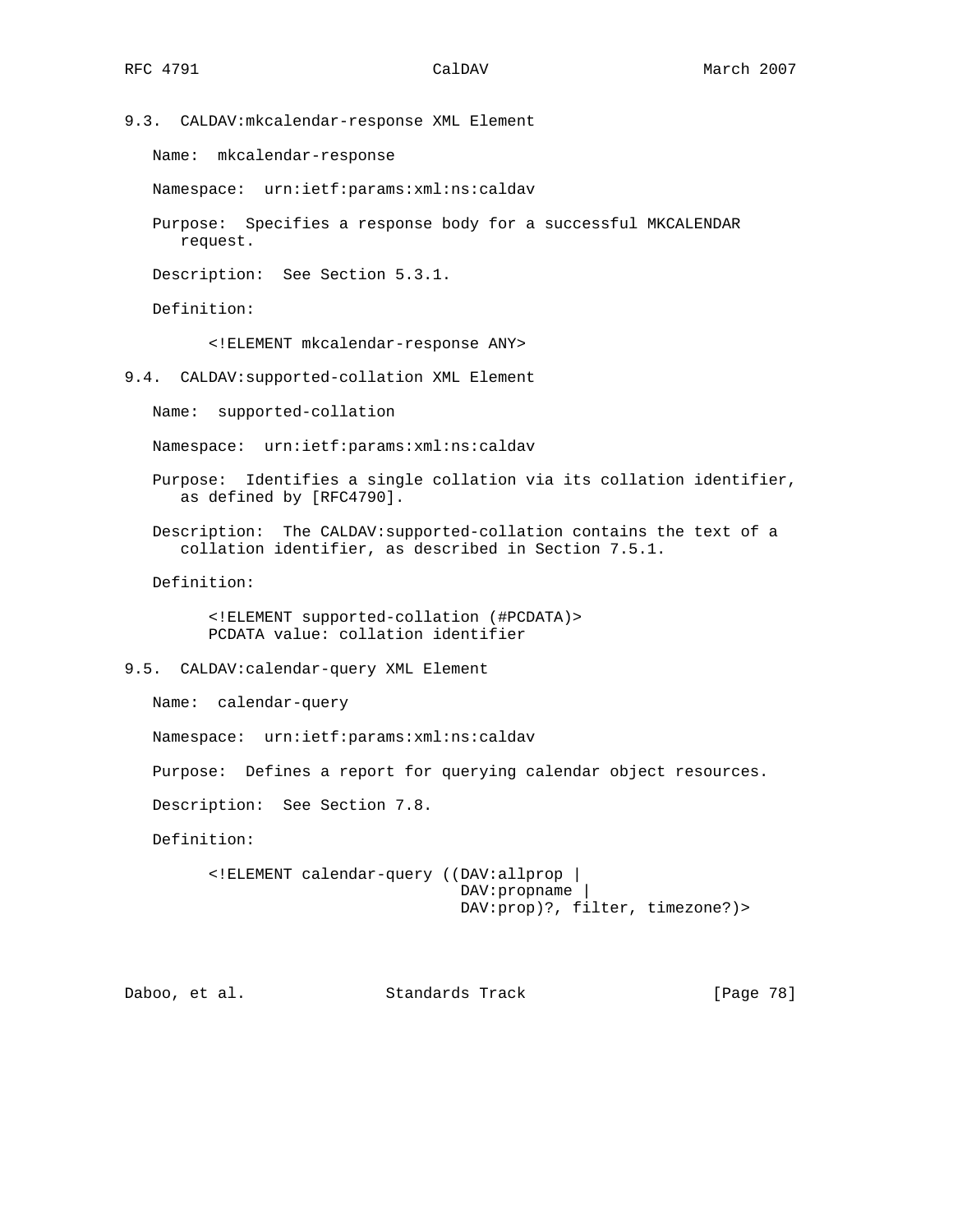9.6. CALDAV:calendar-data XML Element

Name: calendar-data

Namespace: urn:ietf:params:xml:ns:caldav

Purpose: Specified one of the following:

- 1. A supported media type for calendar object resources when nested in the CALDAV:supported-calendar-data property;
- 2. The parts of a calendar object resource should be returned by a calendaring report;
- 3. The content of a calendar object resource in a response to a calendaring report.
- Description: When nested in the CALDAV:supported-calendar-data property, the CALDAV:calendar-data XML element specifies a media type supported by the CalDAV server for calendar object resources.

When used in a calendaring REPORT request, the CALDAV: calendar data XML element specifies which parts of calendar object resources need to be returned in the response. If the CALDAV: calendar-data XML element doesn't contain any CALDAV:comp element, calendar object resources will be returned in their entirety.

 Finally, when used in a calendaring REPORT response, the CALDAV: calendar-data XML element specifies the content of a calendar object resource. Given that XML parsers normalize the two character sequence CRLF (US-ASCII decimal 13 and US-ASCII decimal 10) to a single LF character (US-ASCII decimal 10), the CR character (US-ASCII decimal 13) MAY be omitted in calendar object resources specified in the CALDAV:calendar-data XML element. Furthermore, calendar object resources specified in the CALDAV: calendar-data XML element MAY be invalid per their media type specification if the CALDAV:calendar-data XML element part of the calendaring REPORT request did not specify required properties (e.g., UID, DTSTAMP, etc.), or specified a CALDAV:prop XML element with the "novalue" attribute set to "yes".

 Note: The CALDAV:calendar-data XML element is specified in requests and responses inside the DAV:prop XML element as if it were a WebDAV property. However, the CALDAV:calendar-data XML element is not a WebDAV property and, as such, is not returned in PROPFIND responses, nor used in PROPPATCH requests.

Daboo, et al. Standards Track [Page 79]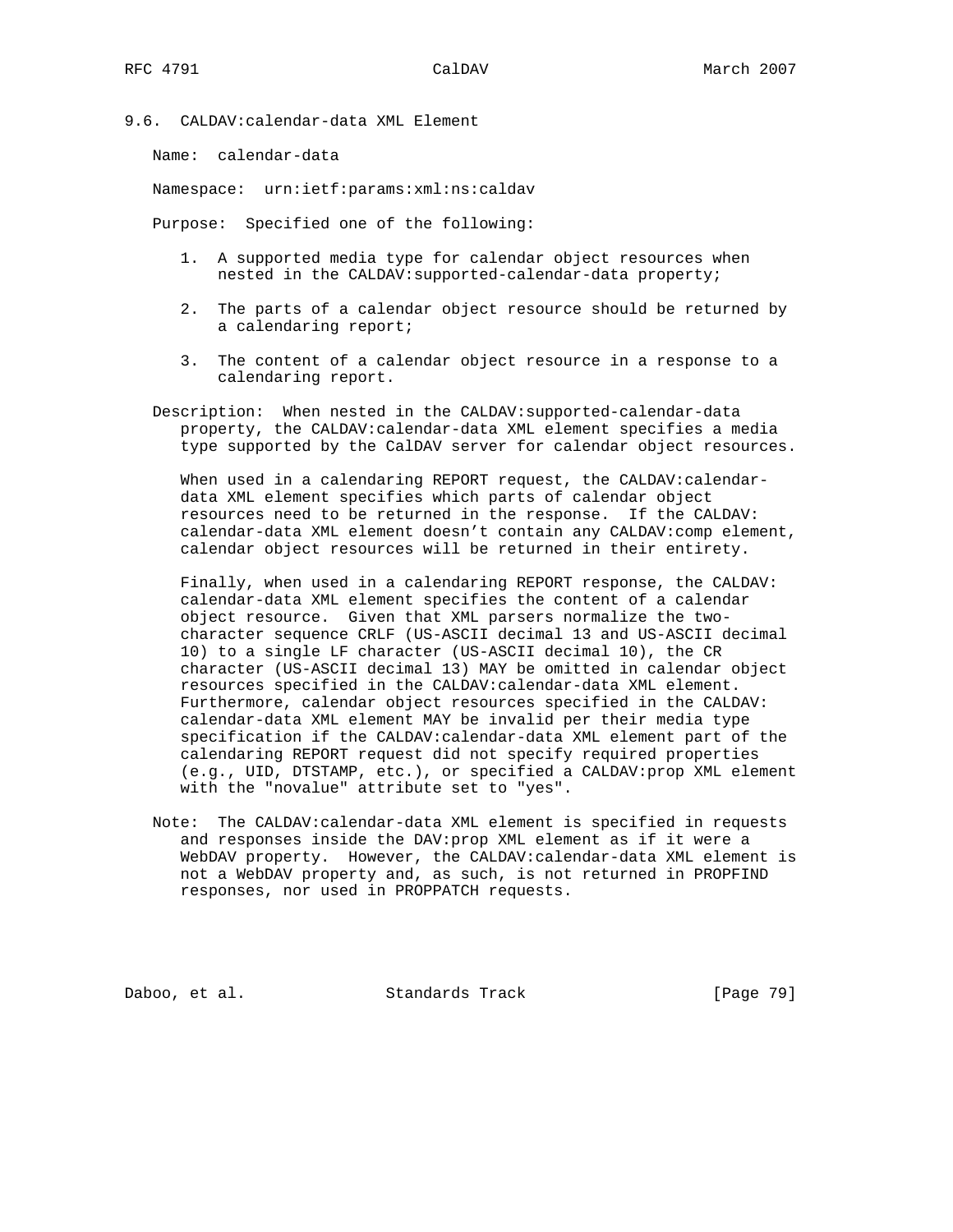Note: The iCalendar data embedded within the CALDAV:calendar-data XML element MUST follow the standard XML character data encoding rules, including use of <, &gt;, &amp; etc. entity encoding or the use of a <![CDATA[ ... ]]> construct. In the later case, the iCalendar data cannot contain the character sequence "]]>", which is the end delimiter for the CDATA section.

Definition:

<!ELEMENT calendar-data EMPTY>

 when nested in the CALDAV:supported-calendar-data property to specify a supported media type for calendar object resources;

 <!ELEMENT calendar-data (comp?, (expand | limit-recurrence-set)?, limit-freebusy-set?)>

 when nested in the DAV:prop XML element in a calendaring REPORT request to specify which parts of calendar object resources should be returned in the response;

 <!ELEMENT calendar-data (#PCDATA)> PCDATA value: iCalendar object

 when nested in the DAV:prop XML element in a calendaring REPORT response to specify the content of a returned calendar object resource.

 <!ATTLIST calendar-data content-type CDATA "text/calendar" version CDATA "2.0"> content-type value: a MIME media type version value: a version string

 attributes can be used on all three variants of the CALDAV:calendar-data XML element.

9.6.1. CALDAV:comp XML Element

Name: comp

Namespace: urn:ietf:params:xml:ns:caldav

Purpose: Defines which component types to return.

Daboo, et al. Standards Track [Page 80]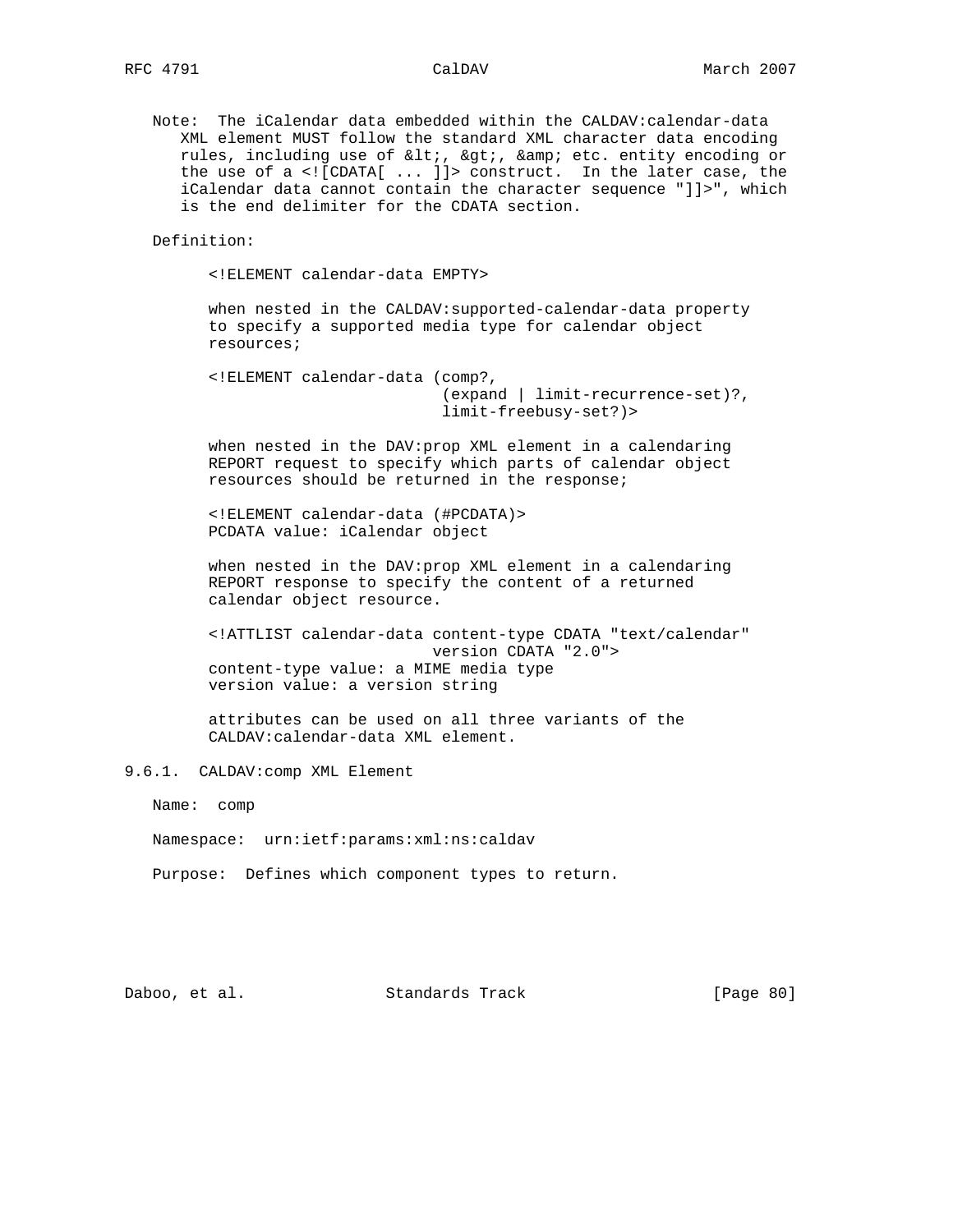Description: The name value is a calendar component name (e.g., VEVENT).

Definition:

<!ELEMENT comp ((allprop | prop\*), (allcomp | comp\*))>

 <!ATTLIST comp name CDATA #REQUIRED> name value: a calendar component name

 Note: The CALDAV:prop and CALDAV:allprop elements have the same name as the DAV:prop and DAV:allprop elements defined in [RFC2518]. However, the CALDAV:prop and CALDAV:allprop elements are defined in the "urn:ietf:params:xml:ns:caldav" namespace instead of the "DAV:" namespace.

9.6.2. CALDAV:allcomp XML Element

Name: allcomp

Namespace: urn:ietf:params:xml:ns:caldav

Purpose: Specifies that all components shall be returned.

 Description: The CALDAV:allcomp XML element can be used when the client wants all types of components returned by a calendaring REPORT request.

Definition:

<!ELEMENT allcomp EMPTY>

9.6.3. CALDAV:allprop XML Element

Name: allprop

Namespace: urn:ietf:params:xml:ns:caldav

Purpose: Specifies that all properties shall be returned.

 Description: The CALDAV:allprop XML element can be used when the client wants all properties of components returned by a calendaring REPORT request.

Definition:

<!ELEMENT allprop EMPTY>

Daboo, et al. Standards Track [Page 81]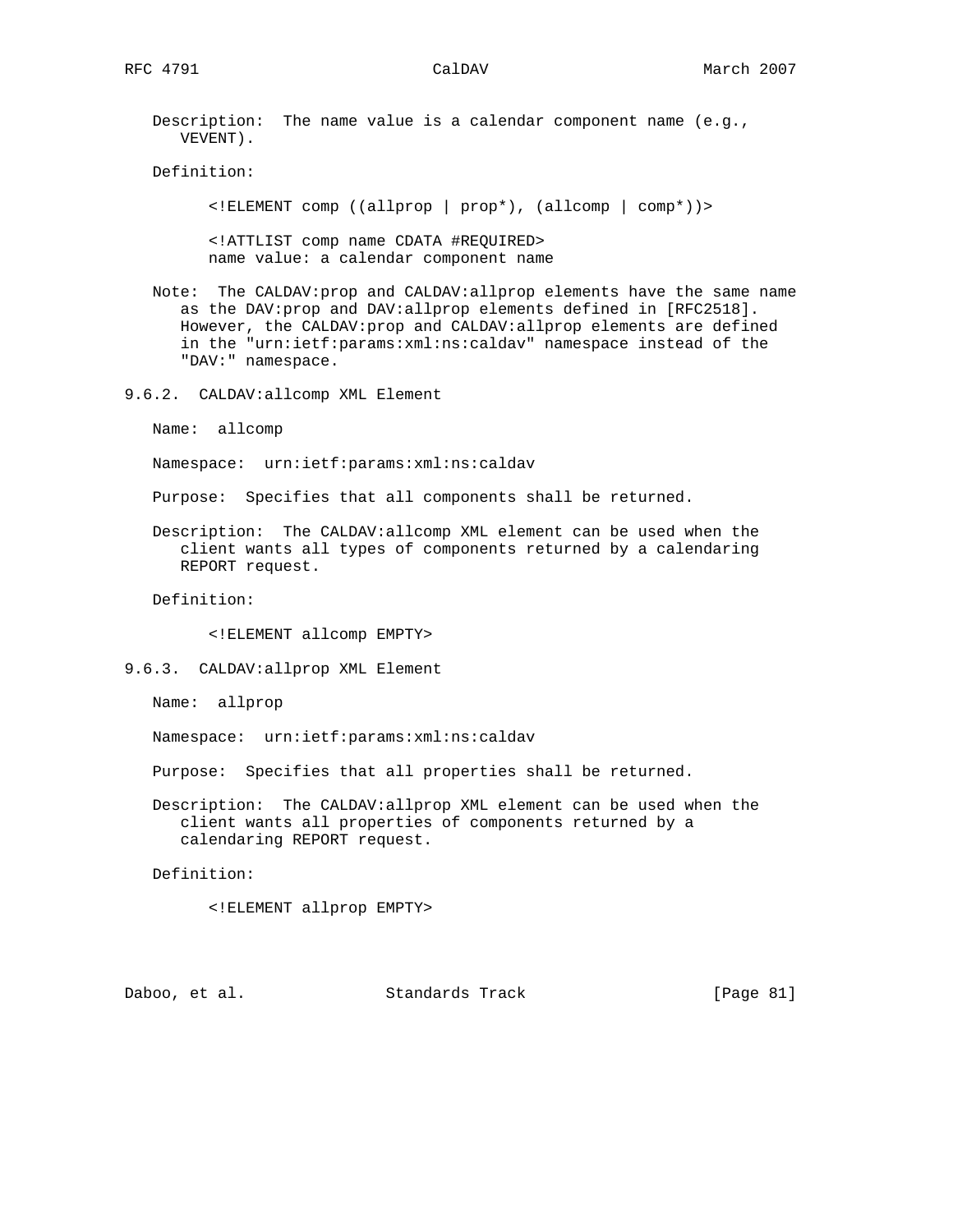- Note: The CALDAV:allprop element has the same name as the DAV: allprop element defined in [RFC2518]. However, the CALDAV:allprop element is defined in the "urn:ietf:params:xml:ns:caldav" namespace instead of the "DAV:" namespace.
- 9.6.4. CALDAV:prop XML Element

Name: prop

Namespace: urn:ietf:params:xml:ns:caldav

Purpose: Defines which properties to return in the response.

 Description: The "name" attribute specifies the name of the calendar property to return (e.g., ATTENDEE). The "novalue" attribute can be used by clients to request that the actual value of the property not be returned (if the "novalue" attribute is set to "yes"). In that case, the server will return just the iCalendar property name and any iCalendar parameters and a trailing ":" without the subsequent value data.

Definition:

<!ELEMENT prop EMPTY>

 <!ATTLIST prop name CDATA #REQUIRED novalue (yes | no) "no"> name value: a calendar property name novalue value: "yes" or "no"

- Note: The CALDAV:prop element has the same name as the DAV:prop element defined in [RFC2518]. However, the CALDAV:prop element is defined in the "urn:ietf:params:xml:ns:caldav" namespace instead of the "DAV:" namespace.
- 9.6.5. CALDAV:expand XML Element

Name: expand

Namespace: urn:ietf:params:xml:ns:caldav

- Purpose: Forces the server to expand recurring components into individual recurrence instances.
- Description: The CALDAV:expand XML element specifies that for a given calendaring REPORT request, the server MUST expand the recurrence set into calendar components that define exactly one

Daboo, et al. Standards Track [Page 82]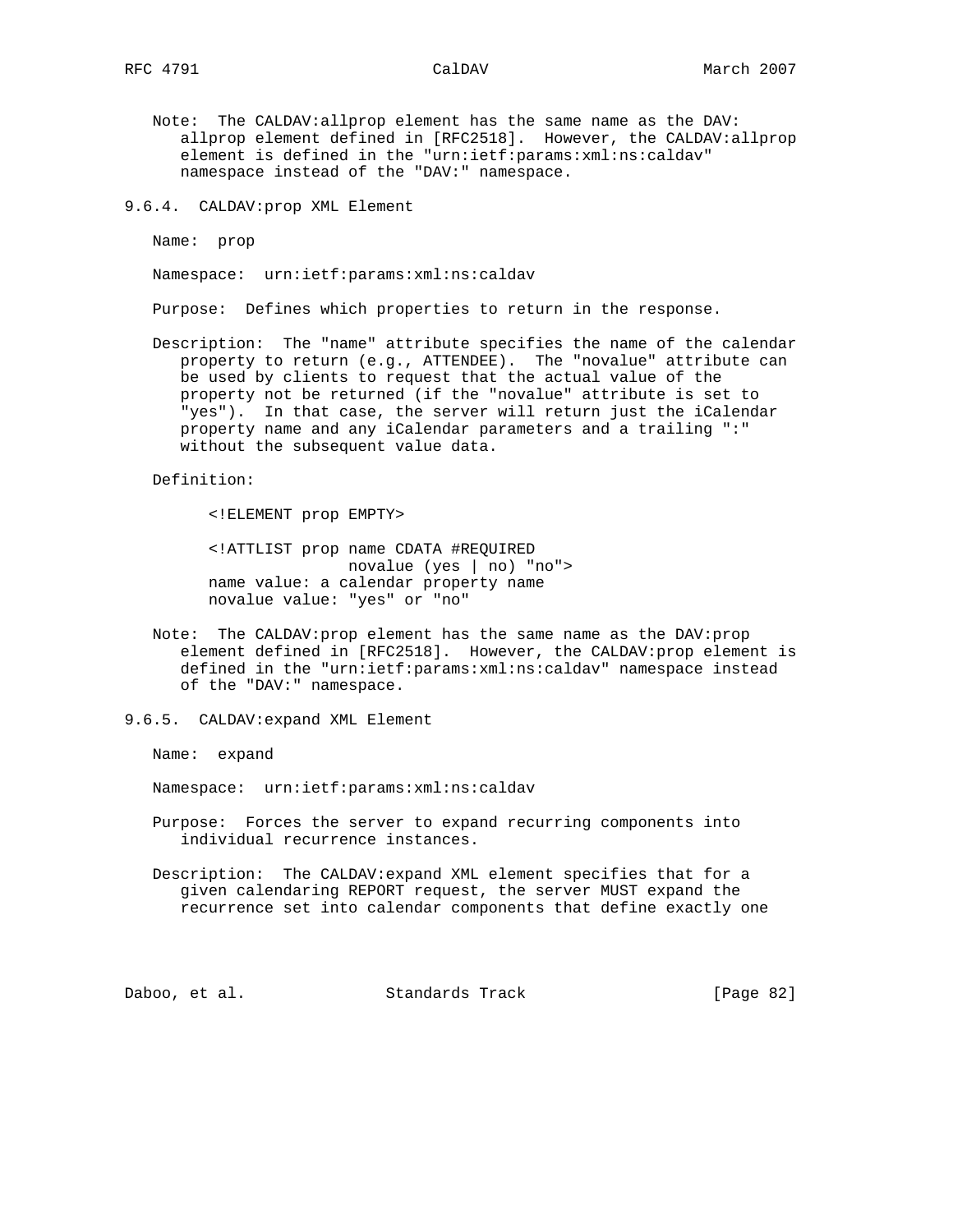recurrence instance, and MUST return only those whose scheduled time intersect a specified time range.

 The "start" attribute specifies the inclusive start of the time range, and the "end" attribute specifies the non-inclusive end of the time range. Both attributes are specified as date with UTC time value. The value of the "end" attribute MUST be greater than the value of the "start" attribute.

The server MUST use the same logic as defined for CALDAV:time range to determine if a recurrence instance intersects the specified time range.

 Recurring components, other than the initial instance, MUST include a RECURRENCE-ID property indicating which instance they refer to.

 The returned calendar components MUST NOT use recurrence properties (i.e., EXDATE, EXRULE, RDATE, and RRULE) and MUST NOT have reference to or include VTIMEZONE components. Date and local time with reference to time zone information MUST be converted into date with UTC time.

Definition:

<!ELEMENT expand EMPTY>

 <!ATTLIST expand start CDATA #REQUIRED end CDATA #REQUIRED> start value: an iCalendar "date with UTC time" end value: an iCalendar "date with UTC time"

9.6.6. CALDAV:limit-recurrence-set XML Element

Name: limit-recurrence-set

Namespace: urn:ietf:params:xml:ns:caldav

 Purpose: Specifies a time range to limit the set of "overridden components" returned by the server.

 Description: The CALDAV:limit-recurrence-set XML element specifies that for a given calendaring REPORT request, the server MUST return, in addition to the "master component", only the "overridden components" that impact a specified time range. An overridden component impacts a time range if its current start and end times overlap the time range, or if the original start and end

Daboo, et al. Standards Track [Page 83]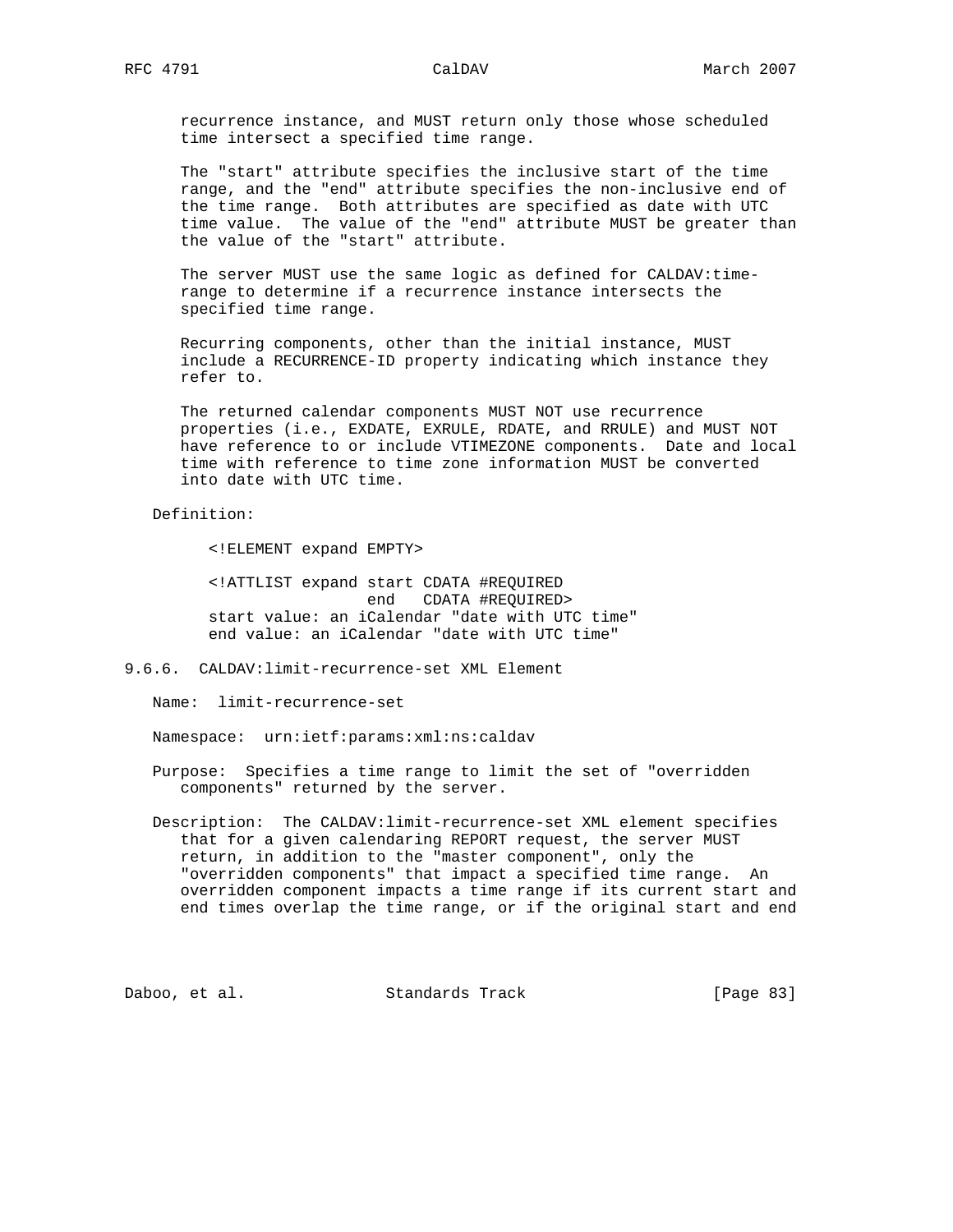times -- the ones that would have been used if the instance were not overridden -- overlap the time range.

 The "start" attribute specifies the inclusive start of the time range, and the "end" attribute specifies the non-inclusive end of the time range. Both attributes are specified as date with UTC time value. The value of the "end" attribute MUST be greater than the value of the "start" attribute.

 The server MUST use the same logic as defined for CALDAV:time range to determine if the current or original scheduled time of an "overridden" recurrence instance intersects the specified time range.

 Overridden components that have a RANGE parameter on their RECURRENCE-ID property may specify one or more instances in the recurrence set, and some of those instances may fall within the specified time range or may have originally fallen within the specified time range prior to being overridden. If that is the case, the overridden component MUST be included in the results, as it has a direct impact on the interpretation of instances within the specified time range.

Definition:

<!ELEMENT limit-recurrence-set EMPTY>

 <!ATTLIST limit-recurrence-set start CDATA #REQUIRED end CDATA #REQUIRED> start value: an iCalendar "date with UTC time" end value: an iCalendar "date with UTC time"

9.6.7. CALDAV:limit-freebusy-set XML Element

Name: limit-freebusy-set

Namespace: urn:ietf:params:xml:ns:caldav

 Purpose: Specifies a time range to limit the set of FREEBUSY values returned by the server.

 Description: The CALDAV:limit-freebusy-set XML element specifies that for a given calendaring REPORT request, the server MUST only return the FREEBUSY property values of a VFREEBUSY component that intersects a specified time range.

 The "start" attribute specifies the inclusive start of the time range, and the "end" attribute specifies the non-inclusive end of

Daboo, et al. Standards Track [Page 84]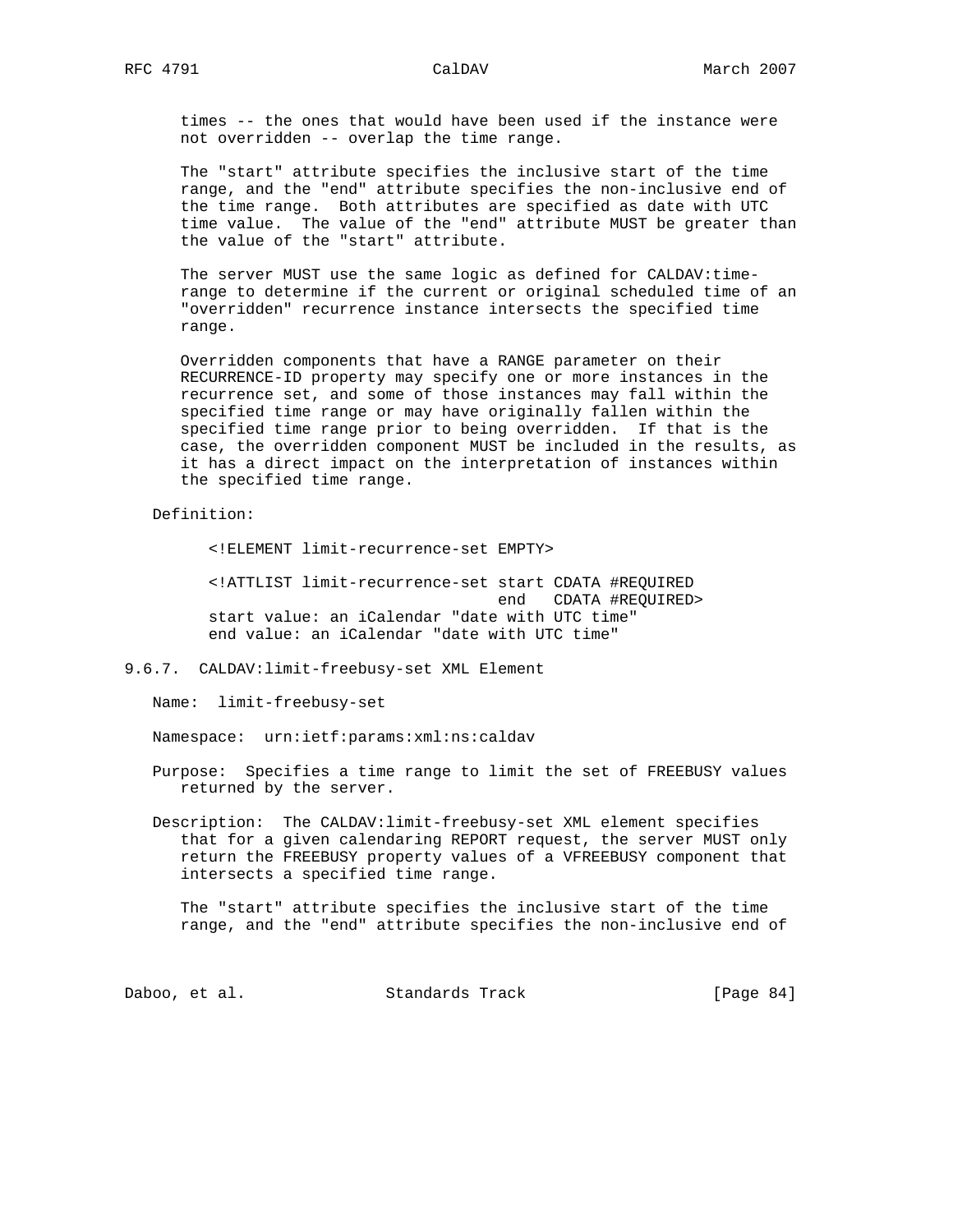the time range. Both attributes are specified as "date with UTC time" value. The value of the "end" attribute MUST be greater than the value of the "start" attribute.

The server MUST use the same logic as defined for CALDAV:time range to determine if a FREEBUSY property value intersects the specified time range.

Definition:

<!ELEMENT limit-freebusy-set EMPTY>

 <!ATTLIST limit-freebusy-set start CDATA #REQUIRED end CDATA #REQUIRED> start value: an iCalendar "date with UTC time" end value: an iCalendar "date with UTC time"

9.7. CALDAV:filter XML Element

Name: filter

Namespace: urn:ietf:params:xml:ns:caldav

 Purpose: Specifies a filter to limit the set of calendar components returned by the server.

 Description: The CALDAV:filter XML element specifies the search filter used to limit the calendar components returned by a calendaring REPORT request.

Definition:

<!ELEMENT filter (comp-filter)>

Name: comp-filter

Namespace: urn:ietf:params:xml:ns:caldav

Purpose: Specifies search criteria on calendar components.

 Description: The CALDAV:comp-filter XML element specifies a query targeted at the calendar object (i.e., VCALENDAR) or at a specific calendar component type (e.g., VEVENT). The scope of the CALDAV:comp-filter XML element is the calendar object when used as a child of the CALDAV:filter XML element. The scope of the CALDAV:comp-filter XML element is the enclosing calendar component

Daboo, et al. Standards Track [Page 85]

<sup>9.7.1.</sup> CALDAV:comp-filter XML Element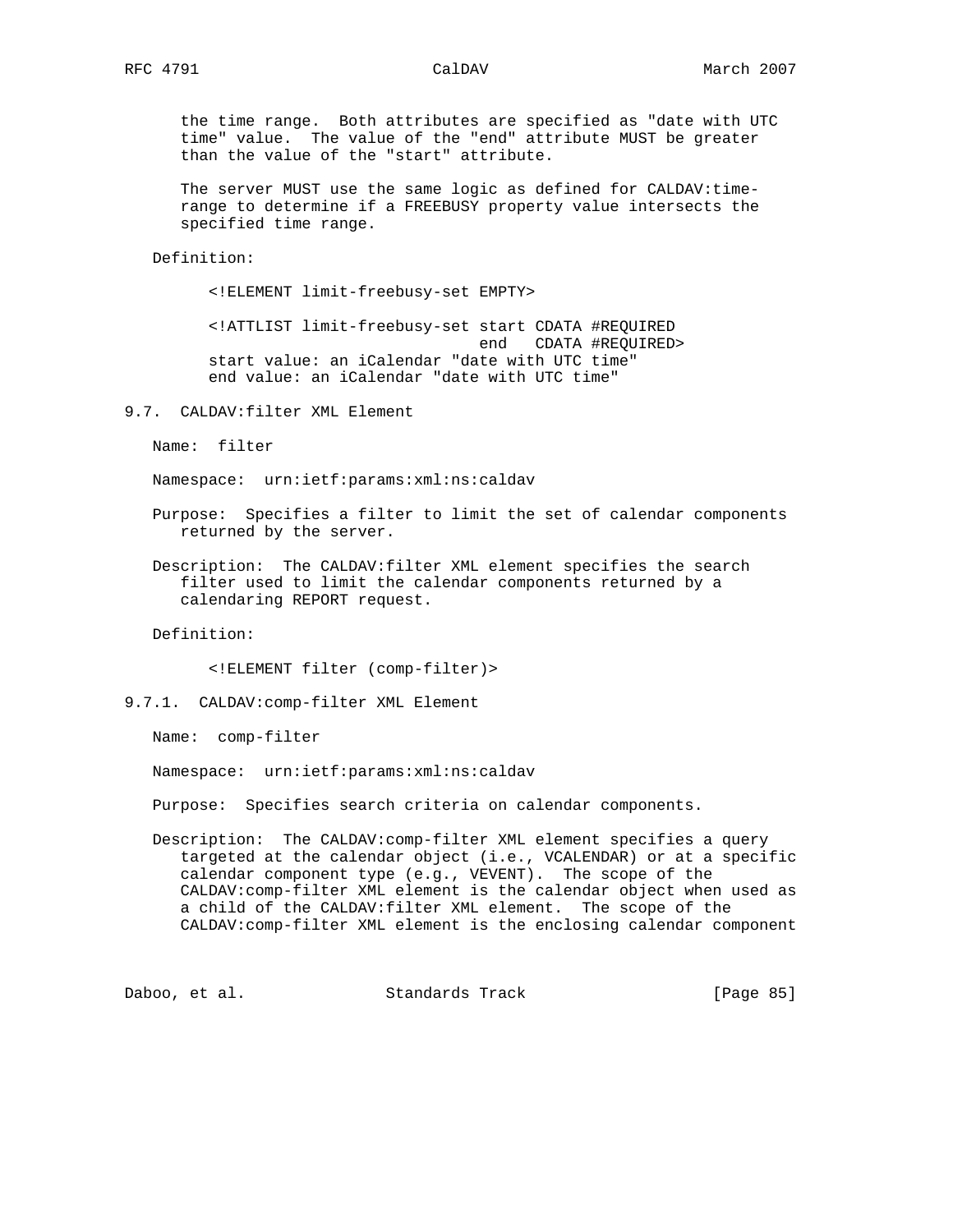when used as a child of another CALDAV:comp-filter XML element. A CALDAV:comp-filter is said to match if:

 \* The CALDAV:comp-filter XML element is empty and the calendar object or calendar component type specified by the "name" attribute exists in the current scope;

or:

 \* The CALDAV:comp-filter XML element contains a CALDAV:is-not defined XML element and the calendar object or calendar component type specified by the "name" attribute does not exist in the current scope;

or:

 \* The CALDAV:comp-filter XML element contains a CALDAV:time-range XML element and at least one recurrence instance in the targeted calendar component is scheduled to overlap the specified time range, and all specified CALDAV:prop-filter and CALDAV:comp-filter child XML elements also match the targeted calendar component;

or:

 \* The CALDAV:comp-filter XML element only contains CALDAV:prop filter and CALDAV:comp-filter child XML elements that all match the targeted calendar component.

Definition:

 <!ELEMENT comp-filter (is-not-defined | (time-range?, prop-filter\*, comp-filter\*))>

 <!ATTLIST comp-filter name CDATA #REQUIRED> name value: a calendar object or calendar component type (e.g., VEVENT)

9.7.2. CALDAV:prop-filter XML Element

Name: prop-filter

Namespace: urn:ietf:params:xml:ns:caldav

Purpose: Specifies search criteria on calendar properties.

 Description: The CALDAV:prop-filter XML element specifies a query targeted at a specific calendar property (e.g., CATEGORIES) in the

Daboo, et al. Standards Track [Page 86]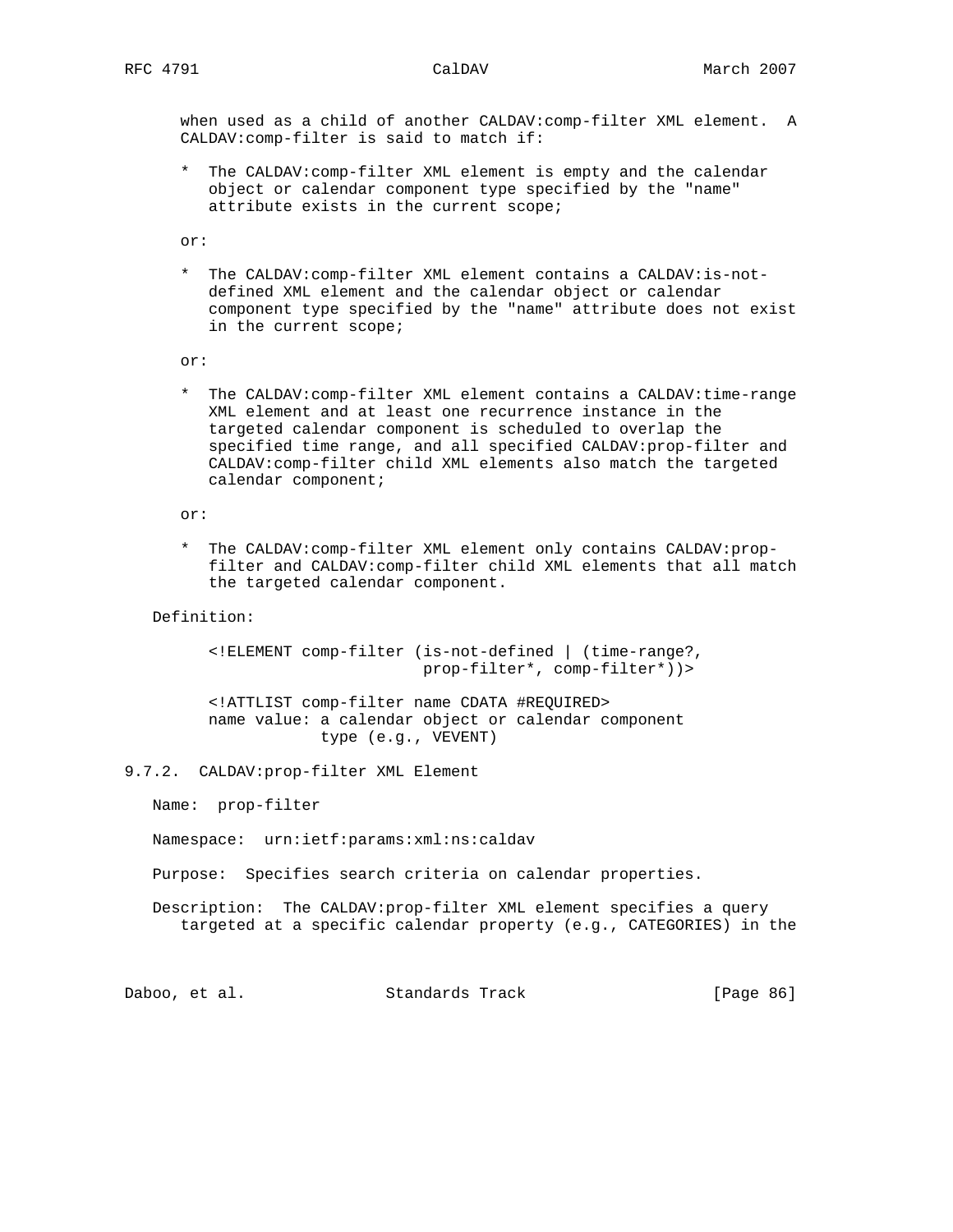scope of the enclosing calendar component. A calendar property is said to match a CALDAV:prop-filter if:

 \* The CALDAV:prop-filter XML element is empty and a property of the type specified by the "name" attribute exists in the enclosing calendar component;

or:

 \* The CALDAV:prop-filter XML element contains a CALDAV:is-not defined XML element and no property of the type specified by the "name" attribute exists in the enclosing calendar component;

or:

 \* The CALDAV:prop-filter XML element contains a CALDAV:time-range XML element and the property value overlaps the specified time range, and all specified CALDAV:param-filter child XML elements also match the targeted property;

or:

 \* The CALDAV:prop-filter XML element contains a CALDAV:text-match XML element and the property value matches it, and all specified CALDAV:param-filter child XML elements also match the targeted property;

Definition:

 <!ELEMENT prop-filter (is-not-defined | ((time-range | text-match)?, param-filter\*))>

 <!ATTLIST prop-filter name CDATA #REQUIRED> name value: a calendar property name (e.g., ATTENDEE)

9.7.3. CALDAV:param-filter XML Element

Name: param-filter

Namespace: urn:ietf:params:xml:ns:caldav

Purpose: Limits the search to specific parameter values.

 Description: The CALDAV:param-filter XML element specifies a query targeted at a specific calendar property parameter (e.g., PARTSTAT) in the scope of the calendar property on which it is

Daboo, et al. Standards Track [Page 87]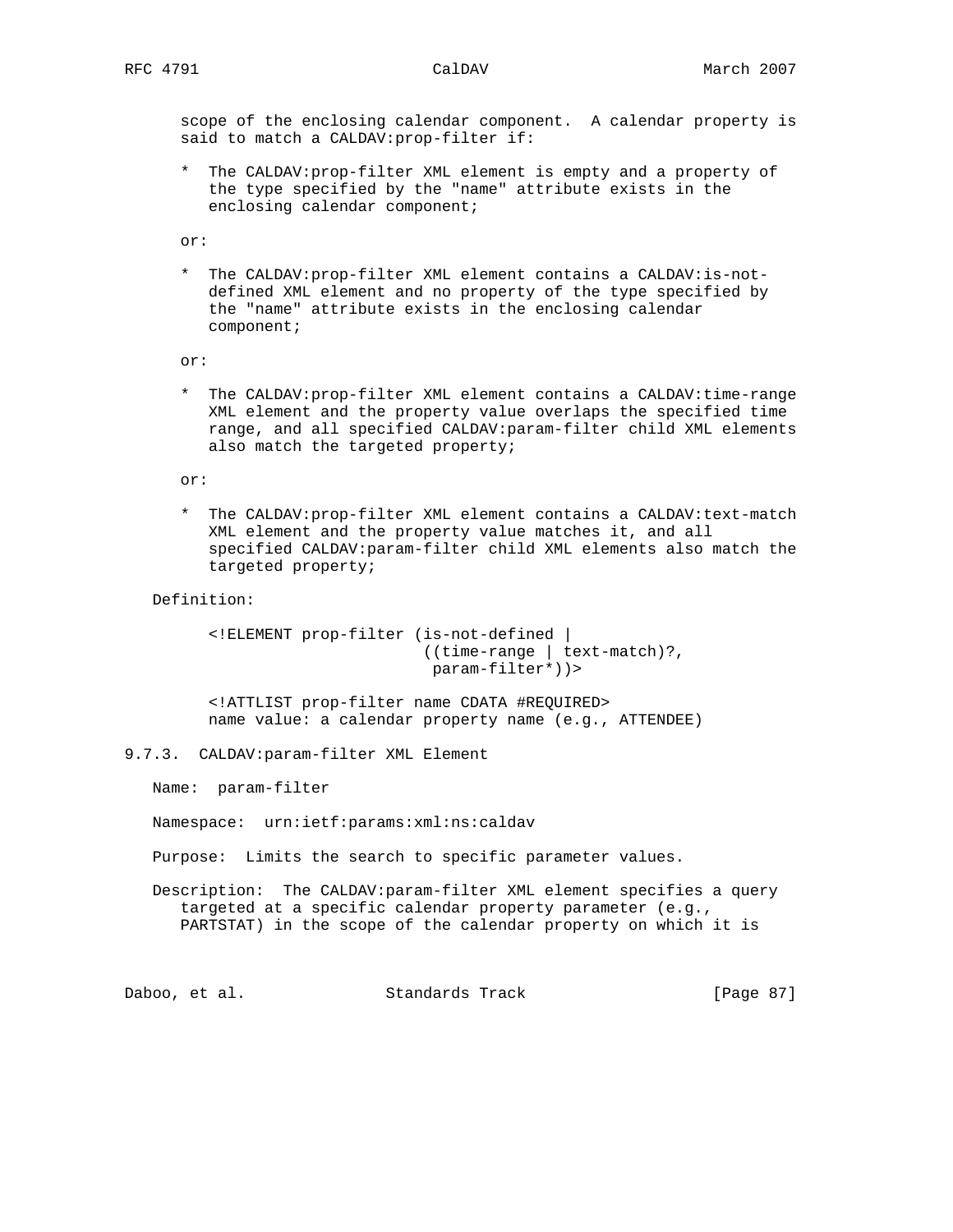defined. A calendar property parameter is said to match a CALDAV: param-filter if:

 \* The CALDAV:param-filter XML element is empty and a parameter of the type specified by the "name" attribute exists on the calendar property being examined;

or:

 \* The CALDAV:param-filter XML element contains a CALDAV:is-not defined XML element and no parameter of the type specified by the "name" attribute exists on the calendar property being examined;

Definition:

<!ELEMENT param-filter (is-not-defined | text-match?)>

 <!ATTLIST param-filter name CDATA #REQUIRED> name value: a property parameter name (e.g., PARTSTAT)

9.7.4. CALDAV:is-not-defined XML Element

Name: is-not-defined

Namespace: urn:ietf:params:xml:ns:caldav

- Purpose: Specifies that a match should occur if the enclosing component, property, or parameter does not exist.
- Description: The CALDAV:is-not-defined XML element specifies that a match occurs if the enclosing component, property, or parameter value specified in a calendaring REPORT request does not exist in the calendar data being tested.

Definition:

<!ELEMENT is-not-defined EMPTY>

9.7.5. CALDAV:text-match XML Element

Name: text-match

Namespace: urn:ietf:params:xml:ns:caldav

 Purpose: Specifies a substring match on a property or parameter value.

Daboo, et al. Standards Track [Page 88]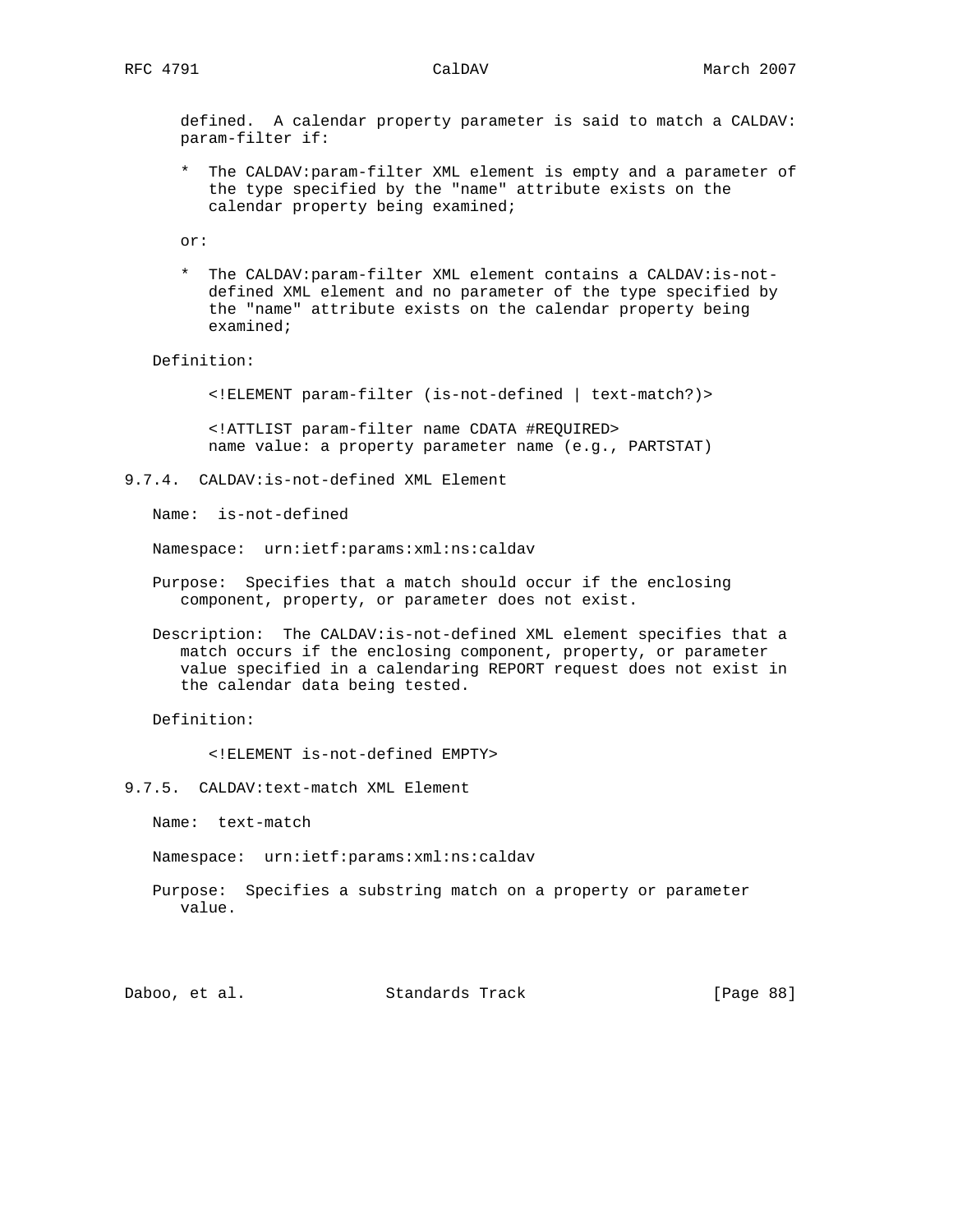Description: The CALDAV:text-match XML element specifies text used for a substring match against the property or parameter value specified in a calendaring REPORT request.

 The "collation" attribute is used to select the collation that the server MUST use for character string matching. In the absence of this attribute, the server MUST use the "i;ascii-casemap" collation.

 The "negate-condition" attribute is used to indicate that this test returns a match if the text matches when the attribute value is set to "no", or return a match if the text does not match, if the attribute value is set to "yes". For example, this can be used to match components with a STATUS property not set to CANCELLED.

Definition:

 <!ELEMENT text-match (#PCDATA)> PCDATA value: string

 <!ATTLIST text-match collation CDATA "i;ascii-casemap" negate-condition (yes | no) "no">

9.8. CALDAV:timezone XML Element

Name: timezone

Namespace: urn:ietf:params:xml:ns:caldav

- Purpose: Specifies the time zone component to use when determining the results of a report.
- Description: The CALDAV:timezone XML element specifies that for a given calendaring REPORT request, the server MUST rely on the specified VTIMEZONE component instead of the CALDAV:calendar timezone property of the calendar collection, in which the calendar object resource is contained to resolve "date" values and "date with local time" values (i.e., floating time) to "date with UTC time" values. The server will require this information to determine if a calendar component scheduled with "date" values or "date with local time" values intersects a CALDAV:time-range specified in a CALDAV:calendar-query REPORT.
- Note: The iCalendar data embedded within the CALDAV:timezone XML element MUST follow the standard XML character data encoding rules, including use of <, &gt;, &amp; etc. entity encoding or the use of a <![CDATA[ ... ]]> construct. In the later case, the

Daboo, et al. Standards Track [Page 89]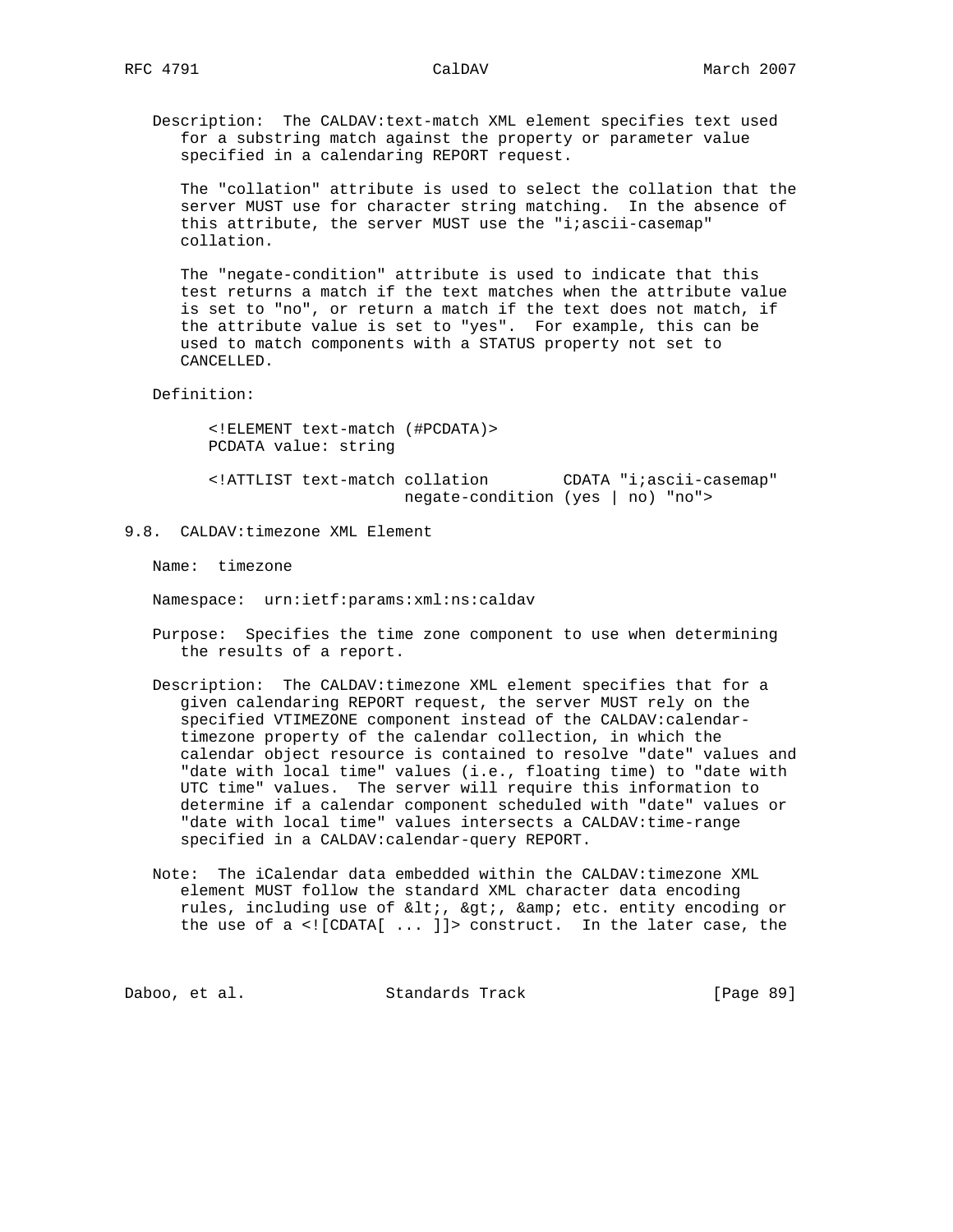iCalendar data cannot contain the character sequence "]]>", which is the end delimiter for the CDATA section.

Definition:

 <!ELEMENT timezone (#PCDATA)> PCDATA value: an iCalendar object with exactly one VTIMEZONE

9.9. CALDAV:time-range XML Element

Name: time-range

Namespace: urn:ietf:params:xml:ns:caldav

 Purpose: Specifies a time range to limit the set of calendar components returned by the server.

 Description: The CALDAV:time-range XML element specifies that for a given calendaring REPORT request, the server MUST only return the calendar object resources that, depending on the context, have a component or property whose value intersects a specified time range.

 The "start" attribute specifies the inclusive start of the time range, and the "end" attribute specifies the non-inclusive end of the time range. Both attributes MUST be specified as "date with UTC time" value. Time ranges open at one end can be specified by including only one attribute; however, at least one attribute MUST always be present in the CALDAV:time-range element. If either the "start" or "end" attribute is not specified in the CALDAV:time range XML element, assume "-infinity" and "+infinity" as their value, respectively. If both "start" and "end" are present, the value of the "end" attribute MUST be greater than the value of the "start" attribute.

 Time range tests MUST consider every recurrence instance when testing the time range condition; if any one instance matches, then the test returns true. Testing recurrence instances requires the server to infer an effective value for DTSTART, DTEND, DURATION, and DUE properties for an instance based on the recurrence patterns and any overrides.

 A VEVENT component overlaps a given time range if the condition for the corresponding component state specified in the table below is satisfied. Note that, as specified in [RFC2445], the DTSTART property is REQUIRED in the VEVENT component. The conditions depend on the presence of the DTEND and DURATION properties in the VEVENT component. Furthermore, the value of the DTEND property

Daboo, et al. Standards Track [Page 90]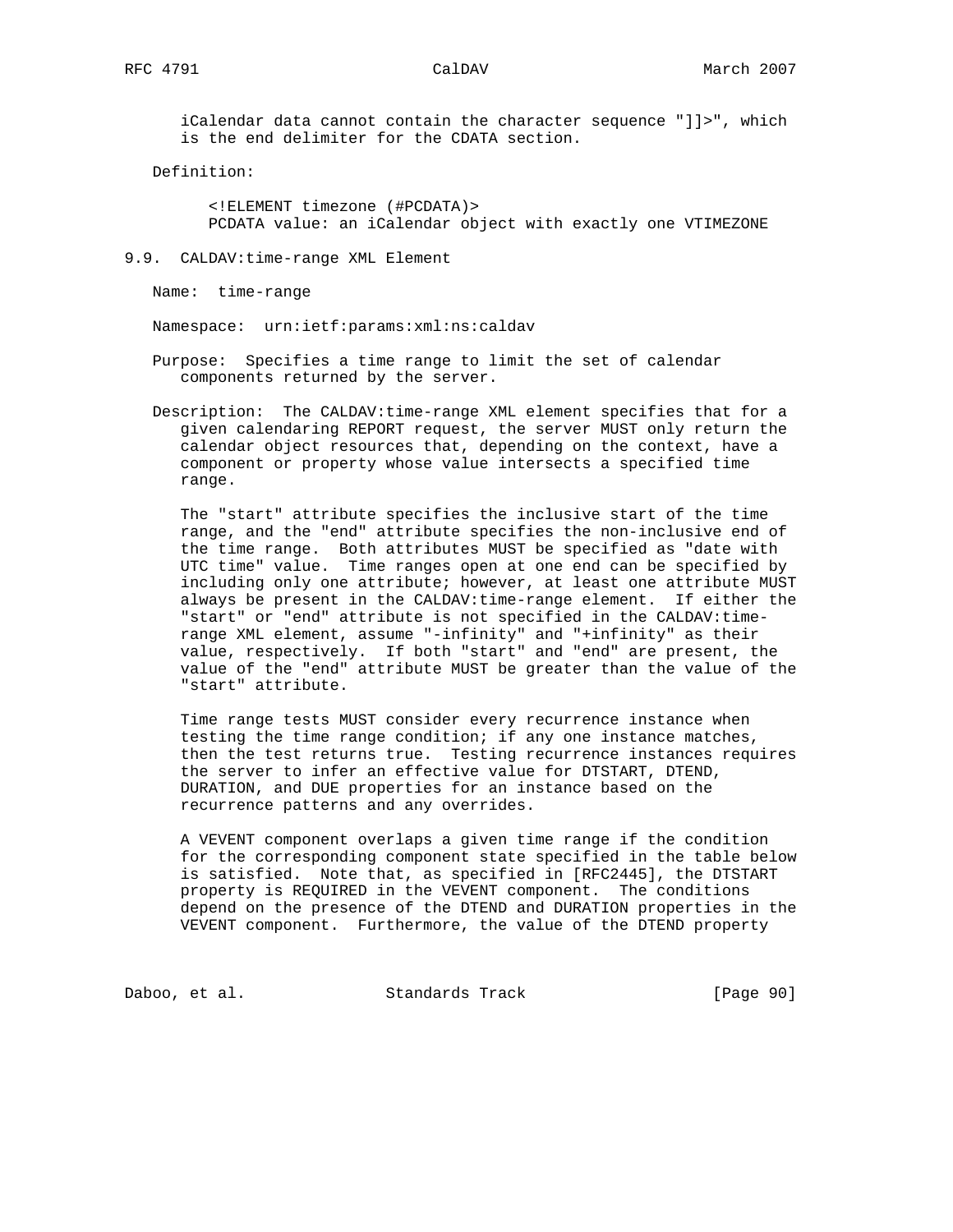MUST be later in time than the value of the DTSTART property. The duration of a VEVENT component with no DTEND and DURATION properties is 1 day (+P1D) when the DTSTART is a DATE value, and 0 seconds when the DTSTART is a DATE-TIME value.

|  | VEVENT has the DTEND property?<br>. _ _ _ _ _ _ _ _ _ _ _ _ _                                                                   |          |  |  |                                                                                                                  |  |  |  |  |
|--|---------------------------------------------------------------------------------------------------------------------------------|----------|--|--|------------------------------------------------------------------------------------------------------------------|--|--|--|--|
|  | VEVENT has the DURATION property?                                                                                               |          |  |  |                                                                                                                  |  |  |  |  |
|  | DURATION property value is greater than 0 seconds?<br>DTSTART property is a DATE-TIME value?<br>------------------------------- |          |  |  |                                                                                                                  |  |  |  |  |
|  |                                                                                                                                 |          |  |  |                                                                                                                  |  |  |  |  |
|  |                                                                                                                                 |          |  |  | Condition to evaluate                                                                                            |  |  |  |  |
|  |                                                                                                                                 |          |  |  | $Y \mid N \mid N \mid * \mid$ (start < DTEND AND end > DTSTART)<br>_________________                             |  |  |  |  |
|  | N                                                                                                                               |          |  |  | $\mid Y \mid Y \mid * \mid$ (start < DTSTART+DURATION AND end > DTSTART)<br>-------------------<br>--+---+------ |  |  |  |  |
|  |                                                                                                                                 |          |  |  | $N$   $*$   (start <= DTSTART AND end > DTSTART)                                                                 |  |  |  |  |
|  |                                                                                                                                 |          |  |  | $N$   $N$   $N$   $Y$   (start <= DTSTART AND end > DTSTART)<br>--+---+---+---+-----                             |  |  |  |  |
|  | N                                                                                                                               | $N \mid$ |  |  | N   N   (start <  DTSTART+P1D AND end > DTSTART)<br>---+---+---+-------                                          |  |  |  |  |

 A VTODO component is said to overlap a given time range if the condition for the corresponding component state specified in the table below is satisfied. The conditions depend on the presence of the DTSTART, DURATION, DUE, COMPLETED, and CREATED properties in the VTODO component. Note that, as specified in [RFC2445], the DUE value MUST be a DATE-TIME value equal to or after the DTSTART value if specified.

Daboo, et al. Standards Track [Page 91]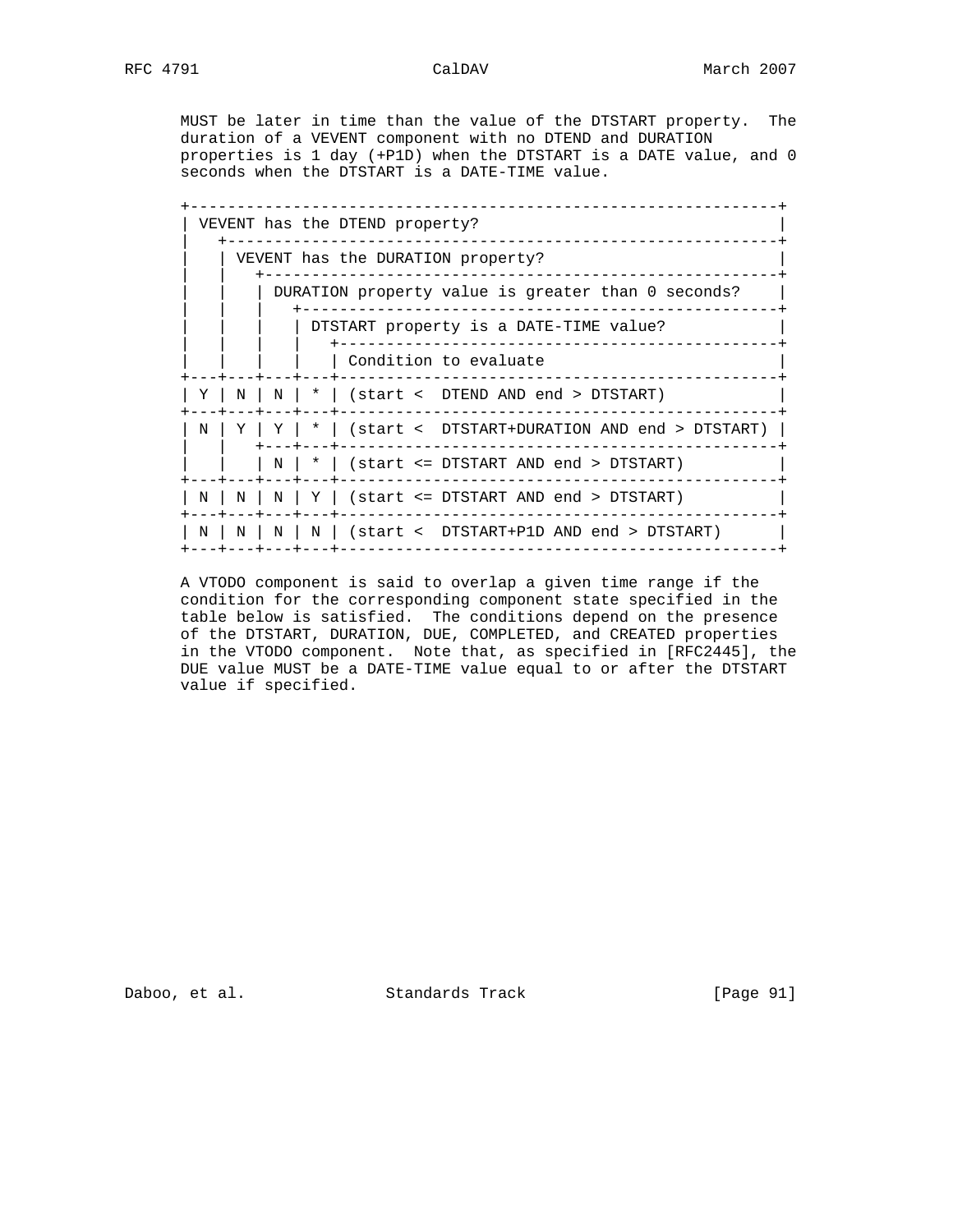|   |                                  |                                   |        |        | VTODO has the DTSTART property? |  |                                                                           |  |  |                                                                                          |
|---|----------------------------------|-----------------------------------|--------|--------|---------------------------------|--|---------------------------------------------------------------------------|--|--|------------------------------------------------------------------------------------------|
|   | VTODO has the DURATION property? |                                   |        |        |                                 |  |                                                                           |  |  |                                                                                          |
|   | VTODO has the DUE property?      |                                   |        |        |                                 |  |                                                                           |  |  |                                                                                          |
|   |                                  | VTODO has the COMPLETED property? |        |        |                                 |  |                                                                           |  |  |                                                                                          |
|   |                                  |                                   |        |        |                                 |  | VTODO has the CREATED property?                                           |  |  |                                                                                          |
|   |                                  |                                   |        |        |                                 |  | Condition to evaluate                                                     |  |  |                                                                                          |
| Y | Y                                | N                                 | $\ast$ | $\ast$ | l (end<br>end)                  |  | (start <= DTSTART+DURATION) AND<br>> DTSTART) OR<br>>= DTSTART+DURATION)) |  |  |                                                                                          |
| Y | N                                | Y                                 | *      | *      | AND<br>((end                    |  | ((start < DUE)<br>> DTSTART) OR (end >= DUE))                             |  |  | OR (start <= DTSTART))                                                                   |
| Y | Ν                                | N                                 | *      | $\ast$ |                                 |  | (start <= DTSTART) AND (end > DTSTART)                                    |  |  |                                                                                          |
| N | Ν                                | Υ                                 |        | *      |                                 |  | $(\text{start} < \text{DUE})$ AND $(\text{end} > = \text{DUE})$           |  |  |                                                                                          |
| N | N                                | N                                 | Y      | Y      | <b>AND</b><br>((end)            |  |                                                                           |  |  | $((start \leq CREATED) OR (start \leq COMPLETED))$<br>>= CREATED) OR (end >= COMPLETED)) |
| Ν | Ν                                | Ν                                 | Υ      | N      |                                 |  |                                                                           |  |  | (start <= COMPLETED) AND (end >= COMPLETED)                                              |
| Ν | Ν                                | N                                 | N      | Y      | end)                            |  | > CREATED)                                                                |  |  |                                                                                          |
| N | Ν                                | Ν                                 | Ν      | N      | TRUE                            |  |                                                                           |  |  |                                                                                          |
|   |                                  |                                   |        |        |                                 |  |                                                                           |  |  |                                                                                          |

 A VJOURNAL component overlaps a given time range if the condition for the corresponding component state specified in the table below is satisfied. The conditions depend on the presence of the DTSTART property in the VJOURNAL component and on whether the DTSTART is a DATE-TIME or DATE value. The effective "duration" of a VJOURNAL component is 1 day (+P1D) when the DTSTART is a DATE value, and 0 seconds when the DTSTART is a DATE-TIME value.

Daboo, et al. Standards Track [Page 92]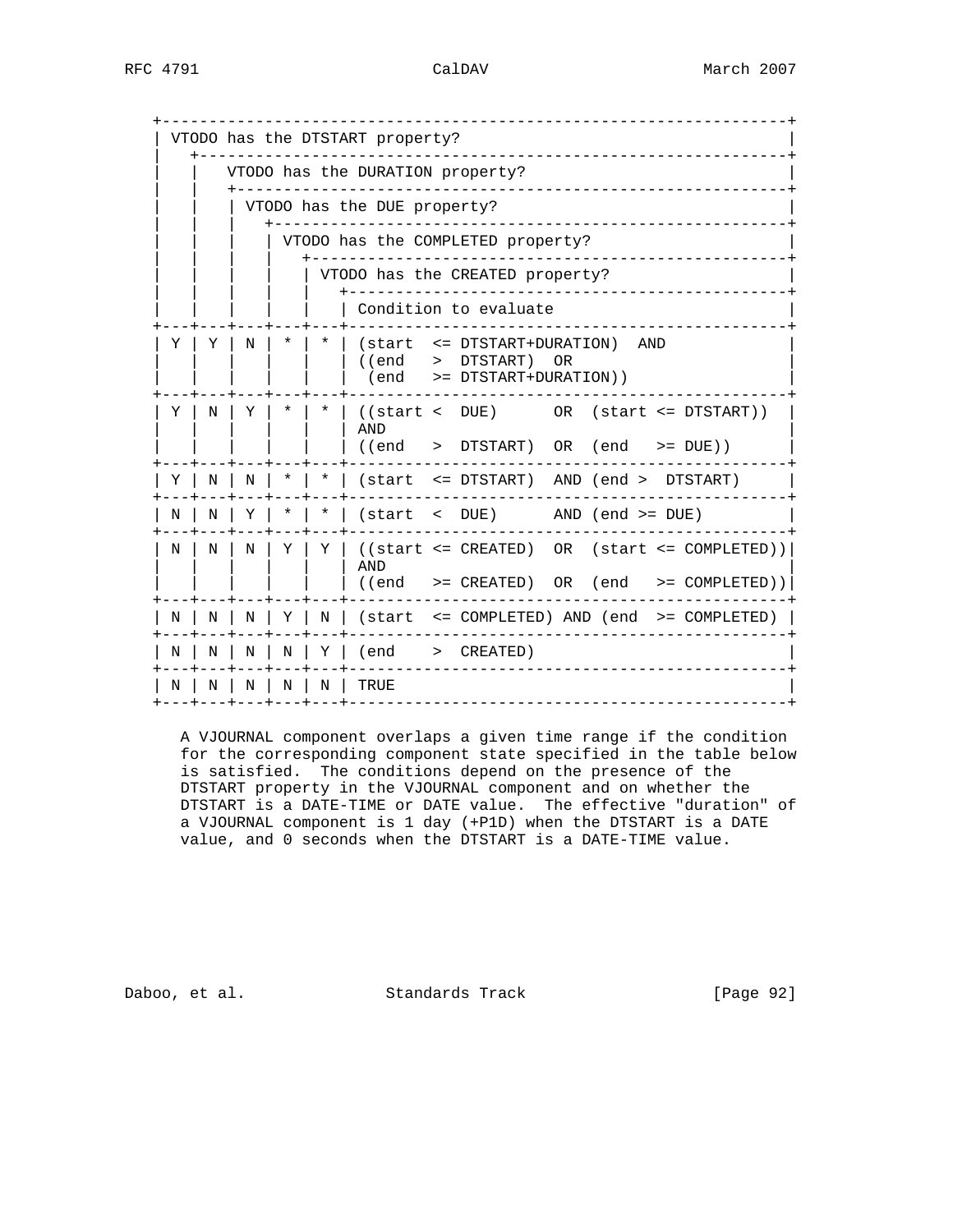|  | _____________<br>VJOURNAL has the DTSTART property?<br>------------------                |
|--|------------------------------------------------------------------------------------------|
|  | DTSTART property is a DATE-TIME value?                                                   |
|  | Condition to evaluate<br>__________________<br>$- - - - - - - -$                         |
|  | $\mid Y \mid Y \mid$ (start <= DTSTART) AND (end > DTSTART) $\mid$                       |
|  | $\mid$ Y $\mid$ N $\mid$ (start < DTSTART+P1D) AND (end > DTSTART) $\mid$<br>--+---+---- |
|  | N   *   FALSE                                                                            |

 A VFREEBUSY component overlaps a given time range if the condition for the corresponding component state specified in the table below is satisfied. The conditions depend on the presence in the VFREEBUSY component of the DTSTART and DTEND properties, and any FREEBUSY properties in the absence of DTSTART and DTEND. Any DURATION property is ignored, as it has a special meaning when used in a VFREEBUSY component.

 When only FREEBUSY properties are used, each period in each FREEBUSY property is compared against the time range, irrespective of the type of free busy information (free, busy, busy-tentative, busy-unavailable) represented by the property.

| VFREEBUSY has both the DTSTART and DTEND properties?  <br>_________________ |
|-----------------------------------------------------------------------------|
| VFREEBUSY has the FREEBUSY property?<br>---------------                     |
| Condition to evaluate<br>------------                                       |
| $Y$   $*$   (start <= DTEND) AND (end > DTSTART)                            |
| N   Y   (start < freebusy-period-end) AND<br>(end > freebusy-period-start)  |
| N   N<br>FALSE                                                              |

 A VALARM component is said to overlap a given time range if the following condition holds:

(start <= trigger-time) AND (end > trigger-time)

Daboo, et al. Standards Track [Page 93]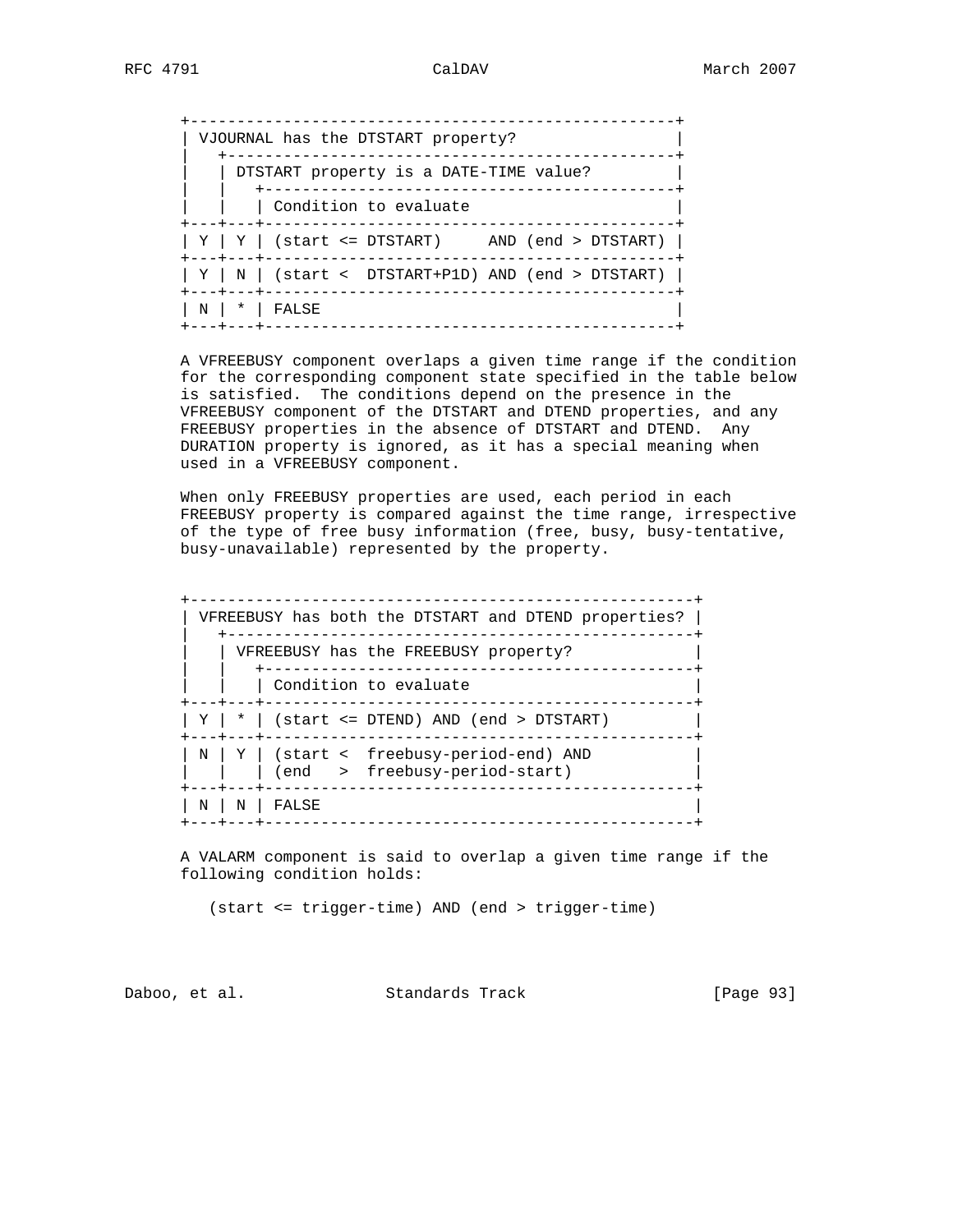A VALARM component can be defined such that it triggers repeatedly. Such a VALARM component is said to overlap a given time range if at least one of its triggers overlaps the time range.

 The calendar properties COMPLETED, CREATED, DTEND, DTSTAMP, DTSTART, DUE, and LAST-MODIFIED overlap a given time range if the following condition holds:

(start <= date-time) AND (end > date-time)

 Note that if DTEND is not present in a VEVENT, but DURATION is, then the test should instead operate on the 'effective' DTEND, i.e., DTSTART+DURATION. Similarly, if DUE is not present in a VTODO, but DTSTART and DURATION are, then the test should instead operate on the 'effective' DUE, i.e., DTSTART+DURATION.

 The semantic of CALDAV:time-range is not defined for any other calendar components and properties.

Definition:

<!ELEMENT time-range EMPTY>

 <!ATTLIST time-range start CDATA #IMPLIED end CDATA #IMPLIED> start value: an iCalendar "date with UTC time" end value: an iCalendar "date with UTC time"

9.10. CALDAV:calendar-multiget XML Element

Name: calendar-multiget

Namespace: urn:ietf:params:xml:ns:caldav

 Purpose: CalDAV report used to retrieve specific calendar object resources.

Description: See Section 7.9.

Definition:

 <!ELEMENT calendar-multiget ((DAV:allprop | DAV:propname | DAV:prop)?, DAV:href+)>

Daboo, et al. Standards Track [Page 94]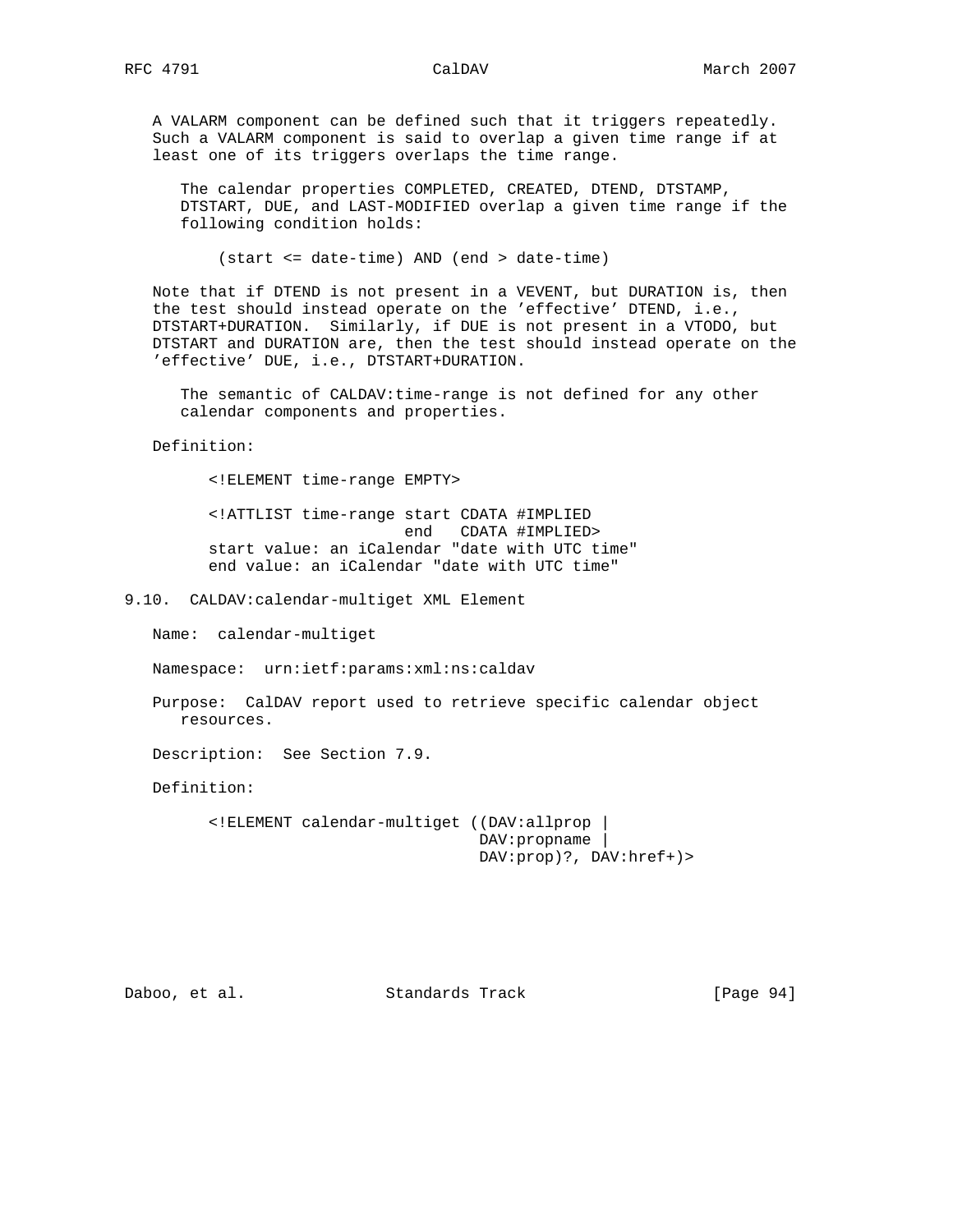9.11. CALDAV:free-busy-query XML Element

Name: free-busy-query

Namespace: urn:ietf:params:xml:ns:caldav

 Purpose: CalDAV report used to generate a VFREEBUSY to determine busy time over a specific time range.

Description: See Section 7.10.

Definition:

<!ELEMENT free-busy-query (time-range)>

10. Internationalization Considerations

 CalDAV allows internationalized strings to be stored and retrieved for the description of calendar collections (see Section 5.2.1).

 The CALDAV:calendar-query REPORT (Section 7.8) includes a text searching option controlled by the CALDAV:text-match element, and details of character handling are covered in the description of that element (see Section 9.7.5).

11. Security Considerations

 HTTP protocol transactions are sent in the clear over the network unless protection from snooping is negotiated. This can be accomplished by use of TLS, as defined in [RFC2818]. In particular, HTTP Basic authentication MUST NOT be used unless TLS is in effect.

 Servers MUST take adequate precautions to ensure that malicious clients cannot consume excessive server resources (CPU, memory, disk, etc.) through carefully crafted reports. For example, a client could upload an event with a recurrence rule that specifies a recurring event occurring every second for the next 100 years, which would result in approximately 3 x 10^9 instances! A report that asks for recurrences to be expanded over that range would likely constitute a denial-of-service attack on the server.

 When creating new resources (including calendar collections), clients MUST ensure that the resource name (the last path segment of the resource URI) assigned to the new resource does not expose any data from within the iCalendar resource itself or information about the nature of a calendar collection. This is required to ensure that the presence of a specific iCalendar component or nature of components in a collection cannot be inferred based on the name of a resource.

Daboo, et al. Standards Track [Page 95]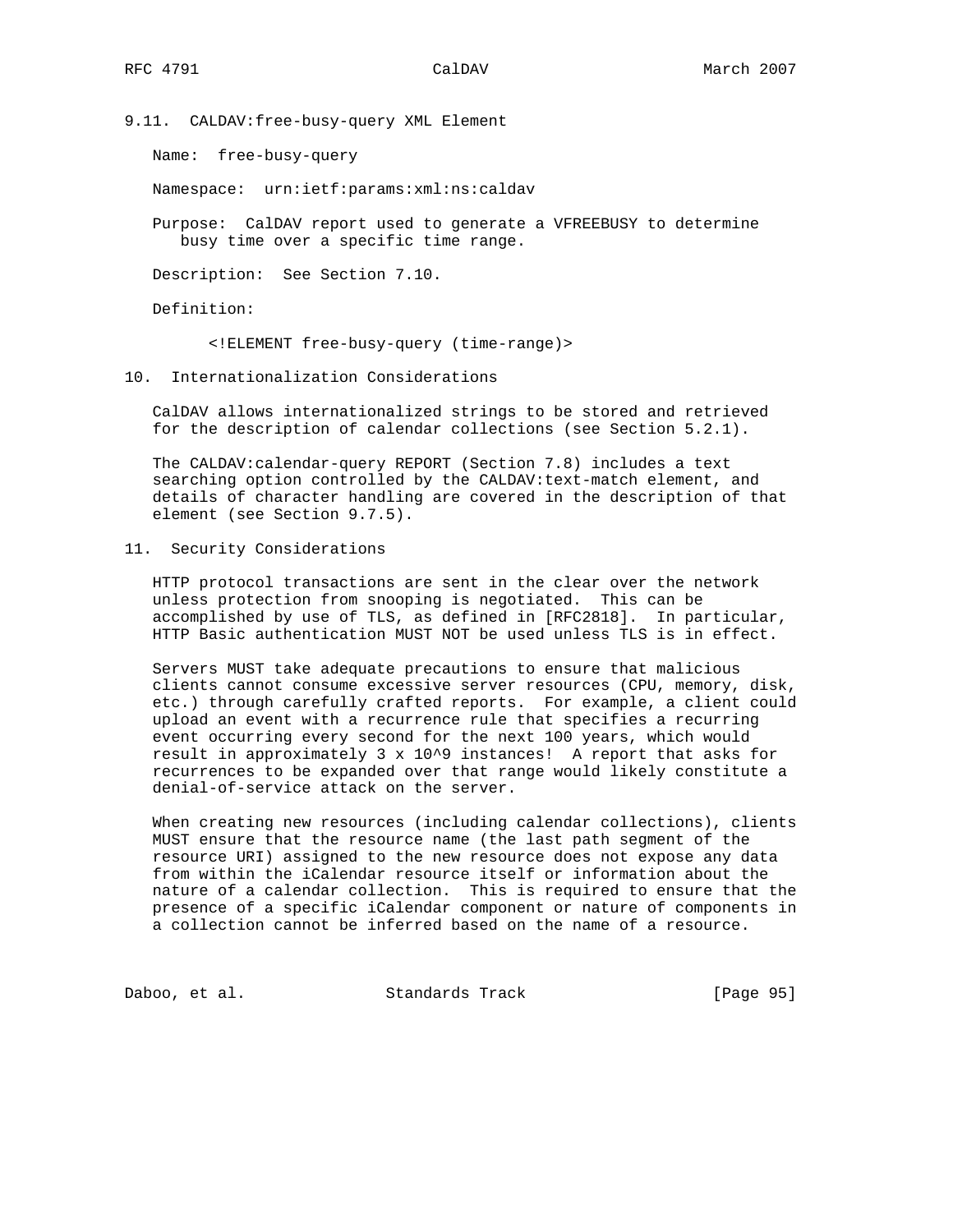When rolling up free-busy information, more information about a user's events is exposed if busy periods overlap or are adjacent (this tells the client requesting the free-busy information that the calendar owner has at least two events, rather than knowing only that the calendar owner has one or more events during the busy period). Thus, a conservative approach to calendar data privacy would have servers always coalesce such busy periods when they are the same type.

 Procedure alarms are a known security risk for either clients or servers to handle, particularly when the alarm was created by another agent. Clients and servers are not required to execute such procedure alarms.

 Security considerations described in iCalendar [RFC2445] and iTIP [RFC2446] are also applicable to CalDAV.

 Beyond these, CalDAV does not raise any security considerations that are not present in HTTP [RFC2616] and WebDAV [RFC2518], [RFC3253], [RFC3744].

12. IANA Considerations

 This document uses one new URN to identify a new XML namespace. The URN conforms to a registry mechanism described in [RFC3688].

12.1. Namespace Registration

Registration request for the CalDAV namespace:

URI: urn:ietf:params:xml:ns:caldav

 Registrant Contact: See the "Authors' Addresses" section of this document.

XML: None. Namespace URIs do not represent an XML specification.

## 13. Acknowledgements

 The authors would like to thank the following individuals for contributing their ideas and support for writing this specification: Michael Arick, Mario Bonin, Chris Bryant, Scott Carr, Andre Courtemanche, Mike Douglass, Ted Hardie, Marten den Haring, Jeffrey Harris, Sam Hartman, Helge Hess, Jeff McCullough, Alexey Melnikov, Dan Mosedale, Brian Moseley, Francois Perrault, Kervin L. Pierre, Julian F. Reschke, Wilfredo Sanchez Vega, Mike Shaver, Jari Urpalainen, Simon Vaillancourt, and Jim Whitehead.

Daboo, et al. Standards Track [Page 96]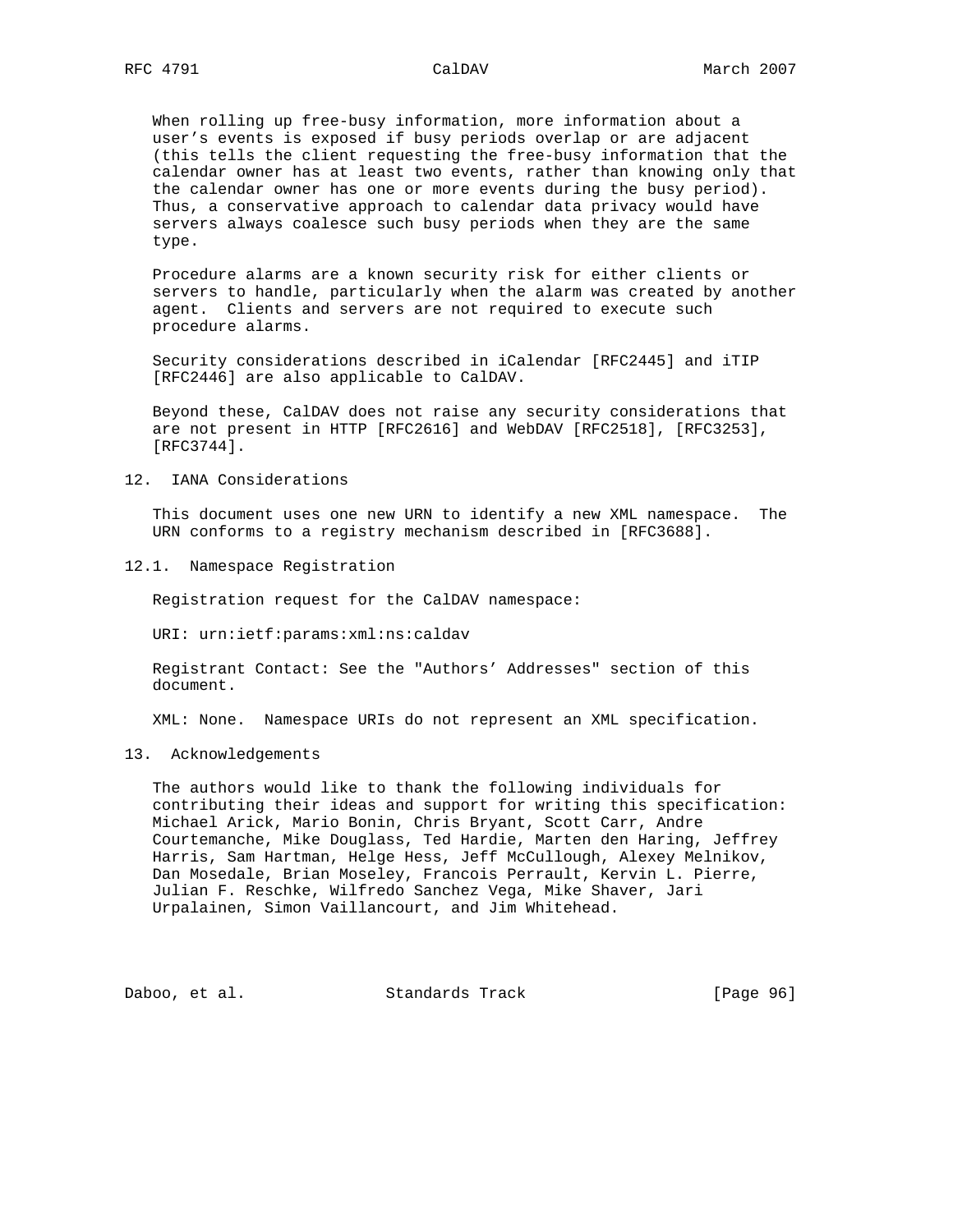The authors would also like to thank the Calendaring and Scheduling Consortium for advice with this specification, and for organizing interoperability testing events to help refine it.

- 14. References
- 14.1. Normative References
	- [RFC2119] Bradner, S., "Key words for use in RFCs to Indicate Requirement Levels", BCP 14, RFC 2119, March 1997.
	- [RFC2246] Dierks, T. and C. Allen, "The TLS Protocol Version 1.0", RFC 2246, January 1999.
	- [RFC2445] Dawson, F. and Stenerson, D., "Internet Calendaring and Scheduling Core Object Specification (iCalendar)", RFC 2445, November 1998.
	- [RFC2446] Silverberg, S., Mansour, S., Dawson, F., and R. Hopson, "iCalendar Transport-Independent Interoperability Protocol (iTIP) Scheduling Events, BusyTime, To-dos and Journal Entries", RFC 2446, November 1998.
	- [RFC2518] Goland, Y., Whitehead, E., Faizi, A., Carter, S., and D. Jensen, "HTTP Extensions for Distributed Authoring -- WEBDAV", RFC 2518, February 1999.
	- [RFC2616] Fielding, R., Gettys, J., Mogul, J., Frystyk, H., Masinter, L., Leach, P., and T. Berners- Lee, "Hypertext Transfer Protocol -- HTTP/1.1", RFC 2616, June 1999.
	- [RFC2818] Rescorla, E., "HTTP Over TLS", RFC 2818, May 2000.
	- [RFC3253] Clemm, G., Amsden, J., Ellison, T., Kaler, C., and J. Whitehead, "Versioning Extensions to WebDAV (Web Distributed Authoring and Versioning)", RFC 3253, March 2002.
	- [RFC3688] Mealling, M., "The IETF XML Registry", BCP 81, RFC 3688, January 2004.

| [Page 97]<br>Standards Track<br>Daboo, et al. |  |  |
|-----------------------------------------------|--|--|
|-----------------------------------------------|--|--|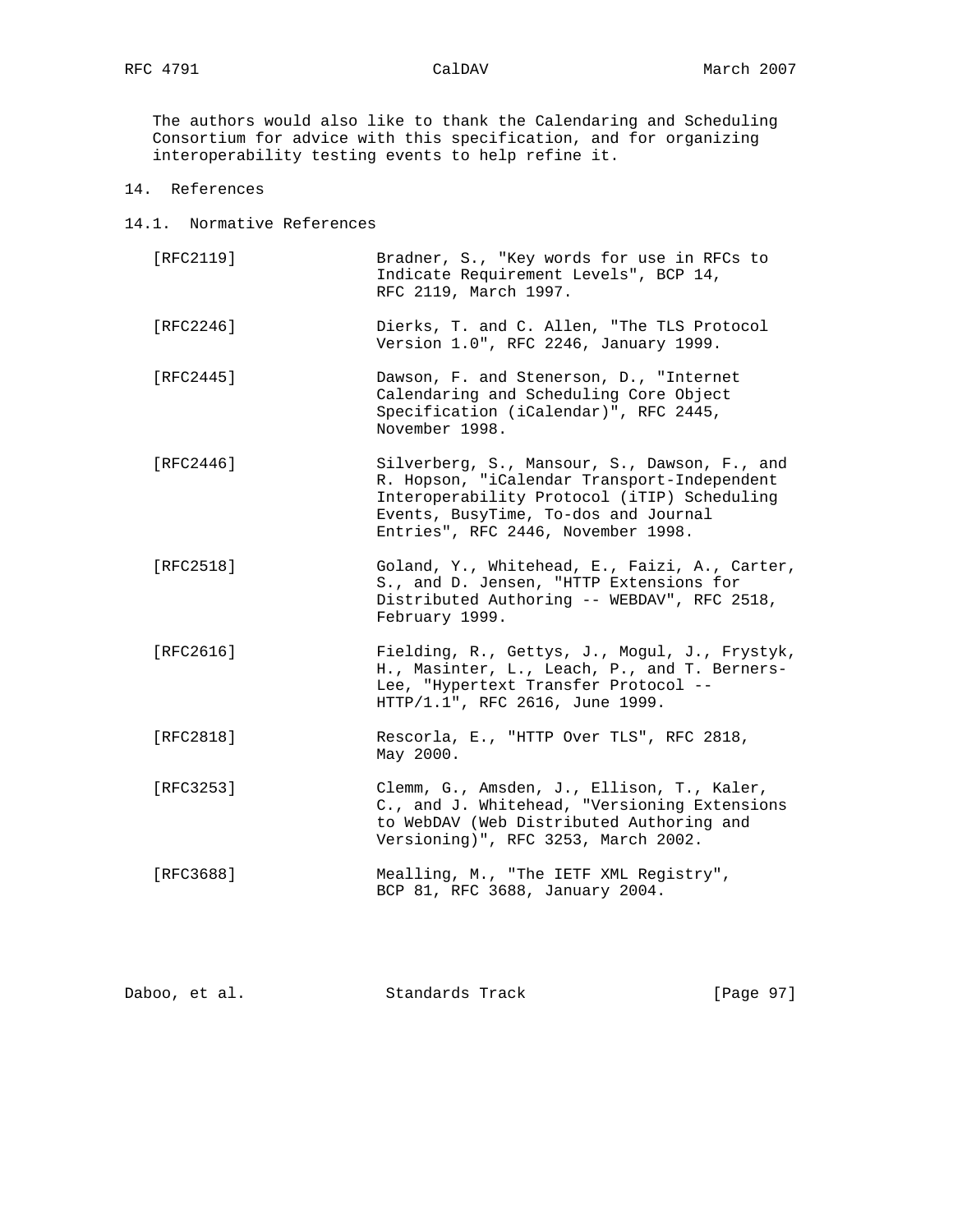- [RFC3744] Clemm, G., Reschke, J., Sedlar, E., and J. Whitehead, "Web Distributed Authoring and Versioning (WebDAV) Access Control Protocol", RFC 3744, May 2004.
- [RFC4346] Dierks, T. and E. Rescorla, "The Transport Layer Security (TLS) Protocol Version 1.1", RFC 4346, April 2006.
- [RFC4790] Newman, C., Duerst, M., and A. Gulbrandsen, "Internet Application Protocol Collation Registry", RFC 4790, March 2007.
- [W3C.REC-xml-20060816] Paoli, J., Maler, E., Yergeau, F., Sperberg- McQueen, C., and T. Bray, "Extensible Markup Language (XML) 1.0 (Fourth Edition)", World Wide Web Consortium Recommendation REC-xml- 20060816, August 2006, <http://www.w3.org/TR/2006/REC-xml-20060816>.

# 14.2. Informative References

- [RFC2426] Dawson, F. and T. Howes, "vCard MIME Directory Profile", RFC 2426, September 1998.
- [RFC2739] Small, T., Hennessy, D., and F. Dawson, "Calendar Attributes for vCard and LDAP", RFC 2739, January 2000.
- [RFC4331] Korver, B. and L. Dusseault, "Quota and Size Properties for Distributed Authoring and Versioning (DAV) Collections", RFC 4331, February 2006.
- [RFC4511] Sermersheim, J., "Lightweight Directory Access Protocol (LDAP): The Protocol", RFC 4511, June 2006.
- [rfc2518bis] Dusseault, L., "HTTP Extensions for Distributed Authoring - WebDAV", Work in Progress, December 2006.

| Daboo, et al. | Standards Track | [Page 98] |  |
|---------------|-----------------|-----------|--|
|               |                 |           |  |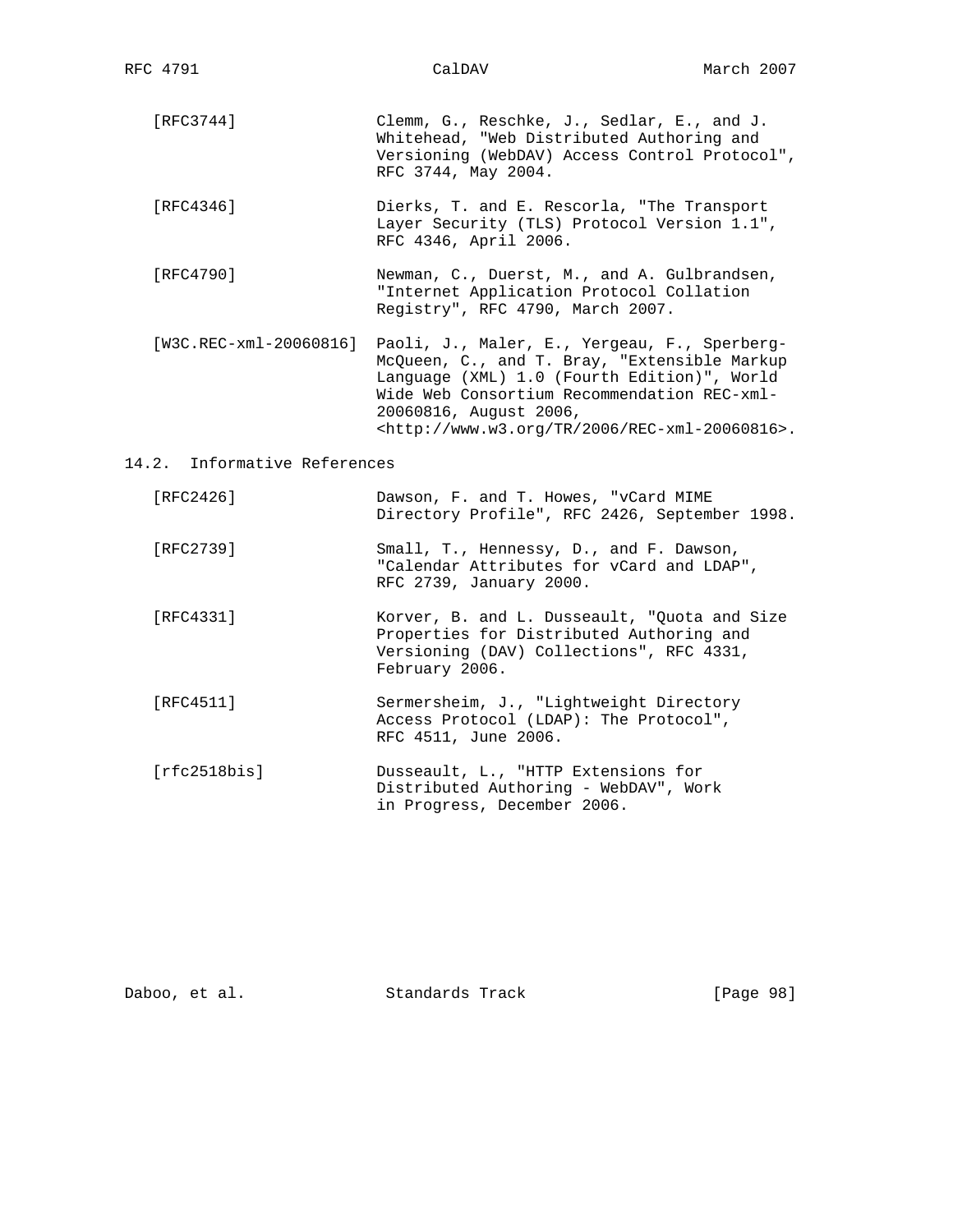Appendix A. CalDAV Method Privilege Table (Normative)

 The following table extends the WebDAV Method Privilege Table specified in Appendix B of [RFC3744].

| METHOD               | PRIVILEGES                                                                       |
|----------------------|----------------------------------------------------------------------------------|
| MKCALENDAR<br>REPORT | DAV:bind<br>DAV: read or CALDAV: read-free-busy (on all referenced<br>resources) |

Appendix B. Calendar Collections Used in the Examples

 This appendix shows the calendar object resources contained in the calendar collection queried in the examples throughout this document.

 The content of the calendar collection is being shown as if it were returned by a CALDAV:calendar-query REPORT request designed to return all the calendar data in the collection:

```
 >> Request <<
```

```
 REPORT /bernard/work/ HTTP/1.1
Host: cal.example.com
Depth: 1
Content-Type: application/xml; charset="utf-8"
Content-Length: xxxx
```

```
 <?xml version="1.0" encoding="utf-8" ?>
<C:calendar-query xmlns:D="DAV:"
                xmlns:C="urn:ietf:params:xml:ns:caldav">
```

```
 <D:prop>
 <D:getetag/>
  <C:calendar-data/>
</D:prop>
<C:filter>
  <C:comp-filter name="VCALENDAR"/>
</C:filter>
```

```
 </C:calendar-query>
```
>> Response <<

```
 HTTP/1.1 207 Multi-Status
Content-Type: application/xml; charset="utf-8"
Content-Length: xxxx
```
Daboo, et al. Standards Track [Page 99]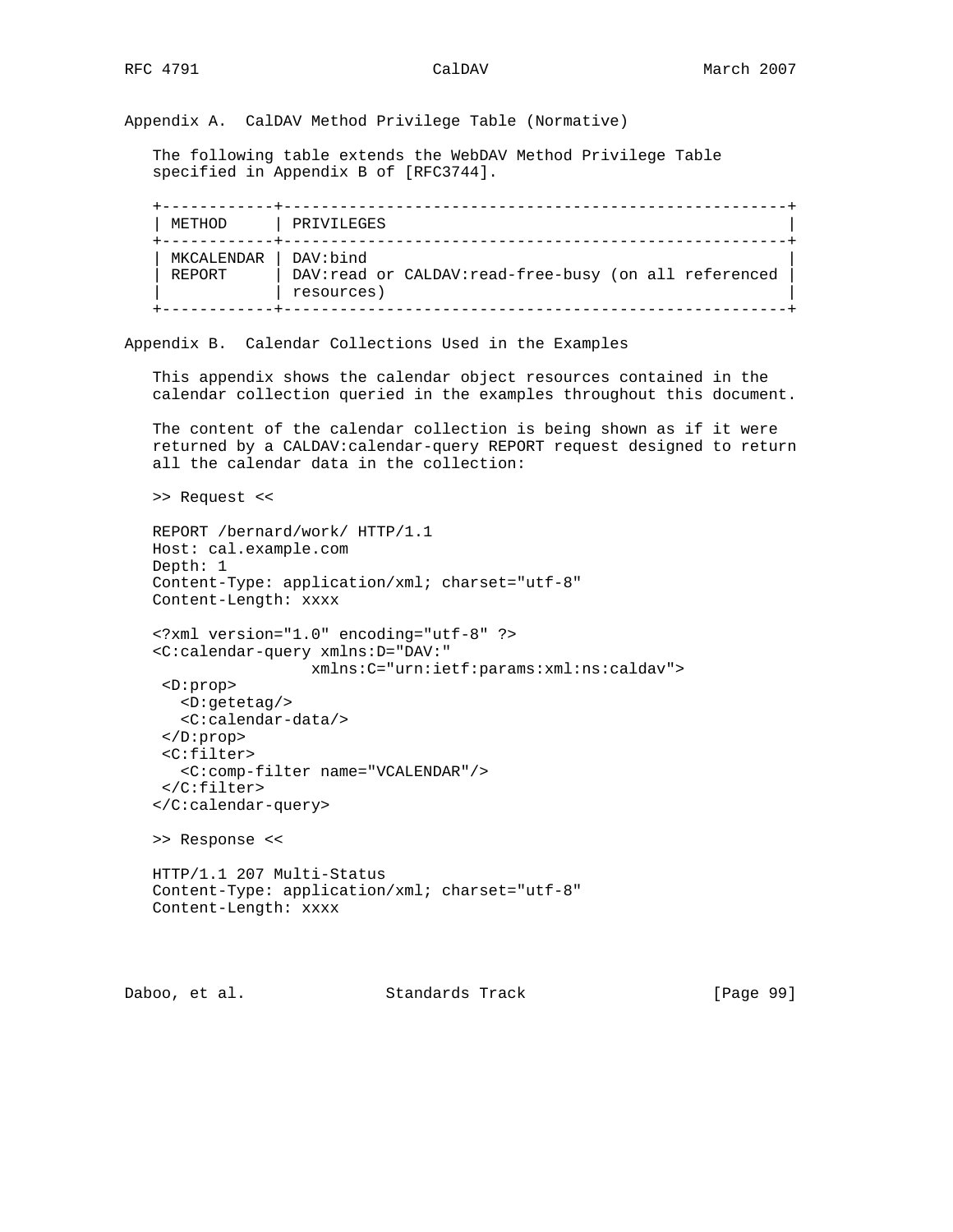```
 <?xml version="1.0" encoding="utf-8" ?>
<D:multistatus xmlns:D="DAV:"
              xmlns:C="urn:ietf:params:xml:ns:caldav">
  <D:response>
    <D:href>http://cal.example.com/bernard/work/abcd1.ics</D:href>
    <D:propstat>
      <D:prop>
        <D:getetag>"fffff-abcd1"</D:getetag>
        <C:calendar-data>BEGIN:VCALENDAR
VERSION:2.0
PRODID:-//Example Corp.//CalDAV Client//EN
BEGIN:VTIMEZONE
LAST-MODIFIED:20040110T032845Z
TZID:US/Eastern
BEGIN:DAYLIGHT
DTSTART:20000404T020000
RRULE:FREQ=YEARLY;BYDAY=1SU;BYMONTH=4
TZNAME:EDT
TZOFFSETFROM:-0500
TZOFFSETTO:-0400
END:DAYLIGHT
BEGIN:STANDARD
DTSTART:20001026T020000
RRULE:FREQ=YEARLY;BYDAY=-1SU;BYMONTH=10
TZNAME:EST
TZOFFSETFROM:-0400
TZOFFSETTO:-0500
END:STANDARD
END:VTIMEZONE
BEGIN:VEVENT
DTSTAMP:20060206T001102Z
DTSTART;TZID=US/Eastern:20060102T100000
DURATION:PT1H
SUMMARY:Event #1
Description:Go Steelers!
UID:74855313FA803DA593CD579A@example.com
END:VEVENT
END:VCALENDAR
</C:calendar-data>
      </D:prop>
      <D:status>HTTP/1.1 200 OK</D:status>
    </D:propstat>
  </D:response>
  <D:response>
    <D:href>http://cal.example.com/bernard/work/abcd2.ics</D:href>
    <D:propstat>
```
Daboo, et al. Standards Track [Page 100]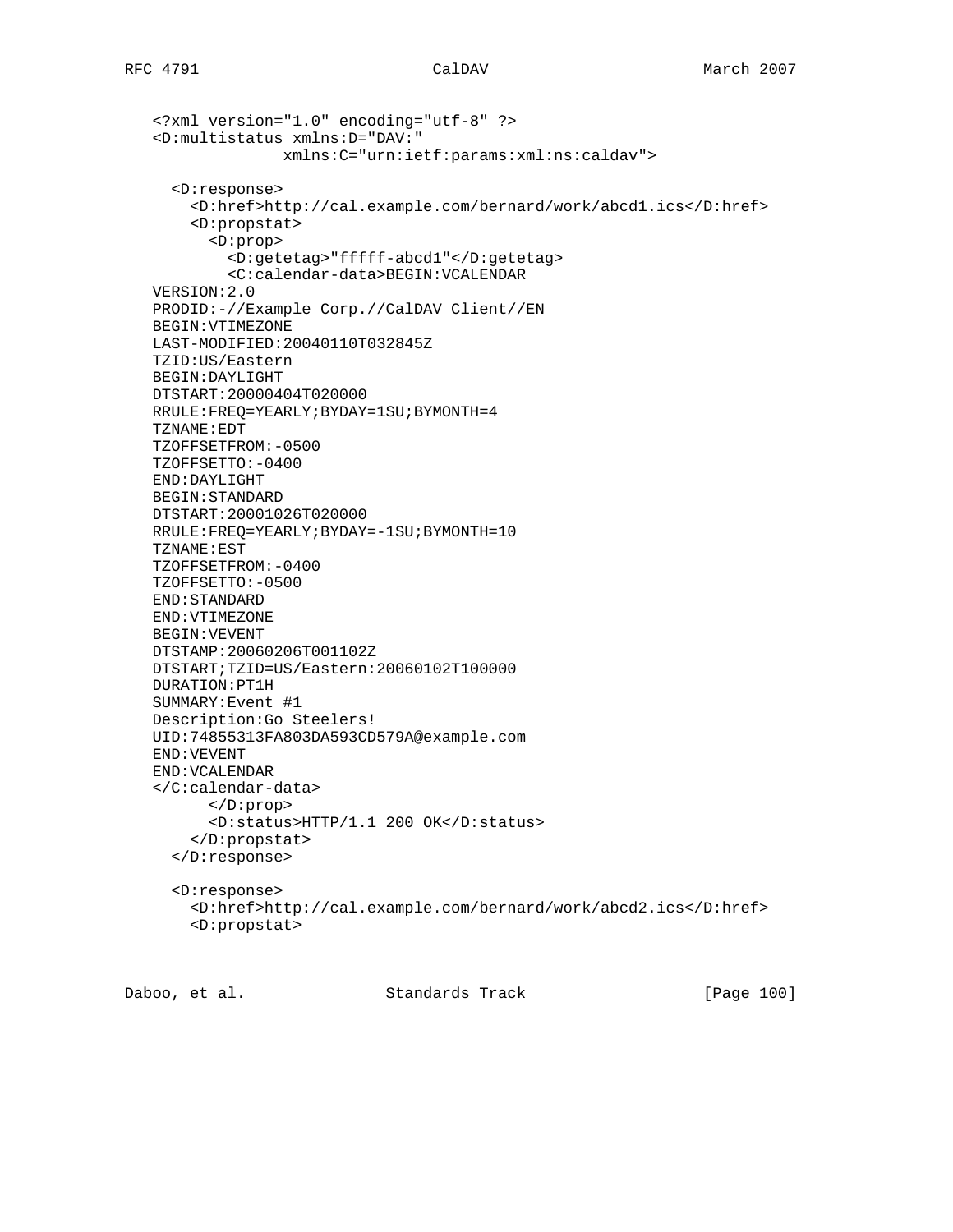<D:prop> <D:getetag>"fffff-abcd2"</D:getetag> <C:calendar-data>BEGIN:VCALENDAR VERSION:2.0 PRODID:-//Example Corp.//CalDAV Client//EN BEGIN:VTIMEZONE LAST-MODIFIED:20040110T032845Z TZID:US/Eastern BEGIN:DAYLIGHT DTSTART:20000404T020000 RRULE:FREQ=YEARLY;BYDAY=1SU;BYMONTH=4 TZNAME:EDT TZOFFSETFROM:-0500 TZOFFSETTO:-0400 END:DAYLIGHT BEGIN:STANDARD DTSTART:20001026T020000 RRULE:FREQ=YEARLY;BYDAY=-1SU;BYMONTH=10 TZNAME:EST TZOFFSETFROM:-0400 TZOFFSETTO:-0500 END:STANDARD END:VTIMEZONE BEGIN:VEVENT DTSTAMP:20060206T001121Z DTSTART;TZID=US/Eastern:20060102T120000 DURATION:PT1H RRULE:FREQ=DAILY;COUNT=5 SUMMARY:Event #2 UID:00959BC664CA650E933C892C@example.com END:VEVENT BEGIN:VEVENT DTSTAMP:20060206T001121Z DTSTART;TZID=US/Eastern:20060104T140000 DURATION:PT1H RECURRENCE-ID;TZID=US/Eastern:20060104T120000 SUMMARY:Event #2 bis UID:00959BC664CA650E933C892C@example.com END:VEVENT END:VCALENDAR </C:calendar-data> </D:prop> <D:status>HTTP/1.1 200 OK</D:status> </D:propstat> </D:response> <D:response> <D:href>http://cal.example.com/bernard/work/abcd3.ics</D:href>

Daboo, et al. Standards Track [Page 101]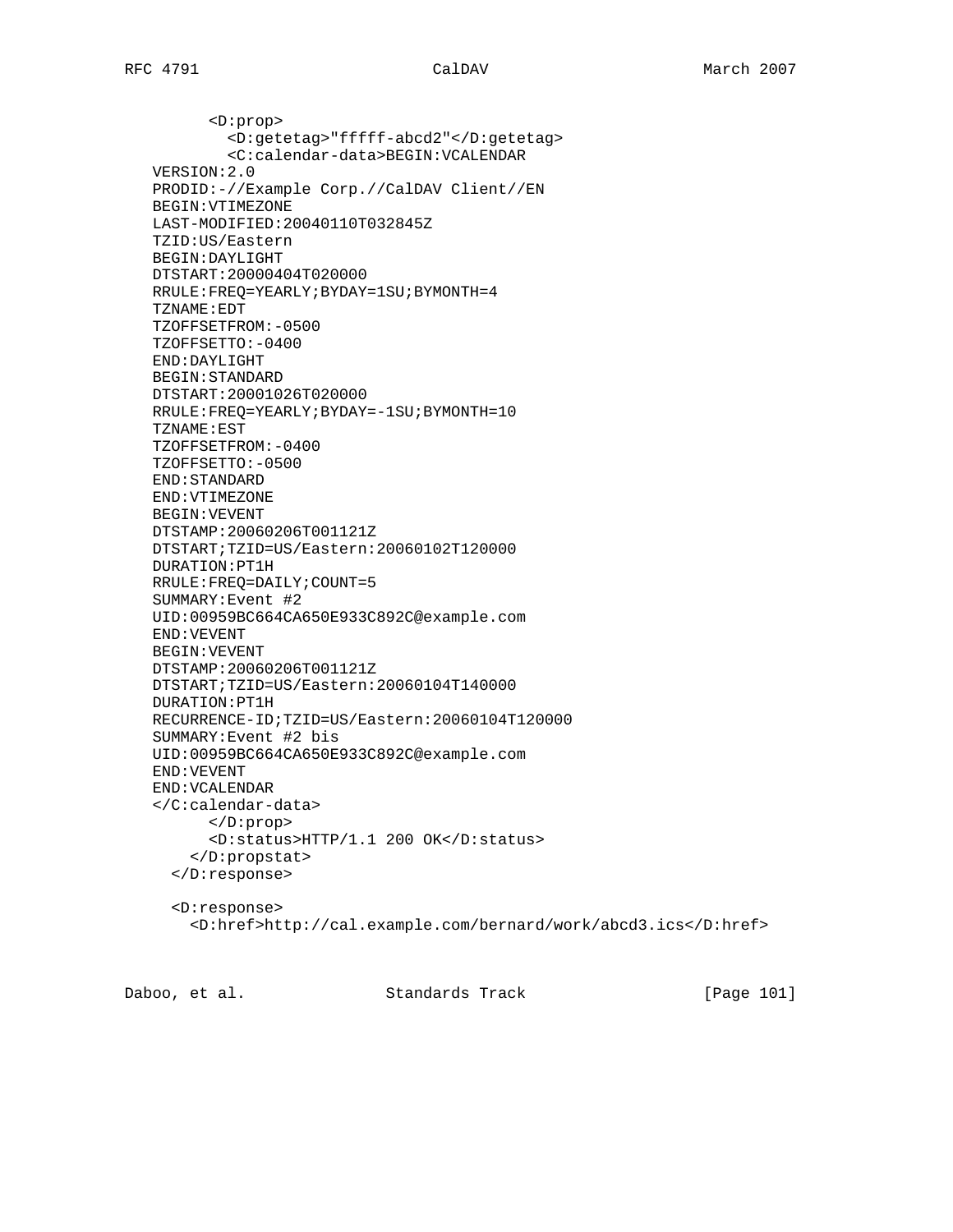<D:propstat> <D:prop> <D:getetag>"fffff-abcd3"</D:getetag> <C:calendar-data>BEGIN:VCALENDAR VERSION:2.0 PRODID:-//Example Corp.//CalDAV Client//EN BEGIN:VTIMEZONE LAST-MODIFIED:20040110T032845Z TZID:US/Eastern BEGIN:DAYLIGHT DTSTART:20000404T020000 RRULE:FREQ=YEARLY;BYDAY=1SU;BYMONTH=4 TZNAME:EDT TZOFFSETFROM:-0500 TZOFFSETTO:-0400 END:DAYLIGHT BEGIN:STANDARD DTSTART:20001026T020000 RRULE:FREQ=YEARLY;BYDAY=-1SU;BYMONTH=10 TZNAME:EST TZOFFSETFROM:-0400 TZOFFSETTO:-0500 END:STANDARD END:VTIMEZONE BEGIN:VEVENT ATTENDEE;PARTSTAT=ACCEPTED;ROLE=CHAIR:mailto:cyrus@example.com ATTENDEE;PARTSTAT=NEEDS-ACTION:mailto:lisa@example.com DTSTAMP:20060206T001220Z DTSTART;TZID=US/Eastern:20060104T100000 DURATION:PT1H LAST-MODIFIED:20060206T001330Z ORGANIZER:mailto:cyrus@example.com SEQUENCE:1 STATUS:TENTATIVE SUMMARY:Event #3 UID:DC6C50A017428C5216A2F1CD@example.com END:VEVENT END:VCALENDAR </C:calendar-data> </D:prop> <D:status>HTTP/1.1 200 OK</D:status> </D:propstat> </D:response> <D:response> <D:href>http://cal.example.com/bernard/work/abcd4.ics</D:href> <D:propstat> <D:prop>

Daboo, et al. Standards Track [Page 102]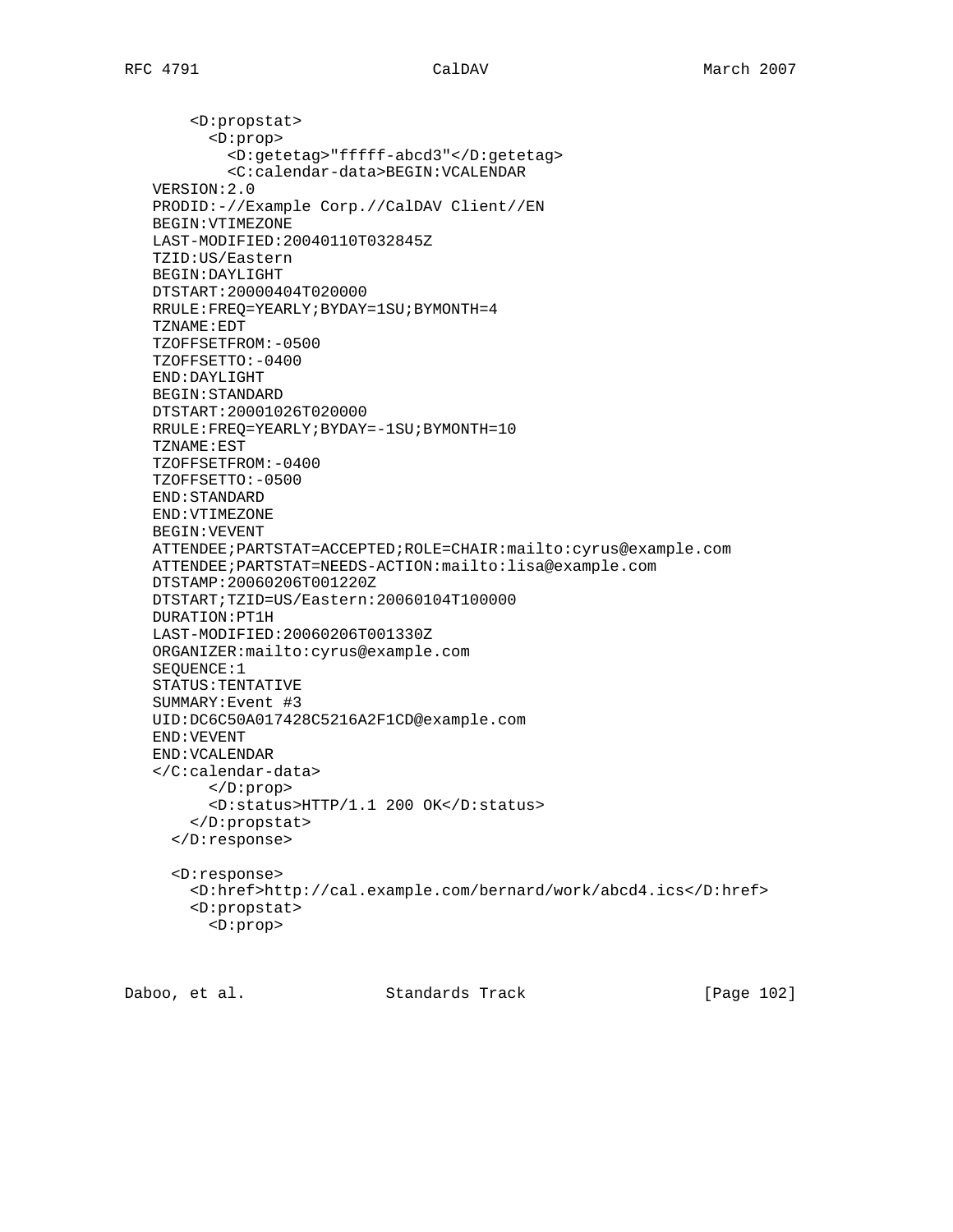<D:getetag>"fffff-abcd4"</D:getetag> <C:calendar-data>BEGIN:VCALENDAR VERSION:2.0 PRODID:-//Example Corp.//CalDAV Client//EN BEGIN:VTODO DTSTAMP:20060205T235335Z DUE;VALUE=DATE:20060104 STATUS:NEEDS-ACTION SUMMARY:Task #1 UID:DDDEEB7915FA61233B861457@example.com BEGIN:VALARM ACTION:AUDIO TRIGGER;RELATED=START:-PT10M END:VALARM END:VTODO END:VCALENDAR </C:calendar-data> </D:prop> <D:status>HTTP/1.1 200 OK</D:status> </D:propstat> </D:response> <D:response> <D:href>http://cal.example.com/bernard/work/abcd5.ics</D:href> <D:propstat> <D:prop> <D:getetag>"fffff-abcd5"</D:getetag> <C:calendar-data>BEGIN:VCALENDAR VERSION:2.0 PRODID:-//Example Corp.//CalDAV Client//EN BEGIN:VTODO DTSTAMP:20060205T235300Z DUE;VALUE=DATE:20060106 LAST-MODIFIED:20060205T235308Z SEQUENCE:1 STATUS:NEEDS-ACTION SUMMARY:Task #2 UID:E10BA47467C5C69BB74E8720@example.com BEGIN:VALARM ACTION:AUDIO TRIGGER;RELATED=START:-PT10M END:VALARM END:VTODO END:VCALENDAR </C:calendar-data> </D:prop> <D:status>HTTP/1.1 200 OK</D:status> </D:propstat>

Daboo, et al. Standards Track [Page 103]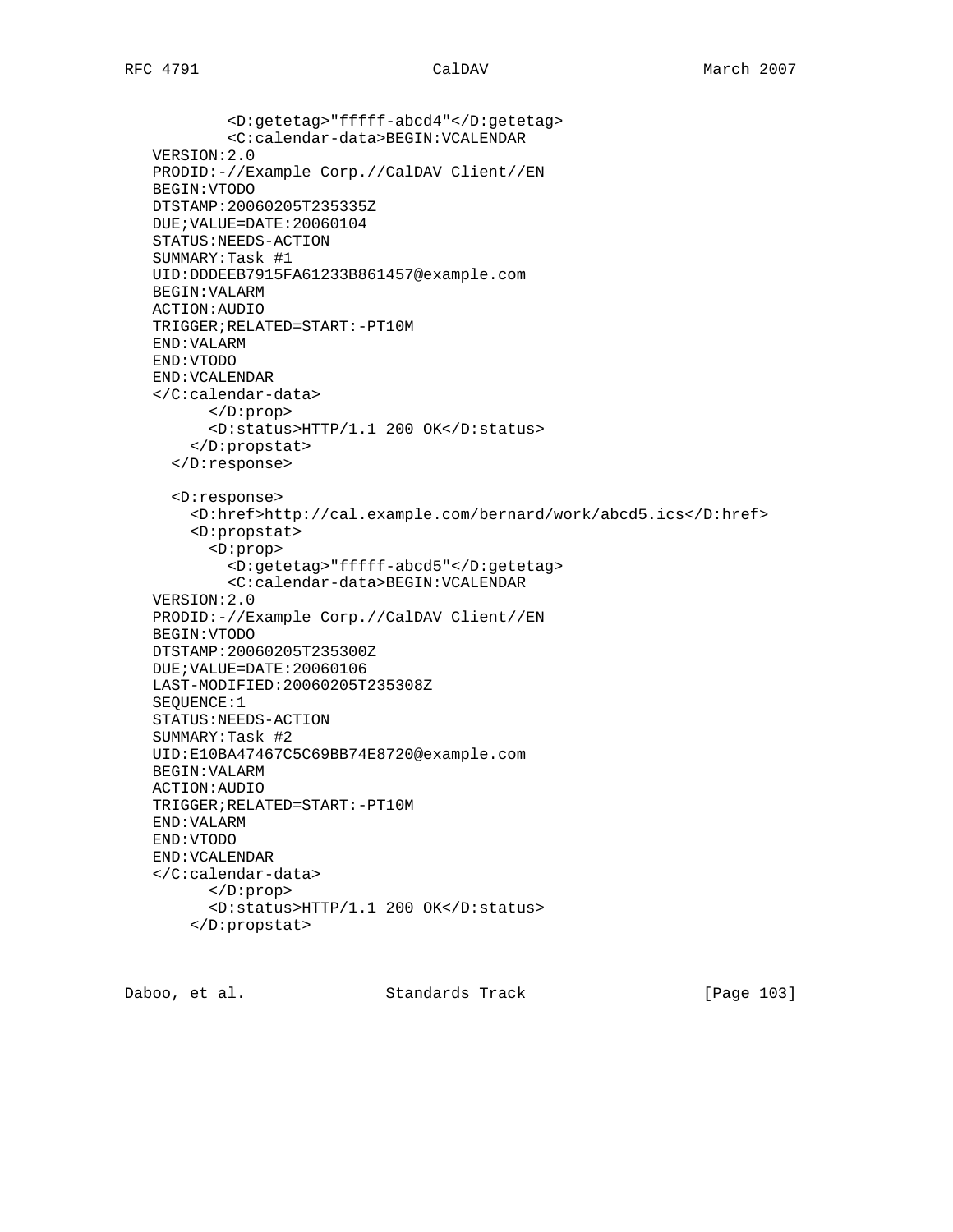</D:response> <D:response> <D:href>http://cal.example.com/bernard/work/abcd6.ics</D:href> <D:propstat> <D:prop> <D:getetag>"fffff-abcd6"</D:getetag> <C:calendar-data>BEGIN:VCALENDAR VERSION:2.0 PRODID:-//Example Corp.//CalDAV Client//EN BEGIN:VTODO COMPLETED:20051223T122322Z DTSTAMP:20060205T235400Z DUE;VALUE=DATE:20051225 LAST-MODIFIED:20060205T235308Z SEQUENCE:1 STATUS:COMPLETED SUMMARY:Task #3 UID:E10BA47467C5C69BB74E8722@example.com END:VTODO END:VCALENDAR </C:calendar-data> </D:prop> <D:status>HTTP/1.1 200 OK</D:status> </D:propstat> </D:response> <D:response> <D:href>http://cal.example.com/bernard/work/abcd7.ics</D:href> <D:propstat> <D:prop> <D:getetag>"fffff-abcd7"</D:getetag> <C:calendar-data>BEGIN:VCALENDAR VERSION:2.0 PRODID:-//Example Corp.//CalDAV Client//EN BEGIN:VTODO DTSTAMP:20060205T235600Z DUE;VALUE=DATE:20060101 LAST-MODIFIED:20060205T235308Z SEQUENCE:1 STATUS:CANCELLED SUMMARY:Task #4 UID:E10BA47467C5C69BB74E8725@example.com END:VTODO END:VCALENDAR </C:calendar-data> </D:prop> <D:status>HTTP/1.1 200 OK</D:status>

Daboo, et al. Standards Track [Page 104]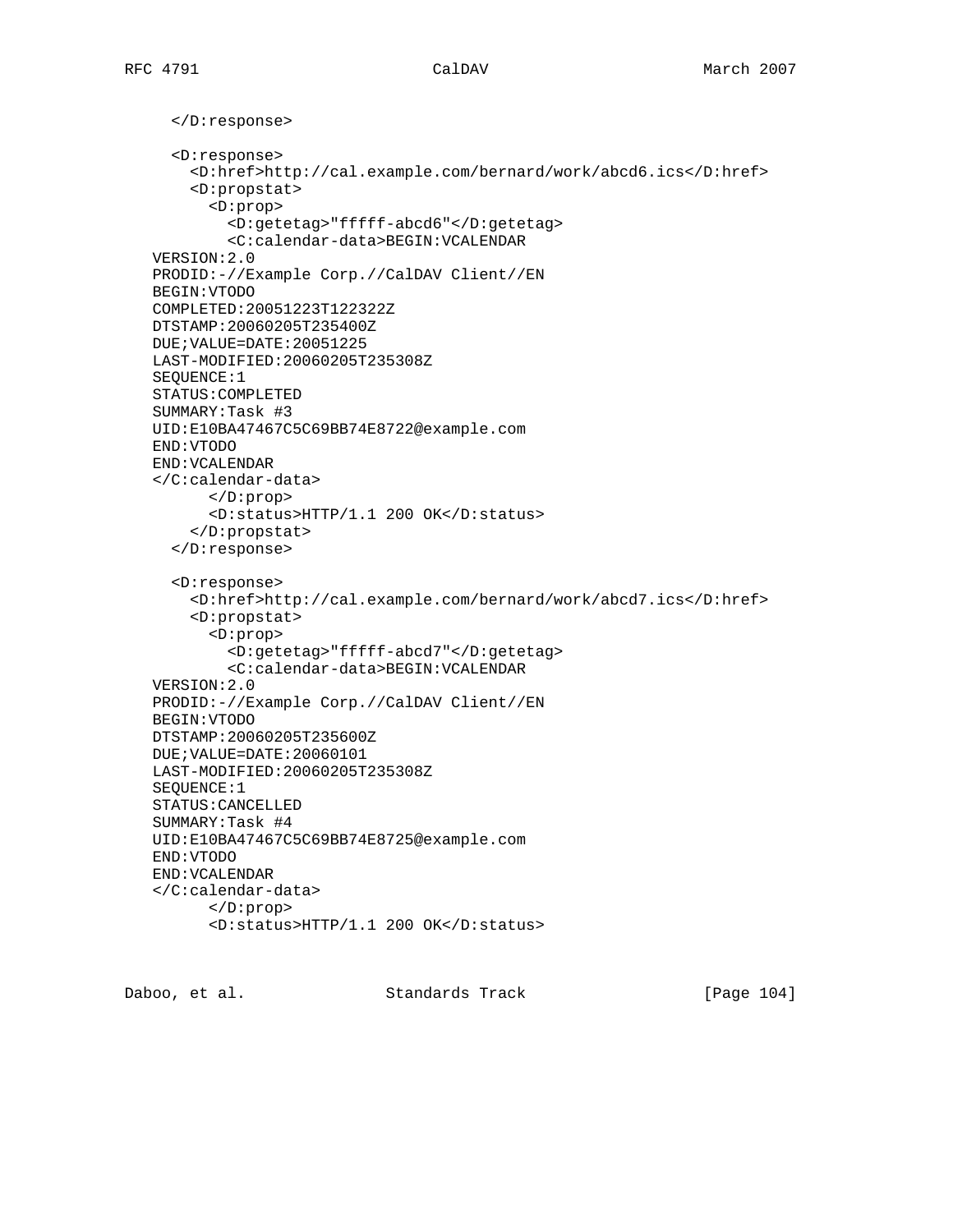```
 </D:propstat>
  </D:response>
  <D:response>
    <D:href>http://cal.example.com/bernard/work/abcd8.ics</D:href>
    <D:propstat>
      <D:prop>
        <D:getetag>"fffff-abcd8"</D:getetag>
        <C:calendar-data>BEGIN:VCALENDAR
VERSION:2.0
PRODID:-//Example Corp.//CalDAV Client//EN
BEGIN:VFREEBUSY
ORGANIZER;CN="Bernard Desruisseaux":mailto:bernard@example.com
UID:76ef34-54a3d2@example.com
DTSTAMP:20050530T123421Z
DTSTART:20060101T000000Z
DTEND:20060108T000000Z
FREEBUSY:20050531T230000Z/20050601T010000Z
FREEBUSY;FBTYPE=BUSY-TENTATIVE:20060102T100000Z/20060102T120000Z
FREEBUSY:20060103T100000Z/20060103T120000Z
FREEBUSY:20060104T100000Z/20060104T120000Z
FREEBUSY;FBTYPE=BUSY-UNAVAILABLE:20060105T100000Z/20060105T120000Z
FREEBUSY:20060106T100000Z/20060106T120000Z
END:VFREEBUSY
END:VCALENDAR
</C:calendar-data>
      </D:prop>
      <D:status>HTTP/1.1 200 OK</D:status>
    </D:propstat>
  </D:response>
```
</D:multistatus>

Daboo, et al. Standards Track [Page 105]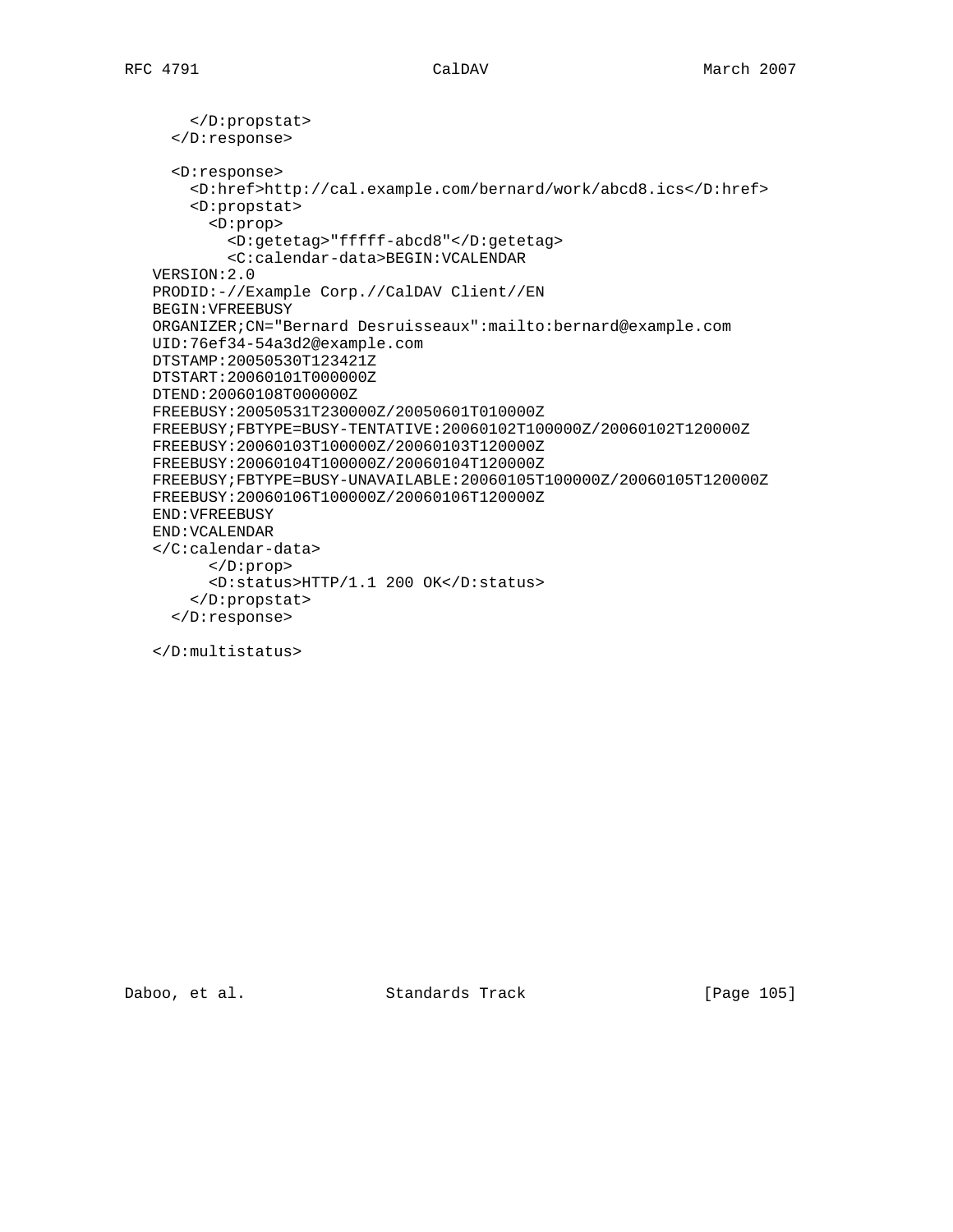Authors' Addresses Cyrus Daboo Apple Inc. 1 Infinite Loop Cupertino, CA 95014 USA EMail: cyrus@daboo.name URI: http://www.apple.com/ Bernard Desruisseaux Oracle Corporation 600 Blvd. de Maisonneuve West Suite 1900 Montreal, QC H3A 3J2 CANADA EMail: bernard.desruisseaux@oracle.com URI: http://www.oracle.com/ Lisa Dusseault CommerceNet 169 University Ave. Palo Alto, CA 94301 USA EMail: ldusseault@commerce.net URI: http://commerce.net/

Daboo, et al. Standards Track [Page 106]